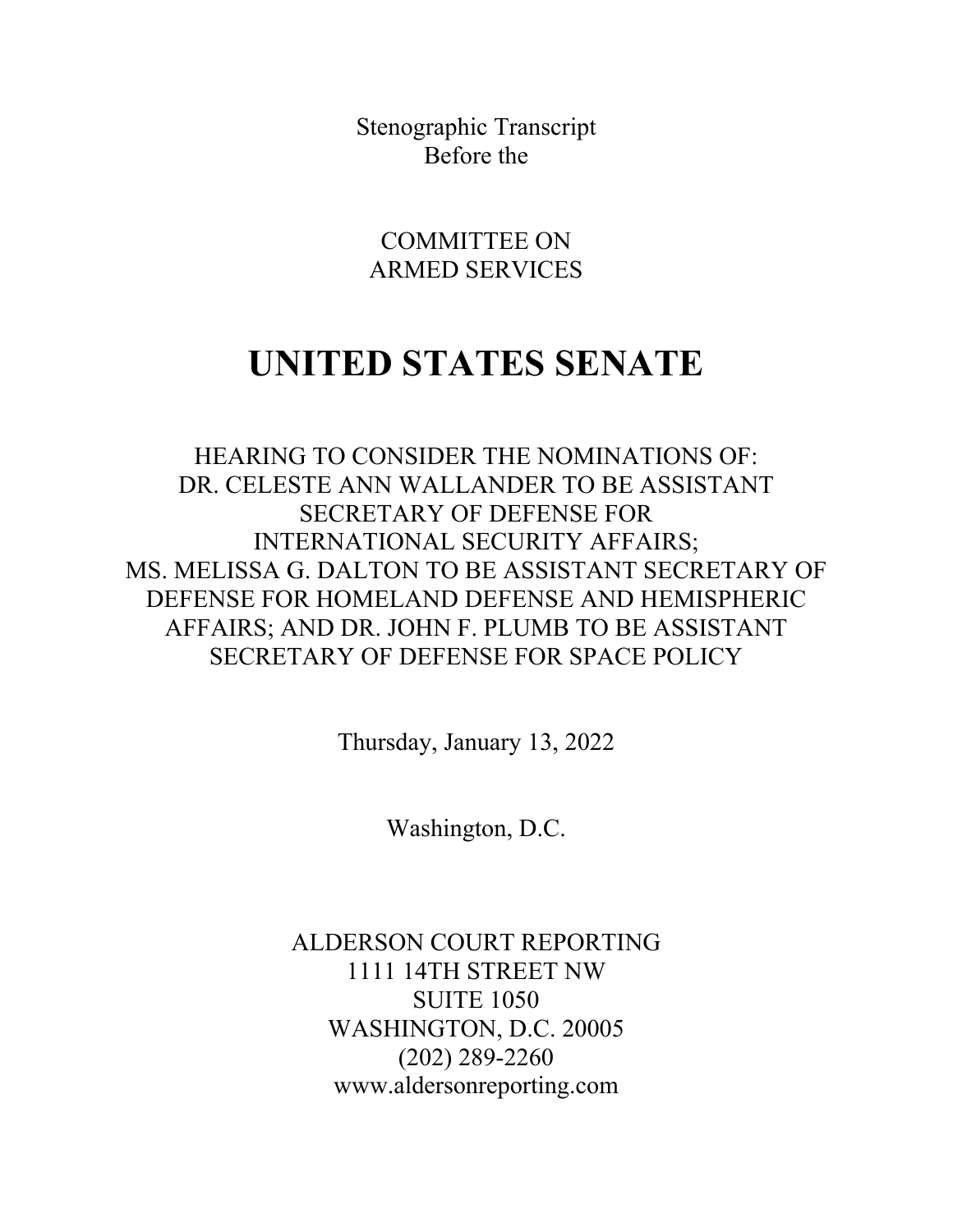| 1              | HEARING TO CONSIDER THE NOMINATIONS OF:                      |  |  |  |  |  |
|----------------|--------------------------------------------------------------|--|--|--|--|--|
| $\overline{2}$ | DR. CELESTE ANN WALLANDER TO BE ASSISTANT SECRETARY OF       |  |  |  |  |  |
| 3              | DEFENSE FOR INTERNATIONAL SECURITY AFFAIRS;                  |  |  |  |  |  |
| 4              | MS. MELISSA G. DALTON TO BE ASSISTANT SECRETARY OF DEFENSE   |  |  |  |  |  |
| 5              | FOR HOMELAND DEFENSE AND HEMISPHERIC AFFAIRS; AND DR. JOHN   |  |  |  |  |  |
| 6              | F. PLUMB TO BE ASSISTANT SECRETARY OF DEFENSE FOR SPACE      |  |  |  |  |  |
| 7              | POLICY                                                       |  |  |  |  |  |
| 8              |                                                              |  |  |  |  |  |
| 9              | Thursday, January 13, 2022                                   |  |  |  |  |  |
| 10             |                                                              |  |  |  |  |  |
| 11             | U.S. Senate                                                  |  |  |  |  |  |
| 12             | Committee on Armed Services                                  |  |  |  |  |  |
| 13             | Washington, D.C.                                             |  |  |  |  |  |
| 14             |                                                              |  |  |  |  |  |
| 15             | The committee met, pursuant to notice, at 9:36 a.m. in       |  |  |  |  |  |
| 16             | Room SD-G50, Dirksen Senate Office Building, Hon. Jack Reed, |  |  |  |  |  |
| 17             | chairman of the committee, presiding.                        |  |  |  |  |  |
| 18             | Committee members present: Senators Reed [presiding],        |  |  |  |  |  |
| 19             | Shaheen, Gillibrand, Blumenthal, Hirono, Kaine, King,        |  |  |  |  |  |
| 20             | Warren, Peters, Manchin, Rosen, Kelly, Inhofe, Wicker,       |  |  |  |  |  |
| 21             | Fischer, Cotton, Rounds, Ernst, Tillis, Sullivan, Scott,     |  |  |  |  |  |
| 22             | Blackburn, Hawley, and Tuberville.                           |  |  |  |  |  |
| 23             |                                                              |  |  |  |  |  |
| 24             |                                                              |  |  |  |  |  |
| 25             |                                                              |  |  |  |  |  |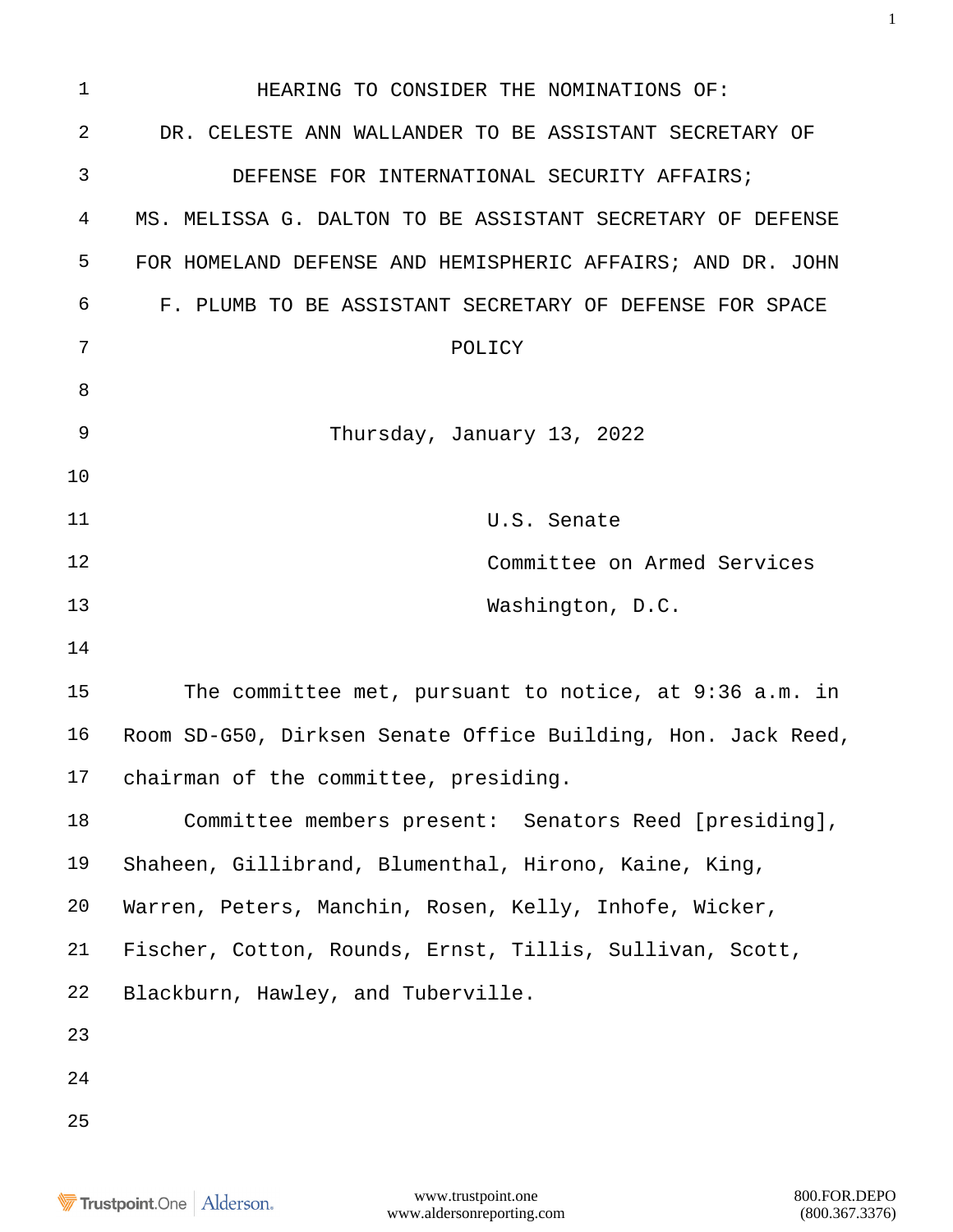OPENING STATEMENT OF HON. JACK REED, U.S. SENATOR FROM RHODE ISLAND

 Chairman Reed: The Committee meets this morning to consider the nominations of Dr. Celeste Wallander to be Assistant Secretary of Defense for International Security Affairs, Ms. Melissa Dalton to be Assistant Secretary of Defense for Homeland Defense and Hemispheric Affairs, and Dr. John Plumb to be the Assistant Secretary of Defense for Space Policy.

 I thank the nominees for their nominees for their long careers of service to the United States and a willingness to assume these important roles.

13 I would also like to welcome the colleagues and family members who are here with us today.

 Dr. Wallander, I welcome your guest, Professor Jeffrey Anderson.

Ms. Dalton, I welcome your guest, Jason.

 And Dr. Plumb, I welcome your parents, John and Marie. Dr. Wallander, you were nominated to be Assistant Secretary of Defense for International Security Affairs. In this role, you will be the principal advisor to the Under Secretary of Defense for Policy and the Secretary of Defense on international security issues that relate to Europe, Russia, the Middle East, and Africa. I would note your qualifications and experience for this position, including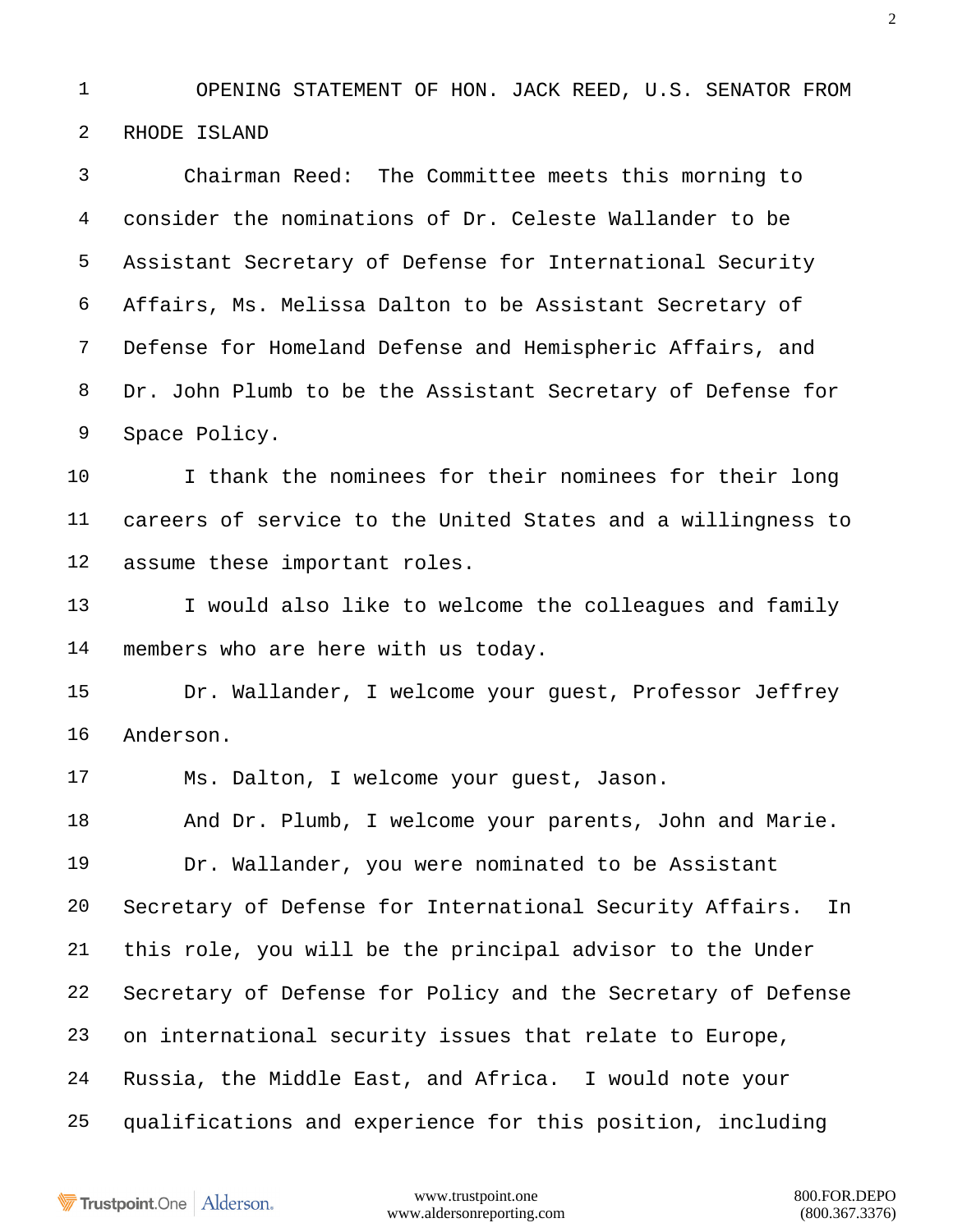your role as president and CEO of the U.S. Russia Foundation, Senior Director for Russian-Eurasian Affairs on the National Security Council, and Deputy Assistant Secretary of Defense for Russia, Ukraine, and Eurasia during the Obama administration.

 If confirmed, there are several challenges that will require your immediate attention. Most pressing is Russia's increasingly aggressive posture on the Ukrainian border. Diplomatic meetings are being held as we speak, but this relationship is likely to remain a point of contention.

11 I would ask that you share your assessment of U.S. and multilateral efforts to train and equip the Ukrainian Security Forces and what balance the Department should pursue in near term, training and equipping needs, and the longer-term defensive capability development.

 Iran also remains a complex challenge for the Department. Even as indirect negotiations to return to the Joint Comprehensive Plan of Action, the JCPOA, take place in Vienna this month, Iranian-linked proxies continue to mount drone and rocket attacks in the region, including against bases in Iraq and Syria with a U.S. military presence.

 I look forward to your testimony on how the Department of Defense should respond to Iranian and malign influence in the region, while preserving our continuing nuclear negotiations.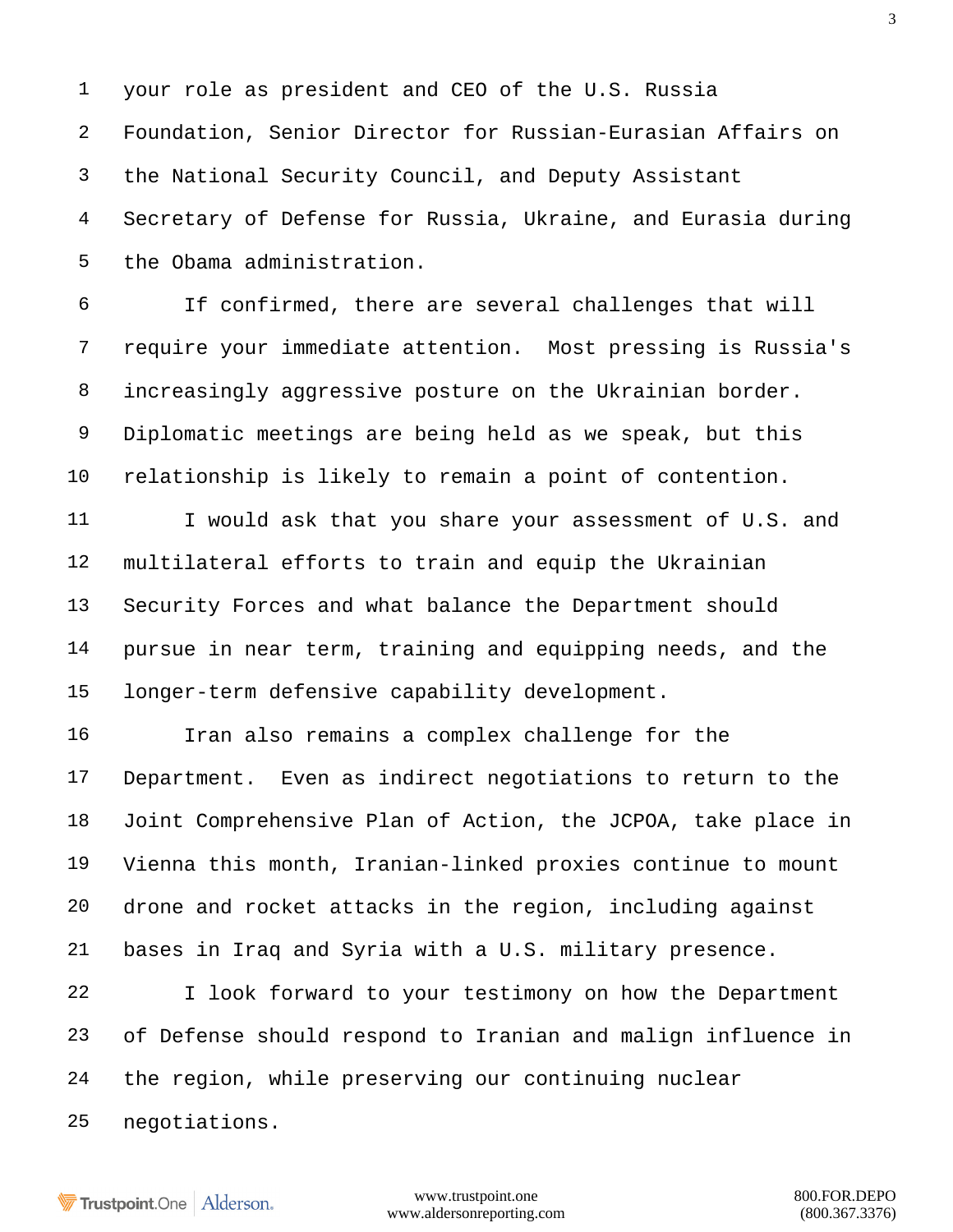Ms. Dalton, you are nominated to be Assistant Secretary of Defense for Homeland Defense and Hemispheric Affairs. This position is responsible for supervision of the Homeland Defense activities of the Department of Defense, as well as defense support of civil authorities, Arctic, and global resilience, and also western hemispheric affairs.

 You have decades of experience, including your current role, performing the duties of Assistant Secretary of Defense to Strategy, Plans and Capabilities, will serve your well in this position. If confirmed, you will be responsible for integrating the Department of Defense's Homeland Defense activities to include efforts to protect critical infrastructure and assisting in Homeland Defense matters for U.S. Northern Command, other combatant commands, and the National Guard.

 I would like to know what you see as the major challenges in the coming years with respect to these issues, including protection of the Defense Industrial Base.

 Additionally, you will be responsible for policy issues relating to the Western Hemisphere and the Arctic; regions, that have seen increased attention from Russia, China, Iran, and other recent actors.

 I look forward to your testimony on the appropriate role of the Department of Defense in competing strategically in these key regions.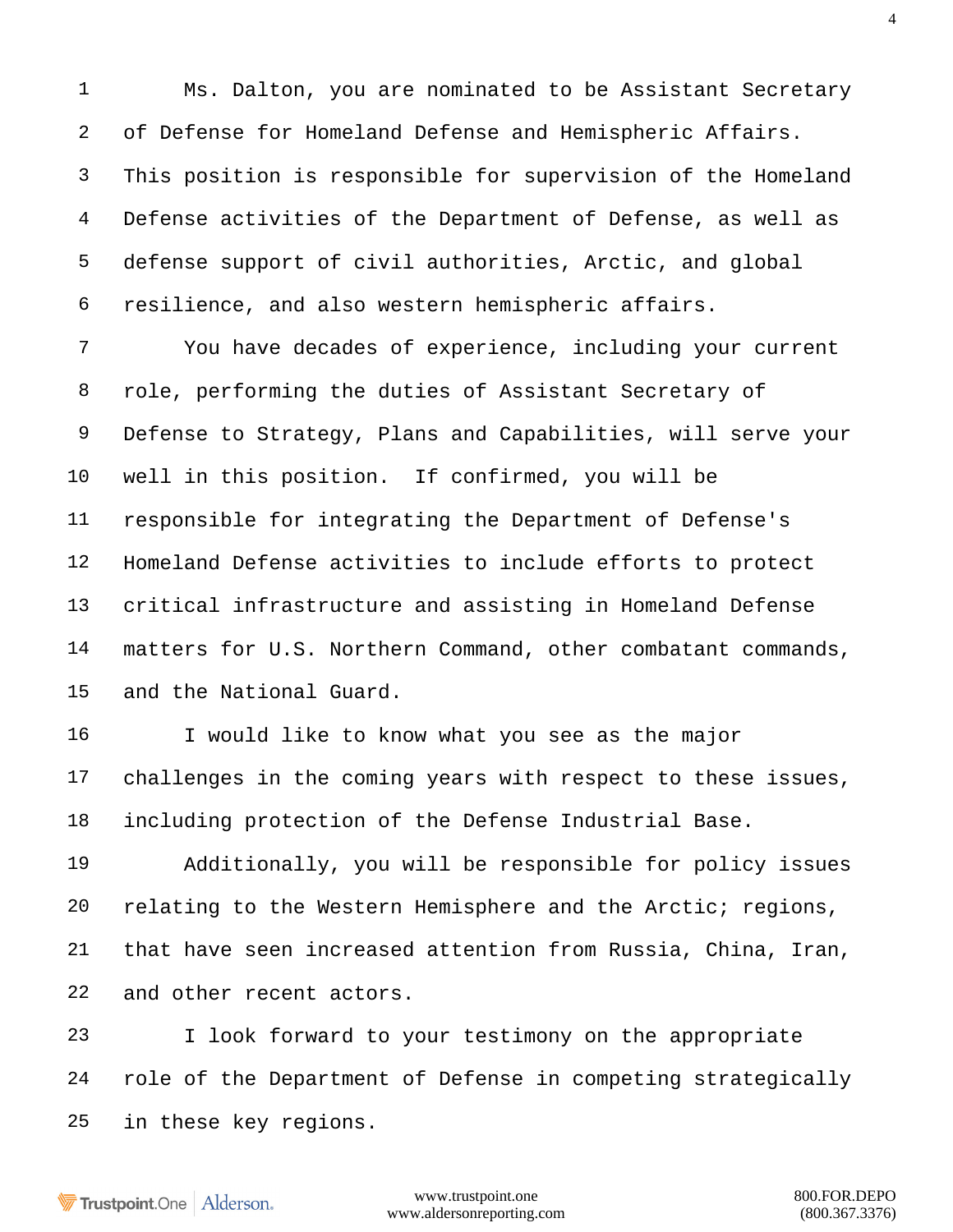1 Dr. Plumb, you are nominated to be Assistant Secretary of Defense to Space Policy. This is a new position that was established in the fiscal year 2020 National Defense Authorization Act to ensure dedicated policy oversight over the newly created Space Force. You are well qualified for this position, having managed Missile Defense and Space Policy issues for the Defense Department during the Obama administration, as well as holding an undergraduate degree in physics and a doctorate in aerospace engineering.

 As Section 955 of the fiscal year 2020 NDAA outlines, the principal duty of the Assistant Secretary shall be overall supervision of policy of the Department of Defense for space warfighting. I would highlight the word "principal," because the Department has undertaken a major reorganization of the office of the Under Secretary of Defense for Policy and has realigned Nuclear Missile Defense, Countering Weapons of Mass Destruction, and Cybersecurity to your space portfolio.

 Although similar in scope to earlier versions of this position, there are major differences for your office, including the disbanding of the Office of Nuclear Missile Defense Policy, significant changes to the former Office of Countering Weapons of Mass Destruction, and the movement of Missile Defense to the Office of Space Policy; furthermore, Cybersecurity, with all of its complexity, has been added to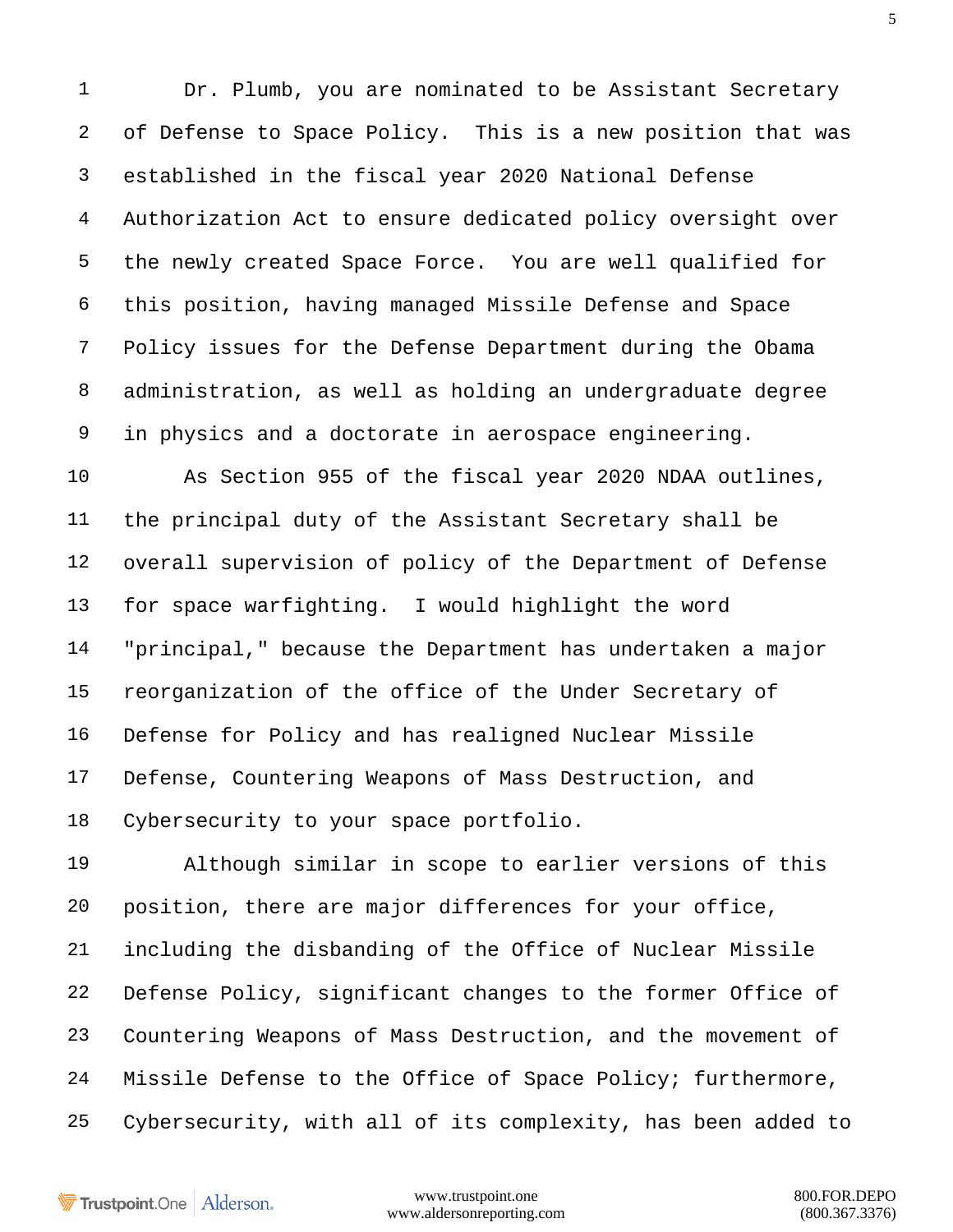your plate.

| $\overline{2}$ | During today's hearing, I will ask for your views about    |
|----------------|------------------------------------------------------------|
| 3              | this reorganization and your plan to ensure that nuclear   |
| $\overline{4}$ | deterrence, the bedrock of our national security, is not   |
| 5              | lost in the shuffle; especially, as a new Nuclear Posture  |
| 6              | Review is imminent and we continue to grapple with serious |
| $\overline{7}$ | challenges from China and Russia.                          |
| 8              | Thank you, again, to our nominees. I look forward to       |
| 9              | your testimonies.                                          |
| 10             | Now, let me recognize the ranking member, Senator          |
| 11             | Inhofe.                                                    |
| 12             |                                                            |
| 13             |                                                            |
| 14             |                                                            |
| 15             |                                                            |
| 16             |                                                            |
| 17             |                                                            |
| $18\,$         |                                                            |
| 19             |                                                            |
| 20             |                                                            |
| 21             |                                                            |
| 22             |                                                            |
| 23             |                                                            |
| 24             |                                                            |
| 25             |                                                            |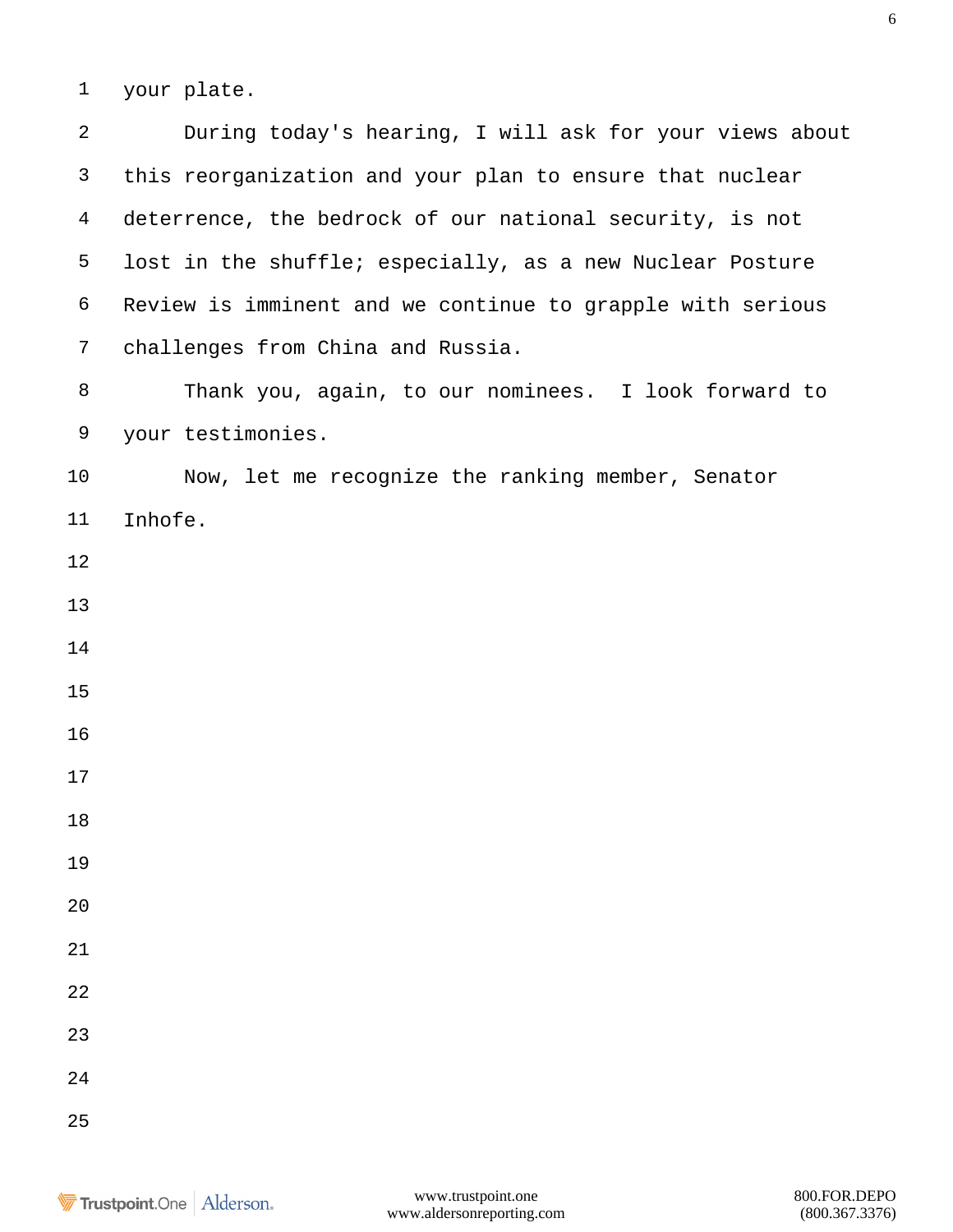STATEMENT OF HON. JAMES INHOFE, U.S. SENATOR FROM OKLAHOMA

 Senator Inhofe: Thank you, Mr. Chairman, and thanks to our witnesses for being with us for this session.

 In 2021, our top military and intelligence leaders told this Committee that the world is in the most dangerous and complex position that it has been in our lifetimes and I agree with it, and looking at what is happening across the world, you have to agree.

 In 2018, the National Defense Strategy, there is our book that we, it served us very well as a blueprint. It provides a roadmap to prioritize security to challenge. And I know that they are going to be re-doing this and upgrading it and all of that, and I hope that we don't lose the value that it has been to us before, because it is truly a masterpiece.

 We have a lot of challenges in areas overseas. China's military modernization continues at an alarming pace and the massive growth in its arsenal of nuclear weapons and hypersonic missiles clearly shows that they are watching in an unprecedented strategy breakout.

 Russia has built up well over 100,000 troops around Ukraine and is ready for, yet, another invasion if Putin gives the word. Russia also recently tested an anti-satellite missile, creating a cloud of lethal debris that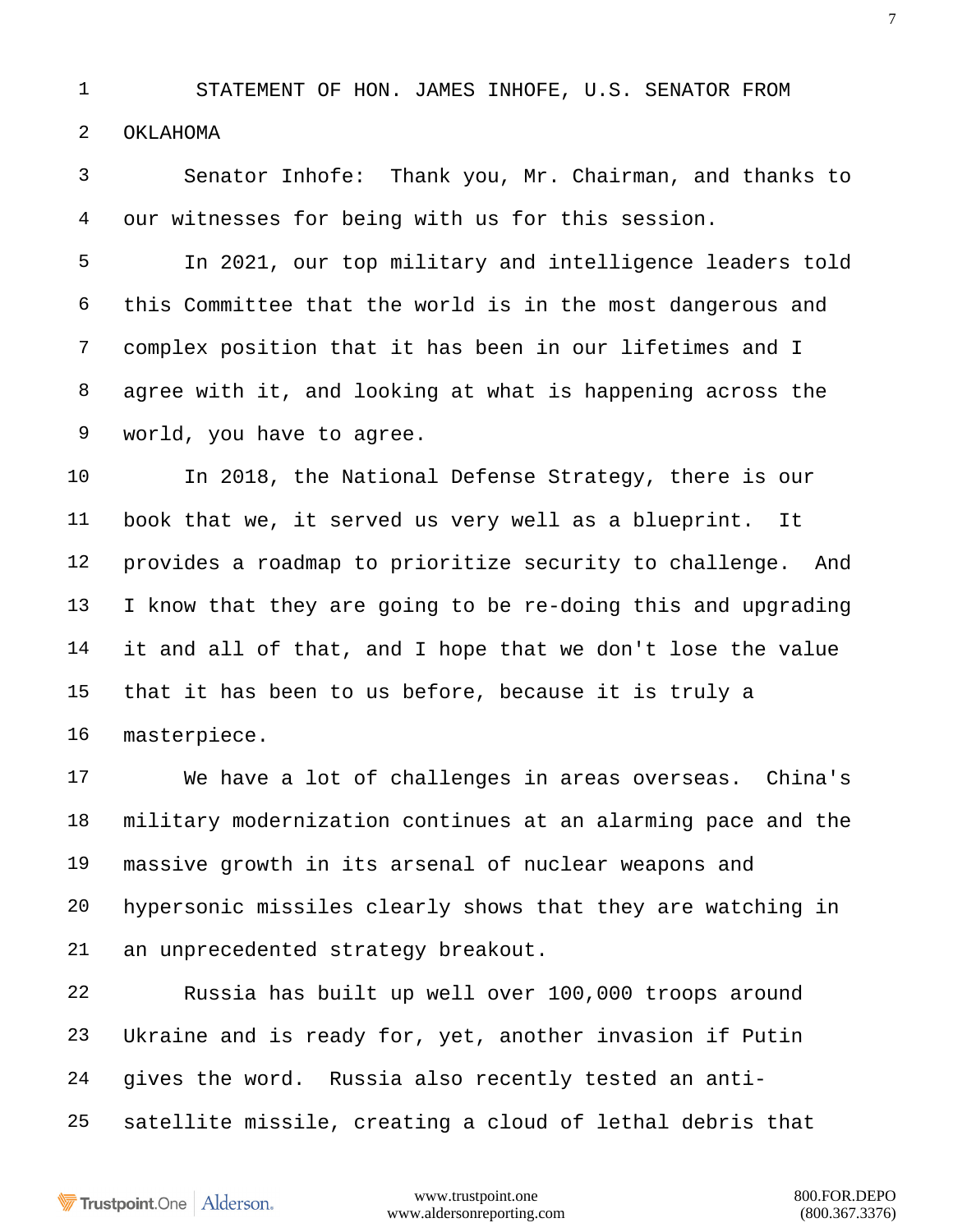made astronauts scramble for safety. This, again, shows Putin's blatant disregard for established norms.

 Meanwhile, Iran continues to fund global terrorism and target American personnel and partners, and rampant inflation is eating away at the defense budget. Not only our troops, A, and the benefits, but also funding for training, maintenance, and weapons acquisition. This administration seems unable and/or unwilling to effectively respond to the growing dangers and this paralysis damages U.S. credibility and undermines the trust of our partners and allies.

 Even know, the administration seems intent on ending decades of all the security guarantees by watering down our United States nuclear policies and exposing allies. And I will have the chance to pursue this a little bit during my time for questioning.

Thank you, Mr. Chairman.

 Chairman Reed: Thank you very much, Senator Inhofe. And now let me recognize Dr. Wallander for her

- testimony. Doctor?
- 
- 
- 
- 
- 
-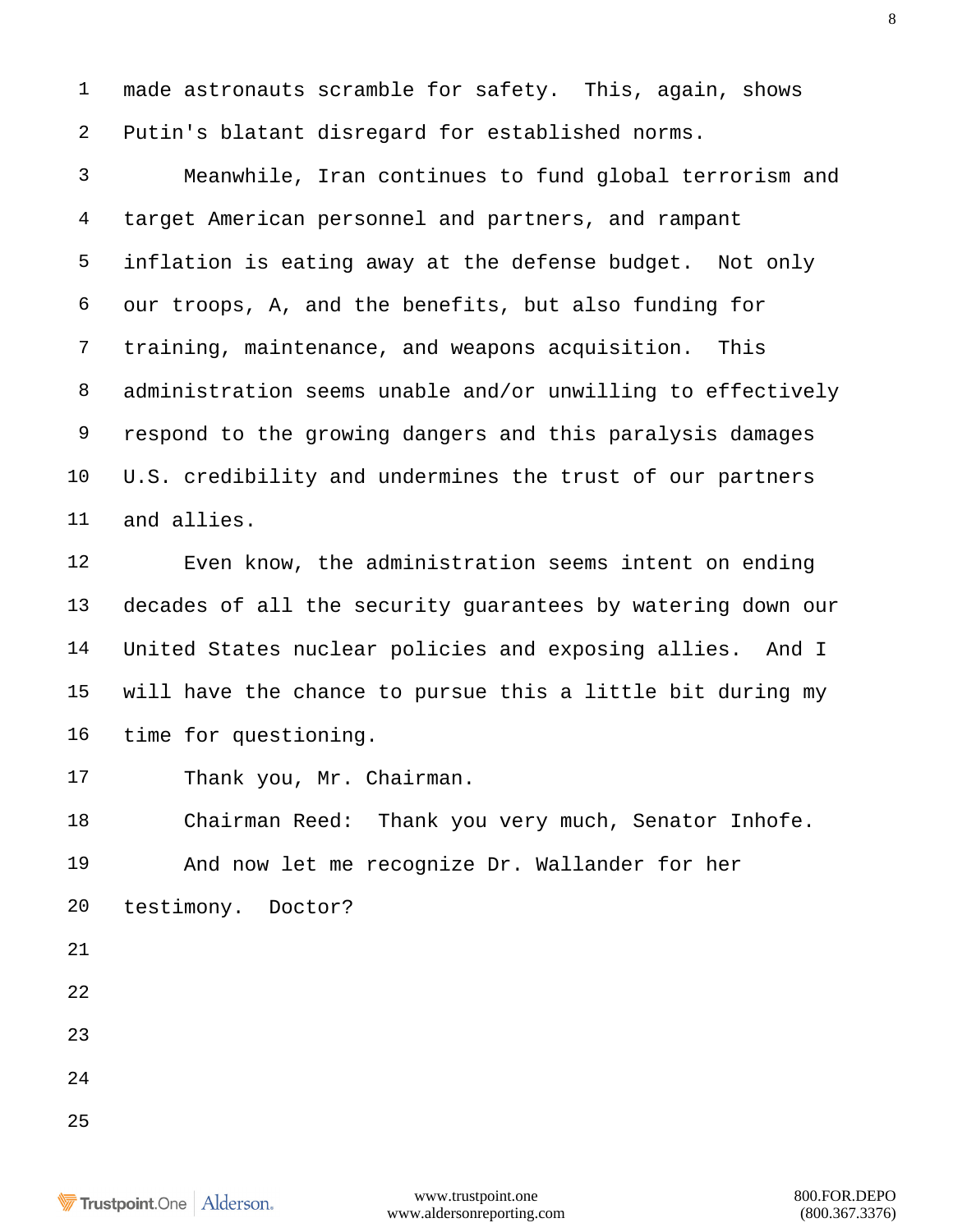STATEMENT OF DR. CELESTE ANN WALLANDER, NOMINEE TO BE ASSISTANT SECRETARY OF DEFENSE FOR INTERNATIONAL SECURITY AFFAIRS

 Ms. Wallander: Good morning, Chairman Reed, Ranking Member Inhofe, and distinguished members of the Committee. Thank you for the opportunity to appear before you today as you consider my nomination to serve as Assistant Secretary of Defense for International Security Affairs. I am grateful to President Biden, Secretary Austin, and Under Secretary Kahl for their trust in my ability to serve in this role. It is also a privilege to appear on this panel with colleagues who have also been nominated for Assistant Secretary roles. If confirmed, it would be my honor to work alongside them and ensure coordination between the regional and functional policy offices within the Department.

17 I would like to take a moment to thank my dad, who served in the U.S. Navy, and is a retired Chicago police officer, and my mom, who immigrated to the United States as a little girl from Europe after World War II. They taught me the gift of American citizenship and the duty to serve our country. I also thank my husband Jeff and our children Nathaniel, Joseph, and Genevieve, for their unshakeable love and support.

I am humbled by the prospect of returning to public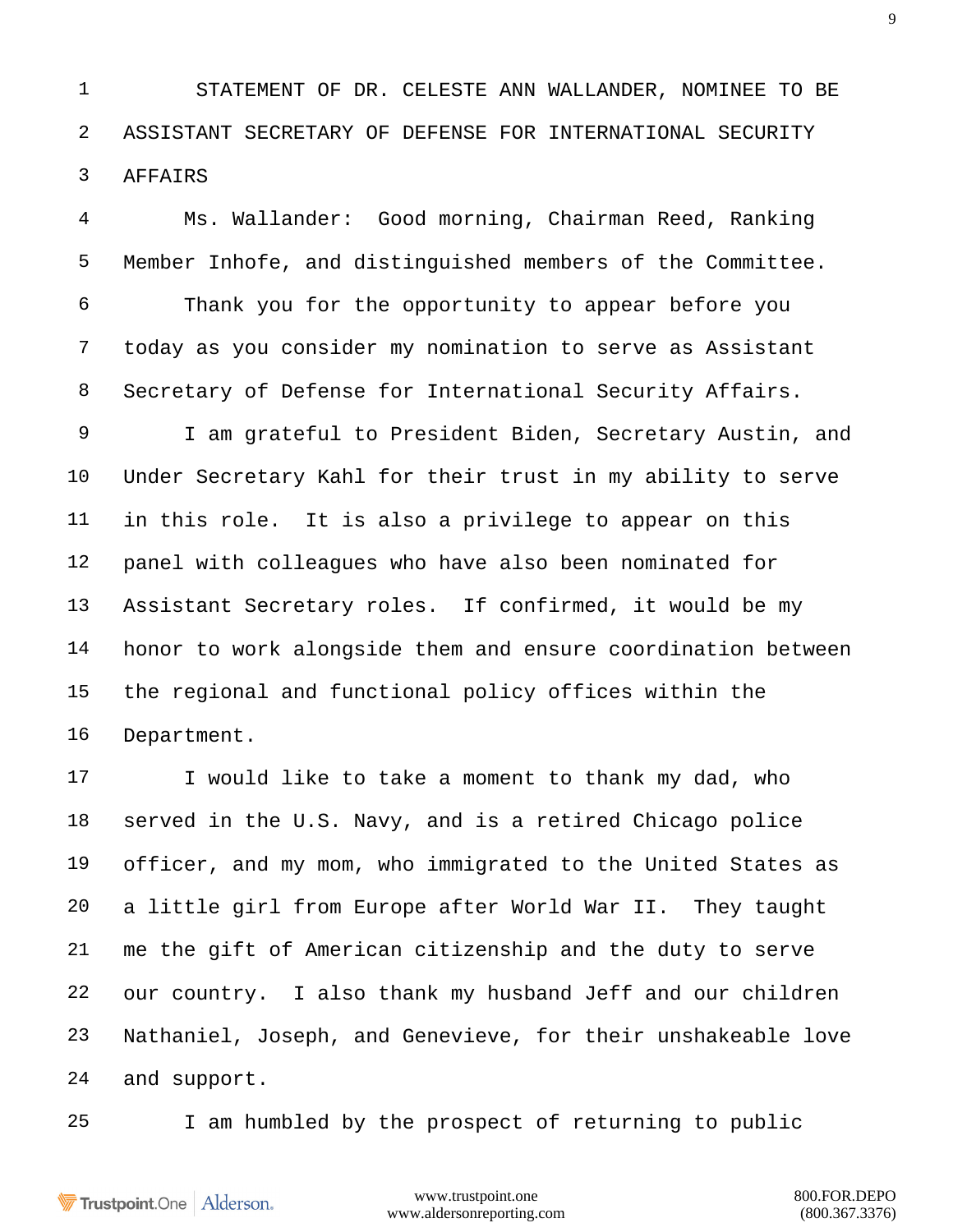service. I served at the Pentagon as Deputy Assistant Secretary of Defense for Russia, Ukraine, and Eurasia from 2009 to 2012, and then on the National Security Council staff as the Senior Director for Russia and Central Asia from 2013 to 2017. These roles equipped me with the skills to manage critical defense relationships, navigate the interagency policy formation process, and develop national security policy in response to complex geopolitical contexts.

10 I have dedicated my career to both, studying and working policy on European and Eurasian security, with a focus on Russian foreign, military, and security affairs. If confirmed, I would work to utilize my scholarly and

 government experiences in the service of U.S. national security.

 The Assistant Secretary of Defense for International Security Affairs covers a broad portfolio that includes well over 100 countries. ISA develops security policy and manages defense and military relations. It stewards Department resources to develop military capabilities, support security cooperation programs, conduct foreign military sales, and perform other key activities in those regions. I would be honored to lead the talented professionals supporting this vast portfolio should I be confirmed.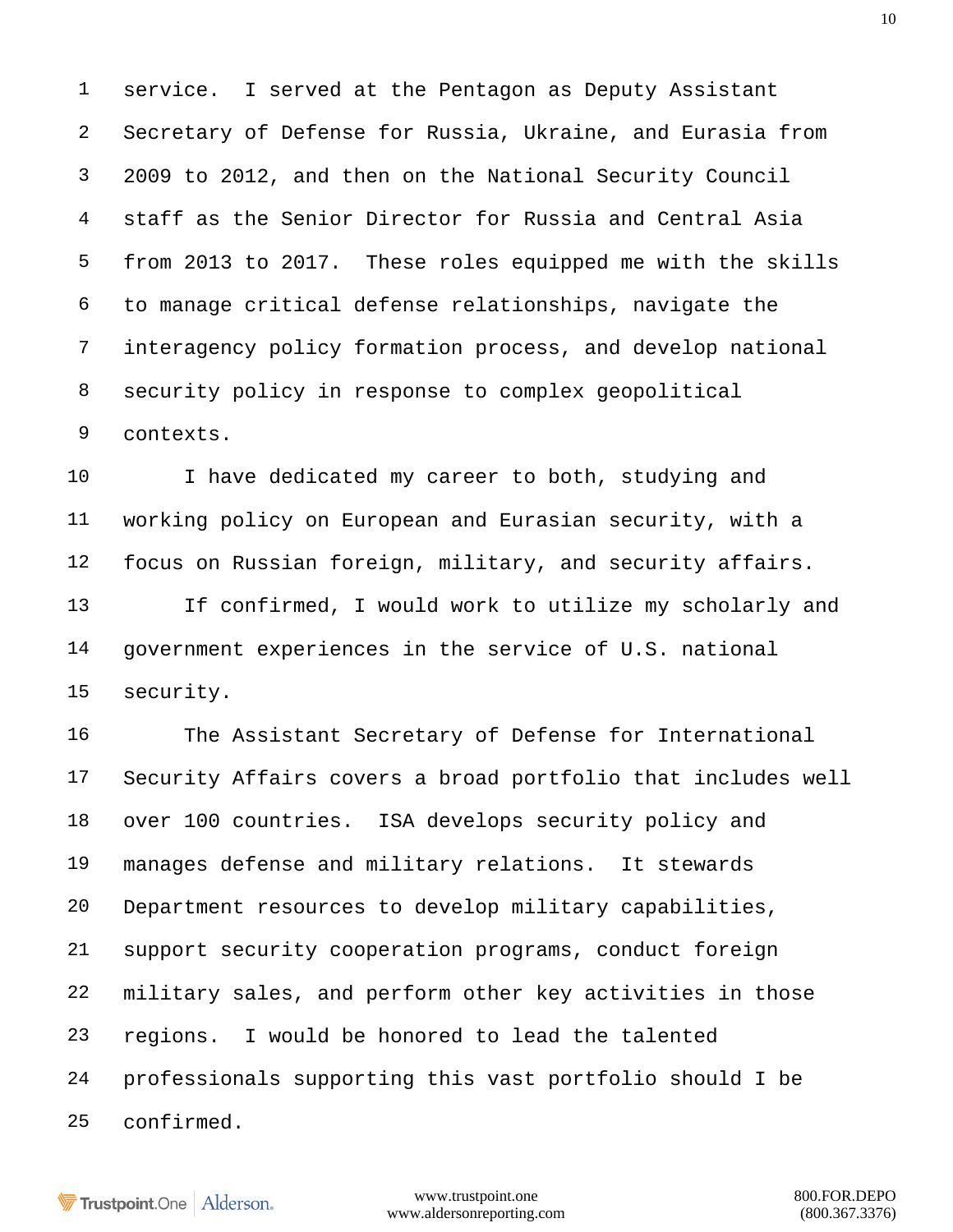The regional portfolio presents some of the most difficult defense challenges facing the United States. I appreciate that members of this committee are closely tracking Russian threats against Ukraine. As a private citizen, I have been deeply concerned about Russian military concentrations.

 If confirmed, I would develop policy and strategic options for the Secretary to deter Russia, ensure appropriate response to Russian aggression, and safeguard U.S. and Transatlantic security.

11 I support the Biden administration's work to unite NATO on deterrence and diplomacy, as well as provide continued defensive, lethal assistance to Ukraine. I also support the administration's close consultations with European allies and partners on options for deterrence, as well as serious consequences for Russia in the event of escalation.

 If confirmed, I will be ready and able to advance the Department's preparations for all contingencies. This will be my top priority, if confirmed, and, I would immediately focus on being briefed in detail about the current state of play.

 I share the goals and commitments advanced in the Global Posture Review, including an effective counterterrorism posture in the Middle East and robust deterrence against Iran. Our force protection mission is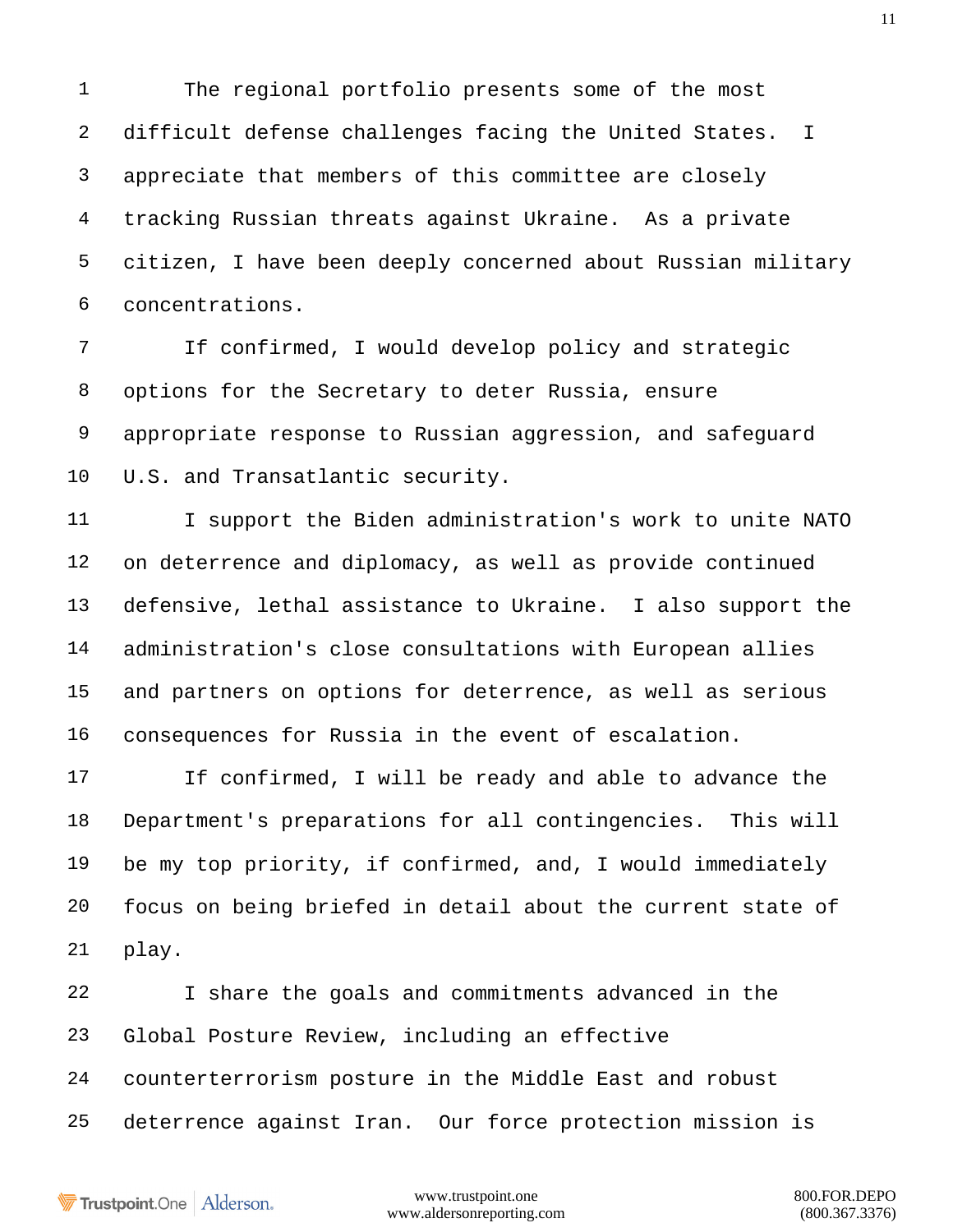also essential, particularly, in the face of attacks by Iranian proxies in Iraq.

 If confirmed, I will also advance our strategy in Africa to build partner capacity, strengthen African security institutions, and counter violent extremist organizations.

 I share Secretary Austin's view that China is the pacing challenge for the Department. I also share his view that the strength of our alliances and partnerships is one of our greatest assets in that challenge, and all others.

 If confirmed, I will prioritize these critical defense partnerships in order to strengthen our security and deter our adversaries.

 The responsibilities of International Security Affairs require thoughtful and sustained military diplomacy with our allies and partners across the globe. I know that members of this committee recognize the importance of this mission, and I am personally invested in working with Congress to address these shared challenges and opportunities. I appreciate your longstanding bipartisan approach to national security issues and would look forward to working in partnership with this committee and consulting regularly with Congress, if confirmed.

 Thank you for considering my nomination, and I look forward to your questions.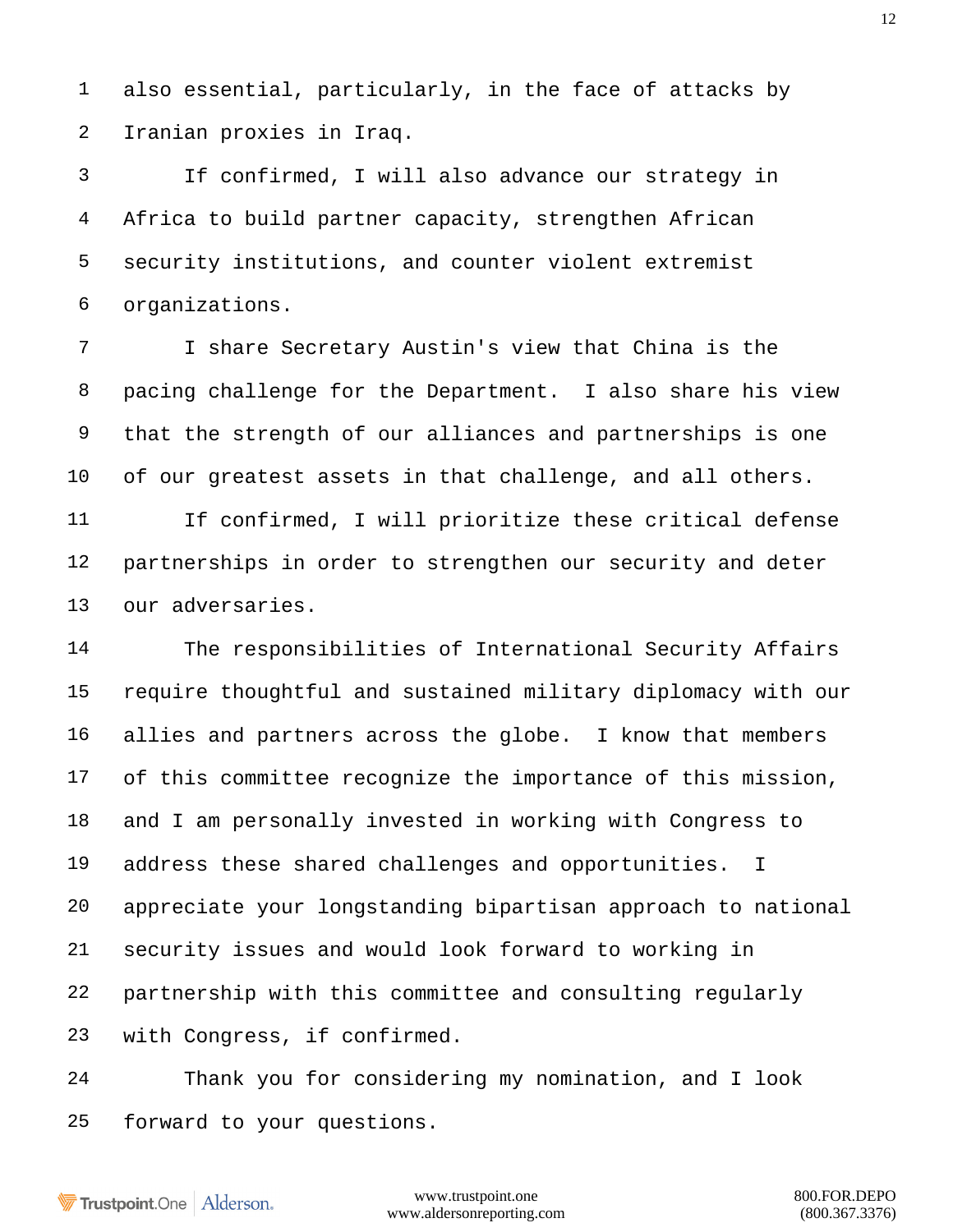| $\mathbf 1$      |  |  | [The statement of Ms. Wallander follows:] |  |
|------------------|--|--|-------------------------------------------|--|
| $\sqrt{2}$       |  |  |                                           |  |
| $\overline{3}$   |  |  |                                           |  |
| $\overline{4}$   |  |  |                                           |  |
| 5                |  |  |                                           |  |
| $\boldsymbol{6}$ |  |  |                                           |  |
| $\overline{7}$   |  |  |                                           |  |
| $\bf{8}$         |  |  |                                           |  |
| $\overline{9}$   |  |  |                                           |  |
| $1\,0$           |  |  |                                           |  |
| $11\,$           |  |  |                                           |  |
| $1\sqrt{2}$      |  |  |                                           |  |
| $13$             |  |  |                                           |  |
| $14\,$           |  |  |                                           |  |
| 15               |  |  |                                           |  |
| $16$             |  |  |                                           |  |
| $17\,$           |  |  |                                           |  |
| $1\,8$           |  |  |                                           |  |
| 19               |  |  |                                           |  |
| $2\,0$           |  |  |                                           |  |
| 21               |  |  |                                           |  |
| $2\sqrt{2}$      |  |  |                                           |  |
| 23               |  |  |                                           |  |
| $2\sqrt{4}$      |  |  |                                           |  |
| 25               |  |  |                                           |  |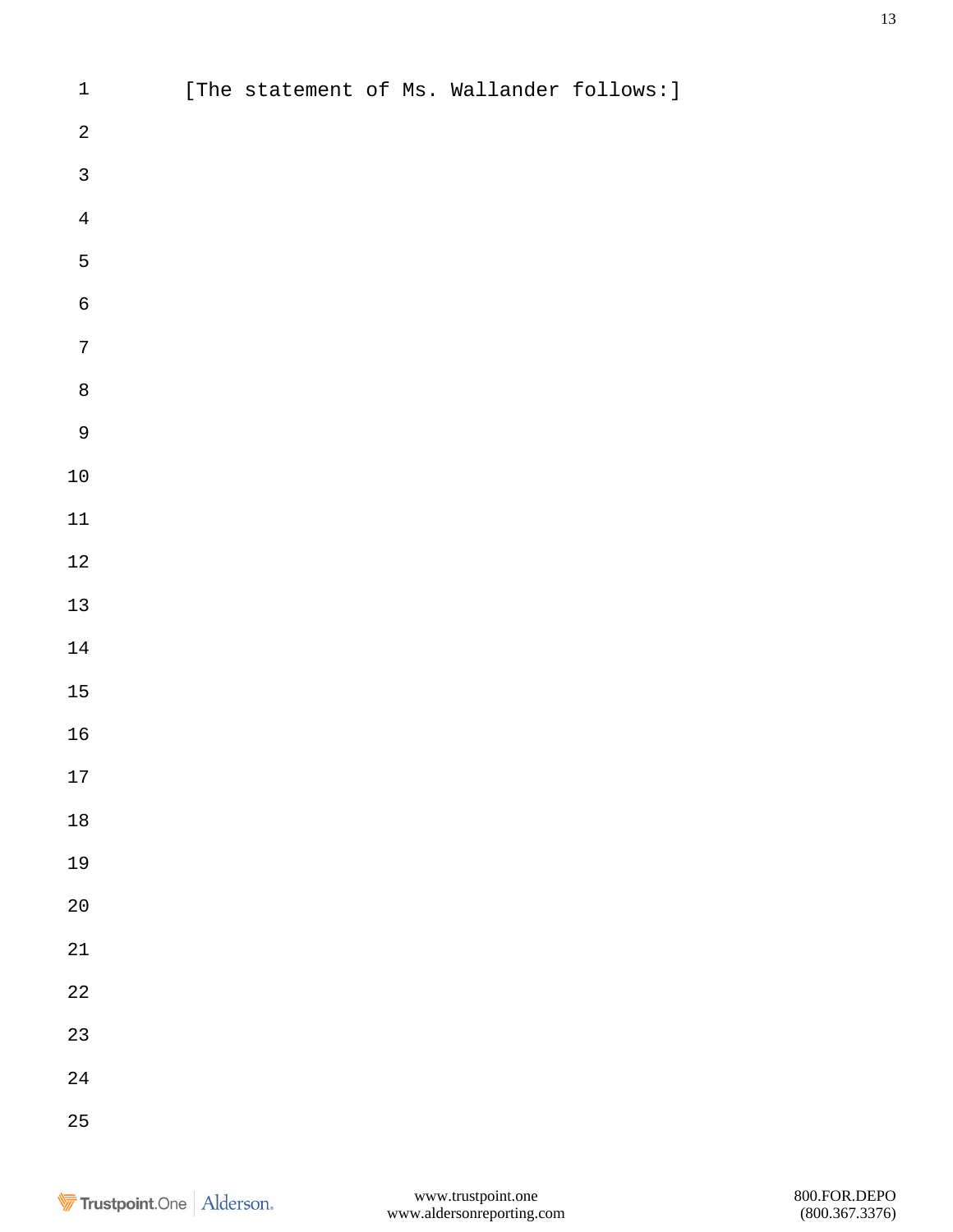| $\mathbf 1$  | Chairman Reed: Thank you very much. |
|--------------|-------------------------------------|
| $\sqrt{2}$   | Ms. Dalton, please?                 |
| $\mathbf{3}$ |                                     |
| $\bf 4$      |                                     |
| 5            |                                     |
| $\sqrt{6}$   |                                     |
| $\sqrt{ }$   |                                     |
| $\,8\,$      |                                     |
| $\mathsf 9$  |                                     |
| $1\,0$       |                                     |
| $11\,$       |                                     |
| $1\sqrt{2}$  |                                     |
| $13\,$       |                                     |
| $14\,$       |                                     |
| $15\,$       |                                     |
| $16$         |                                     |
| 17           |                                     |
| $1\,8$       |                                     |
| 19           |                                     |
| $2\,0$       |                                     |
| $2\sqrt{1}$  |                                     |
| $2\sqrt{2}$  |                                     |
| $2\sqrt{3}$  |                                     |
| $2\sqrt{4}$  |                                     |
| 25           |                                     |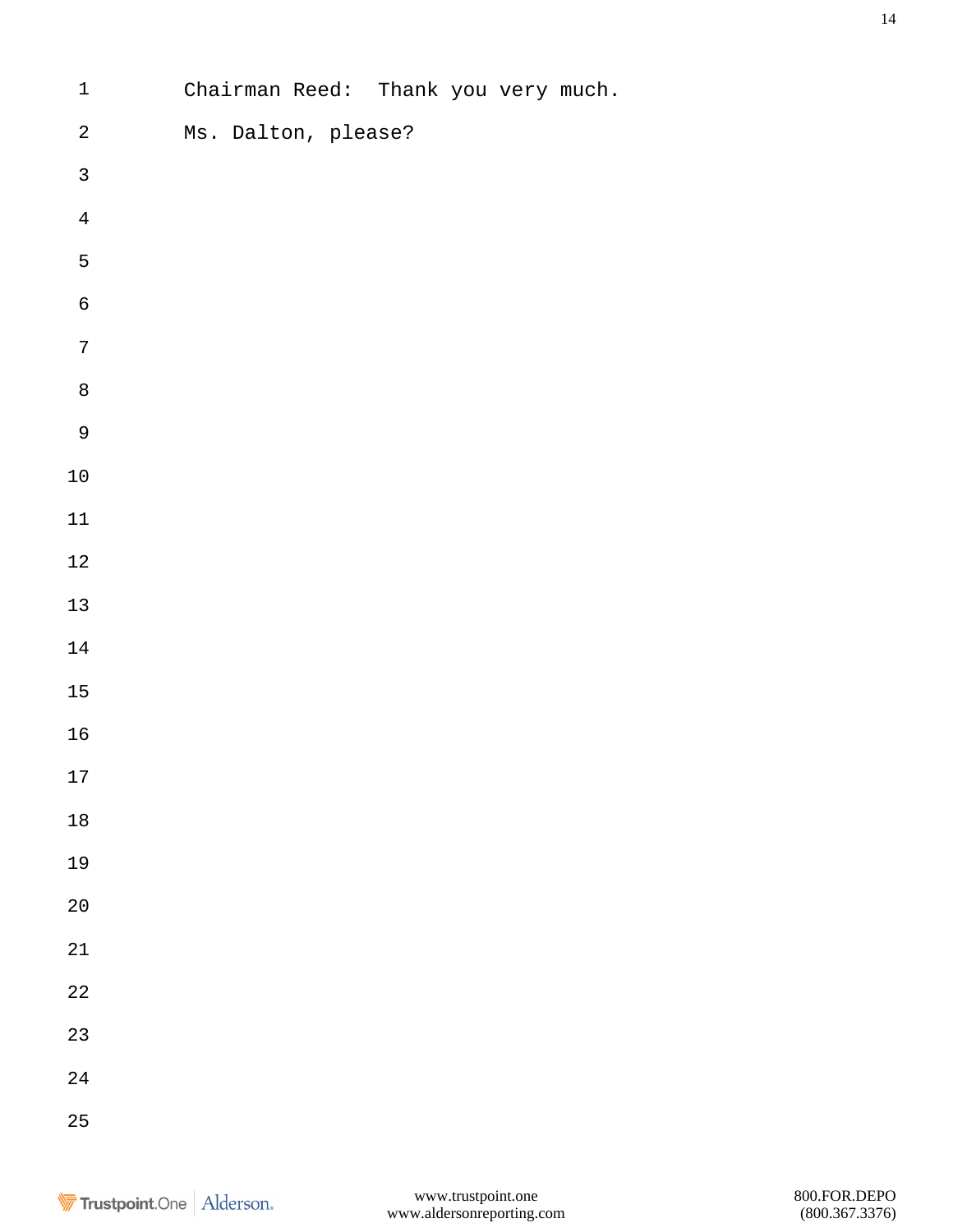STATEMENT OF MELISSA G. DALTON, NOMINEE TO BE ASSISTANT SECRETARY OF DEFENSE FOR HOMELAND DEFENSE AND HEMISPHERIC AFFAIRS

 Ms. Dalton: Chairman Reed, Ranking Member Inhofe, and members of the Committee, it is an honor to be considered as President Biden's nominee for Assistant Secretary of Defense for Homeland Defense and Hemispheric Affairs.

 I am grateful to President Biden, Secretary Austin, Deputy Secretary Hicks, and Under Secretary Kahl for their trust and confidence in me.

11 I wish to thank my family, friends, and mentors for their encouragement, particularly, my husband and true north, Jason, who is here today; my two amazing children, Jacob and Isabelle; and my parents, Ann and Ravi.

 My father chose to make this country his own as an immigrant from India. He and my mother imbued within me a deep respect for the foundational values of our great nation. I come from a family committed to public service and have been drawn to it since I was 22 years old. I am honored by the prospect of serving in this new capacity.

 I began my career at the Defense Department as a civil servant during the Bush administration and served for a decade in several policy and intelligence roles. I then spent 6 years at the bipartisan think tank, the Center for Strategic and International Studies. I was honored to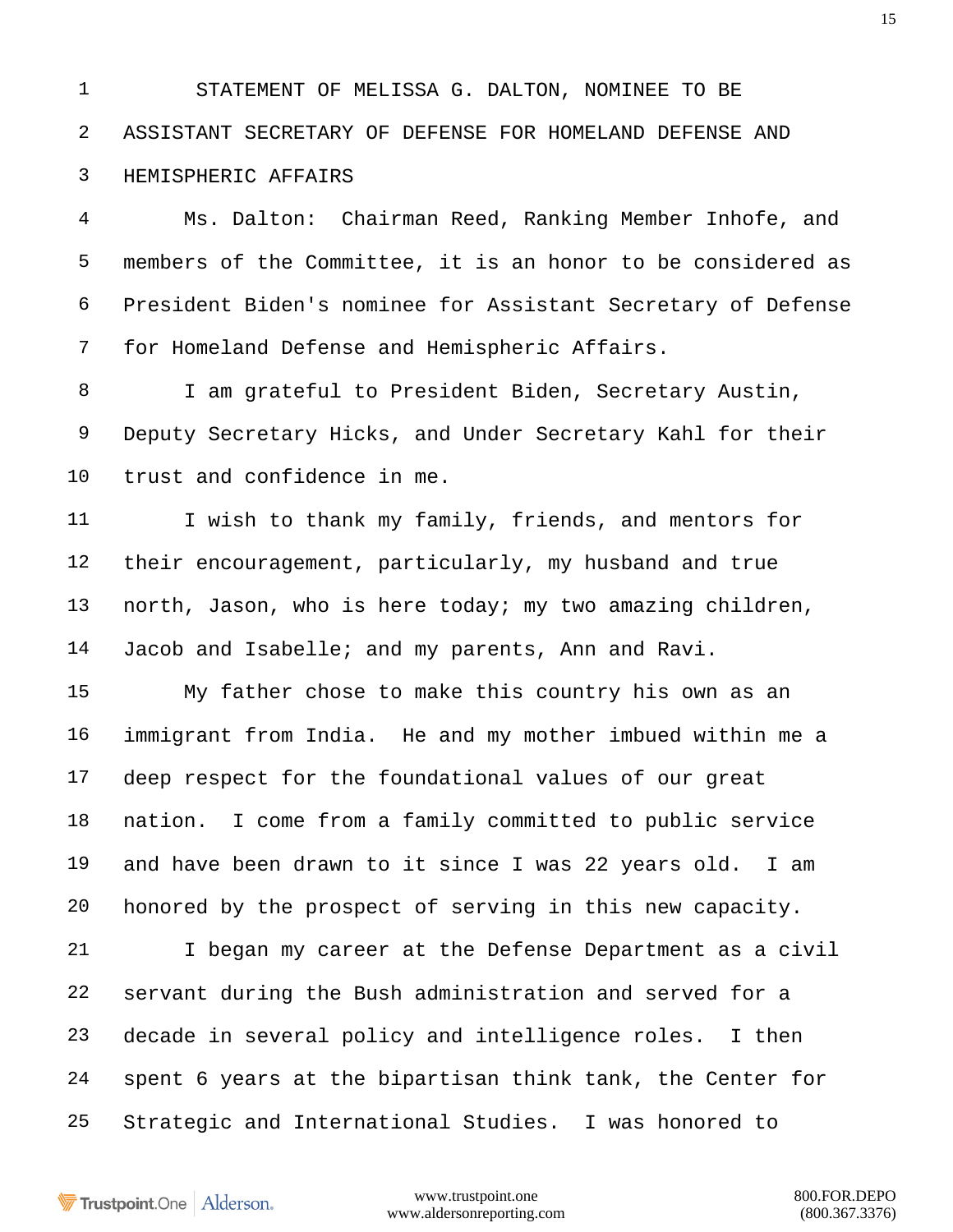return to OSD Policy last January as Principal Deputy Assistant Secretary of Defense for Strategy, Plans, and Capabilities as a member of the Biden-Harris administration.

 If confirmed, I would bring my experience as a defense leader, thinker, and practitioner to the position.

 As Assistant Secretary of Defense for Homeland Defense and Hemispheric Affairs, I would look forward to advancing enduring Department priorities and new focus areas, such as Arctic security and climate policy, if confirmed. My office would prioritize issues that impact our homeland defense as the Department's number one priority.

 If confirmed, my priority would be defeating the COVID- 19 pandemic, which remains the most immediate threat to U.S. national security and to the health, safety, and readiness of our servicemembers; in addition, if confirmed, I would ensure DOD maintains resilience to execute our most critical national security functions, and to provide continuity to other parts of Government, in the face of all hazard threats. The resilience of our critical infrastructure and capabilities at home strengthens deterrence of potential adversary aggression and enables a robust foreign policy abroad.

 If confirmed, I would ensure DOD's unparalleled and flexible capacity is leveraged effectively and appropriately in support of Federal, State, and local leadership, law

Trustpoint.One Alderson.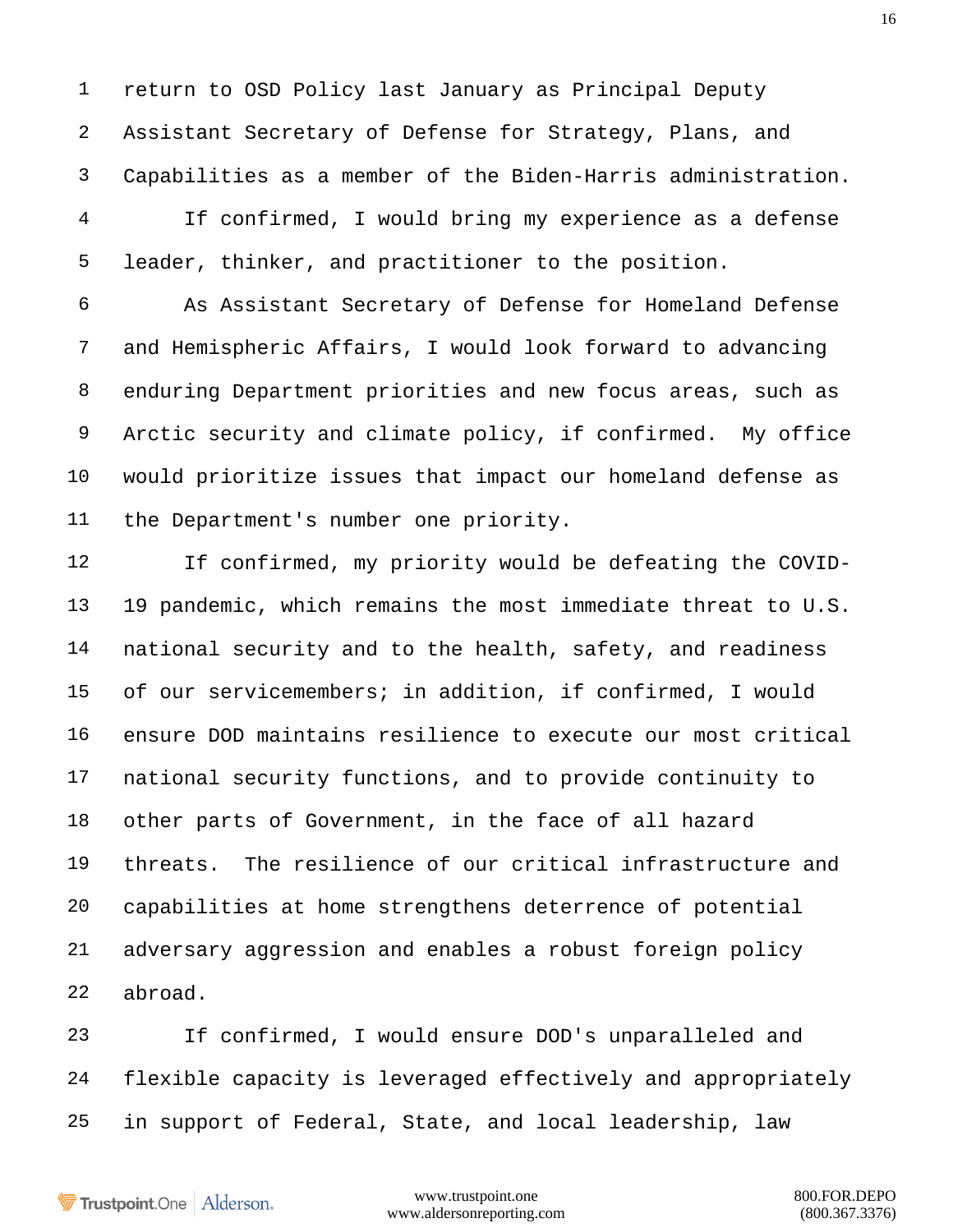enforcement, public health, and emergency management.

 Under the updated OSD-Policy organization, Homeland Defense and Hemispheric Affairs will also focus on Arctic security and global resilience. The Arctic is a complex theater of growing strategic importance. I appreciate this committee's leadership in prioritizing this region.

 In addition, as Secretary Austin has stated, to keep the nation secure, we must tackle the existential threat of climate change. Climate change already touches most of what the Department does, and this threat will continue to have implications for U.S. national security.

 Homeland Defense and Hemispheric Affairs is also the office from which DOD supports civil authorities responding to extreme weather events, including wildfires and hurricanes.

 If confirmed, I would provide oversight of these distinct, but also interrelated issues, as part of a whole-of-government approach.

 If confirmed, my office would unite policymaking on both sides of the Southwest Border, bringing our defense relationships with Central and South American neighbors under the same policy oversight umbrella as our support to the Department of Homeland Security and local partners on the border. This organization will help us make better and more holistic policy across these issues to address the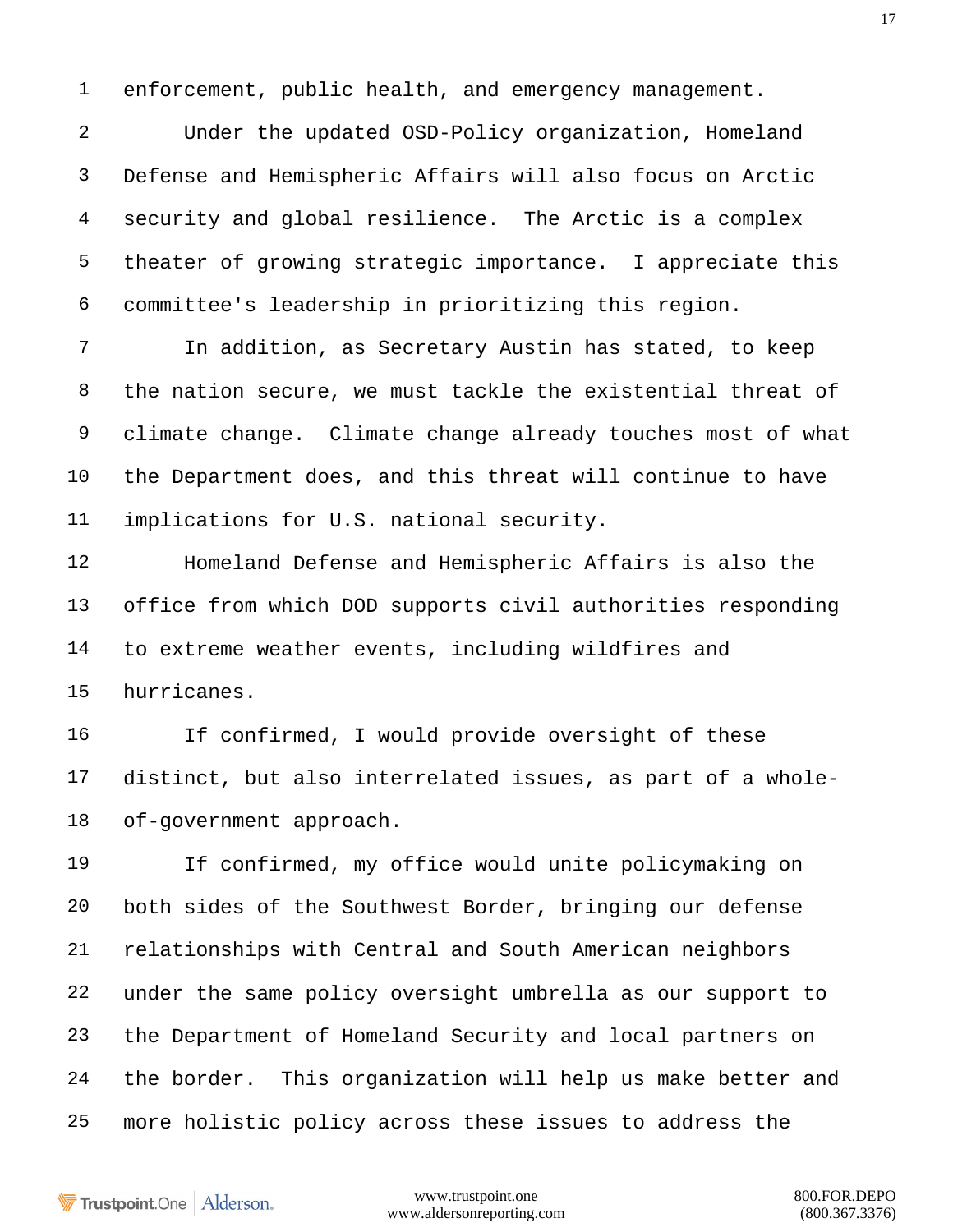drivers of migration and effects in the homeland as part of a whole-of-government and whole-of-society approach.

 More broadly, if confirmed, I would seek to forge even deeper bonds with our Western Hemisphere neighbors, based on principles of mutual respect and equality and a commitment to economic prosperity, security, human rights, and dignity. On the many issues in this portfolio, DOD plays a critical supporting role to other departments and agencies. If confirmed, I am committed to making sure that DOD supports civil authorities to the best of our ability, without compromising DOD's core missions and warfighting readiness. I would also focus on building relationships and trust across Government and reinforcing the strong tradition of healthy civil-military relations in the Department and in our democracy, to do this job as effectively as possible, if confirmed.

17 I have deep appreciation for this Committee and its role in the formation and oversight of our national security policy.

 If confirmed, I commit to consulting with you regularly to advance our nation's priorities in an active, bipartisan, and cooperative spirit together.

 Thank you for your consideration. I look forward to your questions.

25 [The statement of Ms. Dalton follows: ]

Trustpoint.One Alderson.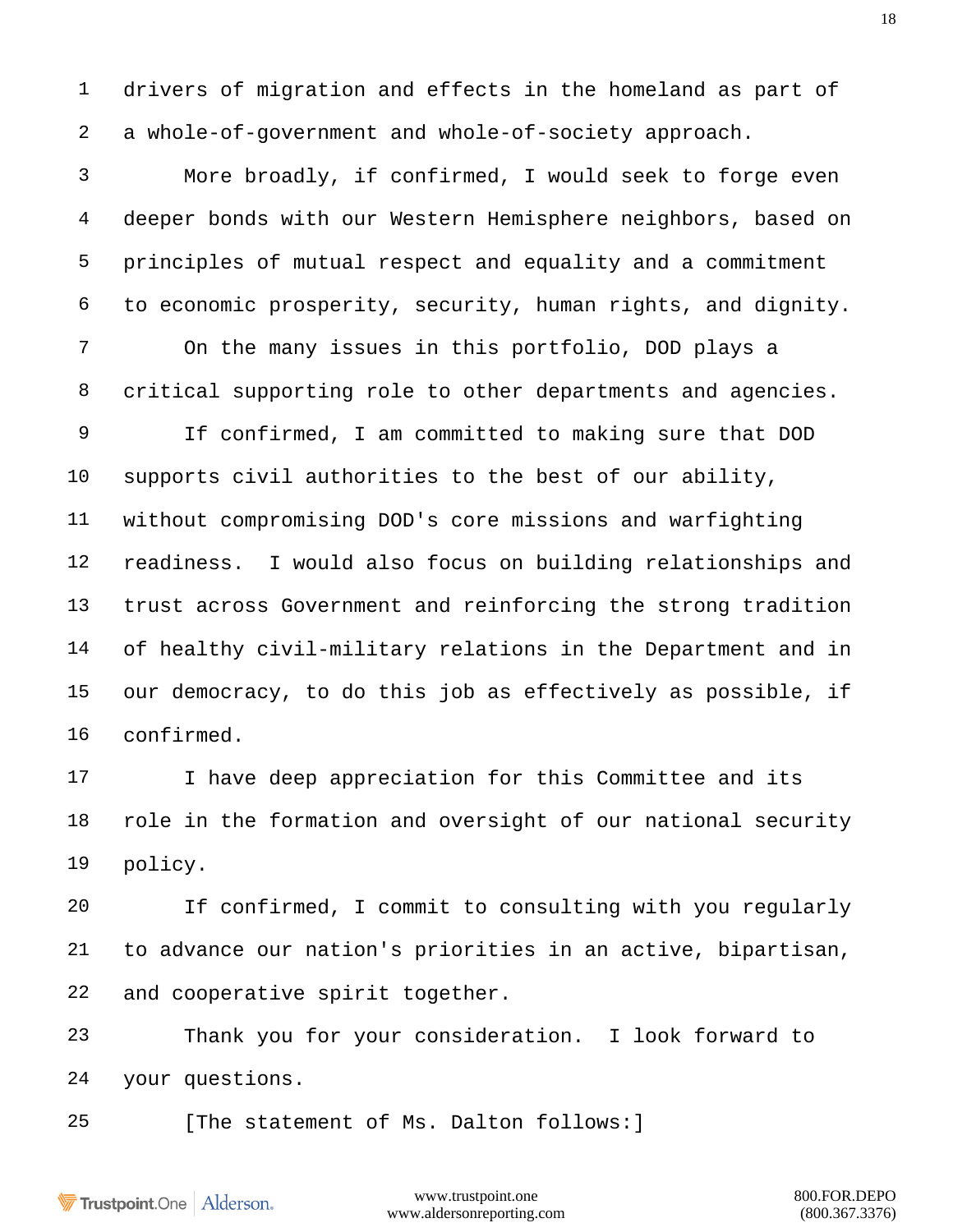| $\mathbf 1$  | Chairman Reed: Thank you very much. |
|--------------|-------------------------------------|
| $\sqrt{2}$   | Dr. Plumb, please?                  |
| $\mathbf{3}$ |                                     |
| $\bf 4$      |                                     |
| 5            |                                     |
| $\sqrt{6}$   |                                     |
| $\sqrt{ }$   |                                     |
| $\,8\,$      |                                     |
| $\mathsf 9$  |                                     |
| $1\,0$       |                                     |
| $11\,$       |                                     |
| $1\sqrt{2}$  |                                     |
| $13\,$       |                                     |
| $14\,$       |                                     |
| $15\,$       |                                     |
| $16\,$       |                                     |
| 17           |                                     |
| $1\,8$       |                                     |
| 19           |                                     |
| $2\,0$       |                                     |
| $2\sqrt{1}$  |                                     |
| $2\sqrt{2}$  |                                     |
| $23\,$       |                                     |
| $2\sqrt{4}$  |                                     |
| 25           |                                     |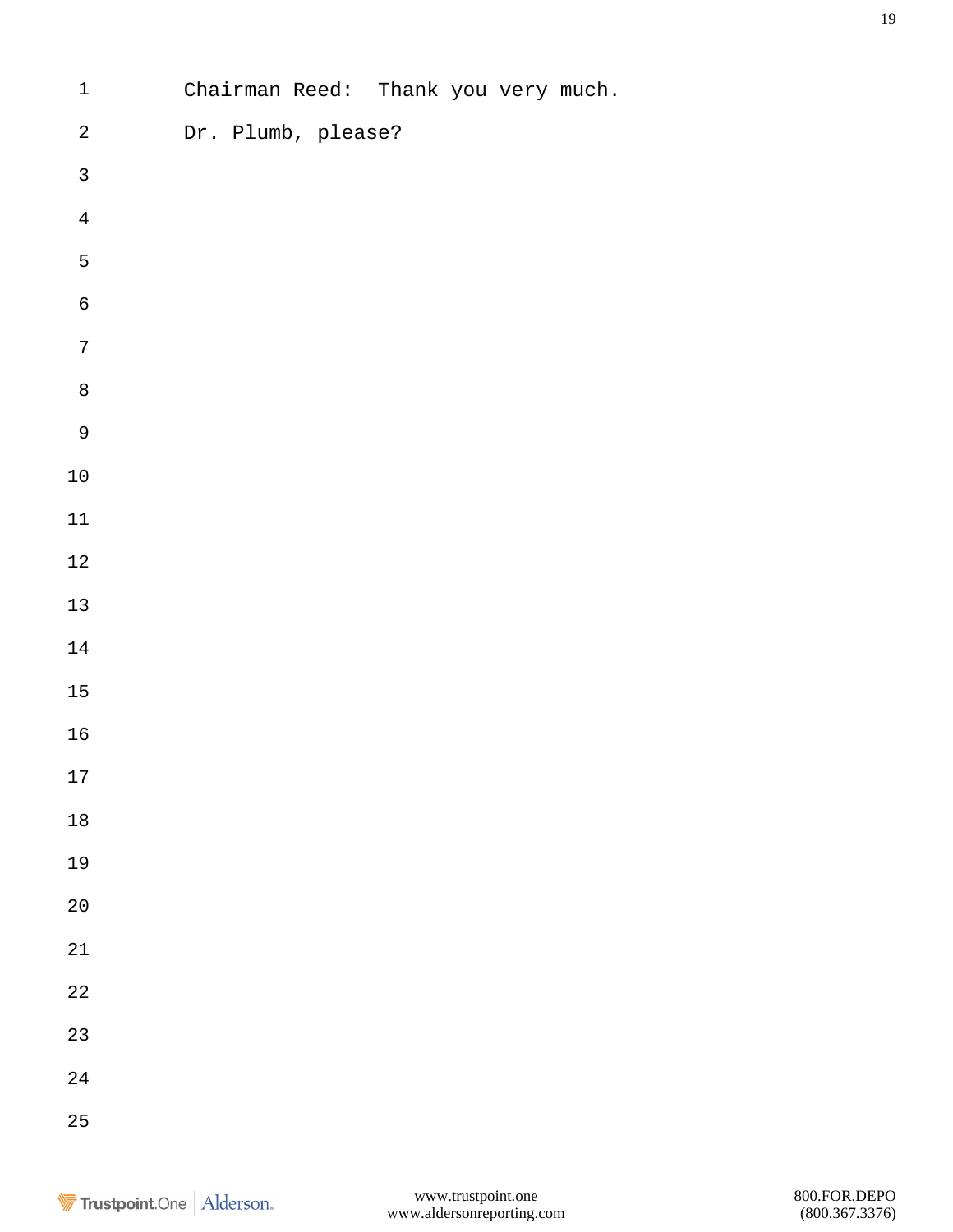STATEMENT OF DR. JOHN F. PLUMB, NOMINEE TO BE ASSISTANT SECRETARY OF DEFENSE FOR SPACE POLICY

Mr. Plumb: Thank you, Senator.

 Chairman Reed, Ranking Member Inhofe, members of the committee, thank you. I am both, proud and humbled, to be testifying before you today. I have always admired and respected the thoughtful, bipartisan work of this committee.

 I would like to thank President Biden, Secretary Austin, and Deputy Secretary Hicks for their trust in me and in my ability to continue to serve the nation, if confirmed as the first Assistant Secretary of Defense for Space Policy.

 I would like to thank, also, my parents, who are here today, and my brother and sisters, and my wife and kids for their love and support, that allows me to be here before you today, and being here is, indeed, an honor.

17 I grew up in rural, Western New York, in a family for whom service to country is a proud tradition. Both my grandfathers were in the Army Air Corps during World War 2. My father was in the Army for the first 4 years of my life, at Fort Richardson in Alaska. I have a brother and a sister who serve in the Air Force, and as for me, I joined the Navy and became a submarine officer.

 Since leaving active duty, I have remained active in the Navy Reserves for two decades. As a civilian, I have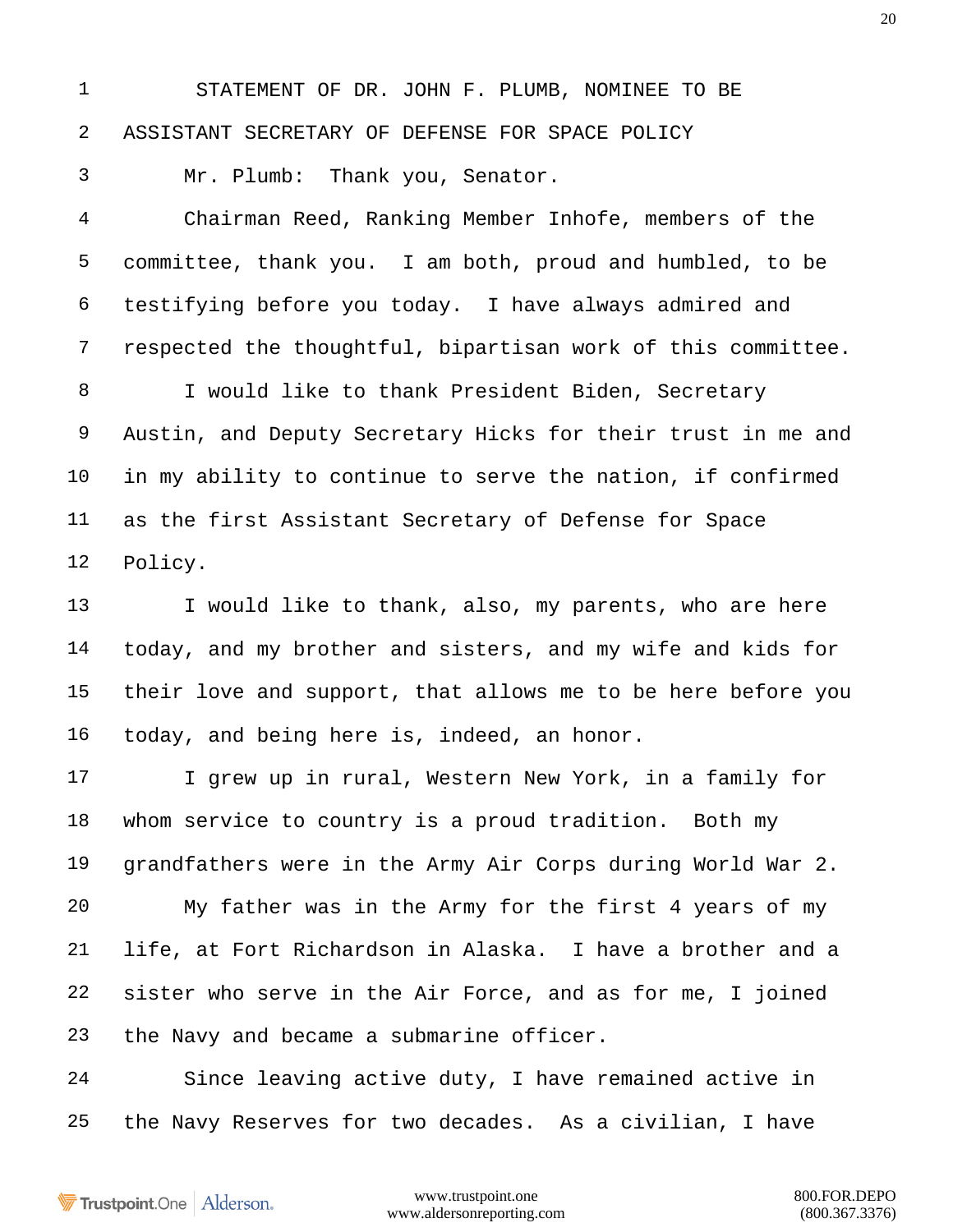served in these very halls as the military advisor to Senator Ken Salazar. I have served in the Pentagon, and I have served on the National Security Council staff.

 If confirmed, I believe my lifetime of service has prepared me to better advance and defend U.S. national security interests, and to work with this committee while doing so.

8 The ASD for Space Policy position appropriately elevates the space portfolio within the Policy organization. If confirmed, I look forward to working with this committee to ensure space receives the attention, the prioritization, and the resources this critical domain demands. Space, nuclear weapons, missile defenses, cyber, and the ability to detect and stop the proliferation of weapons of mass destruction are all key to U.S. national security, and the integration of these capabilities is essential for the era of strategic competition the U.S. must now rise to meet.

 As members of this committee are well aware, the security environment facing the United States at this moment in history is a challenging one. Secretary Austin has articulated that China is the pacing challenge for the Department, and China's behavior with its own strategic capabilities is a matter of grave concern. From its kinetic anti-satellite weapon test in 2007 that created a persistent

Trustpoint.One Alderson.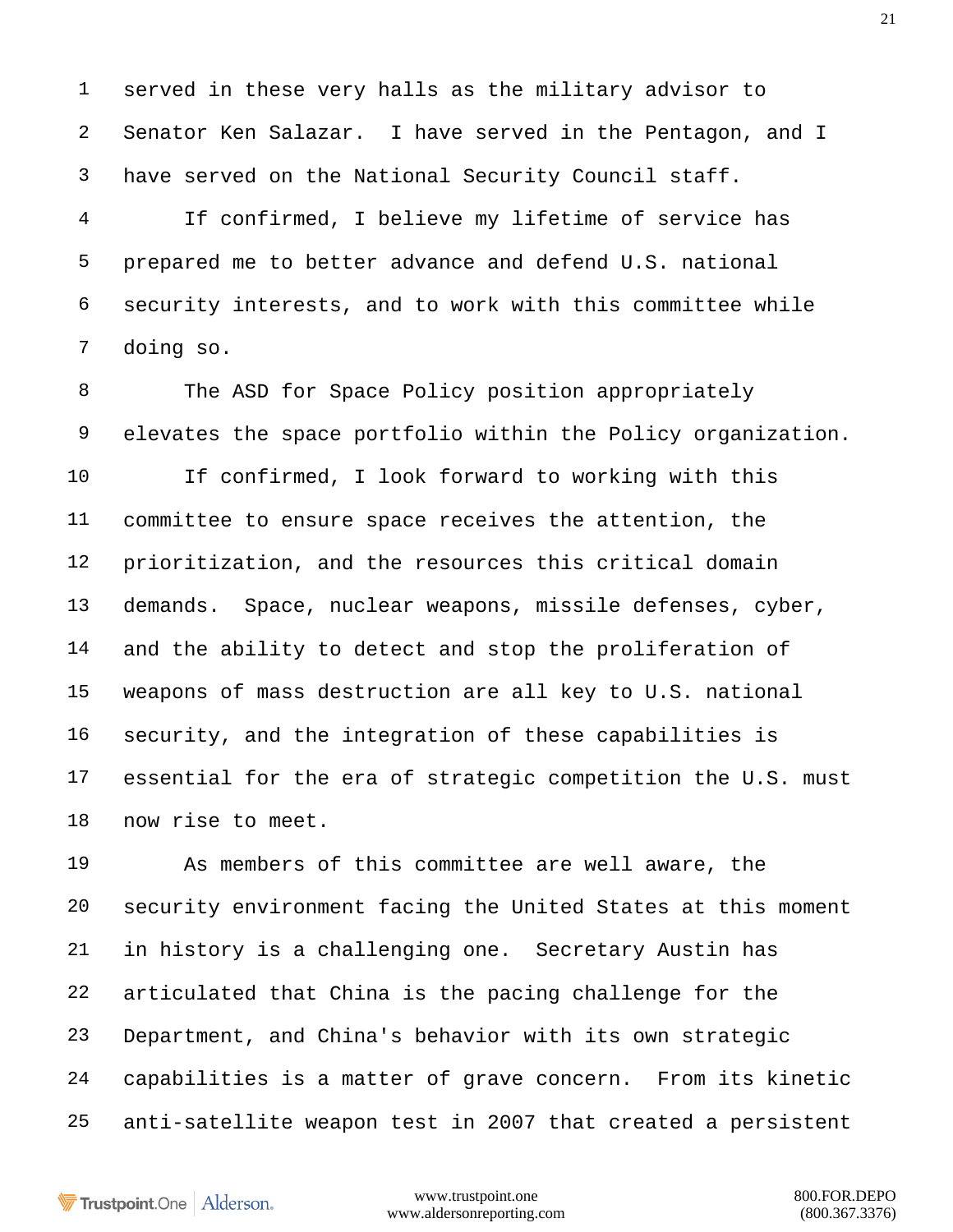debris cloud, to the uncontrolled reentry of a rocket stage last May, China has yet to demonstrate that it is a responsible spacefaring nation.

 In the cyber domain, the growing pace and scale of cyberattacks from China far exceeds the bounds of traditional statecraft. The Commander of U.S. Strategic Command has expressed concern that China's nuclear forces are in the midst of a strategic breakout. Reports of a hypersonic glide vehicle test in August, via a fractional orbit bombardment system, if true, are deeply troubling, and maybe most troublesome of all is China's near, total lack of transparency regarding its strategic capabilities, and its demonstrated unwillingness to discuss them.

 Russia also continues to present a challenge on multiple fronts. Russian activities in space, including its destructive ASAT test just this November, are an ongoing concern. And Russia's reliance on, and integration of, nuclear weapons throughout its forces, from the tactical to strategic, is troubling. Russian cyber activity includes State tolerance of cyber criminals and State-sponsored weaponization of social media.

 And amid all these problems, North Korea continues to expand its nuclear arsenal and delivery systems, while Iran's uranium enrichment presents both, a nuclear proliferation and a security challenge.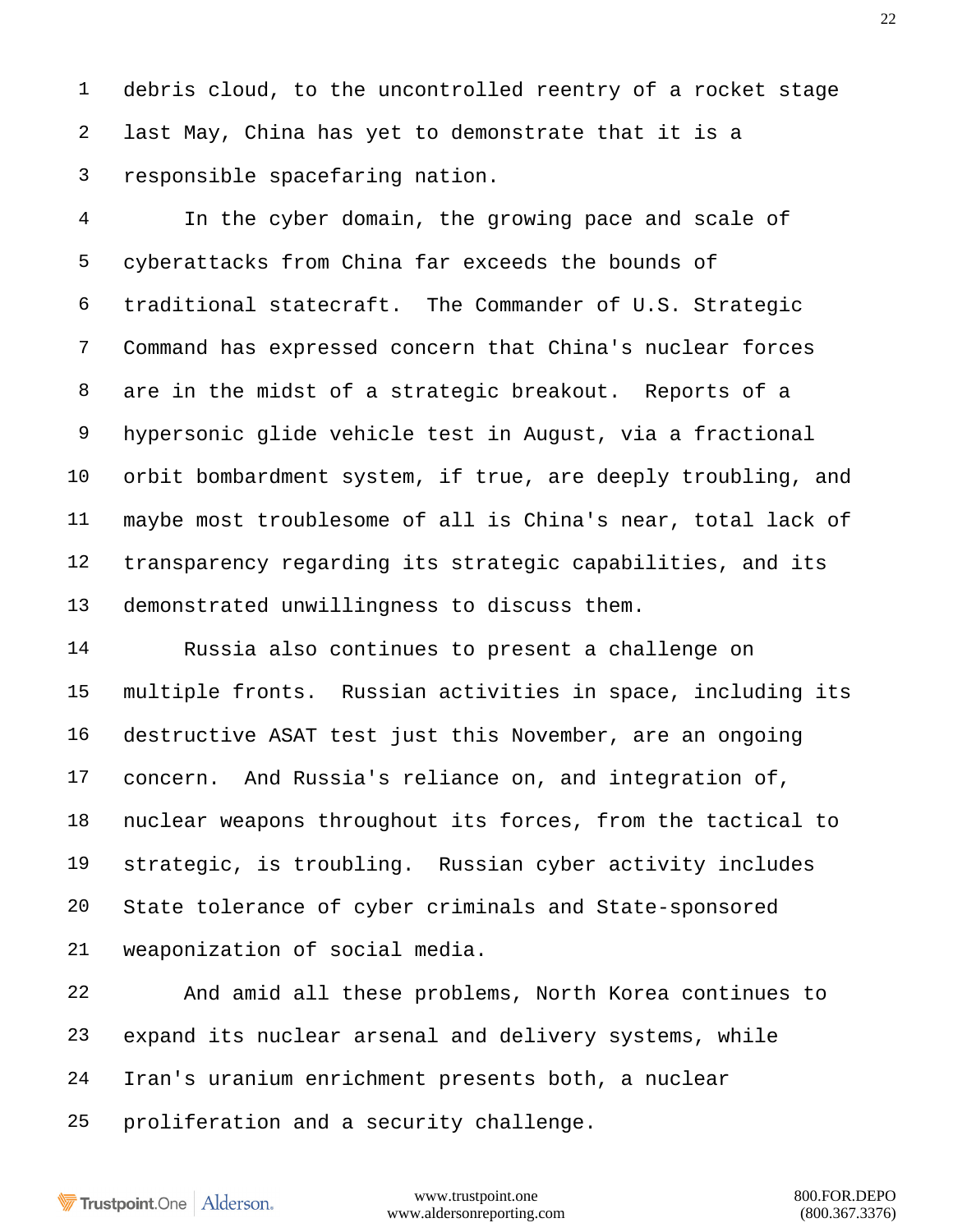I understand the Department is diligently working to strengthen our deterrence posture: modernizing our nuclear deterrent, modernizing our infrastructure, improving our cyber defenses and capabilities, and working to protect and defend our interests, not just on Earth, but in space.

 If confirmed, I will work to continue these efforts, while seeking to incorporate our allies as fully as possible.

 I firmly believe our allies provide a mutual, strategic advantage that neither China, nor Russia could ever hope to match.

12 I believe the U.S. is at its strongest and best when national security is a bipartisan effort, and that is, the old adage goes: Politics really should stop at the water's edge.

 If confirmed, that is how I intend to approach the position and its attendant responsibilities, and if confirmed, I commit to working closely with this committee to ensure U.S. national security interests are advanced and defended.

 Thank you once more for inviting me to testify. I look forward to your questions.

23 [The statement of Mr. Plumb follows: ]

- 
-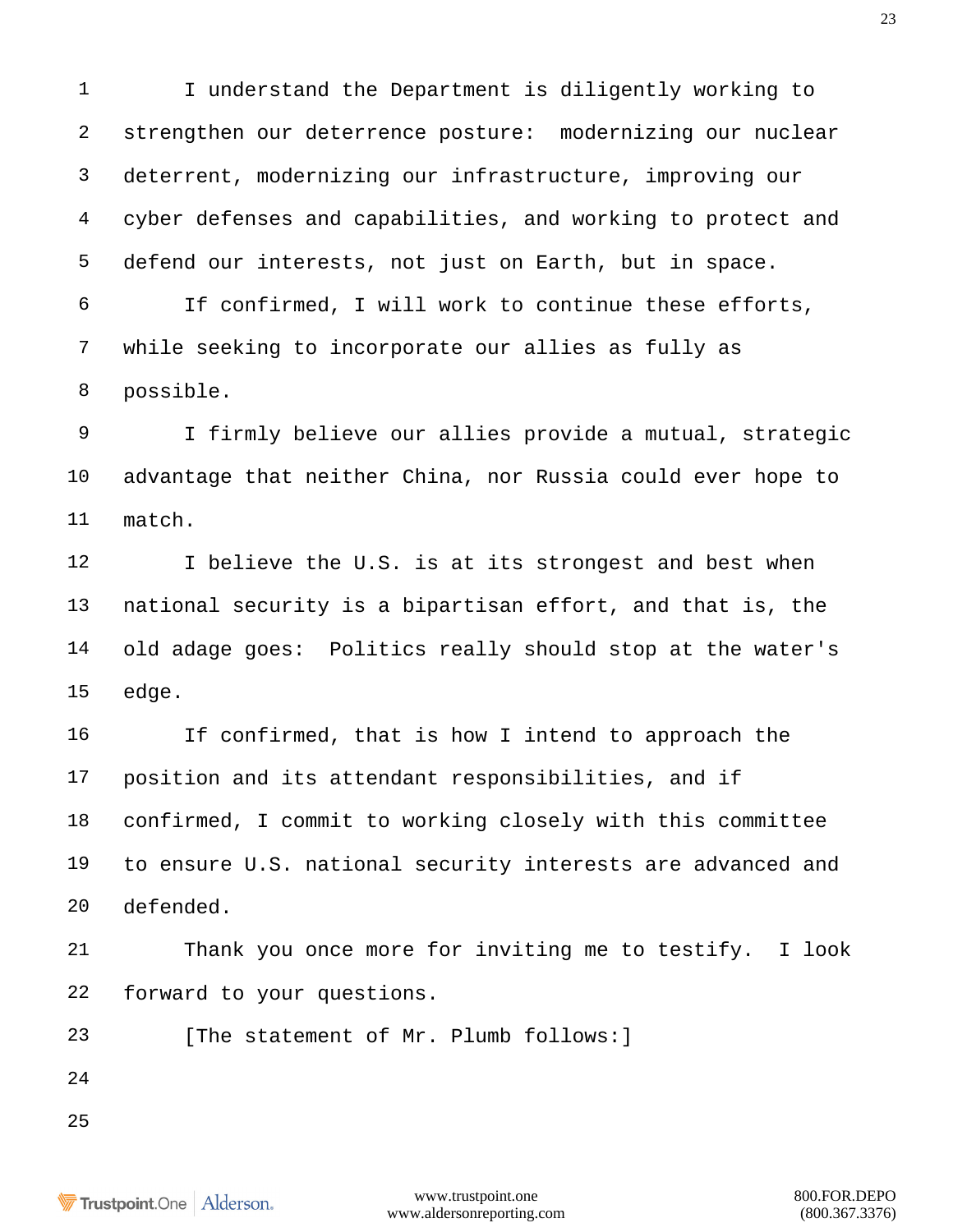Chairman Reed: Thank you very much.

 I have a series of standard questions, which survey nominees must respond to. You may answer together.

 Have you adhered to applicable laws and regulations governing conflicts of interest?

 [All three witnesses answered in the affirmative.] Chairman Levin: Have you assumed any duties or undertaken any actions which would appear to presume the outcome of the confirmation process?

 [All three witnesses answered in the negative.] Chairman Reed: Exercising our legislative and oversight responsibilities makes it important that this Committee, its Subcommittees and other appropriate Committees of Congress receive testimony, briefings, reports, records, and other information from the Executive Branch on a timely basis.

 Do you agree, if confirmed, to appear and testify before this Committee when requested?

 [All three witnesses answered in the affirmative.] Chairman Reed: Do you agree to provide records, documents, and electronic communications in a timely manner when requested by this Committee, its Subcommittees, or other appropriate Committees of Congress, and to consult with the requestor regarding a basis for any good faith delay or denial in providing such records?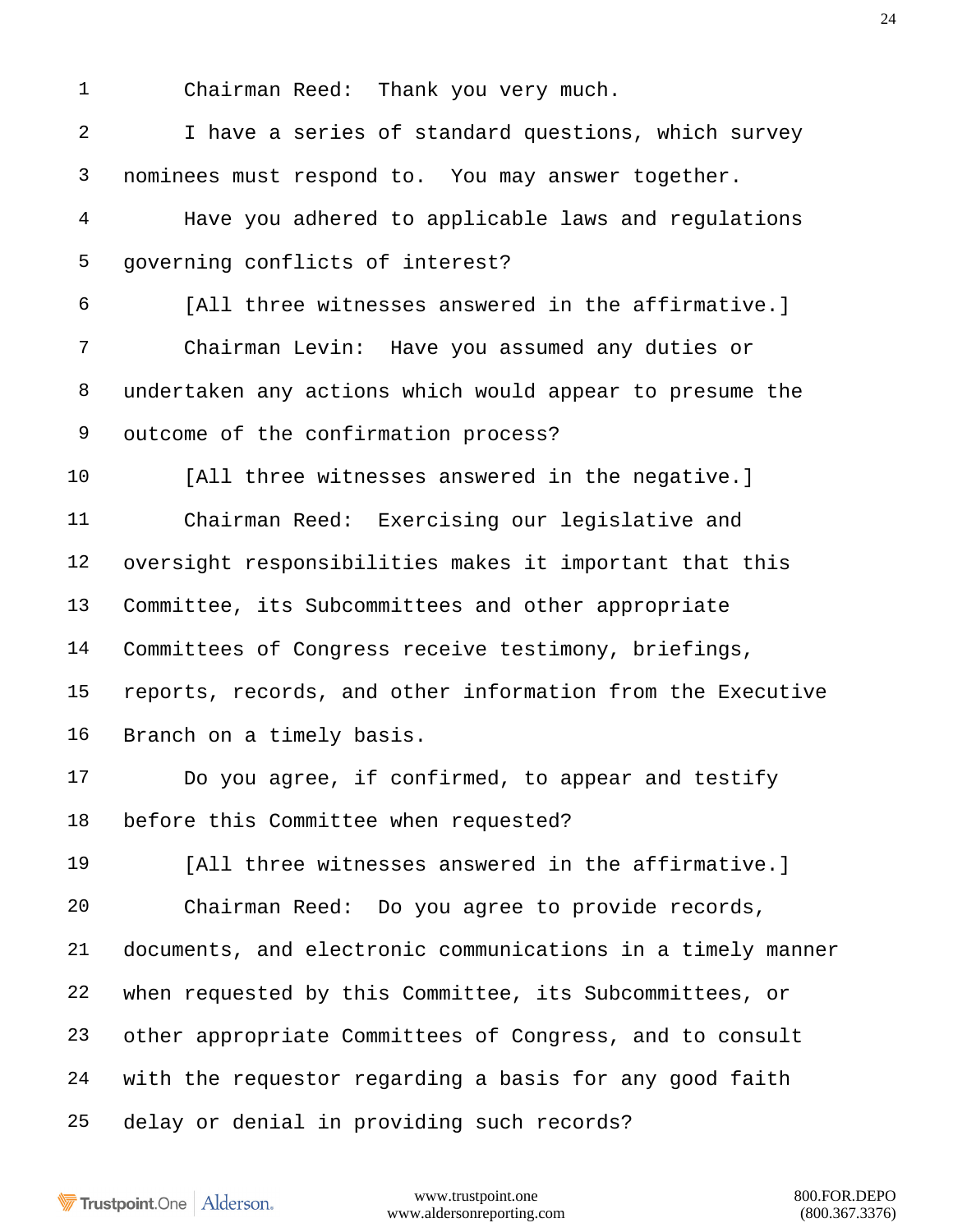[All three witnesses answered in the affirmative.] Chairman Reed: Will you ensure that your staff complies with deadlines established by this Committee for the production of reports, records, and other information, including timely responding to hearing questions for the record? [All three witnesses answered in the affirmative.] Chairman Reed: Will you cooperate and provide any witnesses and briefers in response to a congressional request? [All three witnesses answered in the affirmative.] Chairman Reed: Will those witnesses and briefers be protected from reprisal for their testimony or briefings? 14 [All three witnesses answered in the affirmative.] Chairman Reed: Thank you very much. Ms. Dalton, it was just announced this morning that the President and Secretary Austin have directed the deployment of approximately 1,000 military medical personnel to several states, including the state of Rhode Island, to provide support with the Omicron variant proliferation. One of your responsibilities, as you have indicated, is to cooperate the support, such as this, to states, to localities, to the Northern Command, et cetera. Are you concerned about the strain that the Defense

Support of Civil Authorities is placing on our active forces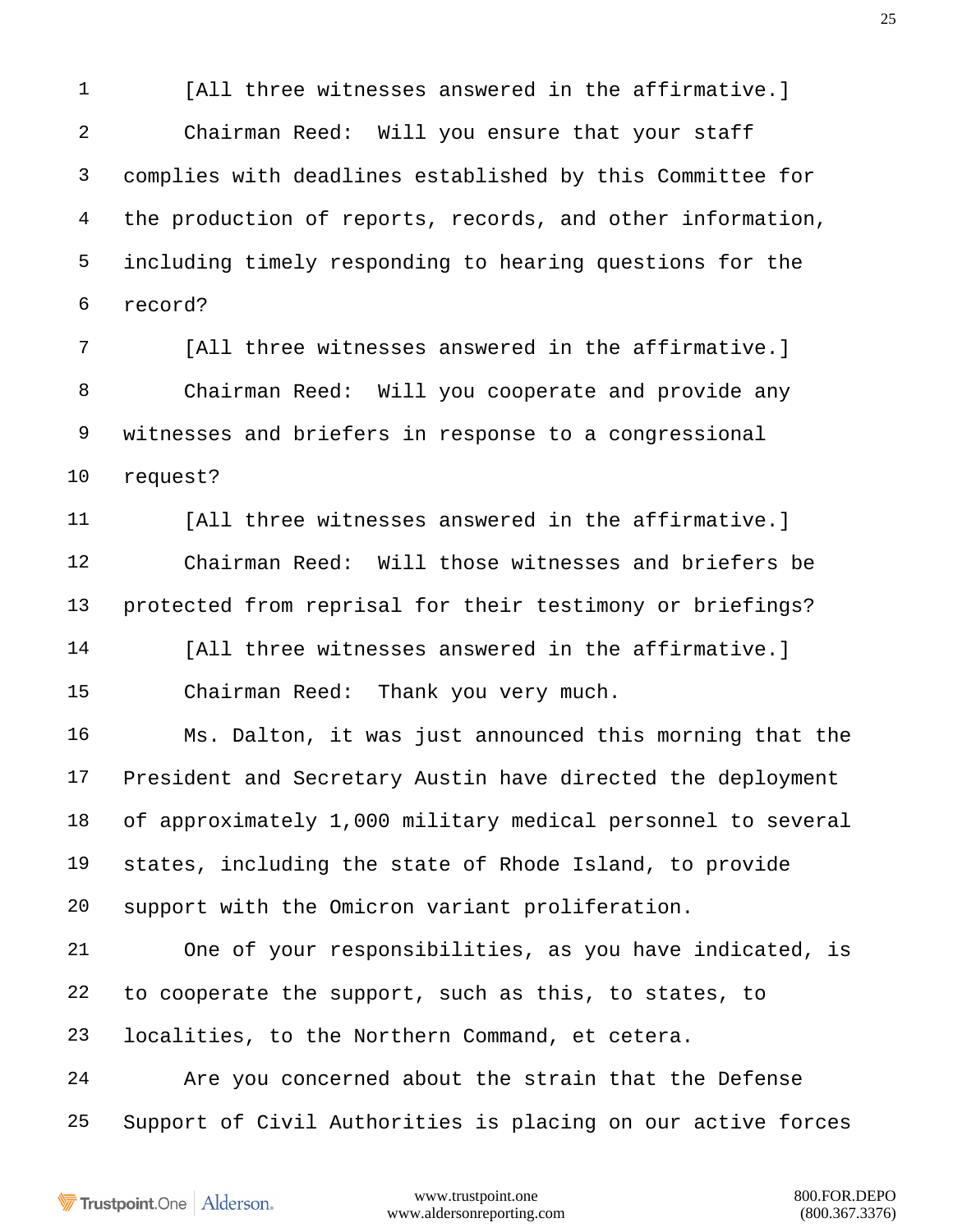and also our National Guard?

 Ms. Dalton: Senator, thank you for the question. This terrible pandemic, unfortunately, has taken countless lives over the last 2 years and it is the most immediate threat to the United States and Americans. And so, I believe that the National Guard has played a really important role in supporting local medical authorities and in the development and production of vaccines.

 If confirmed, I would look forward to building upon these efforts to support civil authorities, as appropriate, but as you indicated, Senator, an important element of determining the appropriate use of the DSCA authority is looking towards warfighting readiness. And the Secretary has made clear that the number one pacing challenge for the Department is China.

 So, I would look forward to applying that framework, if confirmed.

Chairman Reed: Well, thank you very much.

 Dr. Wallander, you are being nominated for a very critical position at the moment because of the situation on the Ukrainian border. But you were, I believe, in the White House on the National Security Council in 2014 when Russia moved into the Crimea and Donbas.

 Can you reflect about how those experiences will shape or help your response in your analysis of these issues?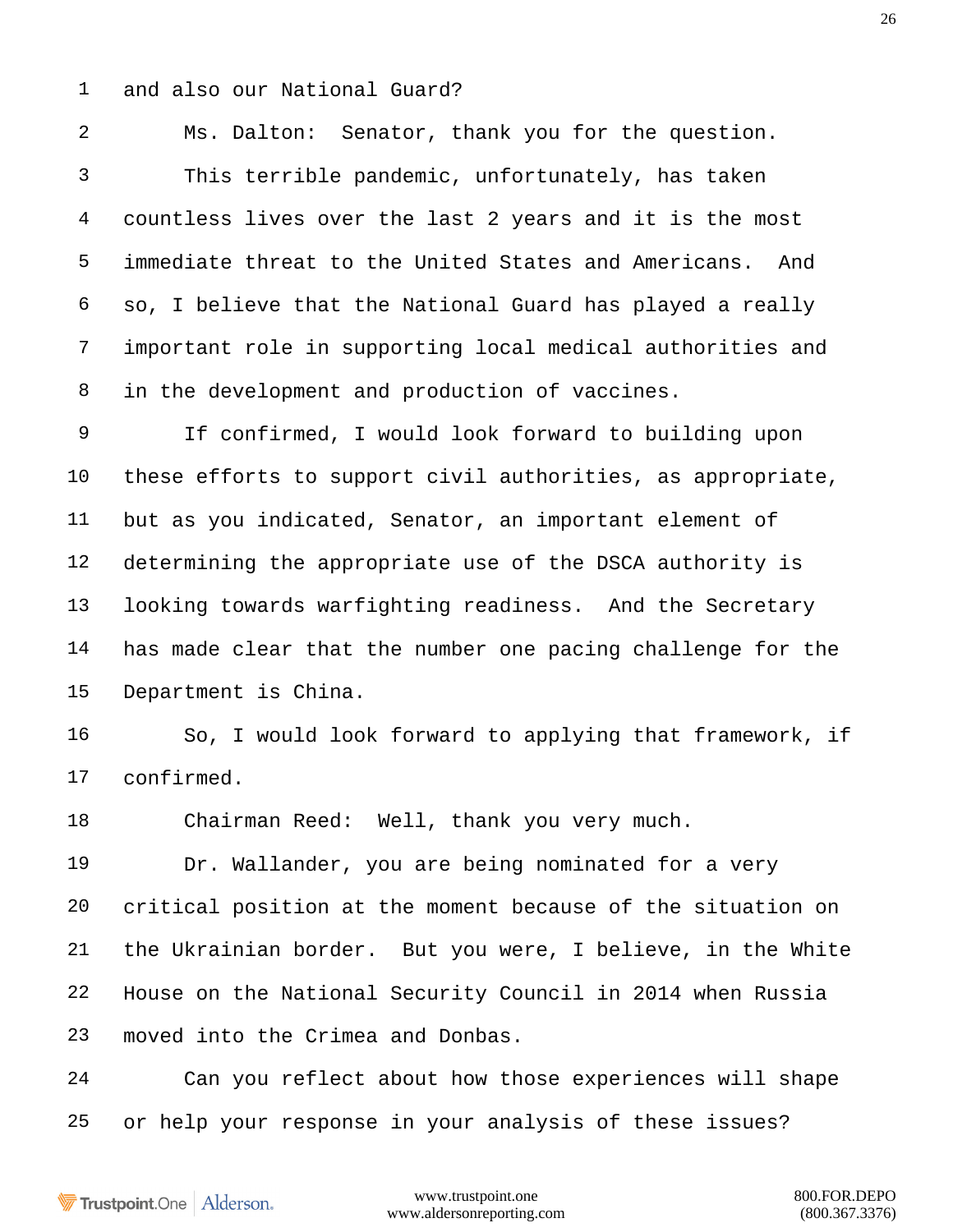Ms. Wallander: Senator, thank you for your focus on this critical issue for American and allied national security at this time.

 Russia has proven itself to be willing and able to use multiple instruments in pursuit of its national security goals, including preventing Ukraine from continuing the path of its Euro-Atlantic aspirations. I believe that the lessons of 2014 were that the United States needs to be, first and foremost, unified with our allies and partners, not only in Europe, but globally, in order to provoke a unified front to the Kremlin and make them understand that they cannot divide us. And the second lesson would be to rapidly develop ways to impose costs on the Russian leadership and to support Ukraine in defense of its territorial integrity and sovereignty.

Chairman Reed: Thank you.

 Dr. Plumb, the office you are nominated to lead is nearly identical to the Office of Global Strategic Affairs, which was abolished in 2014, except that the Office of Nuclear and Missile Defense Policy has now been abolished with the nuclear policy mission being merged into an Office of Countering Weapons of Mass Destruction, now renamed: Nuclear, Chemical, and Biological Policy.

 If confirmed, and given our circumstances with Russia and China, can you use this new arrangement to maintain our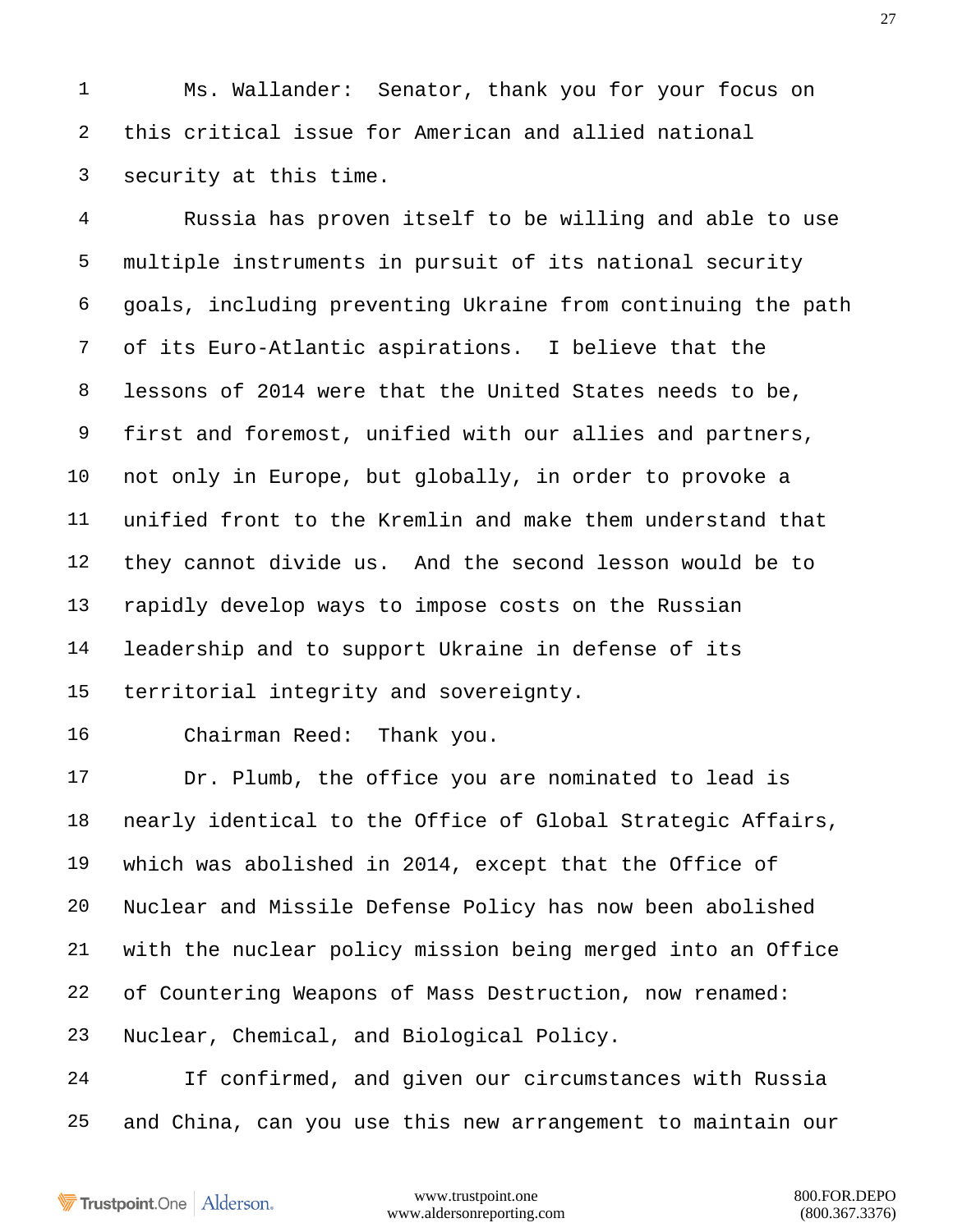critical strategic deterrence policy, and in that response, why did we need such a reorganization?

Mr. Plumb: Thank you very much, Senator.

 Just from the top, let me just say our nuclear deterrence mission is absolutely critical. Secretary Austin has called it the Department of Defense's number one priority. I fully agree with that assessment.

 And if confirmed, I will work to ensure that our nuclear deterrent is safe, strong, effective, and credible. As for the ability to maintain the offices, so inside this office, the Secretary transferred policy, in my experience, there are individual offices. The offices move as a unit.

13 So, the Nuclear Weapons Policy Office remains intact; it is now merged with the Countering Weapons of Mass Destruction Office. I think there is actually some advantage to having those two offices in the same, underneath the same DESI-ship because it requires them to coordinate with each other and be aware of each other at a level that, perhaps, they weren't in previous organizations. The logic to the reorg, I guess, I would say I think there is a good logic to it. I think the functional aspects of Department of Defense need to be integrated as we approach the adversaries. And, you know, our near-peer adversaries are the same in all domains: China and Russia. And so, for that, I think there is good logic in making

Trustpoint.One Alderson.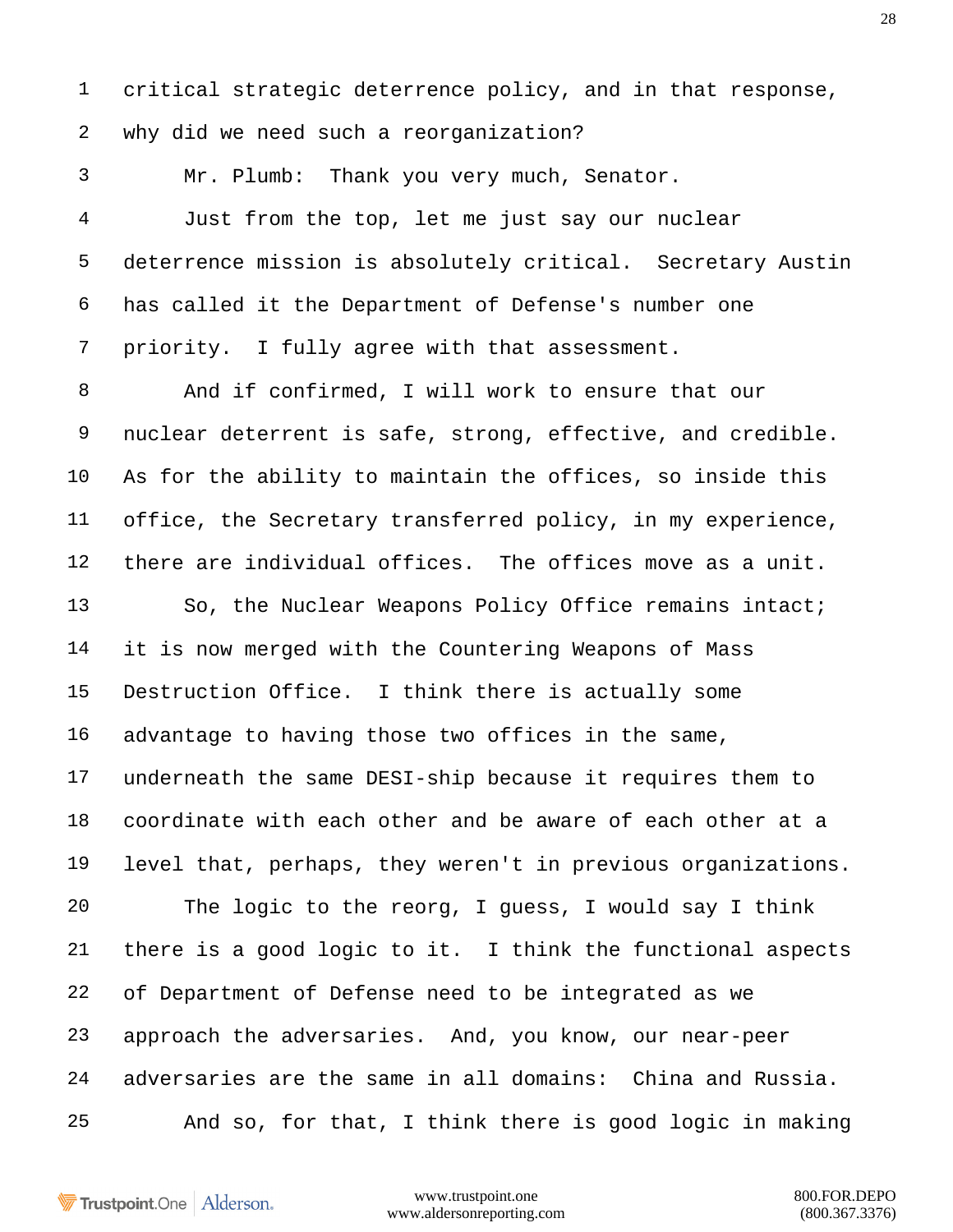sure that those plans and approaches are integrated. The adversary clearly sees us as a whole and not stovepiped. Chairman Reed: Thank you very much. Senator Inhofe, please? Senator Inhofe: Thank you, Mr. Chairman. I do have a question for each one of the witnesses, and so I am going to ask for real fast responses and try to get to all three of them, in fact, we will get to all three of them. Dr. Plumb, five of my colleagues and I recently sent a letter to senior administration officials expressing concern that President Biden might pursue changes to a longstanding U.S. nuclear declaratory policy, despite increasingly give moves by China and Russia and the clear objectives, objections that we have had from our allies. Deputy Secretary Hicks agreed with our conclusion at her confirmation hearing, stating, I don't believe that a no-first-use policy is in the best interests of the United States. Do you agree? Mr. Plumb: Senator, thank you. I agree with Deputy Secretary Hicks. I personally, do

 not believe no-first-use is a good idea at this time, and I would say taking the allies into consideration is absolutely essential. My caveat here, of course, is declaratory policy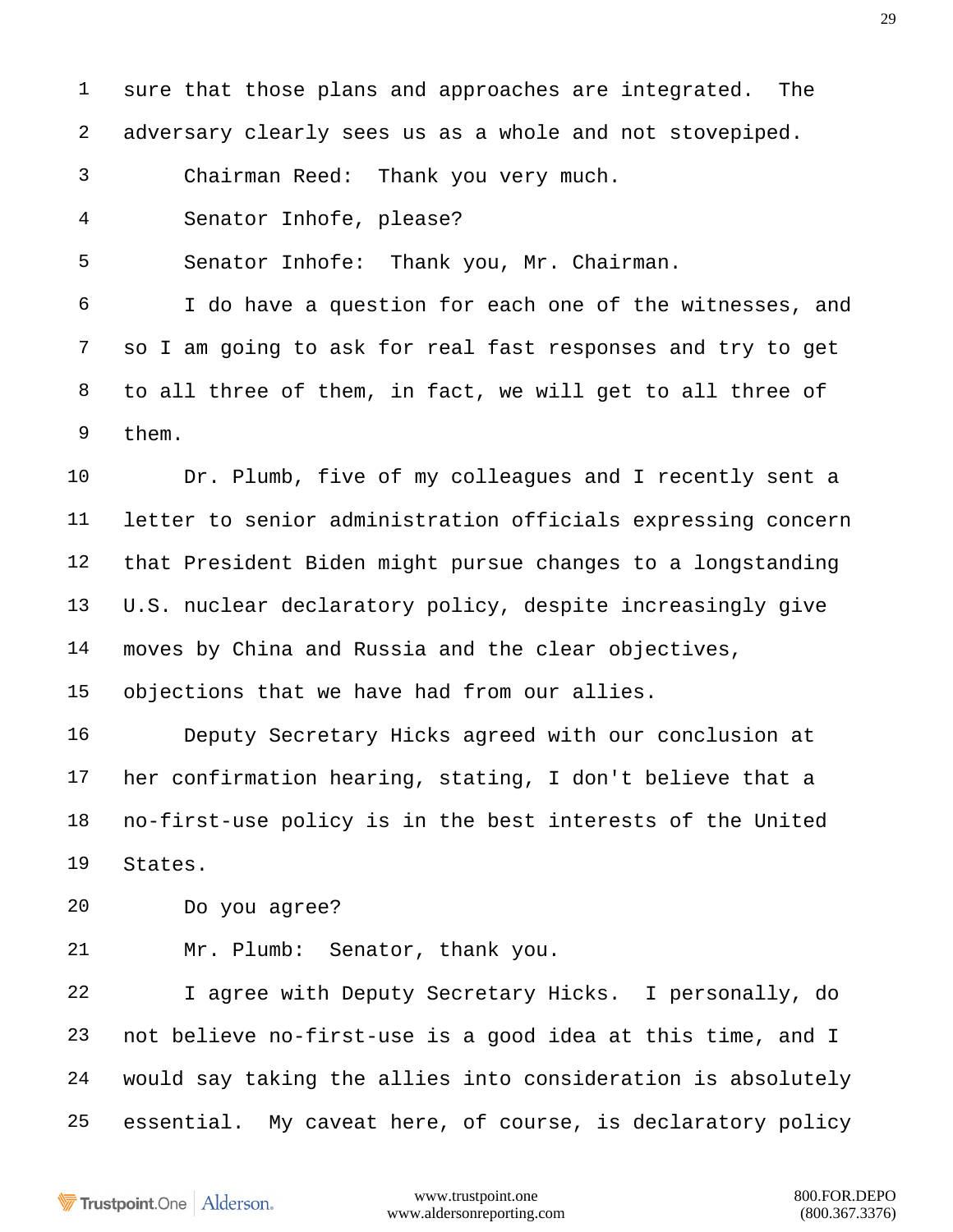is the purview of the President.

 Senator Inhofe: Well, and, yeah, because I think it was pretty specific when she said, I don't believe no-first- use policy is in the best interests of the United States. Thank you very much.

 Dr. Wallander, China is aggressively modernizing its military and expanding its presence around the world and particularly true in Africa. I can remember it wasn't too long ago we didn't even have an AFRICOM and the continent was divided into three different commands. That was not workable; we didn't correct that, and so we have gotten a lot more attention.

 However, China is becoming a lot more aggressive in Djibouti and other areas in there. General Townsend called it the number one global power competition concern.

 This has been a concern of mine for a long period of time. Even at the time that we started its own dedicated command, but nonetheless, the problem is still there. And know that AFRICOM does not have the capabilities and resources to actually address this, and I think that is a problem.

 Do you agree that it is a problem that we lack resources in taking care of the needs that we have in our allies in that continent?

Ms. Wallander: Senator, thank you for your focus on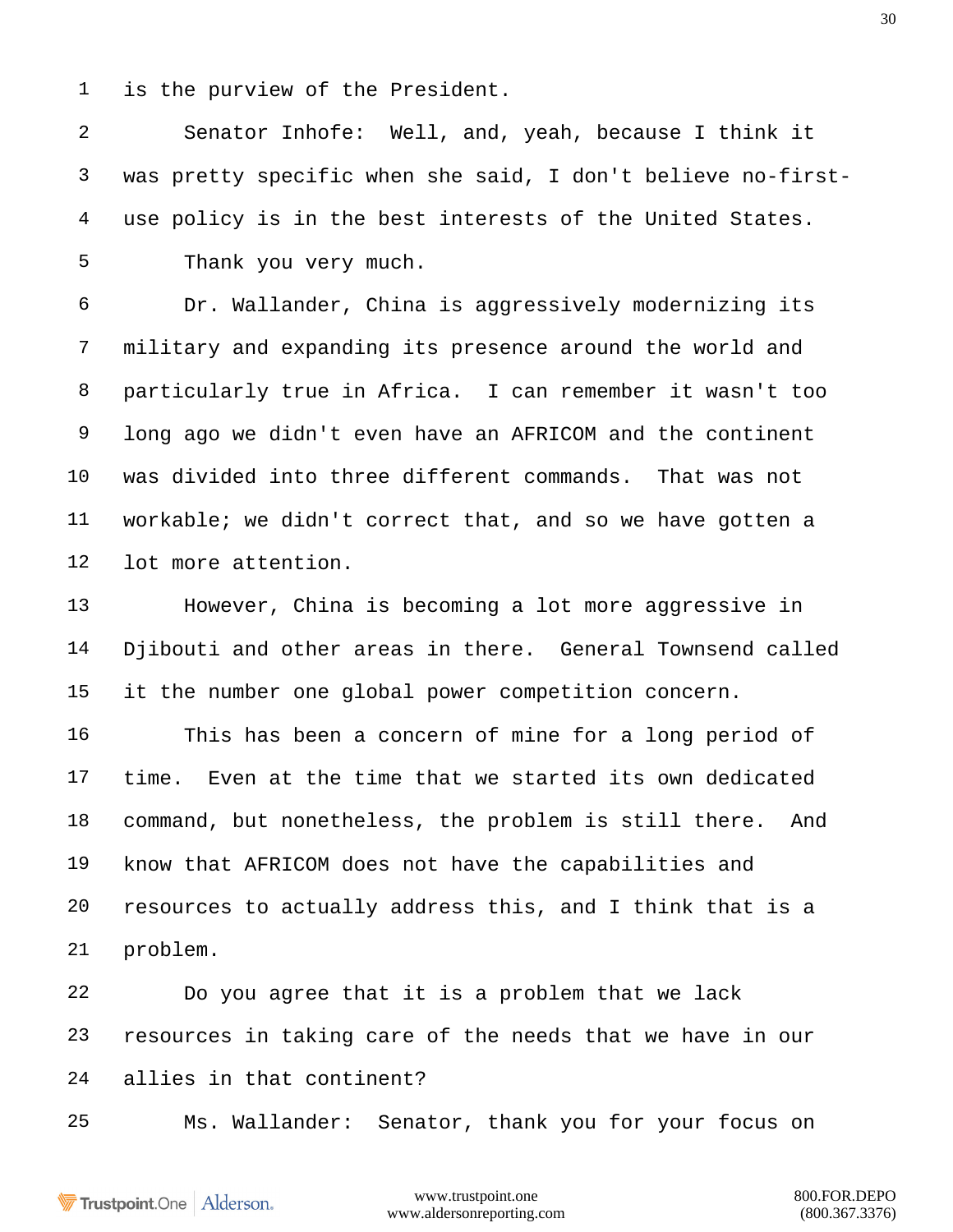the issue of Chinese and Russian strategic competition, active in Africa. I share your concern.

 I, if confirmed, look forward to building on the existing defense and security partnerships we have with our, with countries in Africa, and I believe and agree with you that we need to look at the resources, especially as China has pivoted towards seeking military access and presence. Senator Inhofe: All the way down through, and that is true. I may come back if I have a minute, but, regardless, I look forward to visiting with you with regularity on this subject.

 Ms. Dalton, the year 2021 witnessed the surge in illegal Southwest Border crossings and the Border Patrol recorded 174,000 encounters with illegal immigrants in November. That is a record for that month.

 President Biden and his spokesperson have both referred to this as a crisis and I believe. I agree that it is a crisis.

 I would like to ask if you agree that it is a crisis that we are facing right now on our Southwest Border? Ms. Dalton: Senator, thank you for highlighting this challenge. And I agree with you that it is a serious situation on the Southwest Border.

 And if confirmed, I would look forward to working as part of an interagency effort both, in the homeland context,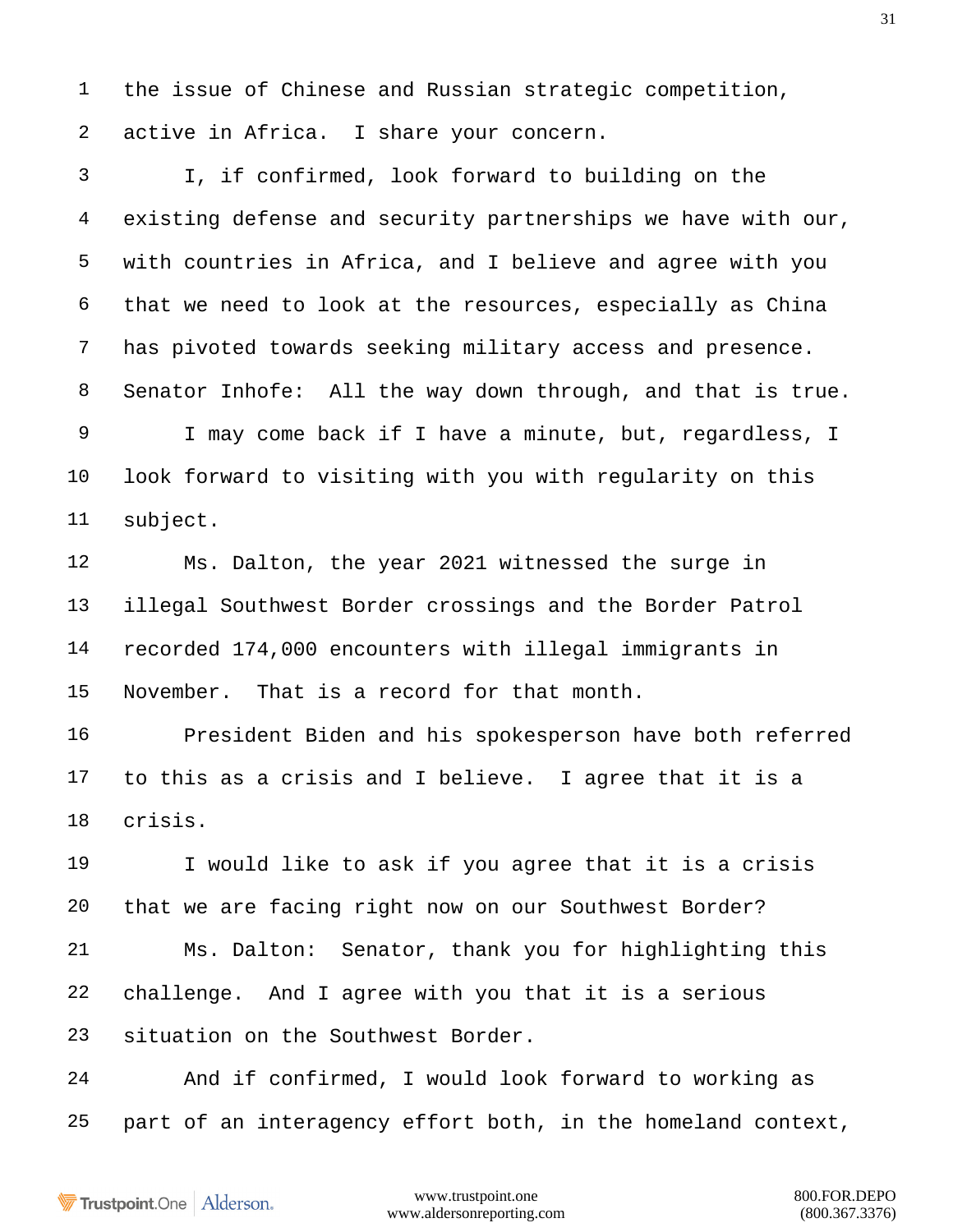working closely with the Department of Homeland Security and the Department of Justice to address the challenge, and then also working very closely with our Central and South American partners upstream to address some of the drivers of migration, I think. Senator Inhofe: That is fine. So, you agree that it is a crisis? Ms. Dalton: Yes, Senator. Senator Inhofe: Thank you very much. Thank you, Mr. Chairman. Senator Shaheen: Presiding.] Thank you, Senator Inhofe. Let me begin by congratulating each of our nominees and thanking for your willingness to serve. I would like to begin with you, Dr. Plumb. I chair the Commerce, Justice, and Science Appropriations Subcommittee and I have supported the effort to transition the civil space situation of awareness from the Space Force's 30th Space Wing to the Department of Commerce. Unfortunately, I have to say that the transition has been challenged by a lack of clarity on the cost of that mission. There has not been a willingness on the part of the agency to be forthcoming on the cost and that puts us in a really difficult position, with respect to how much money we need to try and appropriate for the Department of Commerce.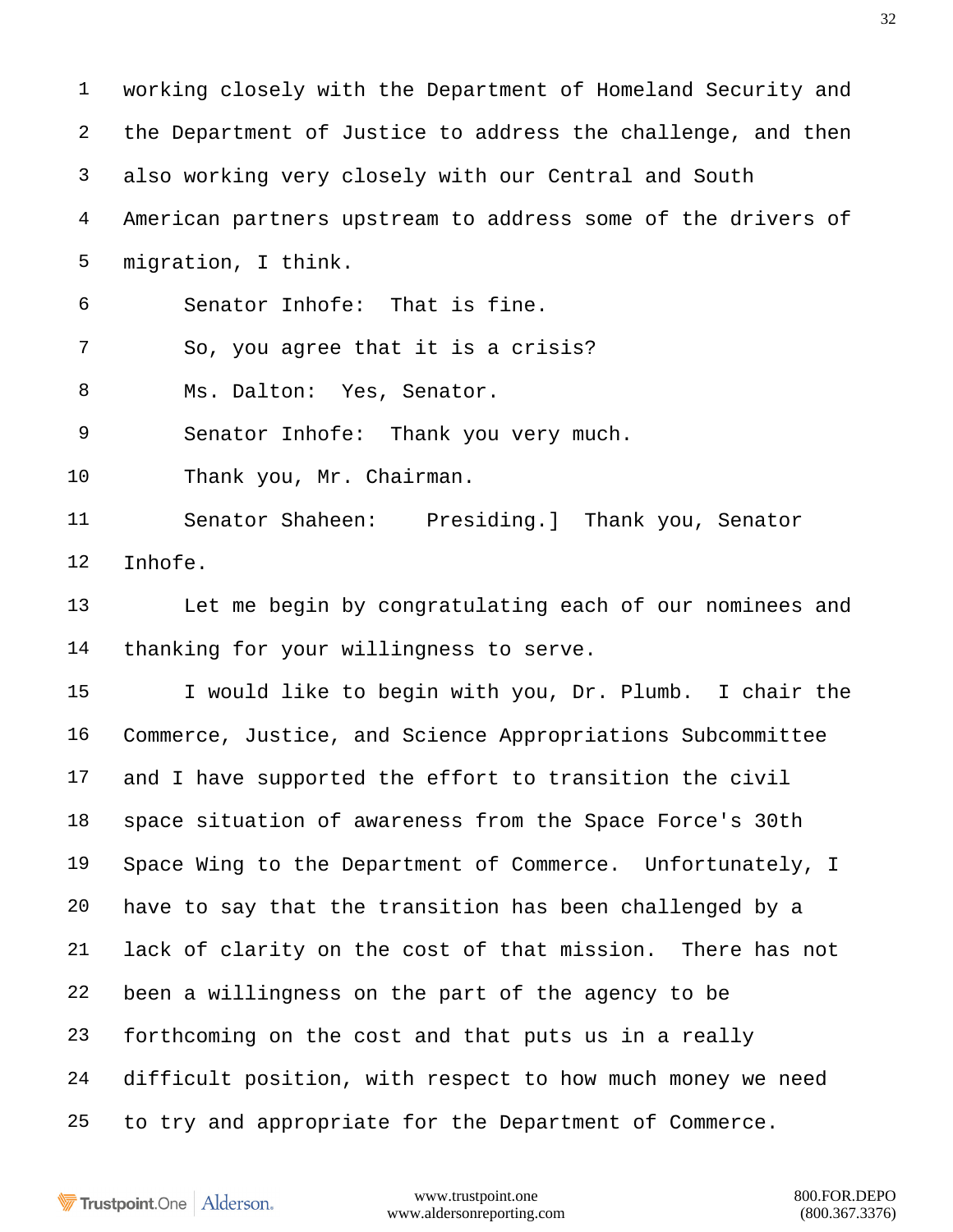So, if confirmed, will you commit to working with me to improve the Department of Defense's transparency on this issue so that we can better make that transition and ensure that the funding is there that is going to be needed? Mr. Plumb: Senator, thank you for that question. I think space-traffic management is absolutely essential and I do agree that it should be conducted by a civil agency and not the Department of Defense. And I will commit to you to help discover the right amount of resources and training and opportunities needed to make that shift. It is a difficult shift, but I think it is needed. Senator Shaheen: Thank you very much. Dr. Wallander, in your article "NATO's Enemies Within," you stated that NATO actually faces new vulnerabilities as we see some of its recent members that are drifting towards authoritarianism; Hungary the one that comes most to mind. But that gives Russia more insights into what is happening at NATO at a very critical time. So, can you talk about what your role might be and what the appropriate role of the Department of Defense ought to be as we look at what is happening with some of those countries in NATO. Ms. Wallander: Senator, thank you. Thank you for reading my article and thank you for highlighting the

importance of NATO as a military alliance, but a military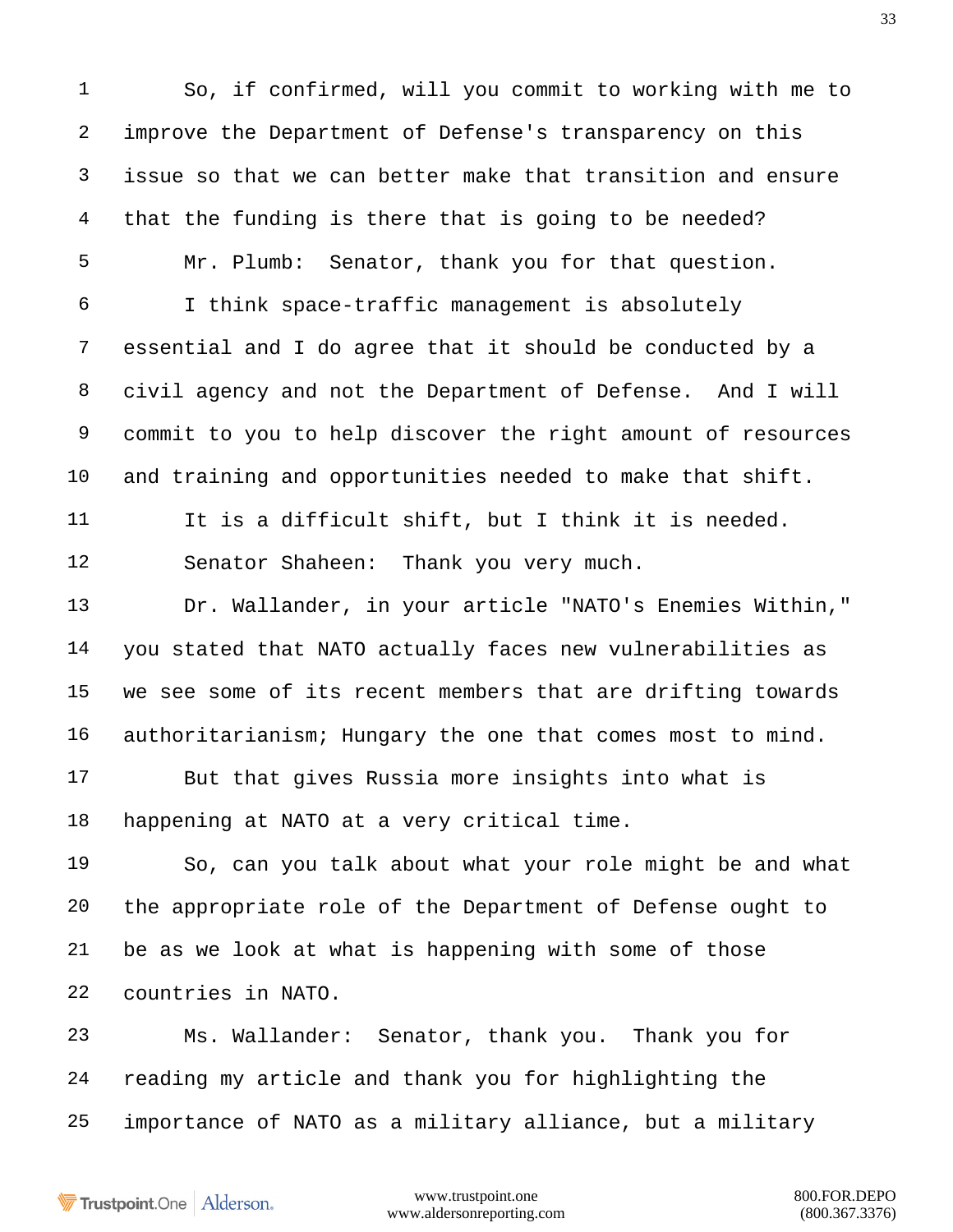alliance of democratic countries. The strength of NATO lies in the defense and military capabilities of its members, but also the quality of its democratic governance of its members.

 And it is in that regard, if confirmed, I would focus on, as the Defense Department does in its security and defense partnerships with allies and partners, issues of democratic governance, civilian control of the military.

 And the strong bond of NATO allies, that is part of what keeps it strong, and as you note, limits the influence of Russian corrupt political and business relationships.

 Senator Shaheen: And would you agree that right now, given Russia's threat to Ukraine, that that is particularly critical. It was disappointing to hear the readout from the meeting yesterday that Russia was suggesting that because we are not willing to give them a veto threat over who joins NATO that it is going to, it sounded like it encourages them to think about invading Ukraine.

 Ms. Wallander: Senator, I very much share your concern at Russian threats and statements. And I think we see the efforts of Russia to prevent another aspirant country, Ukraine, which seeks that democratic, Euro-Atlantic future and Russia leverages, not just military capabilities, but political and economic influence, to try to prevent that from happening.

Trustpoint.One Alderson.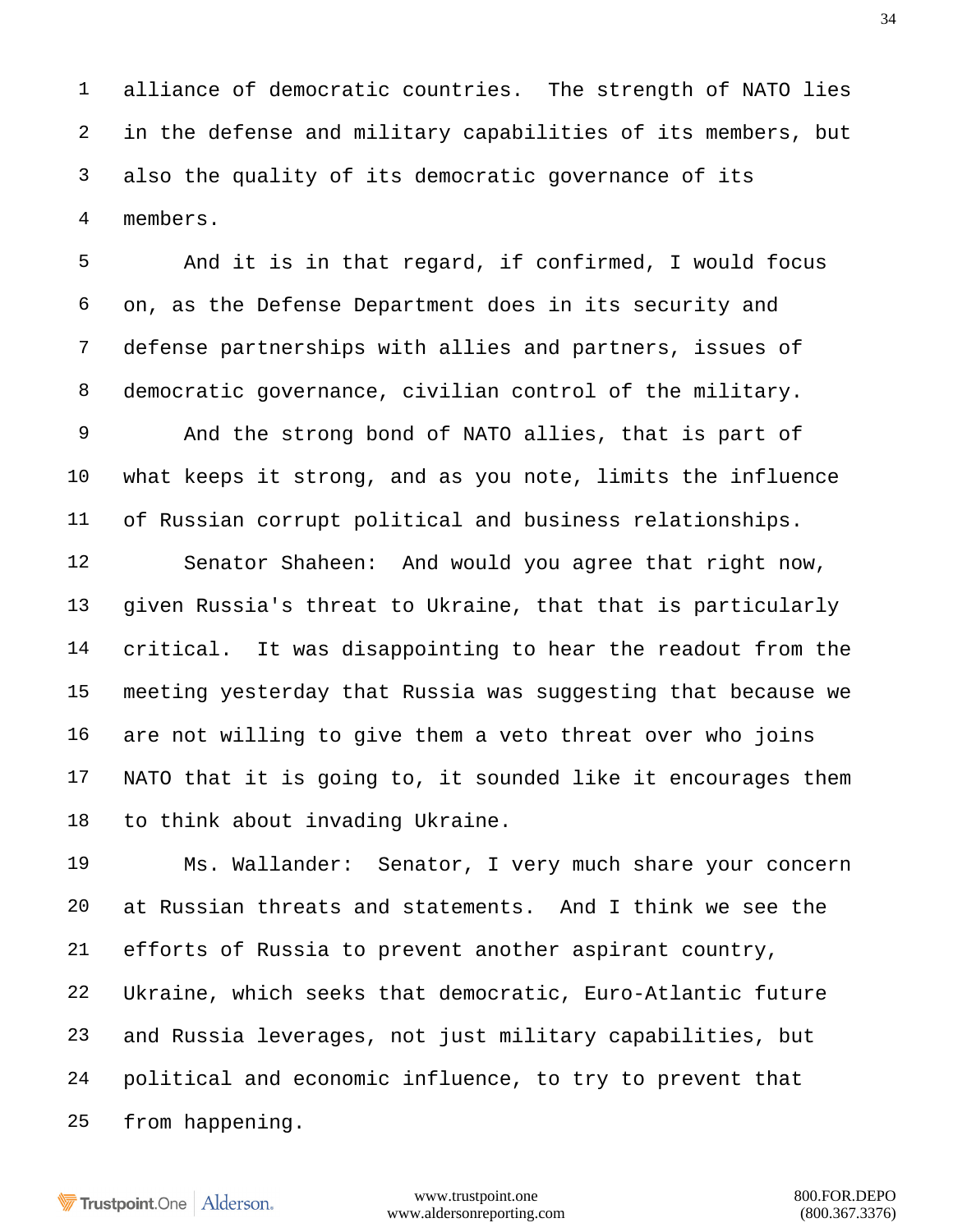And, if confirmed, I will focus on, again, not just defense relationships and capabilities, but the quality of the democratic transitions and governance.

Senator Shaheen: Thank you very much.

 This question is really both for you and Ms. Dalton. As you know, the Syrian democratic forces have stated that they are not able to take long-term responsibility for ISIS detainees and for the camps that currently house so many of the families of those ISIS detainees. And the one in Syria, Al-Hol, comes most to mind with 60,000 women and children, who are family members of ISIS fighters. And most assessments of what is happening there suggests that that camp is a hotbed for radicalization of the family members who are there.

 So, do you believe that addressing the plight of those detainees in Syria should be included in strategic planning processes as we are looking at how we continue to address potential threats from terrorism?

Ms. Dalton, I will ask you to respond first.

 Ms. Dalton: Senator, thank you for highlighting this concern. It is an issue that I focused on in my prior affiliation with the Center for Strategic and International Studies.

 Certainly, in my present position, I do believe that we need to be looking at both, the security and the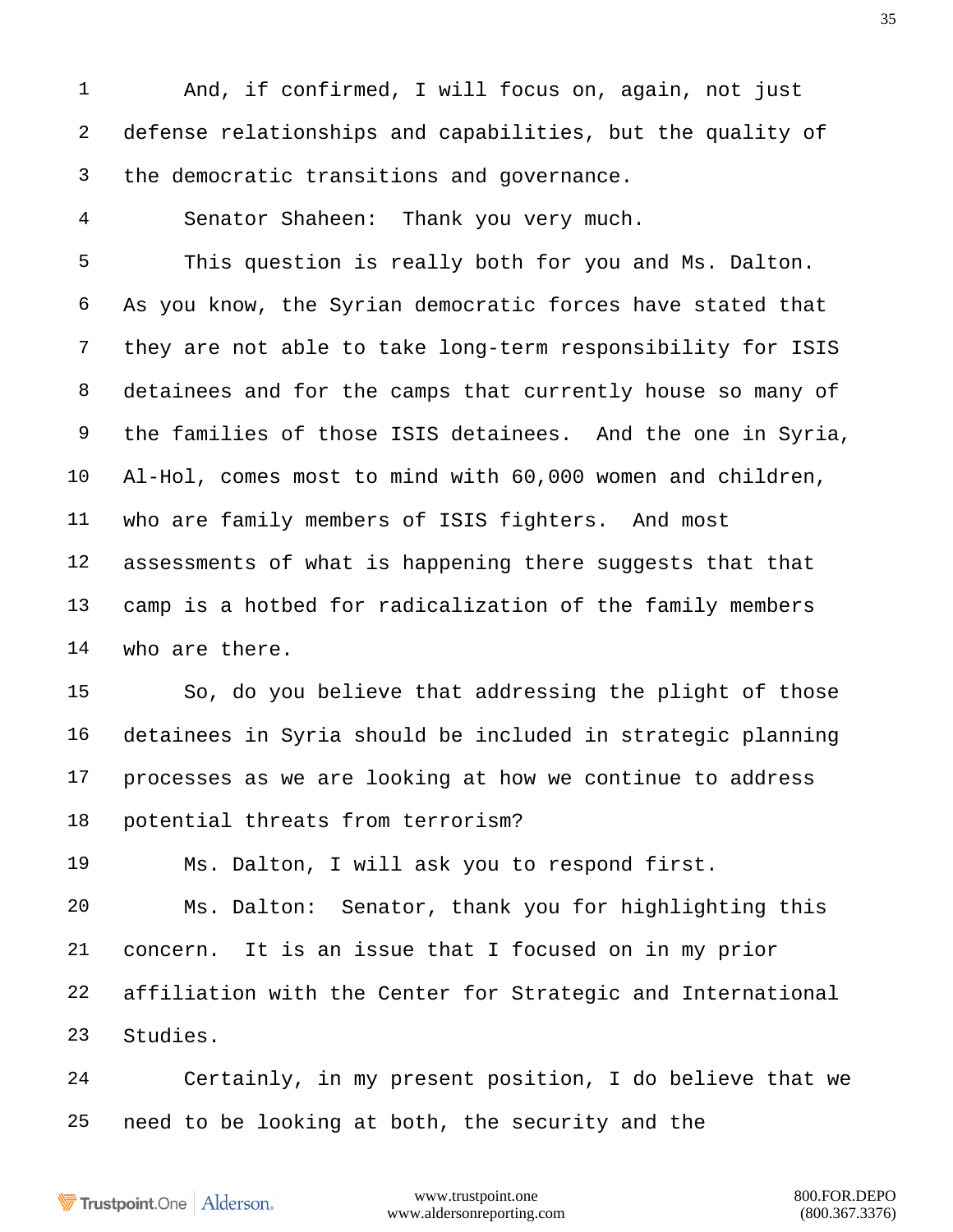humanitarian facets of this challenge set, and I am sure that that is the approach that my colleagues working counterterrorism and humanitarian affairs in the Department in the interagency are taking. Thank you. Senator Shaheen: And do you agree with that, Dr. Wallander? Ms. Wallander: Senator, I fully agree with what Ms. Dalton said. I agree it is a combined security challenge and humanitarian problem that we have to take seriously and work through a whole-of-government approach to resolve. Senator Shaheen: Thank you. Hopefully, we will see an ISIS detainee coordinator appointed as this Committee and the NDAA in 2020 requested. Thank you, Mr. Chairman. Chairman Reed: [Presiding.] Thank you, Senator Shaheen. Senator Wicker, please? 18 Senator Wicker: Thank you very much. To our first witness, Doctor, how should we pronounce your last name? Ms. Wallander: Senator, however you like, but Wallander. Senator Wicker: All right. Okay. Well, Dr. Wallander, you were, you served in the administration as Assistant Secretary of Defense for Russia,

**Trustpoint**.One Alderson.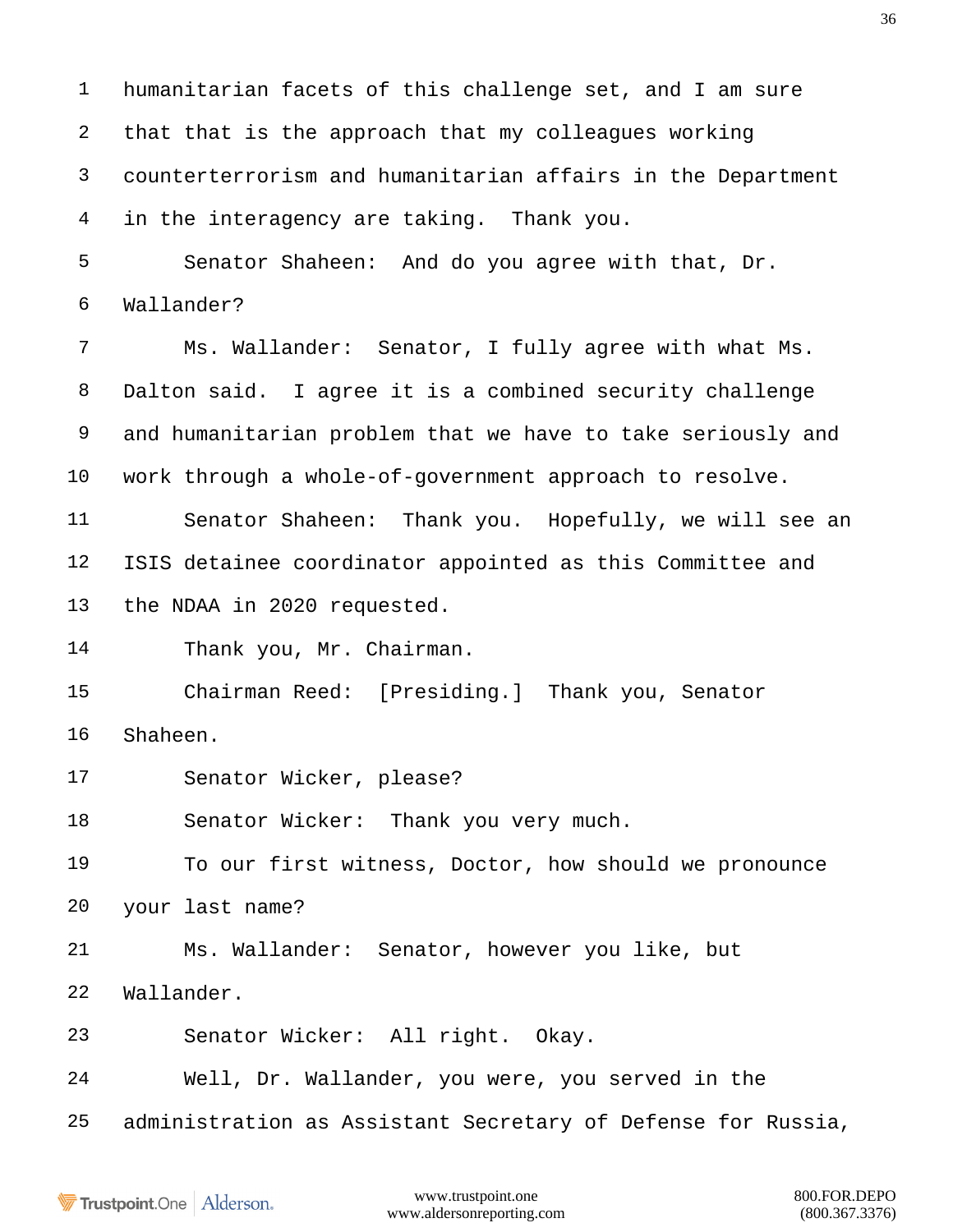Ukraine, and Eurasia Policy from 2009 to 2012; a very hot issue. And then you moved over as Senior Director for Russia and Central Asia from 2013 to 2017, which means you were right there when Russia invaded the sovereign nation of Ukraine.

 Do you think our policy, in response to that invasion, at the time, was correct?

 Ms. Wallander: Senator, thank you for highlighting this extremely important question. And I share your concern about this long track record of Russian aggression against its neighbors, including Ukraine.

12 I believe that our response in 2014 was too slow and too incremental.

 And, if confirmed, I would apply the lessons that I learned, and I believe others in the U.S. national security community, learned to better address Russia's ongoing and heightened aggression against its neighbors.

 Senator Wicker: I would go farther than you. You said it was too slow and too incremental.

 We really didn't provide them with any lethal weapons for quite a period of time; is that correct?

Ms. Wallander: That is correct, Senator.

 Senator Wicker: And I noticed in answer to an earlier question, you talk about a unified approach with Europe and imposing costs. I do think I understand you to say that

Trustpoint.One Alderson.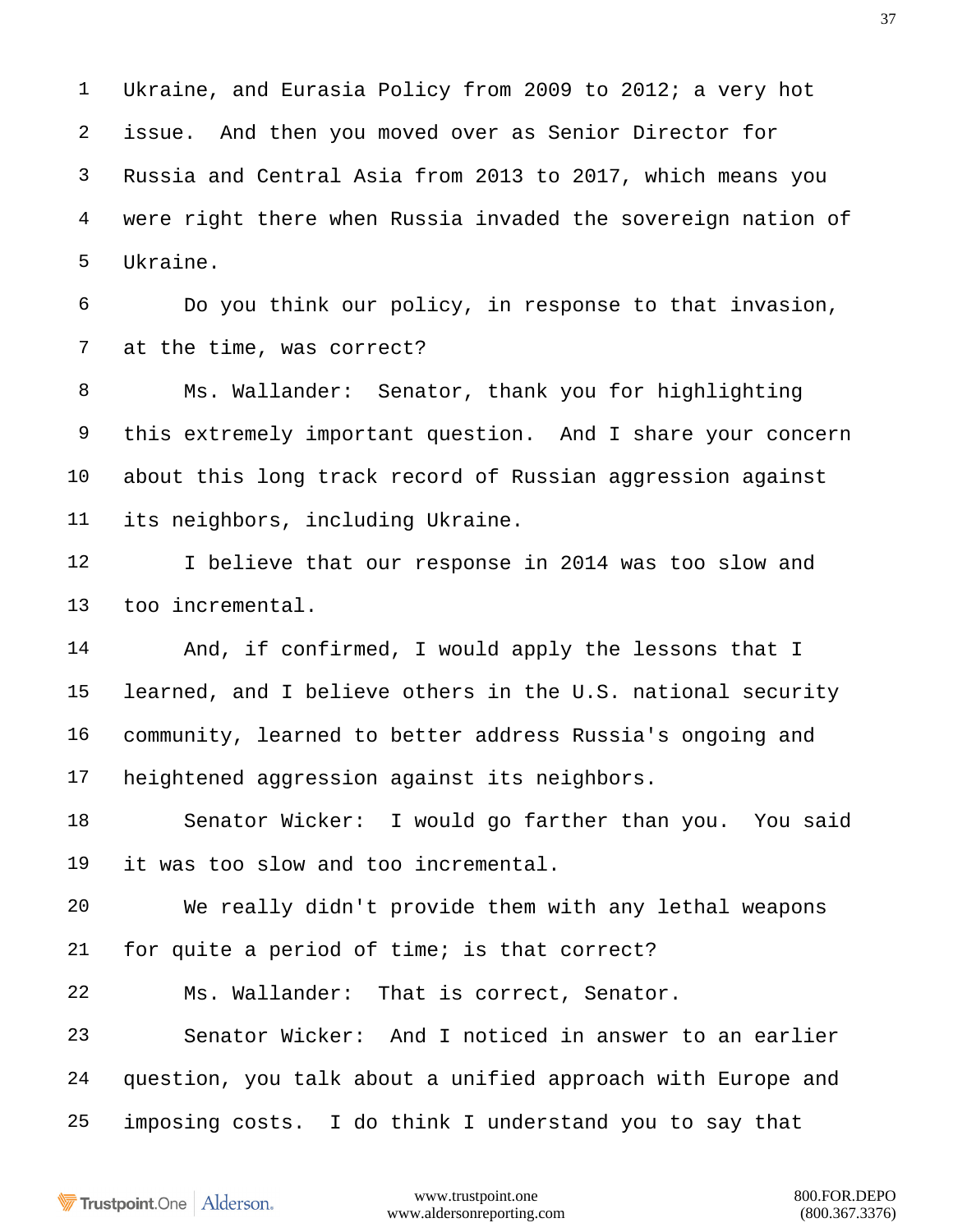providing lethal weapons to Ukraine would also be part of your approach, your recommended approach to the President; is that correct?

Ms. Wallander: Yes, Senator; that is correct.

 Senator Wicker: And let me ask you, I appreciate the question that the distinguished senator from Oklahoma asked about no-first-use.

 Do you think Russia would have invaded Ukraine in 2014 if they had retained their nuclear capability, rather than giving it up after the breakdown of the Soviet, the breakup of the Soviet Union?

 Ms. Wallander: Senator, I think a full answer to your question would depend on the trajectory of how Ukrainian security and defense forces maintain control and modernization of those forces. And I think we have to count concerns about proliferation in our assessment of that trajectory.

 But I believe that, that was the correct course of action to support non-proliferation at the time. And the focus, if confirmed, of our security and defense cooperation that I would support would be Ukraine's conventional defense capabilities and the enablers it needs to be able to counter the enormous Russian threat.

 Senator Wicker: You know, Dr. Wallander, I think we all thought that at the time.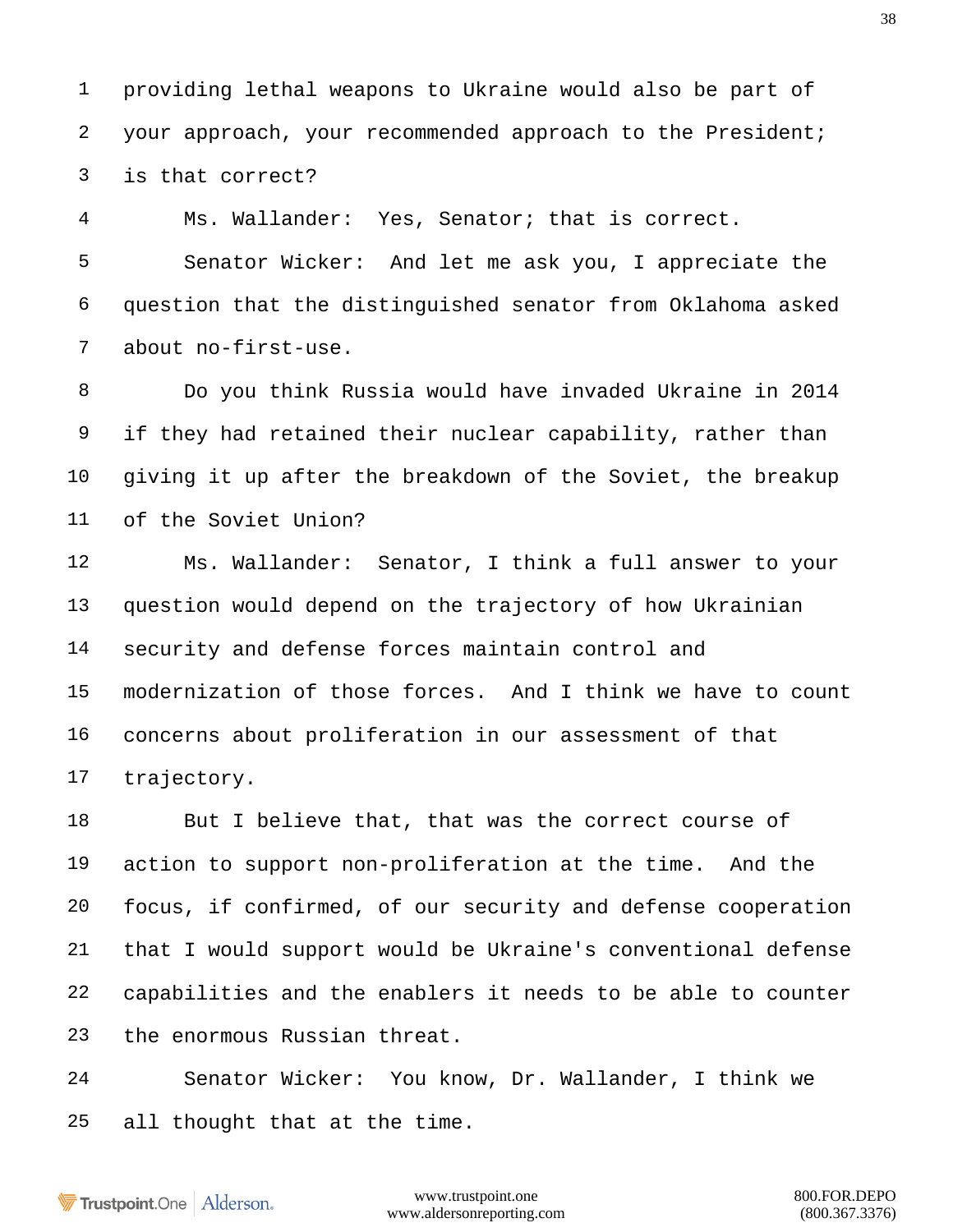President Zelensky, the overwhelmingly elected President of the sovereign nation of Ukraine, is in support of a cruise initiative that the Senate may vote on today, which would impose sanctions on Russian entities associated with the Nord Stream 2 Pipeline.

 It is a fact that Vladimir Putin has amassed some 100,000, plus or minus, Russian troops on the border of the sovereign Ukrainian nation; is that correct?

 Ms. Wallander: Senator, that is correct. And I would add --

 Senator Wicker: So, they have taken a very aggressive action.

 And does it seem to you, advisable, to take the advice of the person who is in the hottest of hot seats, and that is the President of the sovereign nation, and say, let's go ahead and respond to this very aggressive action?

 Ms. Wallander: Senator, I am not fully aware of the proposal that you are referring to, but I agree that the United States needs multiple elements in its toolkit to include sanctions, to include continued and probably enhanced defensive, legal assistance to Ukraine, and to look at NATO posture in Eastern Europe in order to defend and deter against Russian aggression.

Senator Wicker: Well, we could do that.

Briefly, do you think adding two destroyers based in

Trustpoint.One Alderson.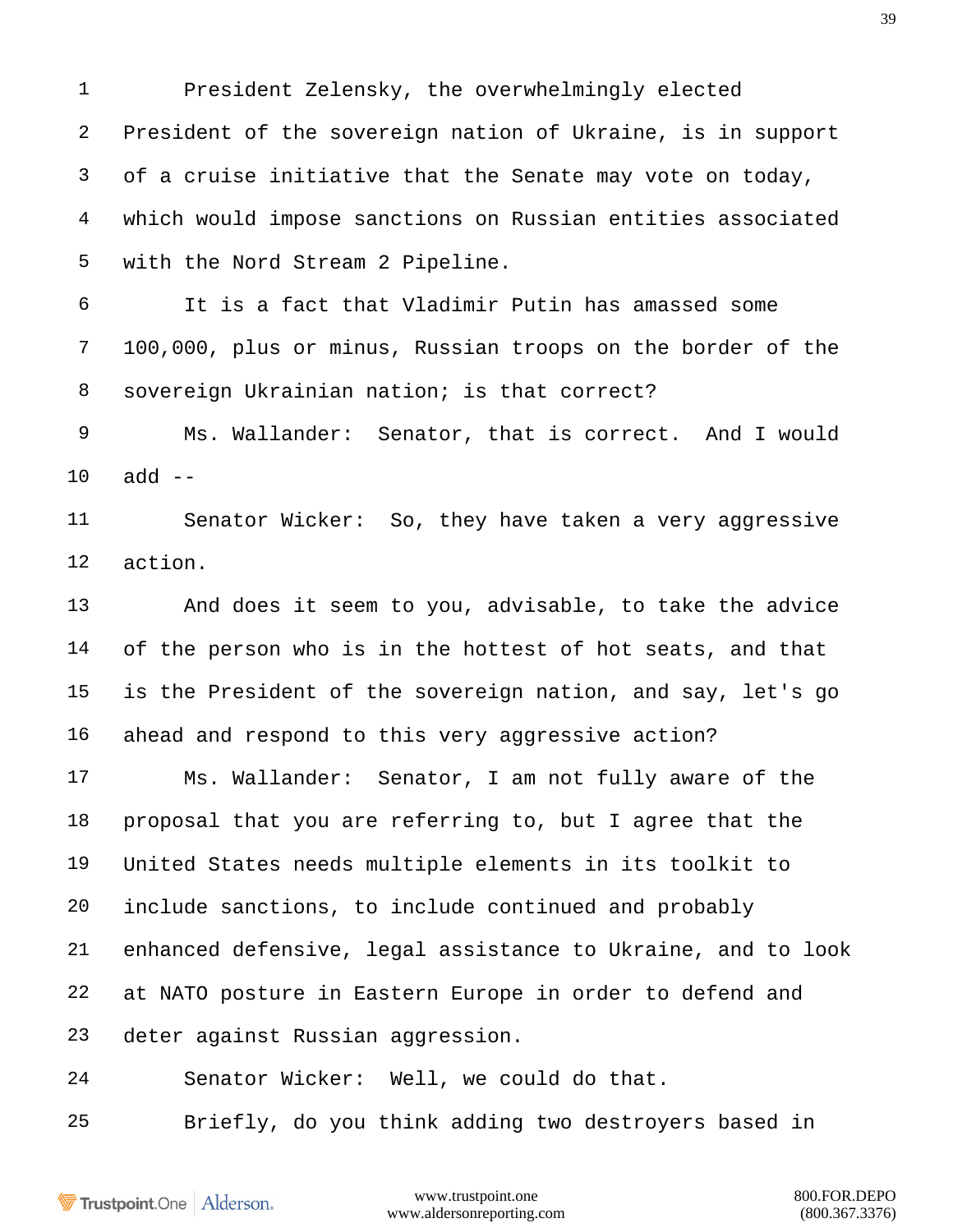Rota, to the four that we already have, would also be an effective deterrent to Russia's aggressive ambitions? Ms. Wallander: Senator, I am not briefed on intelligence assessments, but I will say from my understanding of publicly available information, that the Russian presence and activities in the Black Sea, in particular, are of significant concern. And if confirmed, I would want to look at the U.S. naval presence and posture, along the lines of what you suggest. Senator Wicker: If you could supplement that answer on the record, I would appreciate it. Thank you, Mr. Chair. Chairman Reed: Thank you very much, Senator Wicker. Senator Blumenthal, please? Senator Blumenthal: Thanks, Mr. Chairman. 17 I join in thanking all of you for your service, your previous service, and your willingness to serve in the future. Ms. Wallander, I would like to continue the conversation that you were having with Senator Wicker. Have there been indications, so far as you are aware in, let's say the last week, of increasing mobilization at various points, by the Russian military in possible preparation for an engagement?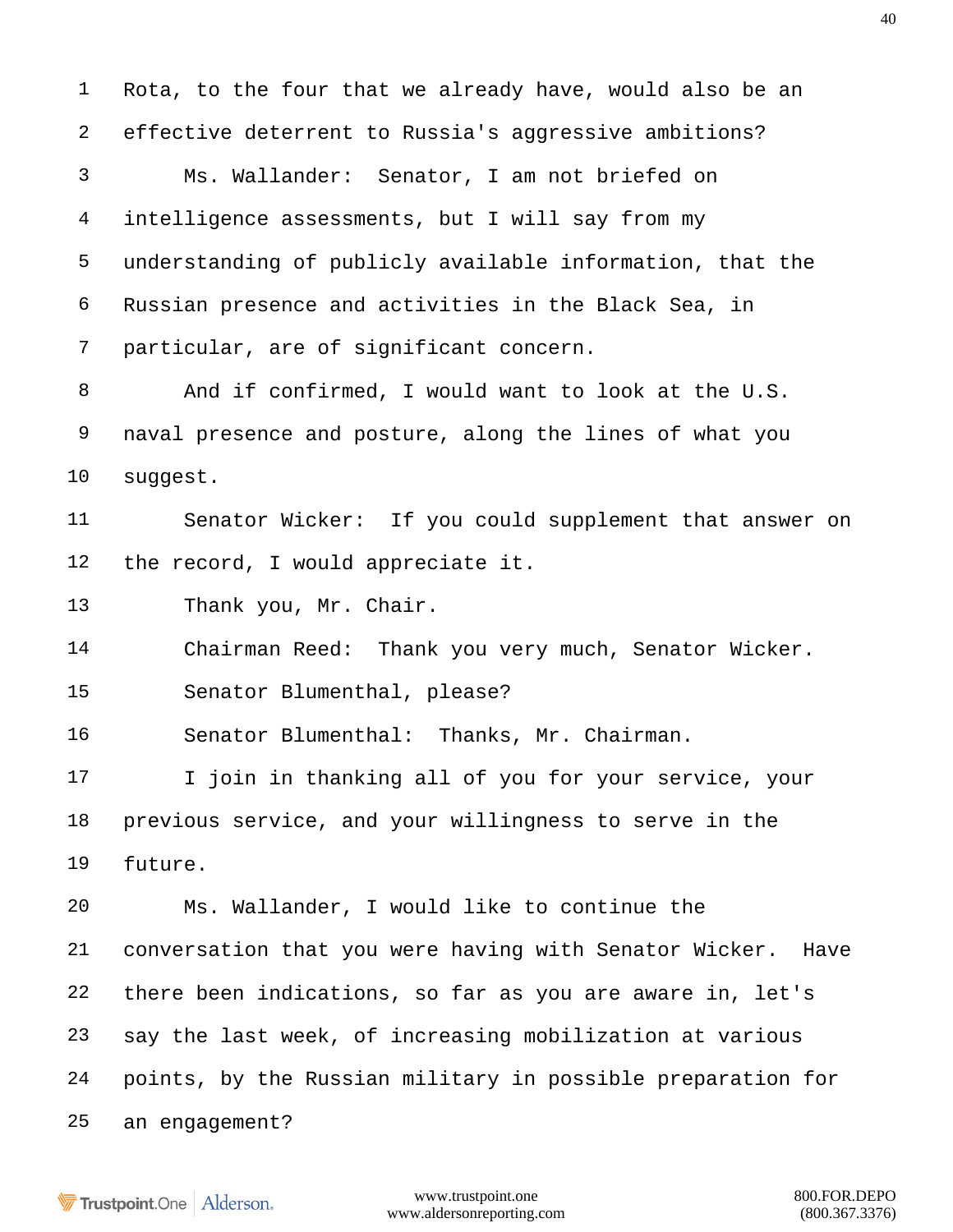Ms. Wallander: Senator, I will repeat. As a private 2 citizen, I don't have access to classified assessments; however, I have been tracking the public information available on the matters that you raise and it is my understanding that there are some signs of continuing Russian redeployment of forces from east in the country, further west, and that is a matter of considerable concern. Not just forces, but heavy, armored forces.

 Senator Blumenthal: So, there are some indications that this situation may be coming to a head?

 Ms. Wallander: There is plenty of reason to assess, Senator, that it is certainly not de-escalating and it may be escalating.

 Senator Blumenthal: Do you think that the United States has sent sufficient arms, particularly, Javelin anti- armor weaponry, Stinger anti-aircraft weaponry? Do you think that we can make clearer, not only our strong support for Ukraine, but also provide the very specific weaponry needed by Ukraine to defend itself?

 Ms. Wallander: Senator, I thank you for focusing on Ukraine's defense needs to counter the Russian aggression.

 And I would like to thank this Committee and the Senate, actually, in a bipartisan manner over many years, to support Ukraine's defensive capabilities, because Ukraine is in a much stronger position to be able to resist and fight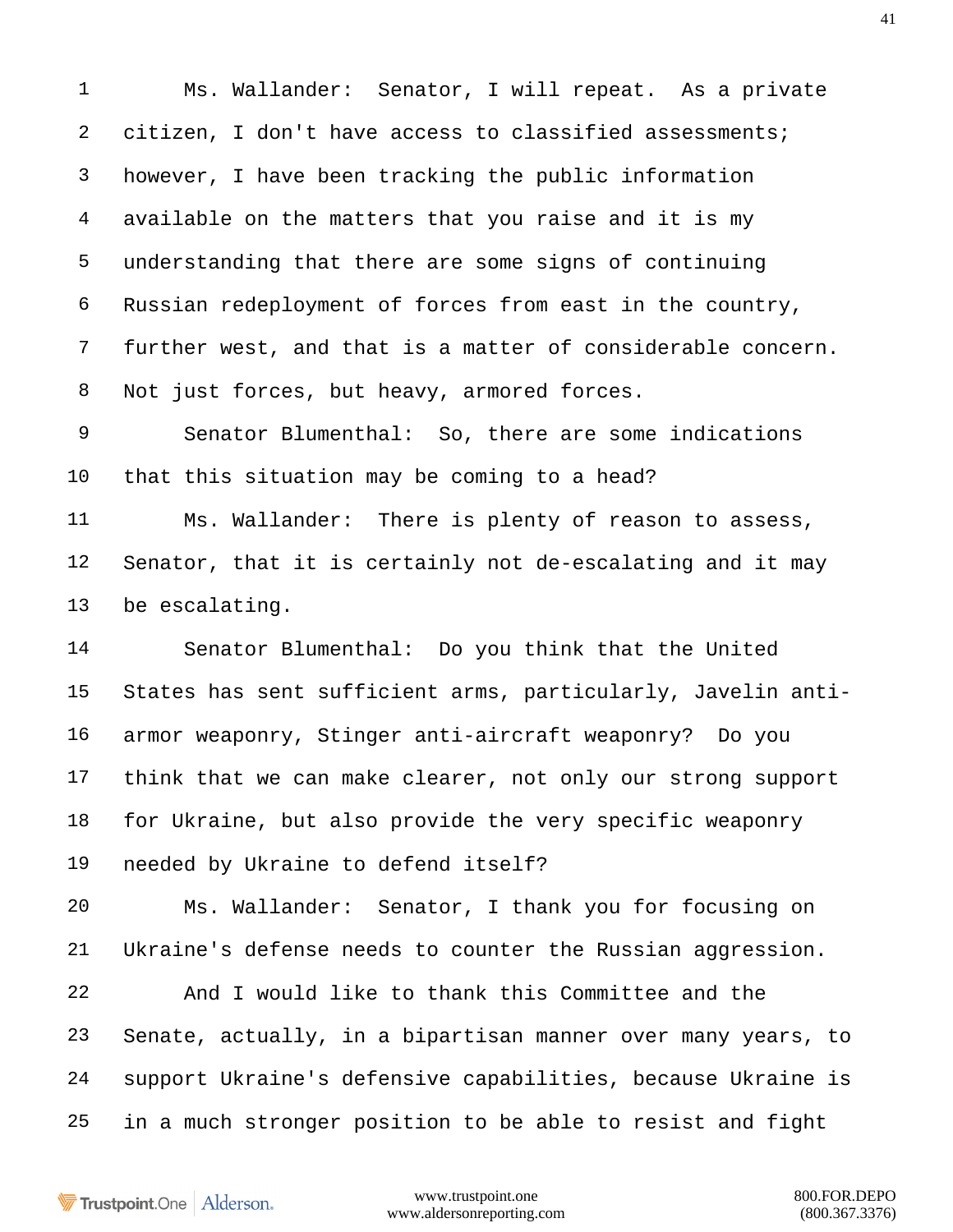against a Russian invasion, should it happen.

 To answer your question specifically, I think those are the kinds of capabilities in it heightened threat environment that, if confirmed, I would want to look at in order to enable Ukraine to deal with this escalation of Russian capability that we have discussed.

 Senator Blumenthal: I assume that you want to do more than look at it, because time is not on our side here. I would hope that you would urge, as imminently as possible, in fact, even before your confirmation, perhaps, that the United States take more aggressive and strong action to bolster Ukrainian systems with radar systems, with the Javelin anti-armor missiles, with Stinger and other anti- aircraft missiles, and other capability that will show Vladimir Putin that we mean business, because in my view, that is the only sign that he will respect, other than strong economic sanctions.

18 Ms. Wallander: Senator, I agree with you; those are core requirements that Ukraine needs in the face of the force that Russia has amassed.

 Senator Blumenthal: Let me ask you on a different topic, Ms. Wallander. The United States, in its withdrawal from Afghanistan promised, in fact, the President, himself, promised that we would not leave behind our at-risk, Afghan allies, who have stood by us over the 20 years of war and

Trustpoint.One Alderson.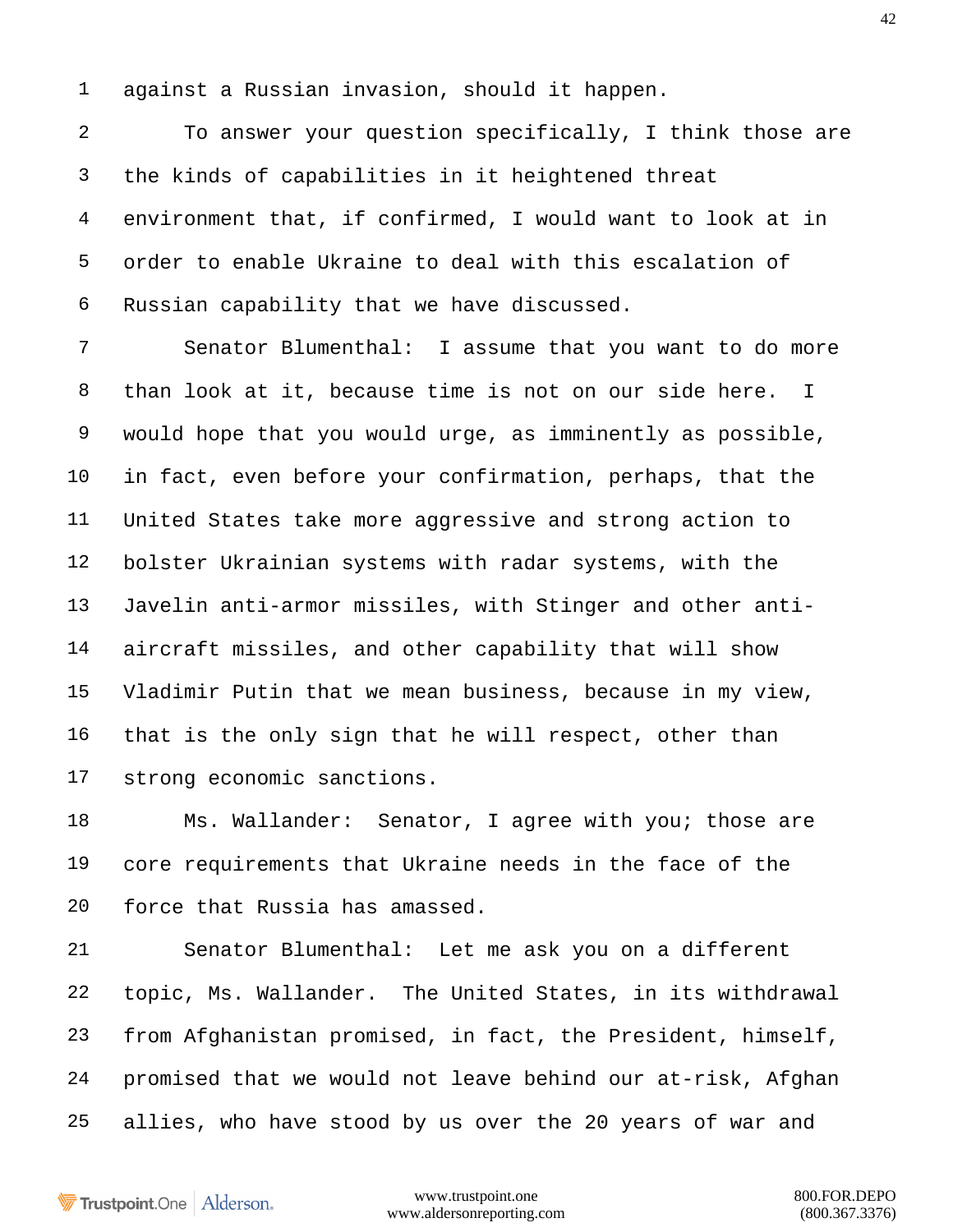now have targets on their back. Many of them are in hiding.

 They are in desperate and dire straits, particularly, during the approaching winter.

 Has the United States done enough to enable those at- risk, Afghan allies to evacuate? Shouldn't we be doing more?

 Ms. Wallander: Senator, I share your concern deeply with what we have seen, and the fact that the United States was not able, along with our partners who stepped up and really supported the effort to evacuate and provide safe haven for those individuals.

 If confirmed, I commit to you that I will participate with my interagency colleagues and with colleagues at the Defense Department to ensure that we are doing everything possible to assist those individuals and to find them safe haven and exit from Afghanistan, if they desire.

 Senator Blumenthal: Thank you for that answer. 18 I will look forward to submitting some additional questions for the record on this topic.

 My time has expired. But I welcome your commitment to do everything possible. Right now, our country is doing far less than everything possible and I hope that we will step up our efforts.

Thank you, Mr. Chairman.

Chairman Reed: Thanks, Senator Blumenthal.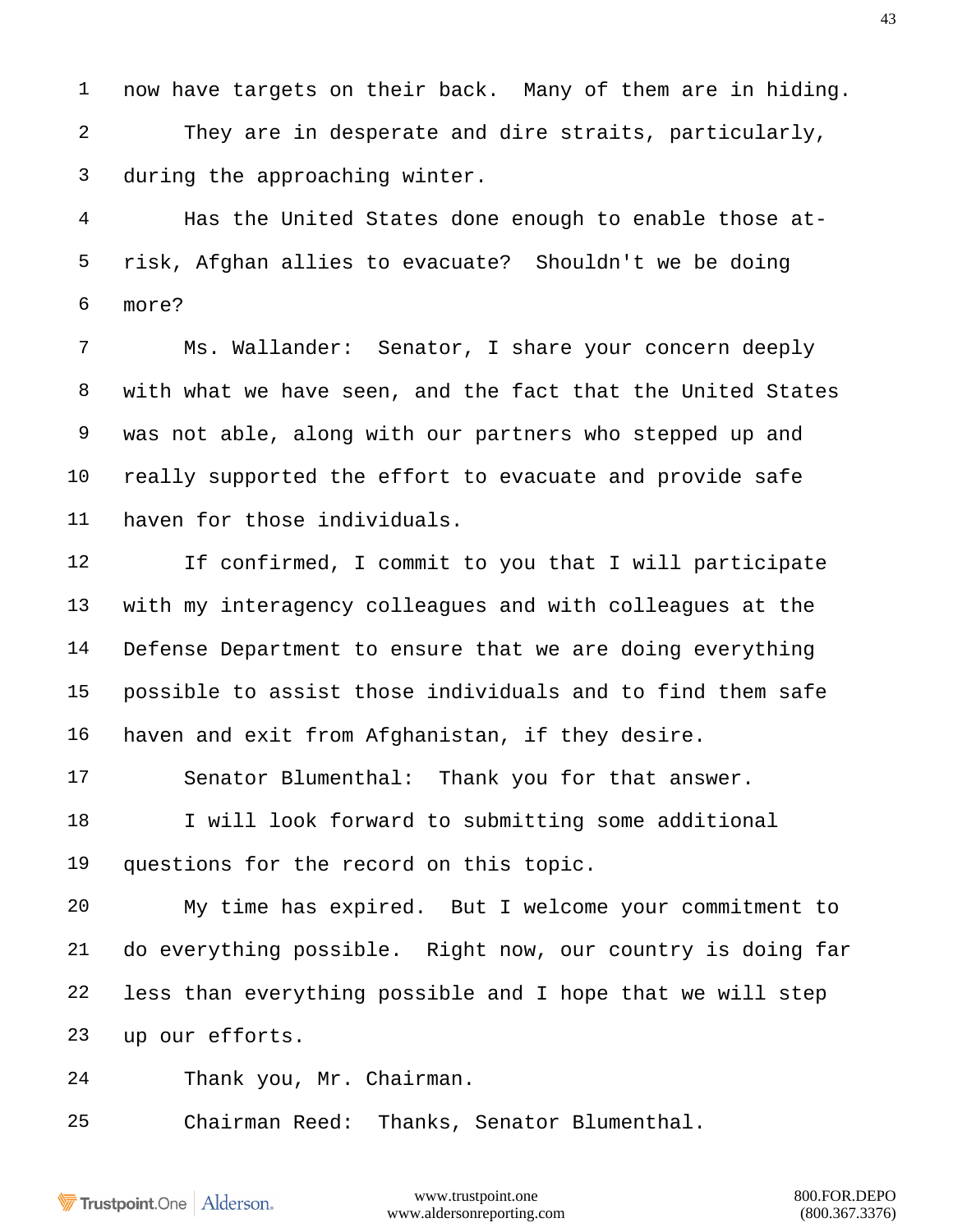Senator Fischer, please?

Senator Fischer: Thank you, Mr. Chairman.

 Before turning to my questions, I would like to speak to some of my colleague's concerns about changes to our declaratory policy that this administration is reportedly considering.

 I think it is important to remember that the Obama administration rejected these changes in a far more benign security environment than what we are currently seeing today. With China's nuclear breakout and Russia amassing forces on Ukraine's border, adopting a no-first-use, or sole-purpose policy, would be irresponsible and it would strain relations with our allies at the worst possible moment. As Senator Blumenthal just said, we must show that we mean business; that is what President Putin respects, and that applies in this area, as well.

 Dr. Plumb, in your response to the Committee's advanced policy questions about establishing norms of behavior in space, you acknowledge that Russian and Chinese behavior clearly demonstrates that the prospect of establishing an effective agreement is not realistic at this time.

 Do you support a dual-track approach that involves deploying the capabilities necessary to send credible, deterrent messages to our adversaries, while continuing to work with allies and partners to lay the foundation for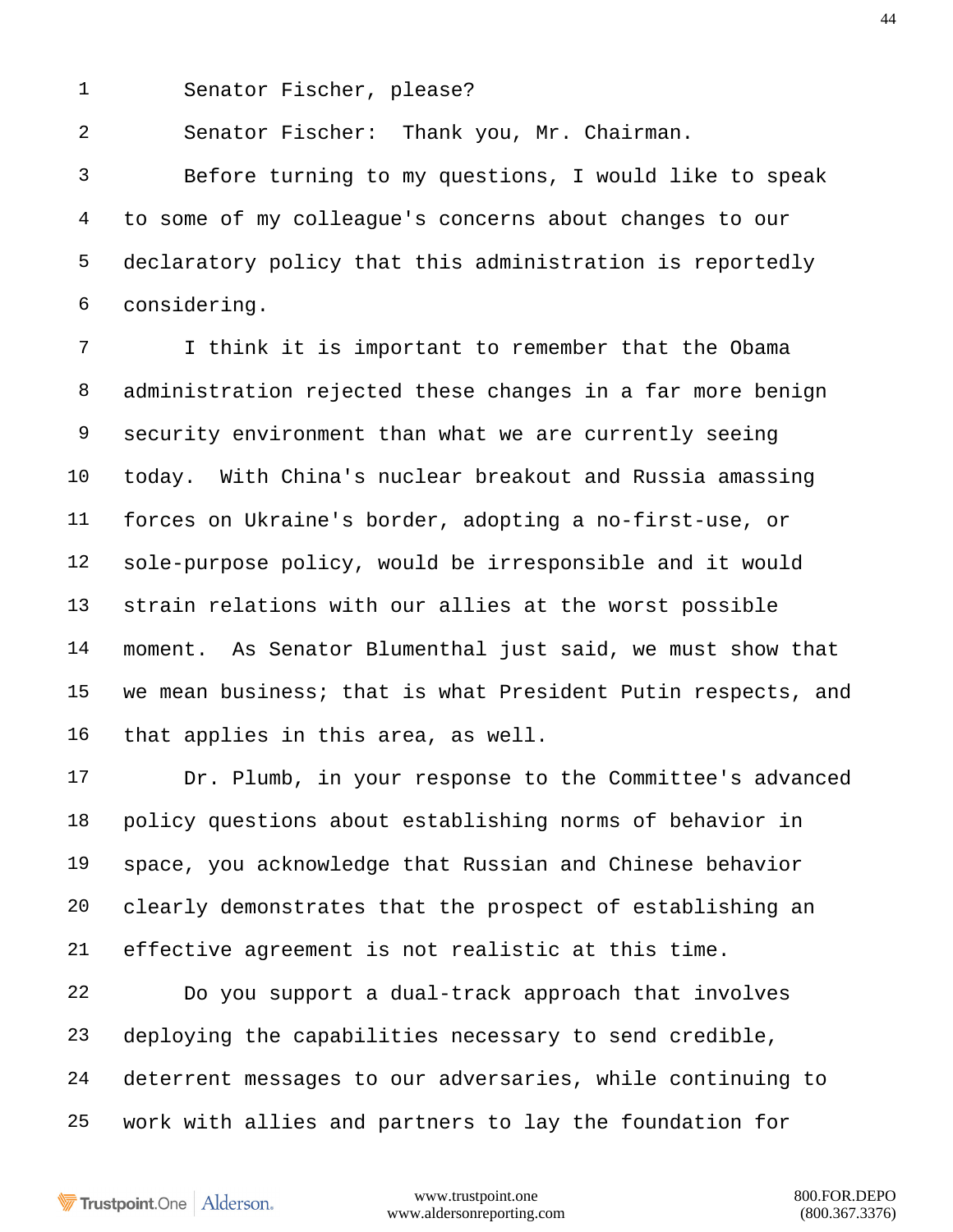Mr. Plumb: Thank you, Senator, for that question. I think, just as the first ASD for Space Policy nominee, it is a really essential piece of the work I hope to be able to do, if confirmed.

future discussion about responsible behavior in space?

 There are two totally different facets there and I would just say I agree with you on both. One is, I do think there is a need for rules and for norms in space behavior. And I hold some deep kernel of hope that we could come to an agreement with Russia and China on that in some not-too-distant future.

 At the same time, nothing there would, in my mind, prevent us, or preclude us, from pursuing both, offensive and defensive capabilities to ensure that we can defend our own assets and prevail in a conflict.

 Senator Fischer: Thank you. Also, can you talk about how you view the relationship between nuclear modernization and arms control? Sometimes you see these as competing priorities and I view them, instead, as complementary, because without modernization, our forces will become obsolete and our adversaries will have no incentive to negotiate for any kind of reductions.

So, what is your view on that?

Mr. Plumb: Thanks, again, Senator.

As we discussed on our phone call, I am fully onboard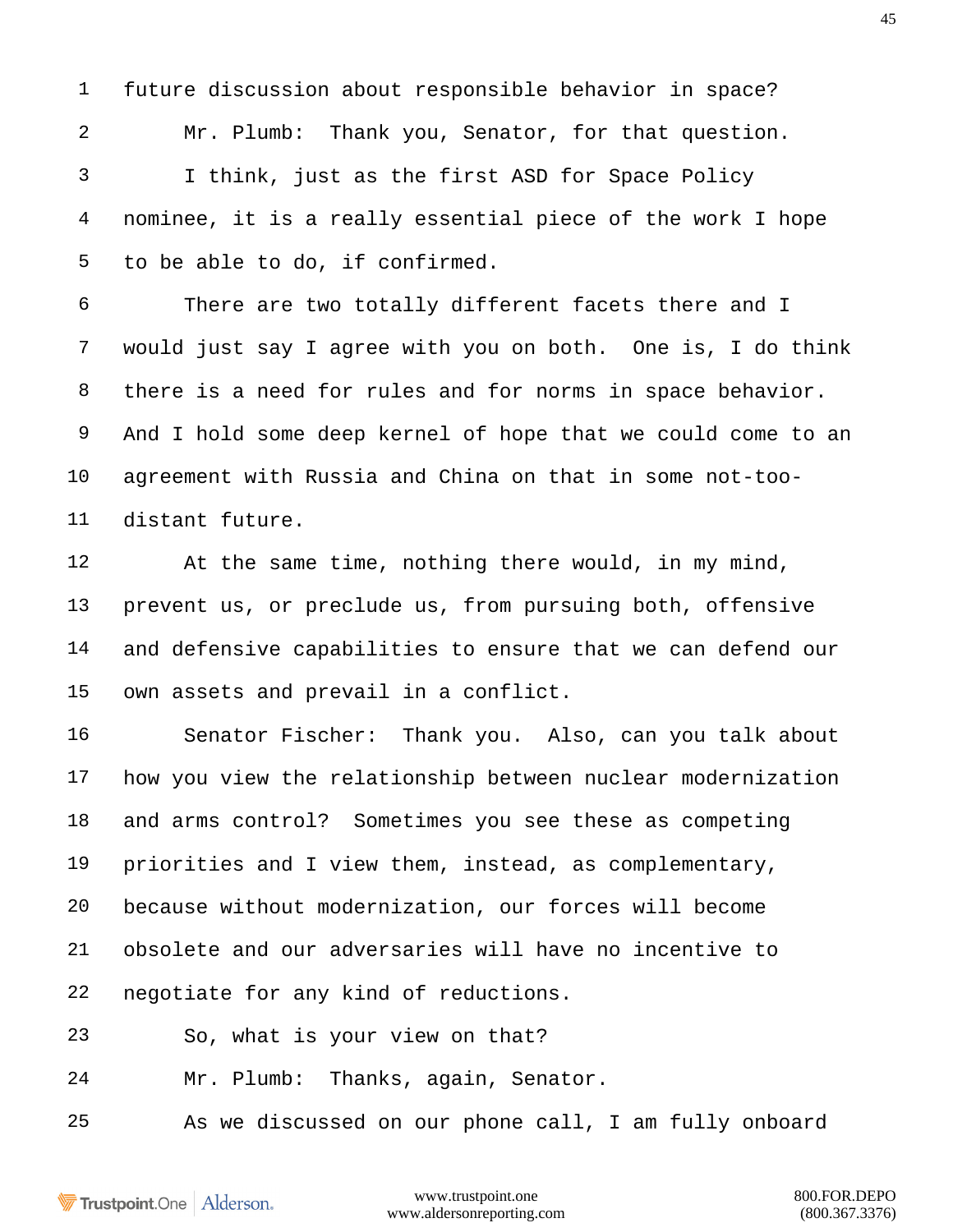with modernizing the nuclear triad. I think it is absolutely essential, that our nuclear deterrent, which is the bedrock of our deterrence, is safe, effective, and I want to say credible, and I think modernization is part of that credibility.

 As far as the relationship with arms control, arms control is important. It is not, you don't do arms control to its own end; arms control is to advance the national security of both, or as many parties are involved in the talks, and I agree with your assessment that if you have nothing to trade, there is no incentive to be at the table. Senator Fischer: Thank you.

 Dr. Wallander, over the weekend, several reports suggested the administration was considering cutting U.S. presence in Europe as a bargaining chip in the upcoming negotiations with Russia, and in response, the White House issued a statement, explicitly rejecting this, stating, quote, the administration is not weighing cuts to troops in Europe, end quote.

 I assume you agree with this and would recommend against cutting U.S. presence in Europe; is that accurate? Ms. Wallander: Yes, Senator; I do agree and would so recommend, if confirmed.

Senator Fischer: Okay. Thank you.

Thank you, Mr. Chairman.

Trustpoint.One Alderson.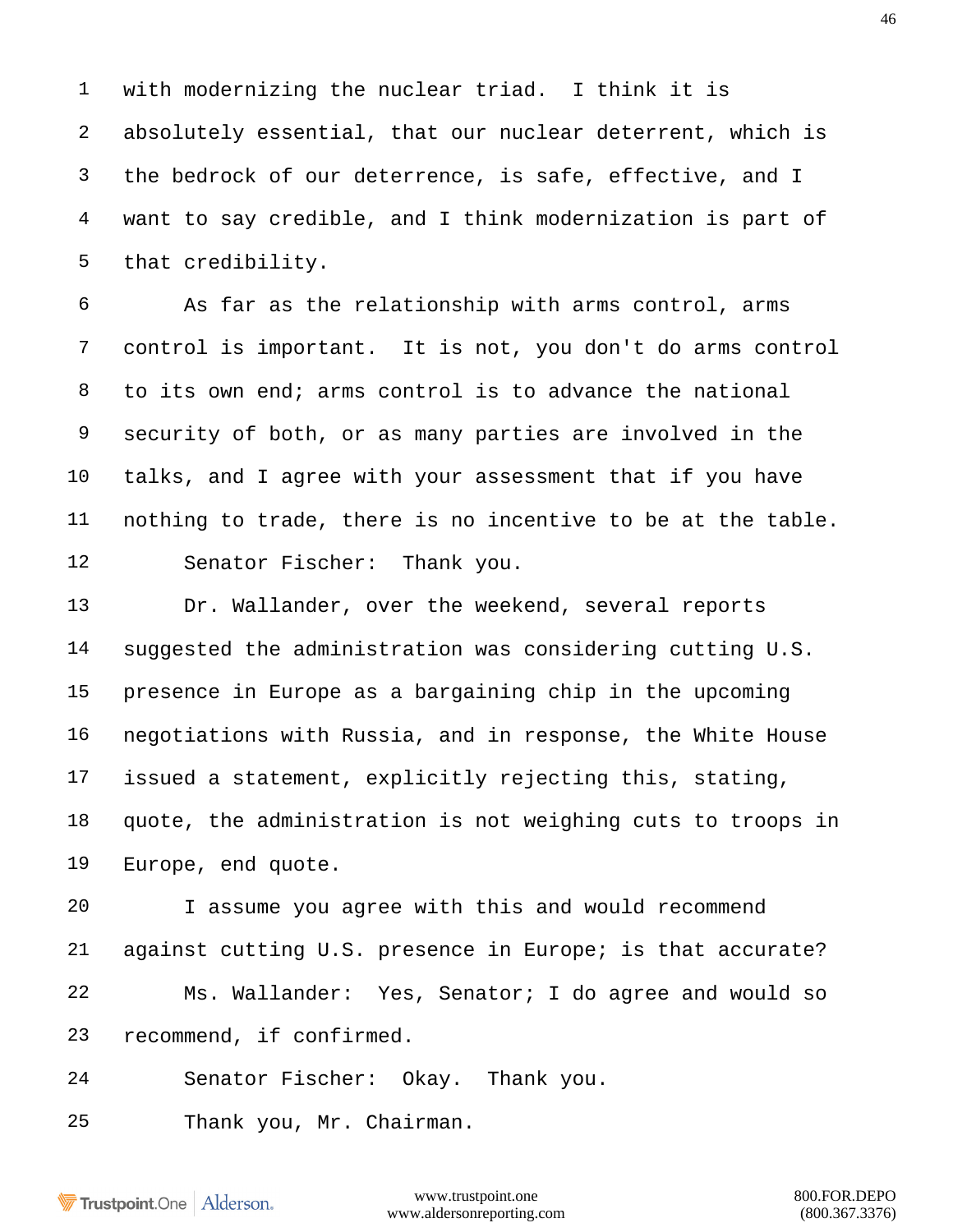Chairman Reed: Thank you, Senator Fischer.

Senator Hirono, please?

Senator Hirono: Thank you, Mr. Chairman.

 I welcome the nominees. I ask the following two initial questions of all nominees before any of the committees on which I sit. So, I would like to ask you these questions en masse.

 Since you became a legal adult, have you ever made unwanted requests for sexual behaviors or committed any verbal or physical harassment or assault of a sexual nature? [All three witnesses answered in the negative.] Senator Hirono: No.

 Have you ever faced discipline or entered into a settlement related to this kind of conduct?

[All three witnesses answered in the negative.]

 Senator Hirono: I have a question for Dr. Wallander. Last year, the U.S., Australia, and the U.K. entered into an historic security alliance, the AUUKUS, which includes plans to provide Australia with technology and support to build nuclear-powered submarines, within the next few decades. Additionally, this alliance will facilitate the sharing

of many more technologies, including artificial

 intelligence, underwater systems, long-range strikes, cyber, and many others. These types of agreements lead to enhance interoperability and deepen cooperation among allies within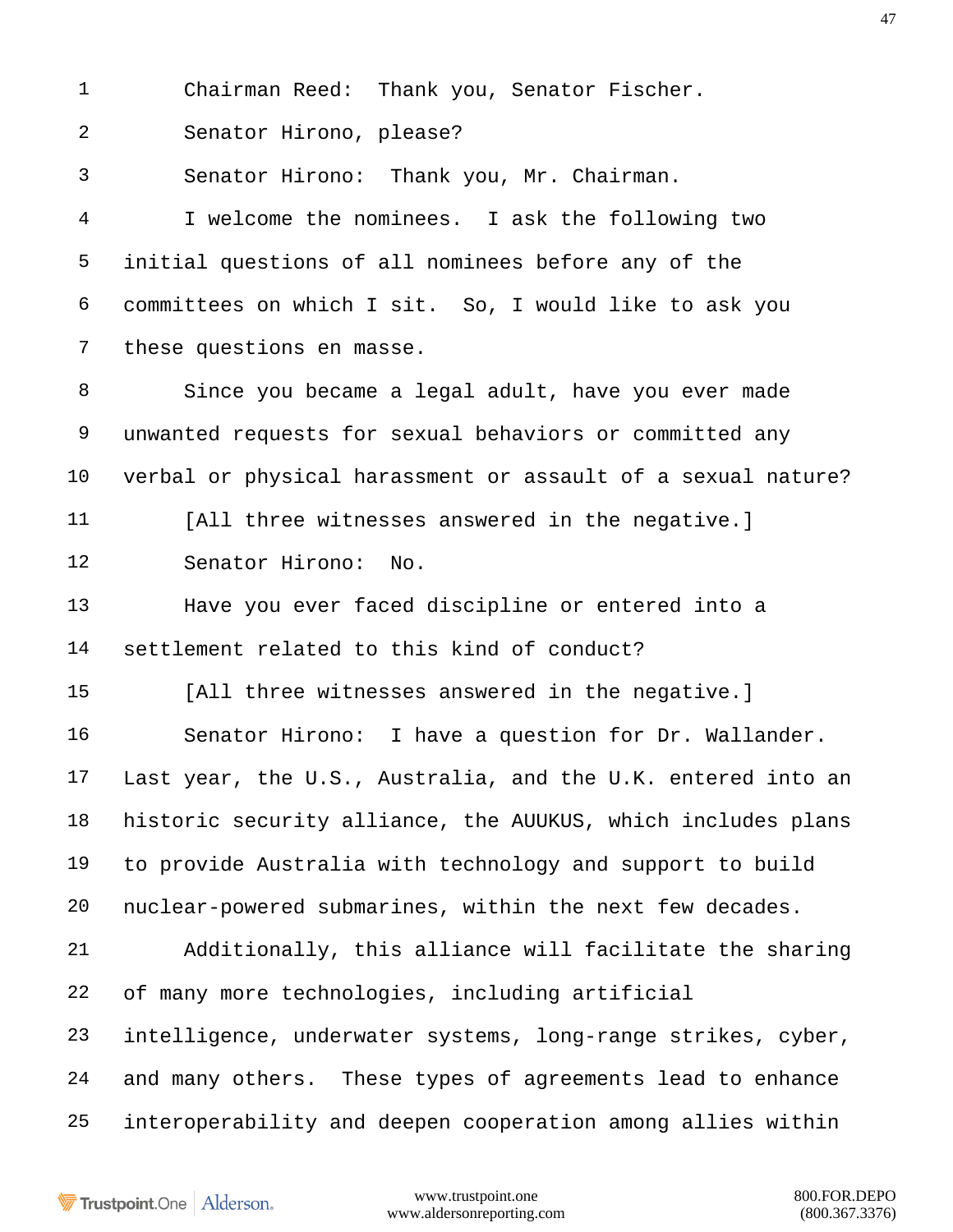the region.

 From your perspective, how important are security alliances like AUUKUS to U.S. national defense and how will this alliance benefit U.S. security interests in the INDOPACOM AOR?

 Ms. Wallander: Senator, I admire and fully support the development of AUUKUS as a multilateral alliance for coping with the challenge of China in the Indo-Pacific,

 specifically. I would note that because the U.K. is one of the members of that alliance, it is a great example of how Europe can join with the United States and a regional country, Australia, to cope with Indo-Pacific challenges, including China. And I hope it is the first, only the first instance of Europe taking seriously and contributing to coping with the China challenge.

 Senator Hirono: I agree with you that the cooperation or the inclusion of U.K. in this kind of alliance that is much more focused, I suppose, on China as a near-peer competitor to us is very significant, because we are all in this together. And it is not just what is going on in Europe and what Russia is doing with regard to Ukraine and whatever intentions Russia has. These two countries are definitely our near-peer competitors.

 Now, you will oversee security-cooperation programs and defense strategies impacting many regions across the globe.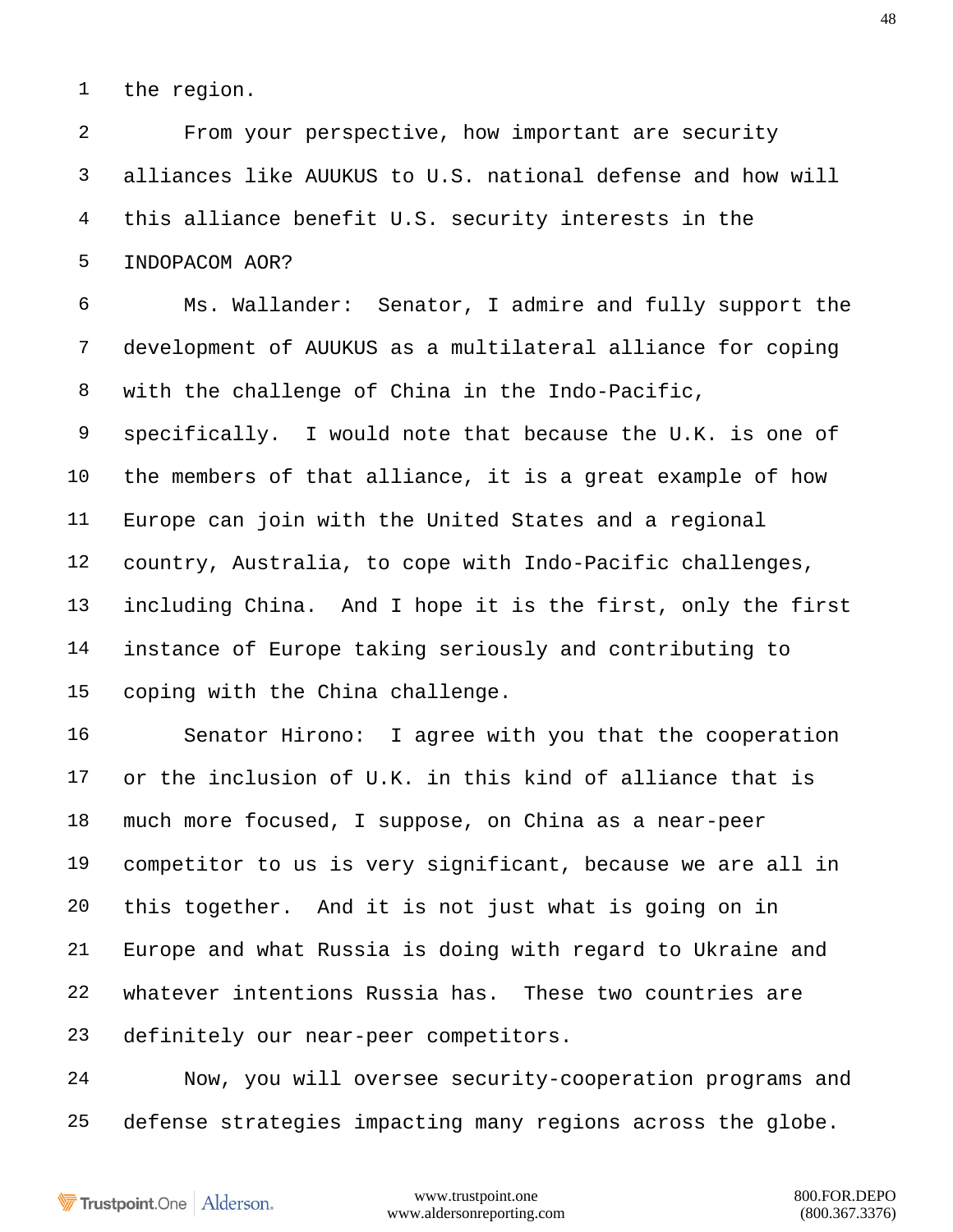Can you tell me how you would approach these tasks? Ms. Wallander: Senator, thank you for focusing on this important question.

 If confirmed, I would focus first on building on already existing, strong alliances and allied partnerships, allied relations and partnerships, which I want to highlight, we enjoy not only in Europe, but in Eurasia with countries, such as Georgia and in Africa and in the Middle East. So, there is plenty of opportunity to build upon and expand as we cope with multiple challenges, not just Russia and China, but ongoing needs in the region, such as Iran, and countering violent extremism in many regions.

 Senator Hirono: And not to mention, North Korea. So, I do have a question for Ms. Dalton. In the last week, North Korea has tested two ballistic missiles off their east coast. If confirmed, a key part of your responsibilities will include developing policy and planning for Homeland Defense.

 In 2019, Missile Defense Review identified the Homeland Defense Radar Hawaii as a requirement for detecting and discriminating against inbound missile threats from an increasingly capable North Korea. In successive budget requests, funding was zeroed out for HDRH-H Hawaii without any capability to replace it.

If confirmed, how will you support policy to ensure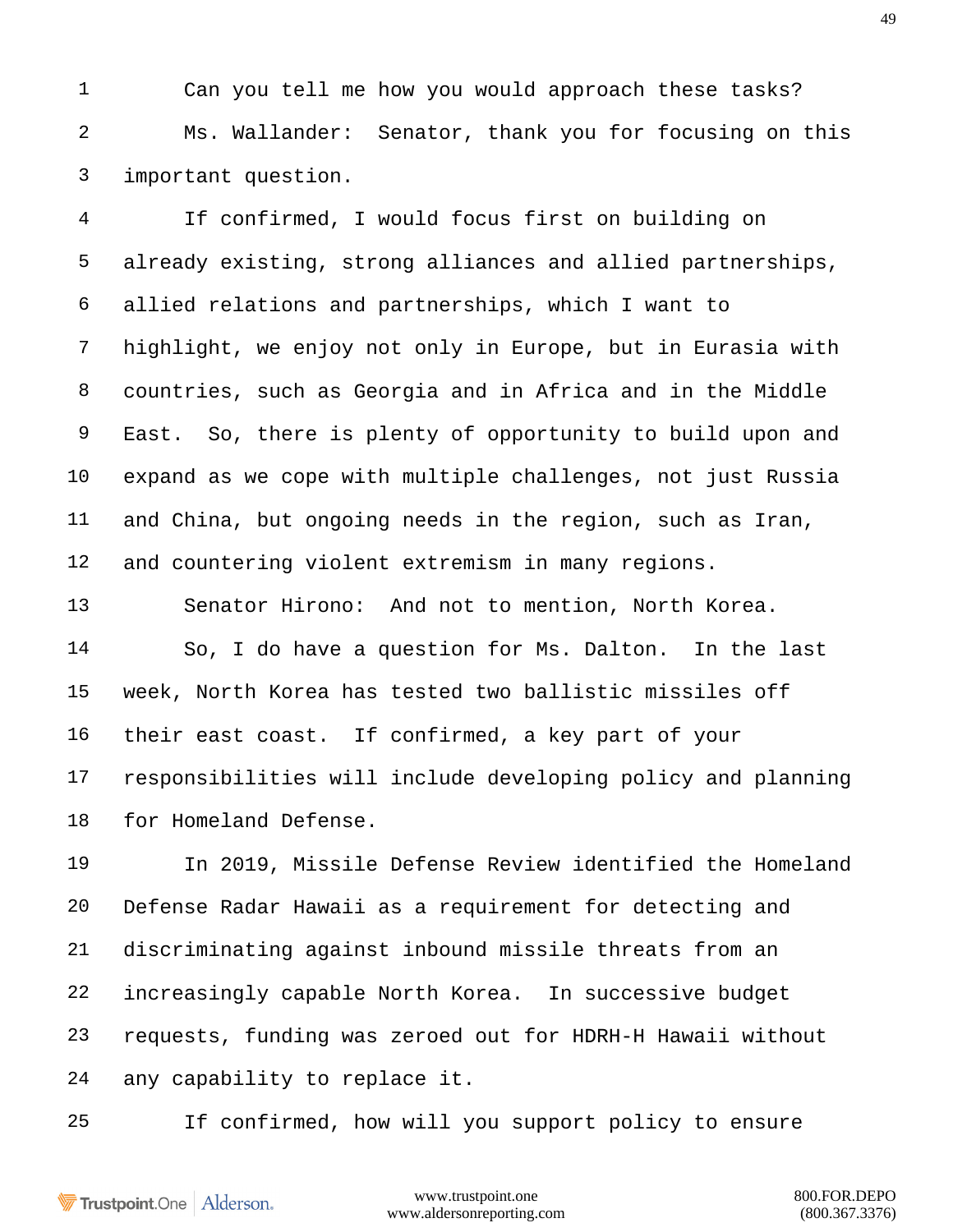Hawaii is protected from missile threats from North Korea and elsewhere going forward?

 Ms. Dalton: Senator, thank you for highlighting this concern. Insofar as Missile Defense of the homeland, it is a central area of focus for the ongoing Missile Defense Review that Secretary Austin and senior defense officials are currently conducting.

 If confirmed, I would look forward to implementing the findings of the MDR to ensure that the entirety of the U.S. homeland and its territories are protected from threats, such as from North Korea.

Senator Hirono: Mr. Chairman, if I may?

 It is a continuing concern that the administration zeroes out Homeland Defense Hawaii without any alternative. I am totally open to any other ways that Hawaii can be protected, and until then, you will know that I will continue to push for HDR-H.

Thank you, Mr. Chairman.

Chairman Reed: Thank you, Senator Hirono.

Senator Cotton, please?

 Senator Cotton: Ms. Wallander, you testified that you think President Obama's administration made mistakes in 2014 with the invasion of Crimea and its annexation. You also say in both, your opening statement and in question 97 of the advanced questions for the record, that you support the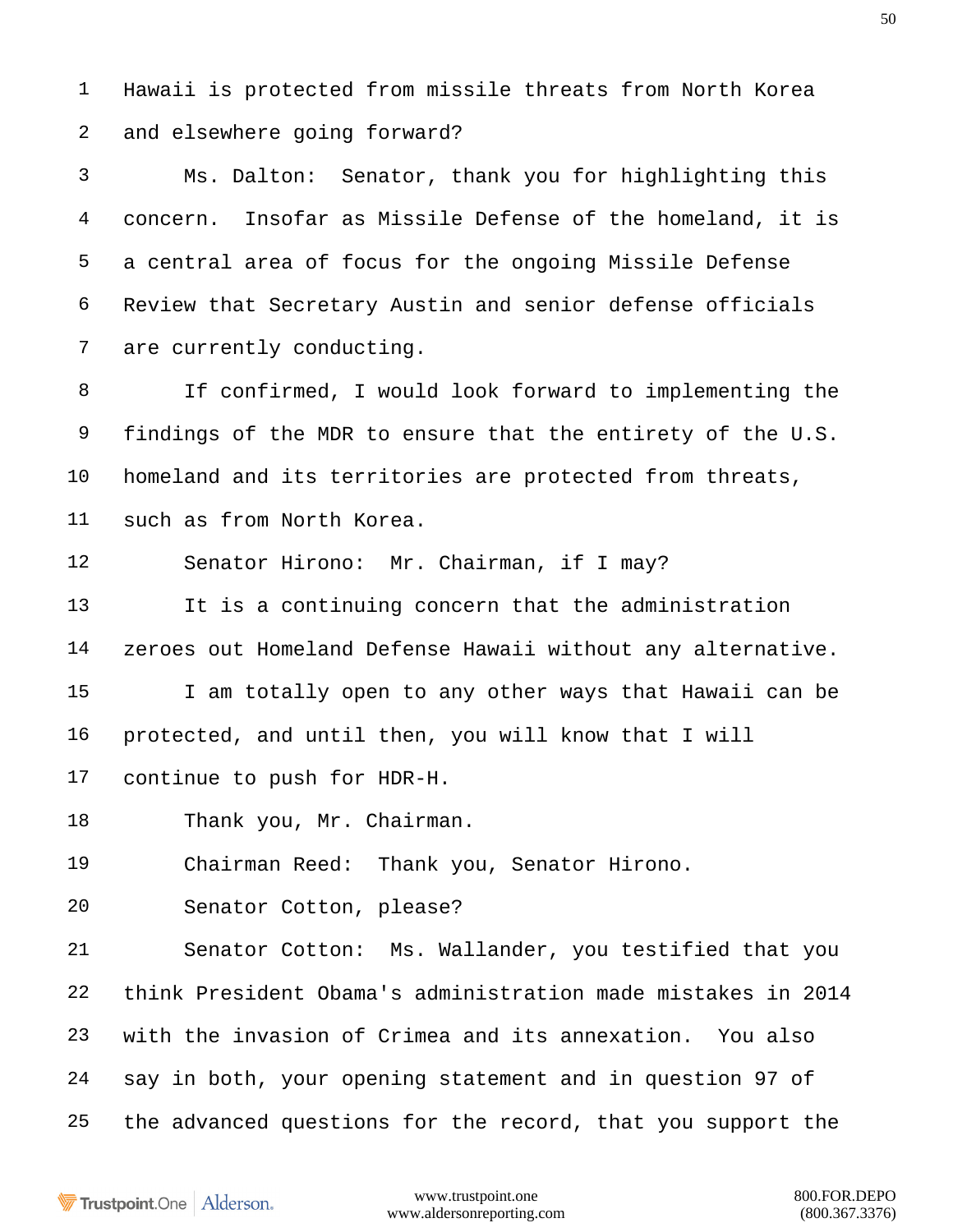continued provision of defensive weapons systems to Ukraine. But that, do you mean to rule out the possibility of providing Ukraine with offensive weapons systems? Ms. Wallander: Senator, thank you. That is a very good question because defense assistance needs to be properly focused on the requirements of the partner or ally. I am not read into classified assessments

 about the balance of offensive and defensive capabilities that would be appropriate for Ukrainian defense needs.

 But I will say that I would not rule them out. I would want to, if confirmed, be fully briefed on Russia's capabilities and the threat it poses and Ukraine's requirements and take a comprehensive look at what is necessary for Ukraine to be able to defend its territory and its sovereignty.

 Senator Cotton: Okay. So, you don't want to rule out the potential forever providing Ukraine offensive weapons. You just don't want to make a definitive statement on it, until confirmed and read into the intelligence and the situation on the ground?

 Ms. Wallander: I think it would be, Senator, irresponsible, to speculate without having full access to the classified information and assessments. Senator Cotton: I understand and appreciate that.

Would you consider Air Defense Artillery systems the

Trustpoint.One Alderson.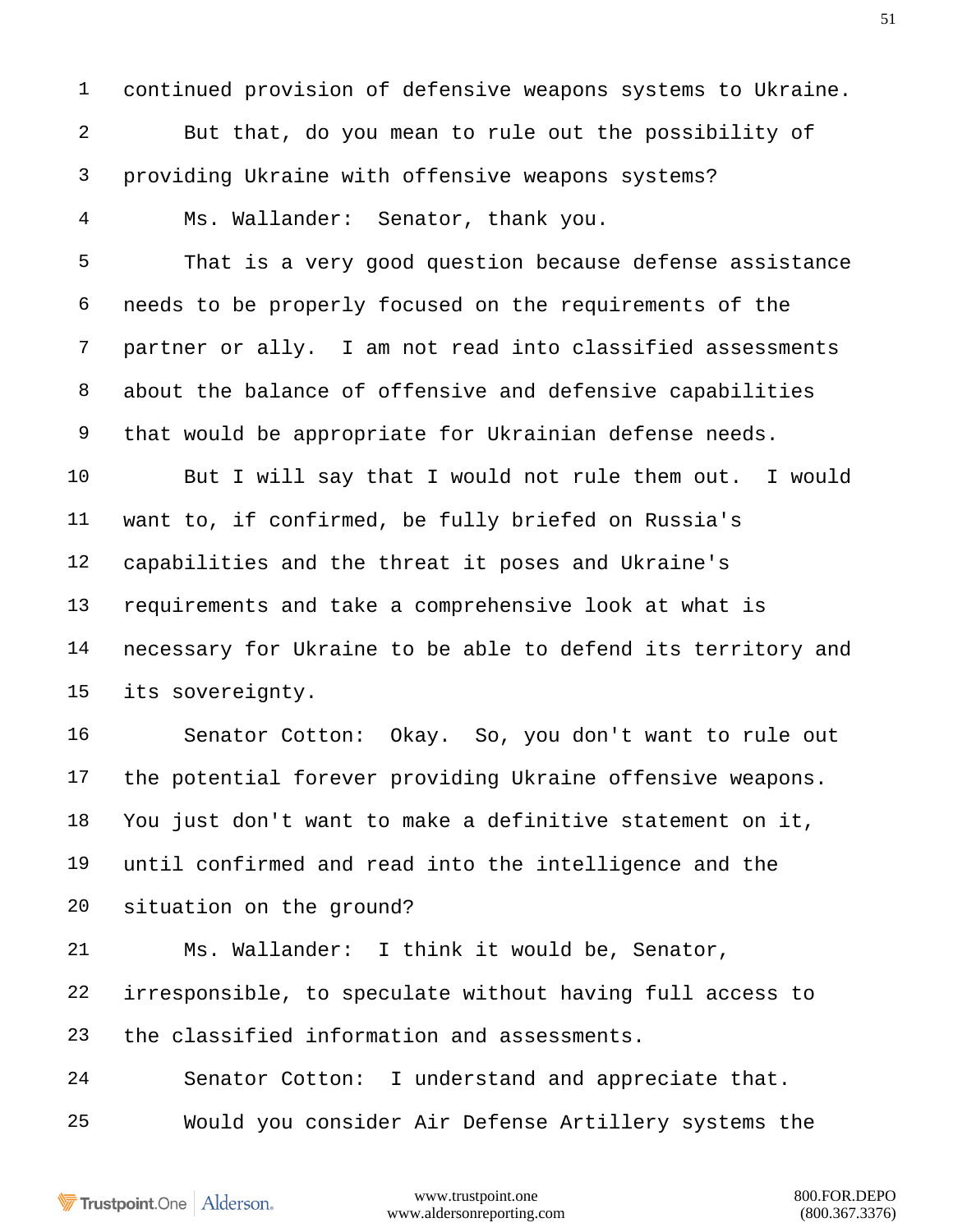kind of systems that could protect Ukraine against all of those Russian helicopters that are on its border, to be offensive or a defensive weapon?

 Ms. Wallander: I believe Air Defense systems to be fundamentally defensive in nature, Senator.

 Senator Cotton: Okay. If Russia decides to go for the jugular and you have got Russian tanks and armed personnel carriers rolling across Ukraine's borders, it would be nice for Ukraine to have artillery systems to strike those forces while they are still on Russian soil, wouldn't it?

Ms. Wallander: Senator, I agree with you.

 Senator Cotton: Okay. Artillery, that kind of artillery, you would characterize as an offensive weapon, correct?

Ms. Wallander: I, Senator, I would --

Senator Cotton: I would.

 Ms. Wallander: No, I am not disagreeing with you. 18 I think that what becomes important is how such capabilities are deployed. They can be deployed in a more defensive posture and a more offensive posture, which is always one of the challenges.

 I need not offer this to you, given your public service and experience, so it could go either way, depending on the posture and the operational utilization.

Senator Cotton: So, in 2014, we did not provide any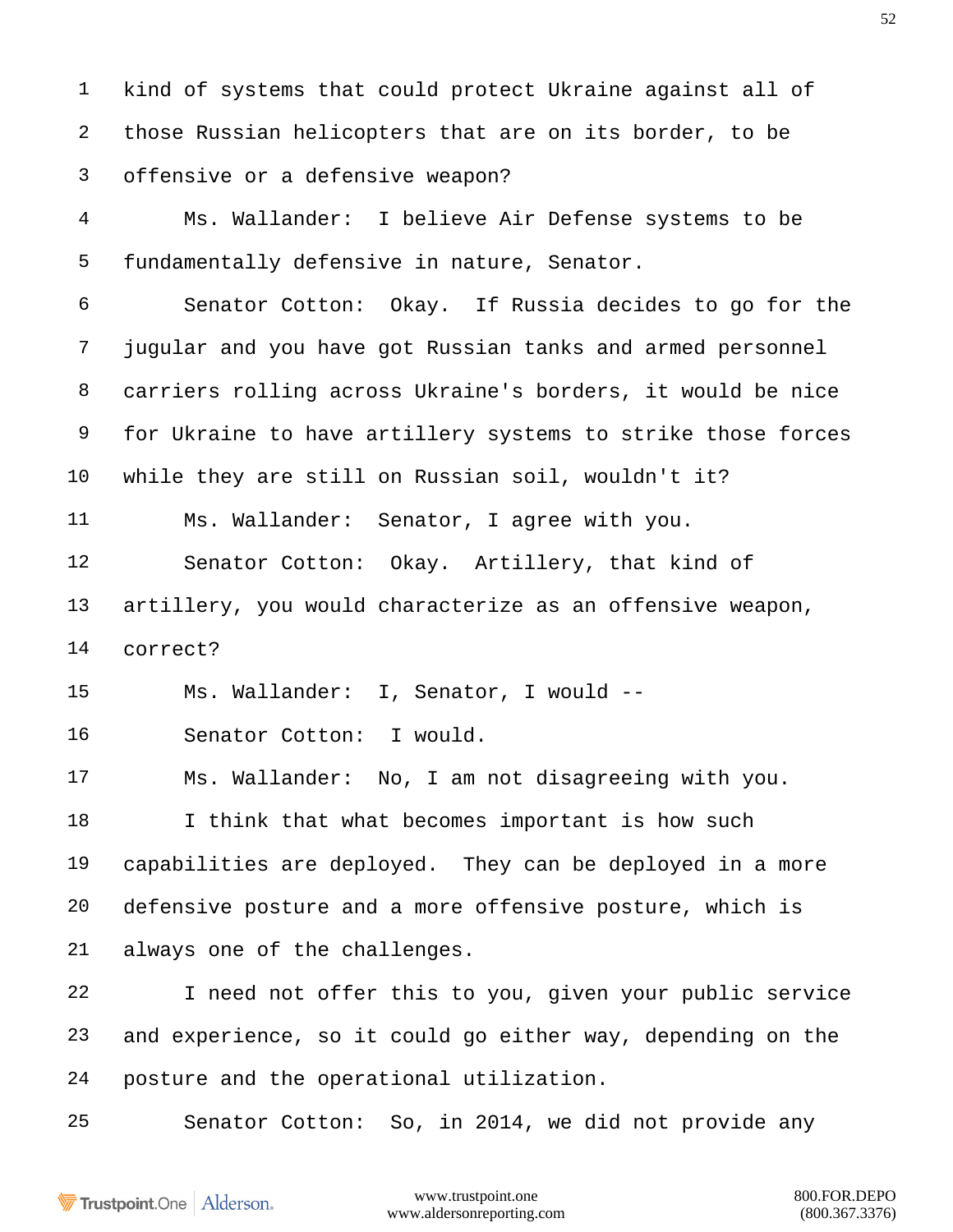kind of lethal aid to Ukraine. It was reported at the time, and since then, that President Obama thought it would be too provocative, that he even said that we are not going to risk a nuclear war, or World War III, over Ukraine.

 In retrospect, do you think one of the specific mistakes made in 2014 was not providing systems like Javelin anti-tank weapons to Ukraine?

 Ms. Wallander: Senator, I believe that one of the lessons I have learned is that it would have been appropriate and necessary to provide Ukraine with what it needed to defend its territory, including the weapons you suggest.

 Senator Cotton: Because the last administration provided Ukraine with Javelins and we didn't have World War III, or nuclear war, yet.

Ms. Wallander: Senator, you are correct.

 Senator Cotton: Okay. Mr. Plumb, I have a question for you about potential negotiations with Russia.

 There have been some reports about the prospect of trading away the Aegis Ashore system in Romania; either removing it or reducing its presence as a bargaining chip with Russia. Some arguments that those systems could destabilize more than stabilize.

 Would you support removing or reducing the Aegis Ashore system in Romania?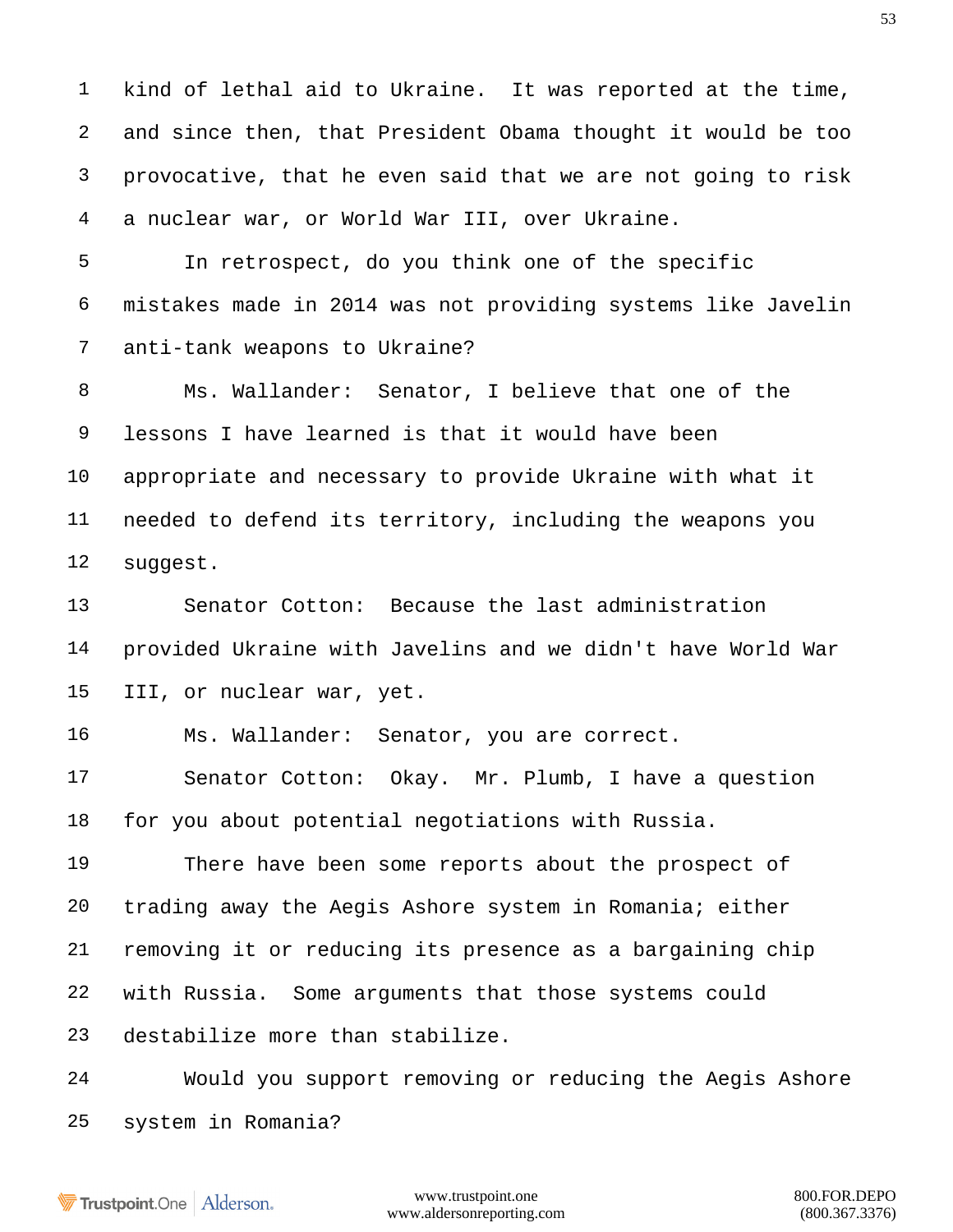Mr. Plumb: Thanks for that question, Senator.

 I am unaware of that particular line of concern. I was actually instrumental in the Obama administration in establishing Aegis Ashore in Romania, and I guess I would say I would be very hesitant to try to use it as a bargaining chip, without understanding the full security context.

 Senator Cotton: I understand. Not exactly in the Space Policy domain, but it is complementary to a lot of those efforts. Thank you.

 Ms. Dalton, you will have responsibility, in part, for our Southwest Border. Do you think it is a greater danger to the American people's prosperity and security that there are a hundred thousand Russians on Ukraine's border or two million illegal migrants having crossed our Southwestern Border in the last year?

 Ms. Dalton: Senator, thank you for highlighting both of these challenges and the scope of the security environment that we find ourselves in at present.

 If confirmed, I would look forward to alleging the challenges specifically on the Southwest Border, working very closely with the Department of Homeland Security and other interagency counterparts and local authorities. And as in discussing with Senator Inhofe earlier, I do believe it is a serious challenge.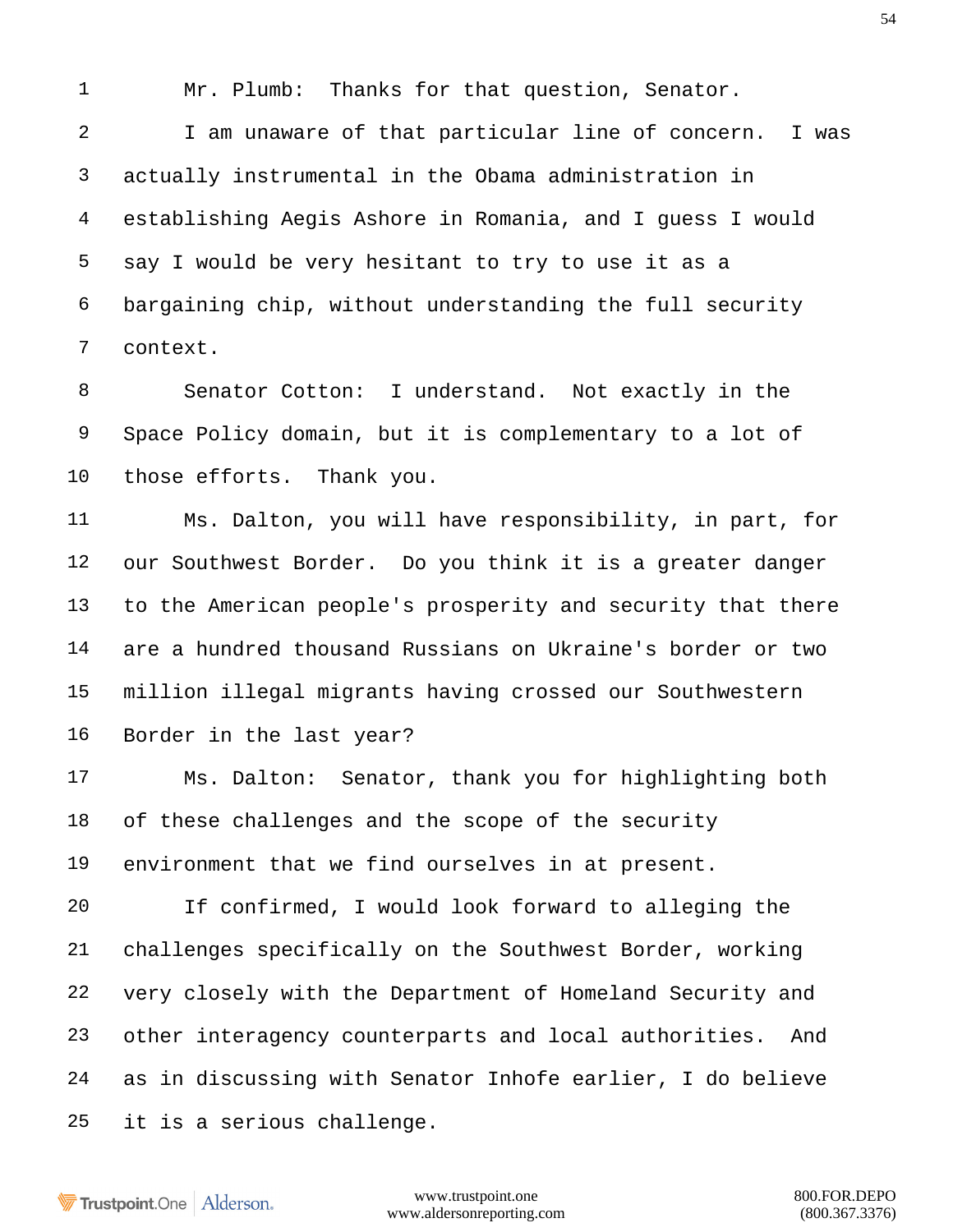Senator Cotton: Okay. Thank you.

 Well, I hope you get some bright ideas for how to solve that problem, since it seems like most other parts of the administration so far have failed in that challenge. Thank you all. Chairman Reed: Thank you, Senator Cotton. Now, via Webex, let me recognize Senator Gillibrand. Senator Gillibrand: Thank you, Mr. Chairman. Ms. Dalton, the recent Log4J, SolarWinds, and Treasury Department hacks show how challenging cyber intrusions can be on our national security and we will continue to see these threats continue and elevate into 2022. The office you are nominated for has, in the past, overseen the Defense Critical Infrastructure Program, DCIP. Do you think DCIP is up to date in its ability to provide solutions in the event of cyber or technological harm done to our critical infrastructure; further, do you see ways where DCIP can improve its work with the private sector and civilian institutions? Ms. Dalton: Senator, thank you for highlighting this challenge, and this would be among the top priorities that I would plan to tackle, if confirmed, in this portfolio, because I do believe that we need to look at the appropriate frameworks, policies, approaches, and tool sets to be able to address state-based threats to our critical

Trustpoint.One Alderson.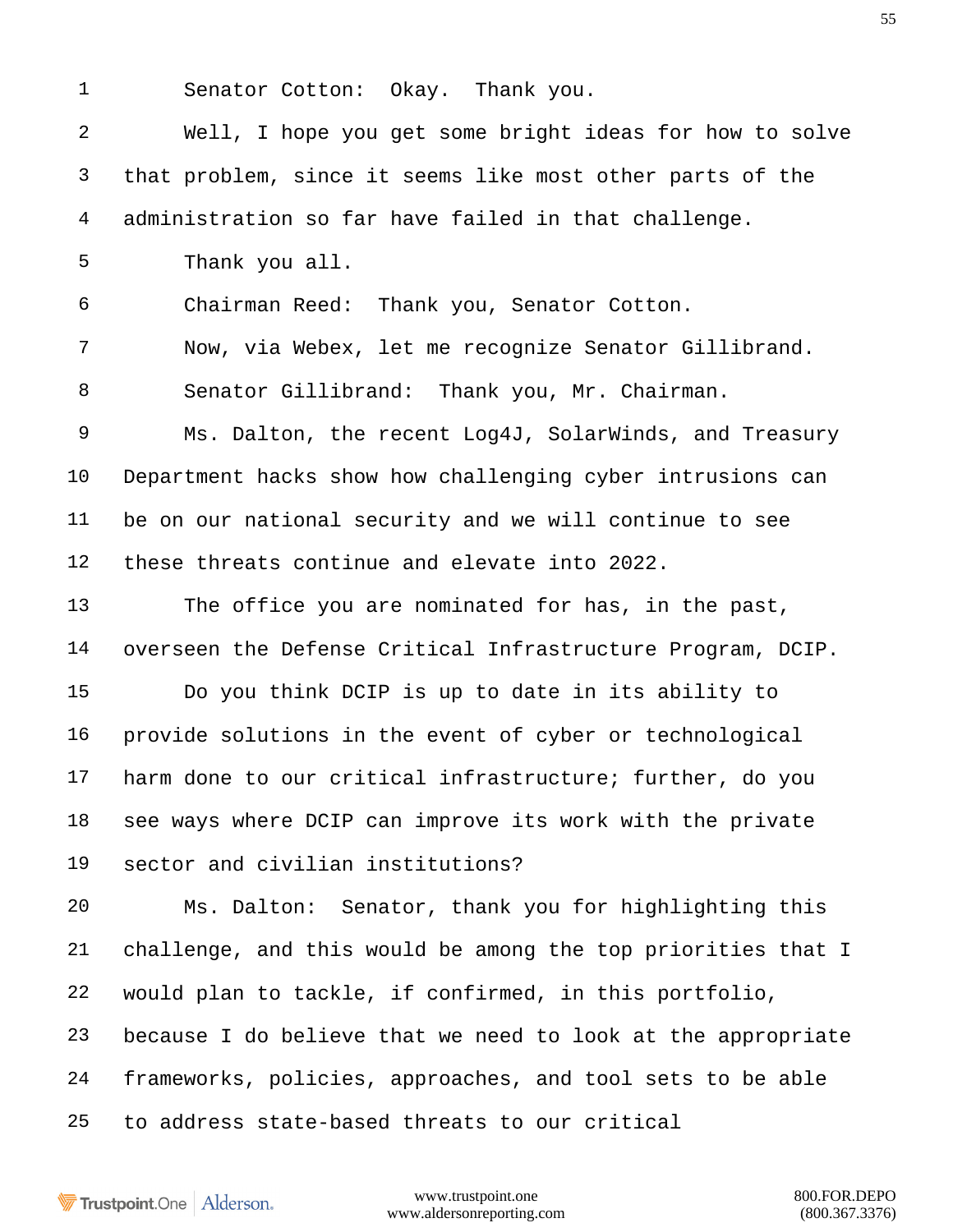infrastructure that, unfortunately, have been manifesting over the last number of years.

 So, if confirmed, I would certainly look forward to working with the Department of Homeland Security, CYBERCOM, with, if confirmed, Dr. Plumb's office, overseeing the DESI cyber policy to ensure that we have the right approaches, to understand the threat, and to be able to provide the appropriate level of protection and resilience necessary to address that challenge. Thank you.

 Senator Gillibrand: As a follow-up, can you speak to how you view the staffing and personnel challenges that the Government faces when it comes to cybersecurity and tech expertise. I repeatedly heard about cybersecurity and tech staffing deficiencies across Government agencies, including at the DOD.

 What plans do you have for improving the recruitment, training, and retention of high-quality cyber and tech expertise at the Department and will you work with my office on issues regarding cyber and tech personnel?

 Ms. Dalton: Senator, thank you for highlighting this. I know there have been a number of external studies looking at this challenge, as well, the last number of years. And I do agree that we need to remain focused on bringing in talent from academia, from the tech sector, more broadly, from the private sector, to really build within our

Trustpoint.One Alderson.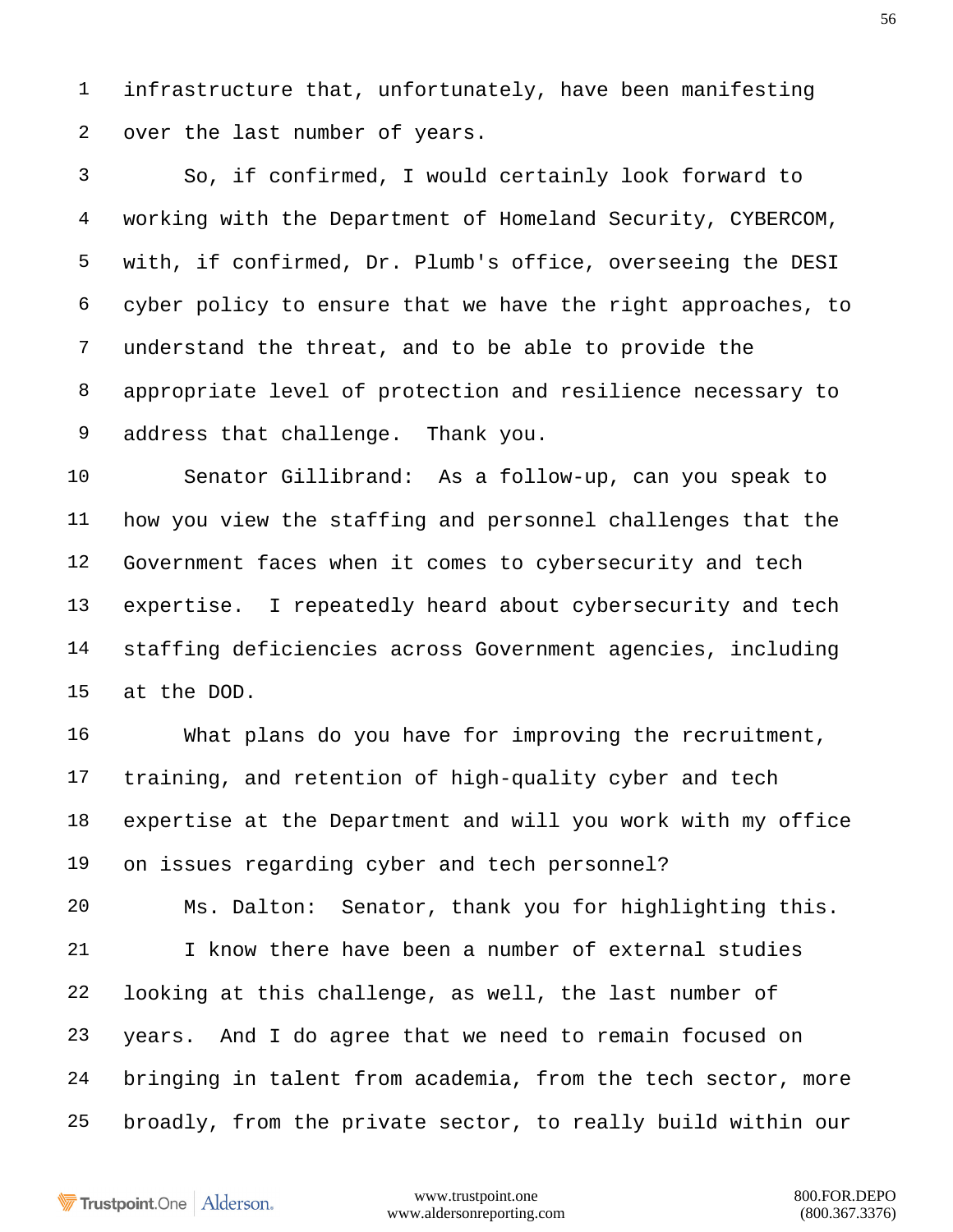ranks. I think there is also considerable capacity within the National Guard, given their career day jobs, as well, that we could be better harnessing. And so, absolutely, if confirmed, I would look forward to working with you and your team to advance those goals.

 Senator Gillibrand: Mr. Plumb, as ASD for Space Policy, part of your duties will include coordinating our Space Policy and other agencies. What is your strategy for coordinating with our other agencies, like the State Department's Office of Space Affairs, to ensure that we are maintaining our leadership and promoting our values in space?

 Mr. Plumb: Thank you for that question, Senator. I absolutely think that promoting values in space, including norms and rules of behavior, and helping lead the international community towards that is important.

 The State Department, in my view, they should be the lead on these issues at the U.N., DOD, in support, and I have worked closely with my State counterparts and across the interagency to coordinate that type of messaging efforts.

 Senator Gillibrand: I am concerned that our lack of international agreements barring conventional weapons in space has led to a space arms race that threaten our civil and commercial space systems in space.

Trustpoint.One Alderson.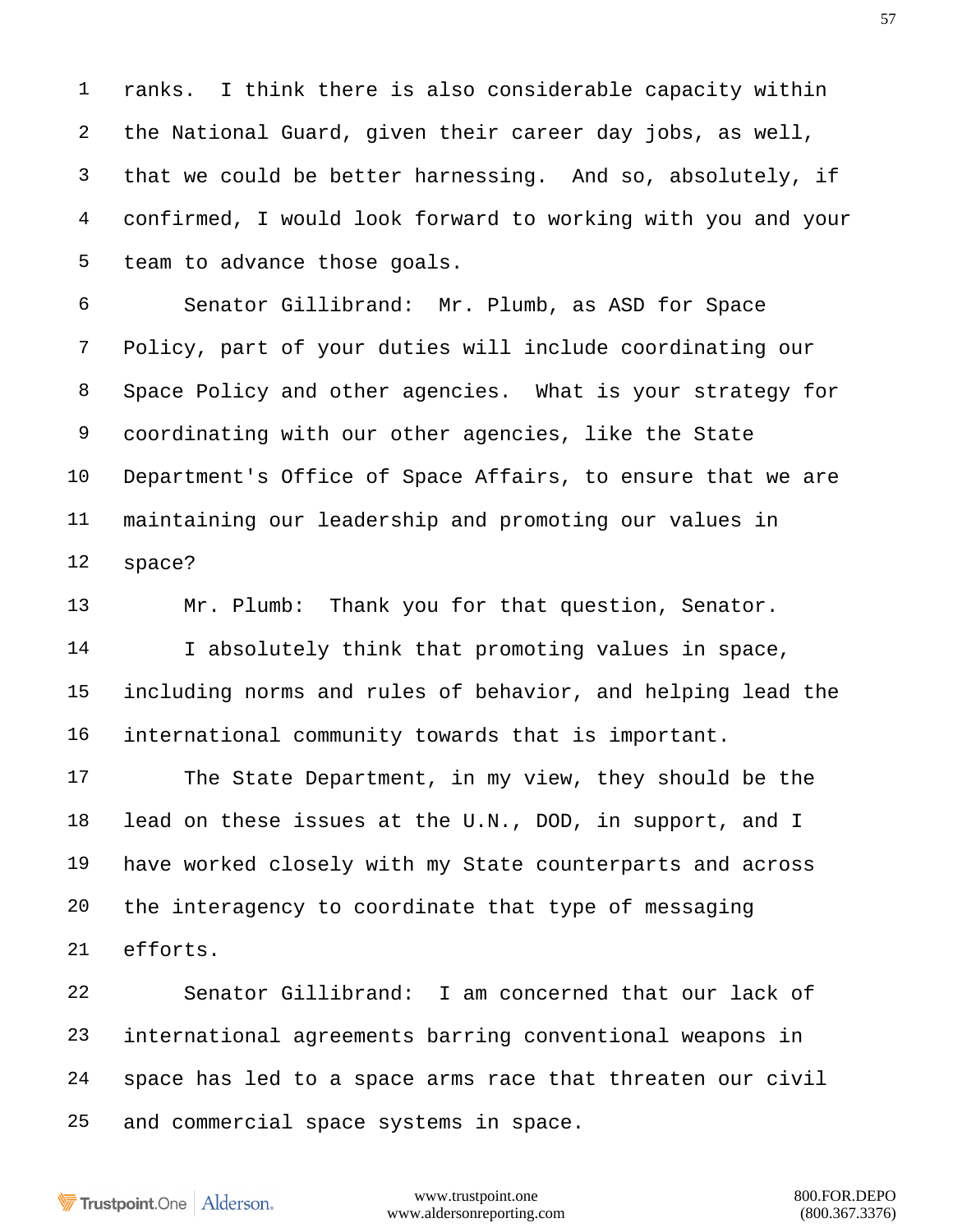Will you play a role in developing international norms about the use of weapons in space and add here to them while developing this policy?

Mr. Plumb: Senator, thank you.

 I do agree that the need for norms and rules of behavior in space is absolutely essential. I think one of the issues that make space unique is that destructive tests, like the Russians have recently conducted, challenges access to all spacefaring nations and we need to find ways to prevent that type of problem.

 Senator Gillibrand: And how will your organization work across the Department to effectively manage the threat of anti-satellite capabilities demonstrated by our adversaries, as you mentioned?

 Mr. Plumb: Senator, I think that anti-satellite capabilities, obviously, are on the tip of our minds right now, based on the Russian tests recently. It is absolutely essential to find a way through that.

 I think one of the best ways the Department can pursue to nullify that type of behavior is an architecture that is resilient enough to withstand a blow to one or several satellites. And so, I think being able to reconstitute quickly and having a resilient architecture makes the attractiveness of a target much less, and I think that is a really important place and I don't think we are moving fast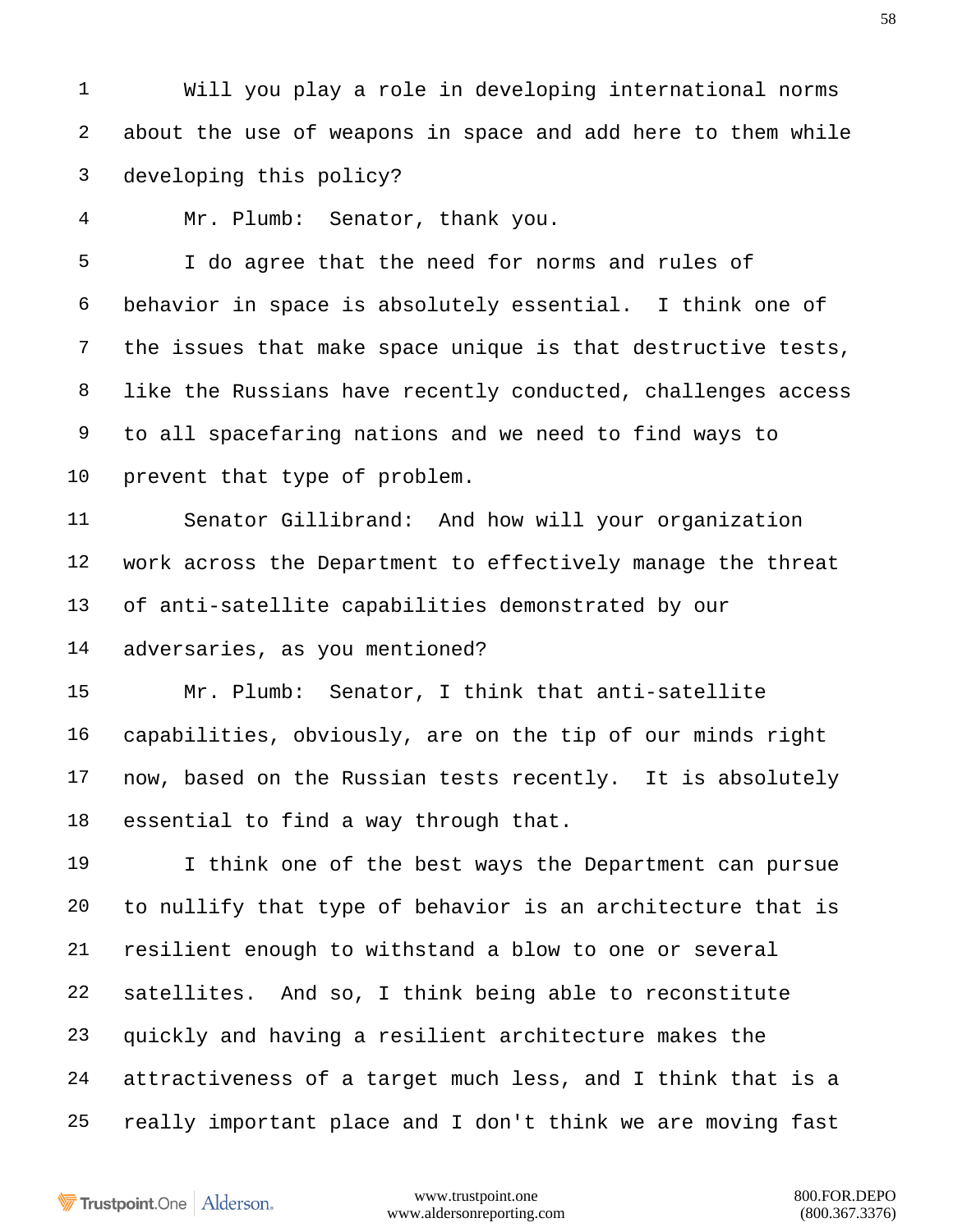enough, and we need to get going.

 Senator Gillibrand: Dr. Wallander, my last few moments. We have heard reports of Russia conducting numerous cyberattacks against Ukrainian citizens to include directly threatening Ukrainian soldiers and their families through text messages.

 What role can your office play in supporting the Ukrainian Government in countering those malicious activities?

 Ms. Wallander: Senator, thank you for highlighting that Russian activities are not merely the apparent ones of conventional military-force concentrations, but actually, cover a spectrum of attacks and efforts to disable Ukrainian resistance and resilience, itself.

 If confirmed, I would look forward to working with Dr. Plumb's team, if confirmed, and focusing on countering Russian cyber operations, in which public reporting is, we have had some success in the last few years, and we need to build on the capabilities and the experience that DOD has already implemented, in order to effectively help Ukraine resist those kinds of attacks.

- Senator Gillibrand: Thank you.
- Thank you, Mr. Chairman.

Chairman Reed: Thank you, Senator Gillibrand.

Now, let me recognize, via Webex, Senator Blackburn.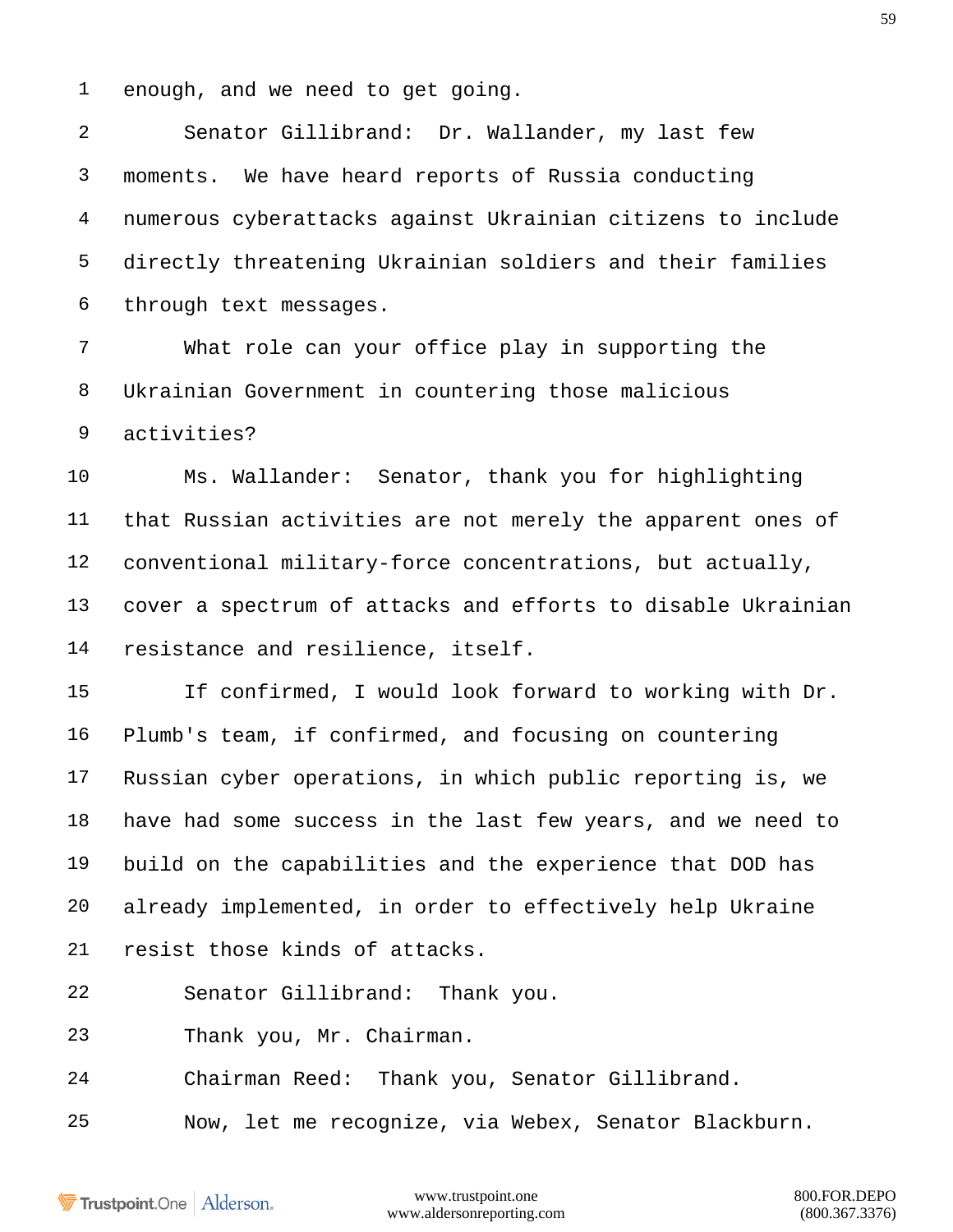Senator Blackburn: Thank you, Mr. Chairman.

 Ms. Wallander, I want to come to you. You were the Russian Director at NSC at the time when things were happening in Eastern Europe, much like they are right now, including Russia's invasion of Crimea and the separatists that were there, the formatting of the separatists in the Donbas.

 So, what parallels, very quickly, do you see between that time and currently what we are seeing with the Russian buildup on the Ukrainian border?

 Ms. Wallander: Senator, thank you for that question. 12 I think it is an extremely important question. And very briefly, in 2014, the Russians tried to pretend it wasn't Russian forces invading Crimea or

 infiltrating or operating in the Donbas. They sought a form of implausible deniability in order to invade Ukraine.

 The difference is, right now, that facade of covert and covert operation has been pulled away and what we are seeing is direct threats and a direct amassing of Russian forces. Senator Blackburn: Now, let me ask you this, following on with that, when you look at Russian leadership and Russian society, what parallels are you seeing between then and now?

 Because, to us, it looks as if they are following much of the same pattern.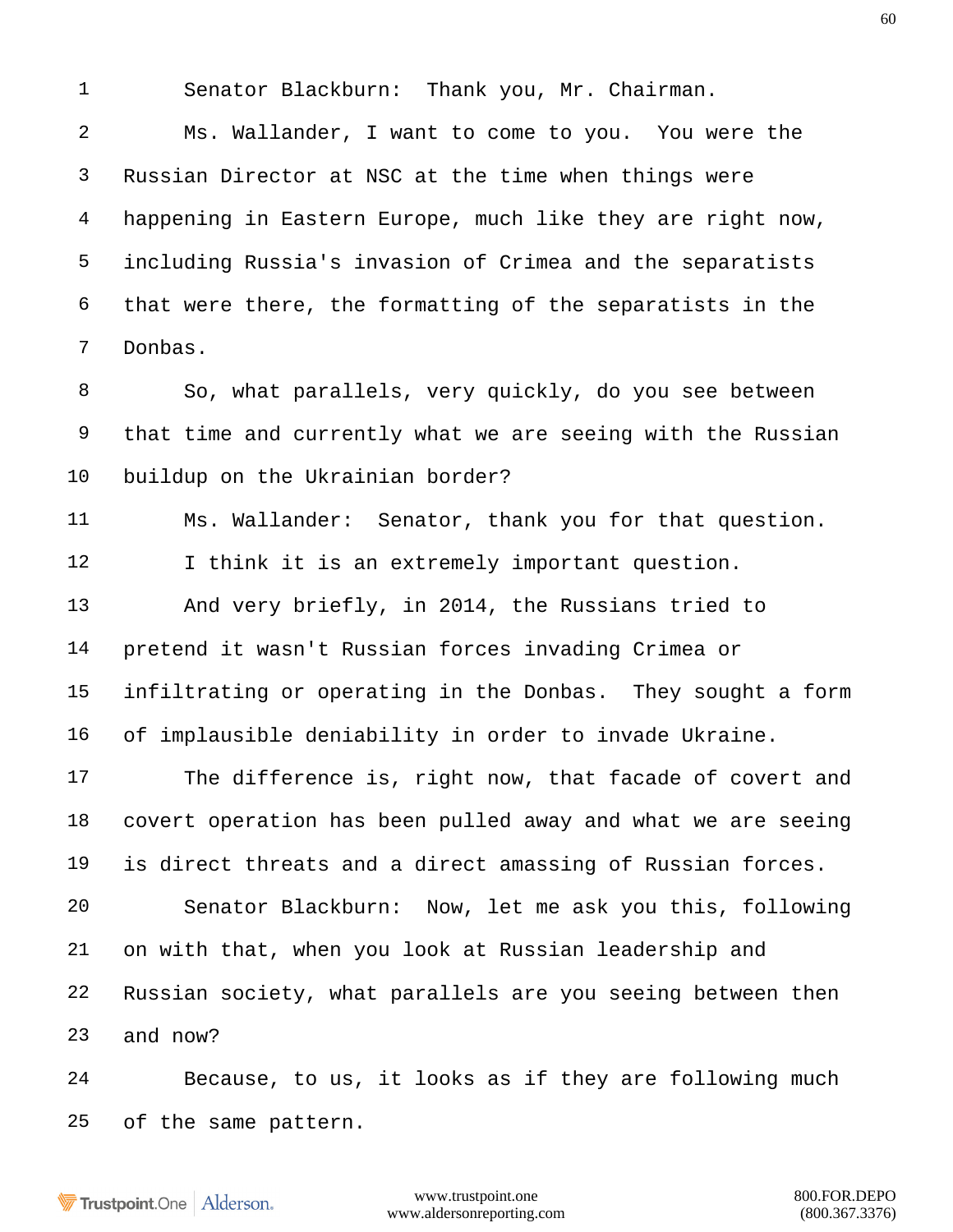Ms. Wallander: Senator, I agree with you, and it is very concerning, because the Kremlin used its operations and its falsehoods about Ukraine to ramp up Russian domestic anger at Ukraine, at the United States, and NATO. And we are exactly seeing the same kind of efforts and operations to create that kind of false narrative that Russia is defending itself against American and NATO influence in Ukraine, when what Russia is doing is assaulting Ukrainian sovereignty and territorial integrity.

 Senator Blackburn: Well, I agree with you that what Putin is trying to do is to test that resolve with NATO and with the U.S.

 So, do you support a continued, robust EUCOM exercise schedule to really support our allies and deter this aggression?

 Ms. Wallander: Senator, I do. A robust exercise calendar not only enhances interoperability and capabilities, and that is important for deterrence and defense, but it signals that --

 Senator Blackburn: But what about increasing our lethal assistance, our cyber, our intel support, where are you there?

 Ms. Wallander: Senator, I believe that the heightened Russian threat and its willingness to deploy those forces and to saber-rattle requires a re-evaluation of Ukraine's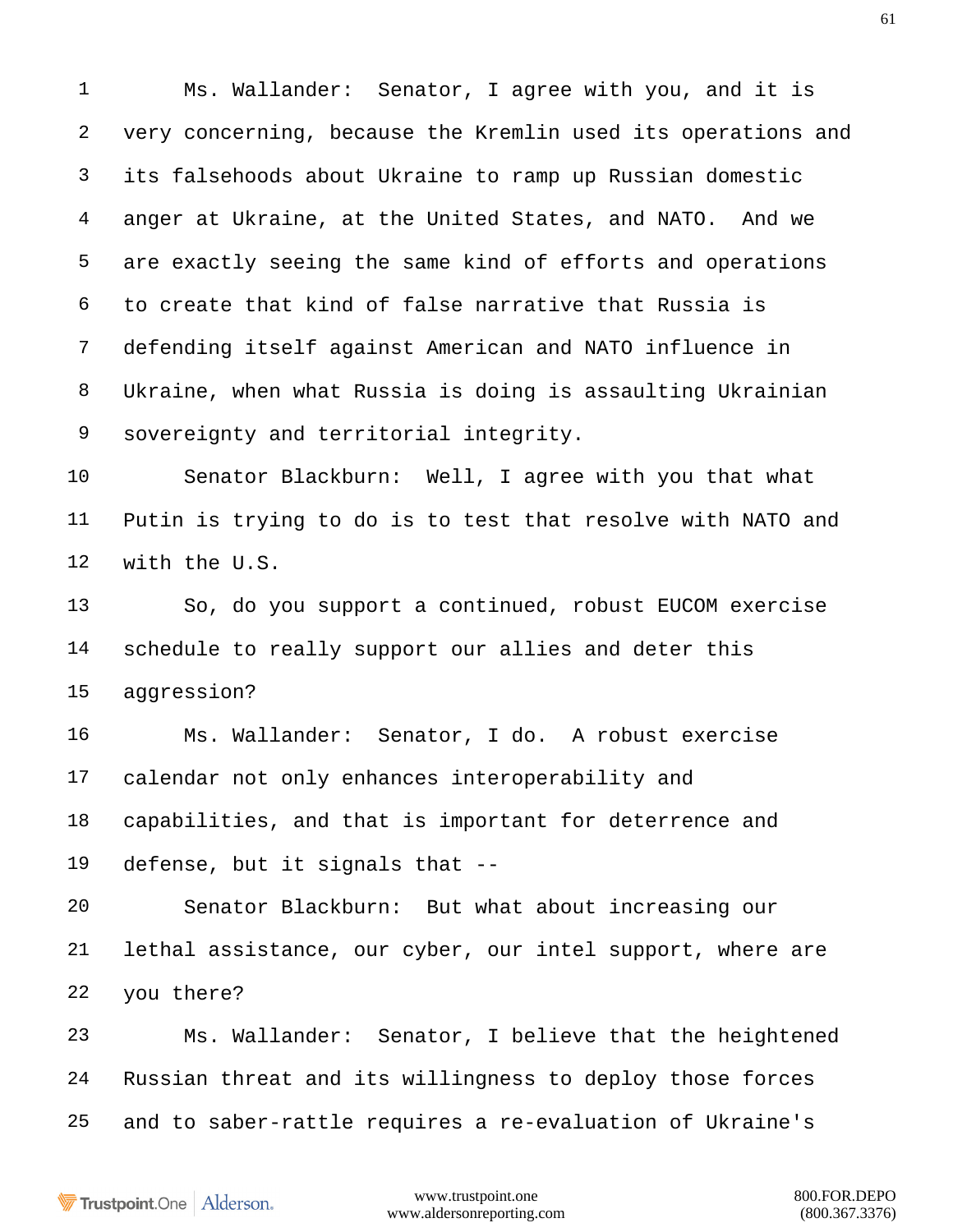defense and military needs. And if confirmed, I would focus on that and take appropriate lessons.

 Senator Blackburn: All right. And the EFPs, I had the opportunity to visit some of our Tennessee troops that were there on an EFP mission in Poland.

 And so, where, as the NSC Director for Russia at the time, did you support the EFPs? Do you believe they should be supported today? Should we continue this participation? Ms. Wallander: Senator, I do support that framework for enhancing American presence and contributions to the security and operations of our partners and allies, especially our allies in the instance that you cite in Poland.

 Senator Blackburn: Well, if Russia invades Ukraine, should we establish more of the EFP battle groups and push further south?

 Ms. Wallander: Senator, I agree with you that if Russia further invades Ukraine, we need to reevaluate NATO posture, including U.S. contributions to NATO posture, and I would look at exactly the issues that you highlighted in your question, because I think they are key.

 And in principle, I would support an increased American, at least rotational presence in the region. Senator Blackburn: Okay. I am going to run out of time, but I did want to ask you about the parallels that you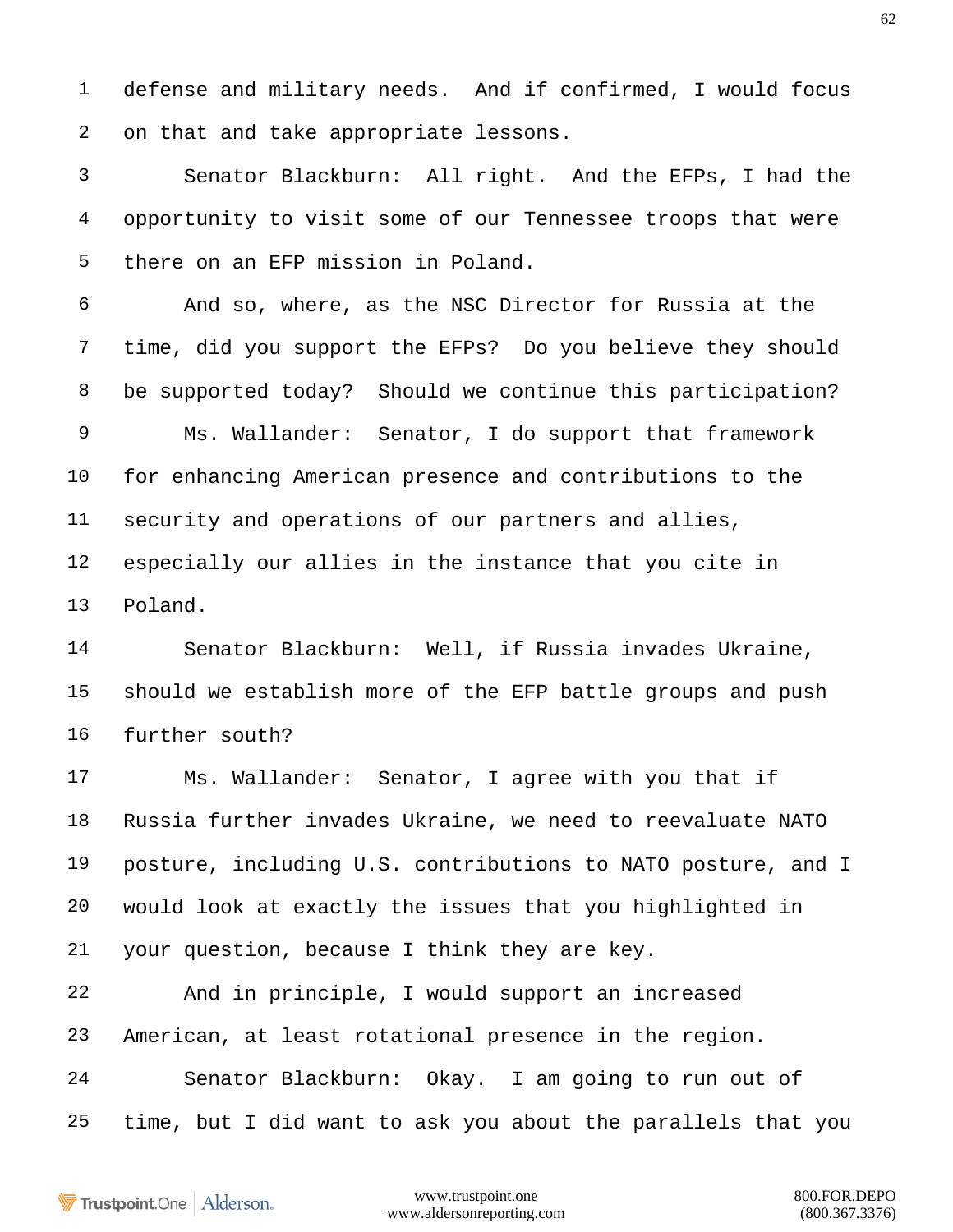see between Russian and Chinese interests in Ukraine, if you could speak to that.

 Ms. Wallander: Well, I believe, Senator, that Russia and China share a priority goal of undermining the U.S.-led network of norms and rules that govern global security and ensure the security of so many countries.

 And so, while China may not have a direct stake in Russia's aggression against Ukraine, I believe China watches carefully when the United States and the international community do not stand up to the principles of the U.N. charter and do not defend the rights of countries to choose their own futures, including their alliances.

 Senator Blackburn: I will submit some questions to you and Dr. Plumb, dealing with nuclear presence and Nuclear Posture Review.

And thank you so much for your time today.

17 Thank you, Mr. Chairman.

Chairman Reed: Thank you, Senator Blackburn.

Senator Kaine, please?

 Senator Kaine: Thank you, Mr. Chairman, Ranking Member Inhofe.

 And congratulations to the nominees for your nominations; you are all highly qualified for these positions.

A couple of items, Ms. Dalton; first, congrats on being

**Trustpoint**.One Alderson.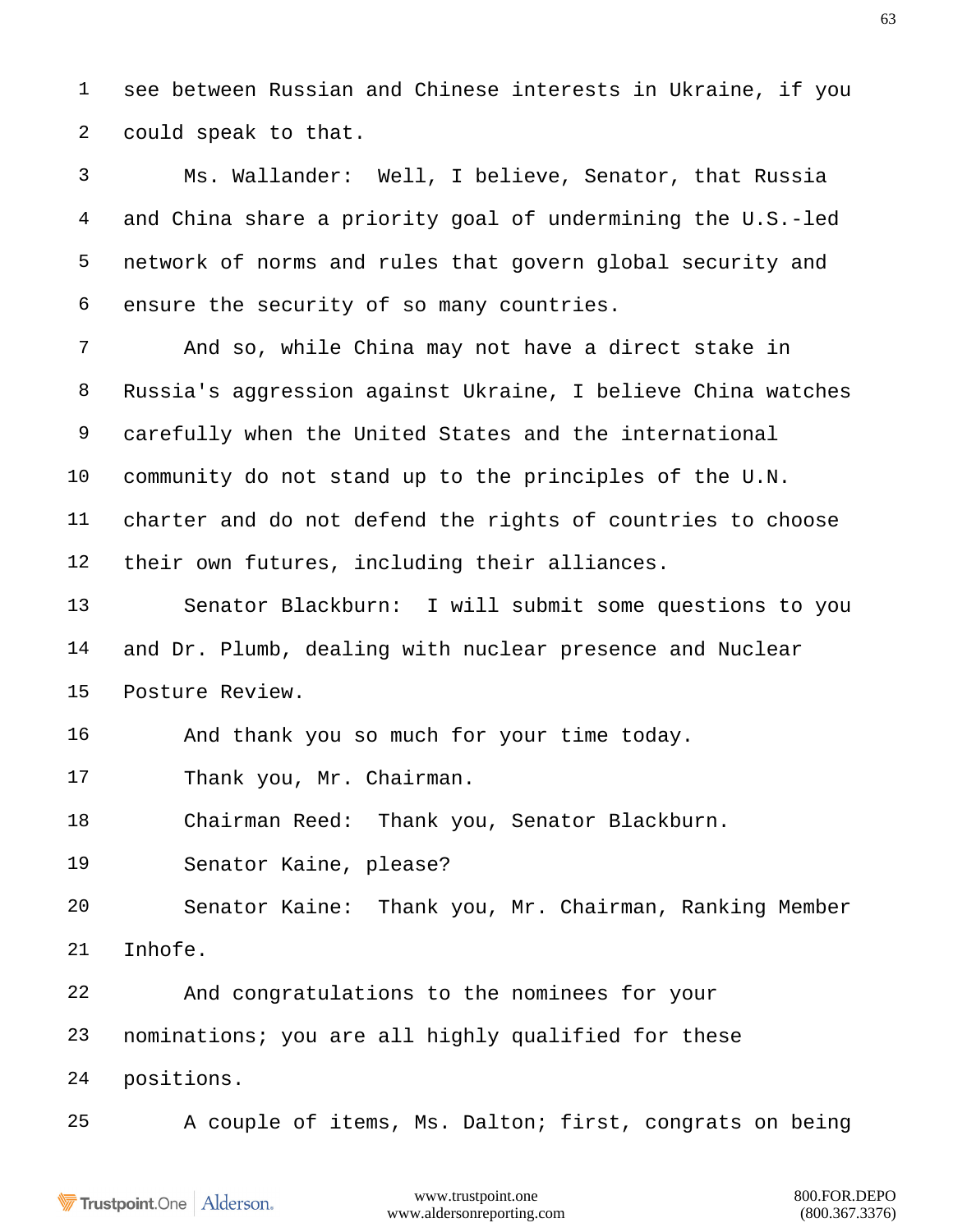a UVA grad. There have been reports in the last day or so about more instances of Havana Syndrome regarding American diplomats who are currently in Geneva and Paris. The syndrome was first reported in Havana. It has been reported as affecting diplomats and other U.S. governmental personnel around the globe and in the DMV in Virginia.

 The Secretary of State has spoken about this. Their law enforcement agencies are involved, but I also know the DOD is involved in trying, (A), to determine causes and solutions and consequences. I think the, I would summarize the feelings of the committee members on both, the Armed Services Committee and the Foreign Relations Committee, I sit on both, not being happy with the degree of information we have received about this or progress we have made on it in the couple of years that we have been talking about it.

 And I would hope that should you be confirmed with the responsibility over both, Homeland Defense and Hemispheric Affairs that you would be diligent in working with the interagency process to determine what is going on and provide options, certainly, within your line of command, but including to Congress about what appropriate responses should be.

 Do I have your commitment on that? Ms. Dalton: Senator, yes, you do. Senator Kaine: Thank you for that.

Trustpoint.One Alderson.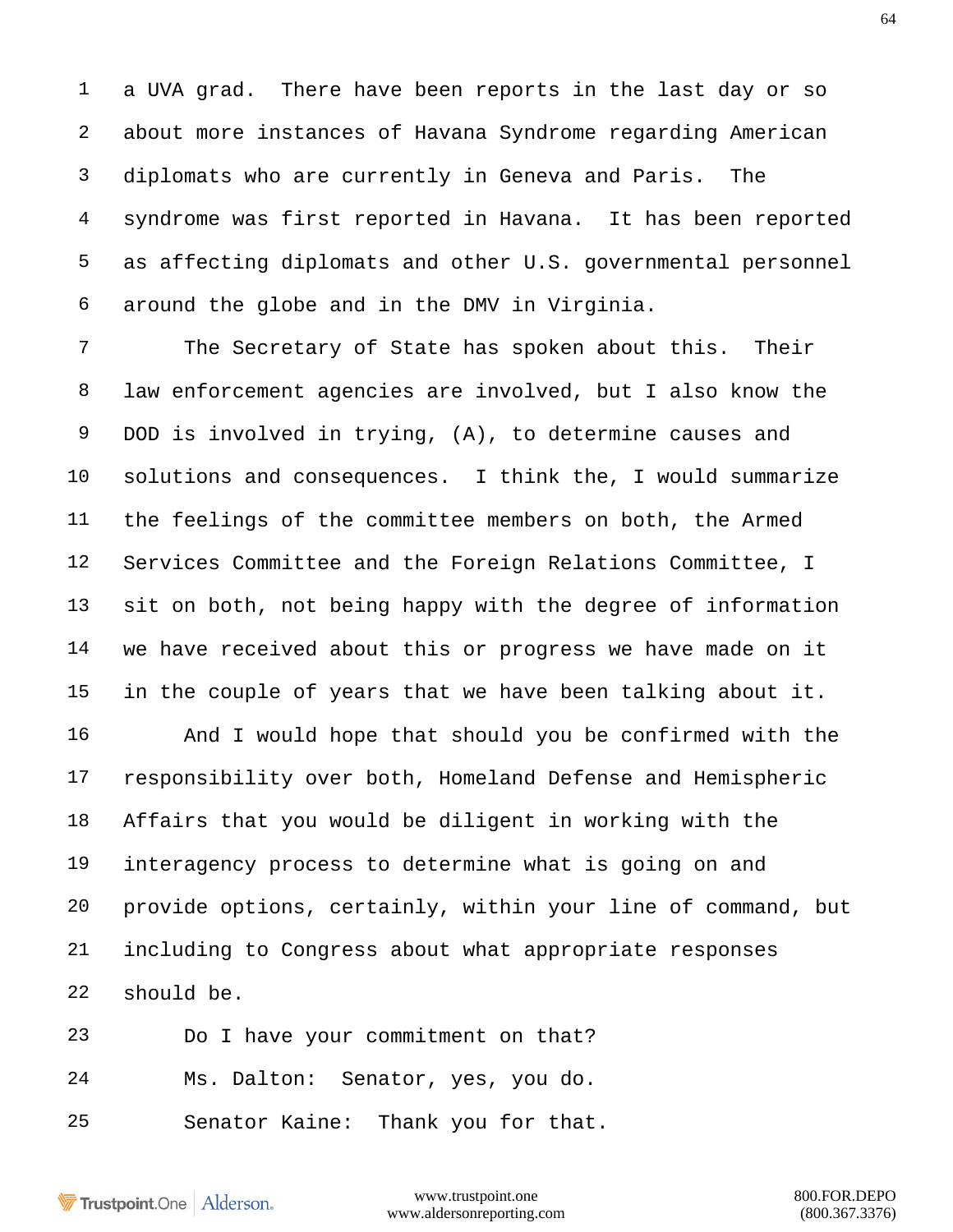Dr. Plumb, I want to ask you a question about, just growing pangs with the Space Force and how we can manage those growing pangs effectively.

 In 2006, this Committee did a significant overhaul of much of the Department's acquisition policies and we structured new entities. There had been an Under Secretary of Defense for Acquisition, Technology, and Logistics, ATL, and we, instead, created new Under Secretaries for Research and Engineering and then Acquisition and Sustainment. And that split of the responsibilities has led to some challenges, so lessons learned, some growing pangs.

12 I think the Pentagon and others have tried to work through those, but when you are making a structural change of that kind, growing pangs are not unusual. The speed with which the Department established Space Force could likely lead to similar challenges.

 Should you be confirmed, how will you try to ensure that this important new component of our defense, especially as we see peers engaging in activity that is threatening like the Russian anti-satellite test, how can you work to try to minimize growing pangs and maximize the quick effectiveness of this new component of our military? Mr. Plumb: So, thank you, Senator, for that question. And I will just commend the Committee on its creation of the Space Force. I think the time is appropriate for a

Trustpoint.One Alderson.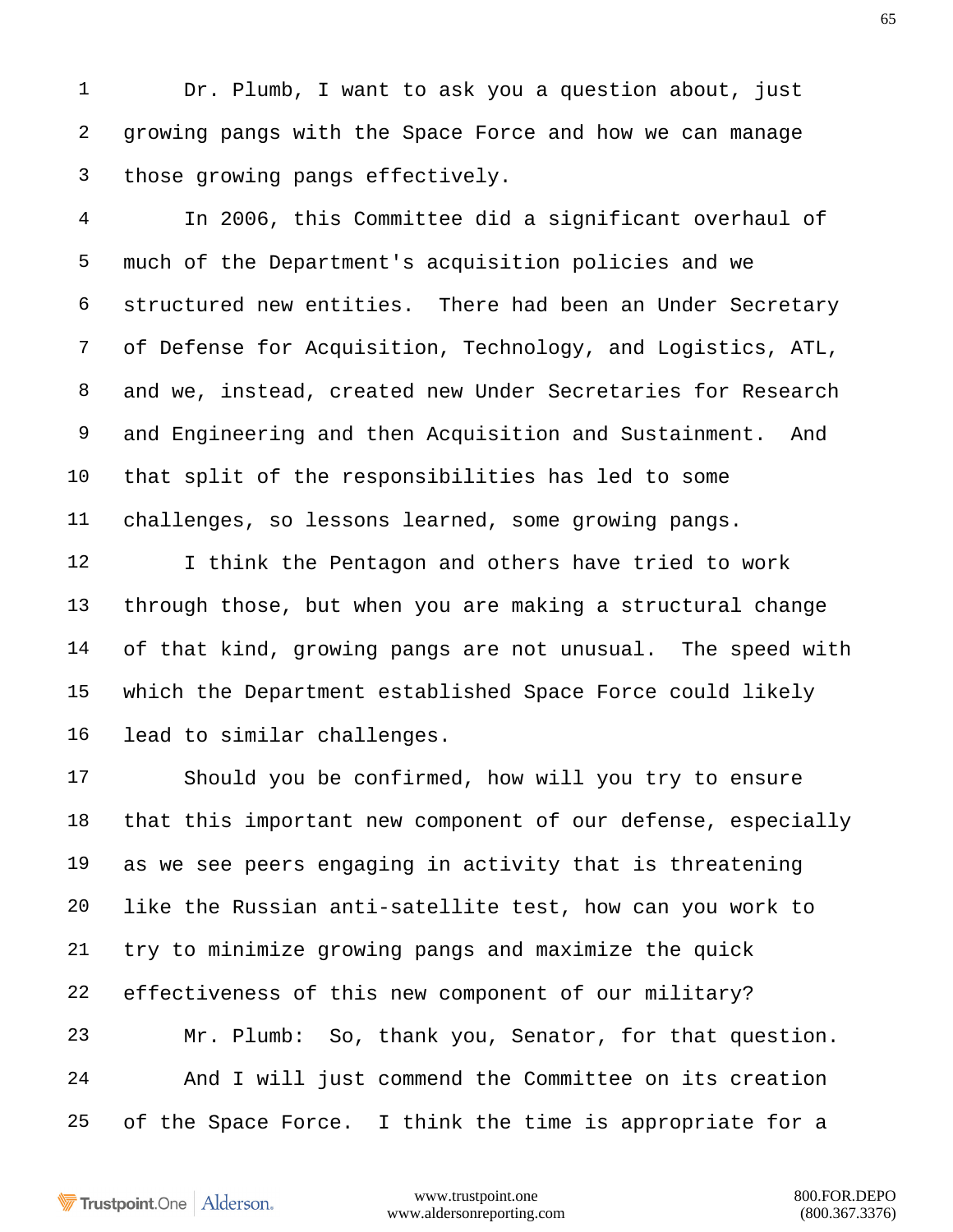separate service for space. Really, in the past several years, the importance and value of space has increased substantially and the threat to our assets in space has also increased exponentially.

 I think this issue of growing pangs, you can never get rid of them, Senator, but I think helping ensure from a civilian oversight piece that the laser focuses are on both, speed of acquisition and making sure that we can counter threats as they emerge and get past this problem of -- this is a non-trivial thing to say -- the speed of the Pentagon and the speed of the Pentagon processes does not match the speed of the threat right now, and we need to work to fix that and that is a hard problem.

 As far as warfighting, it is a new domain and there are going to be some growing pangs there. It has some similarities to cyber operations, as well. It is new and it needs to mature, and my goal is to help usher that along.

Senator Kaine: Thank you, Dr. Plumb.

 And then, Dr. Wallander, Senator Hirono asked you a question about AUUKUS and I share her enthusiasm for closer cooperation between the U.S., Australia, and the U.K. in the Indo-Pacific. Great allies and I think there are great things we can do together.

 But I will say, I was very disappointed in the rollout of AUUKUS and the bizarre exclusion and, really, almost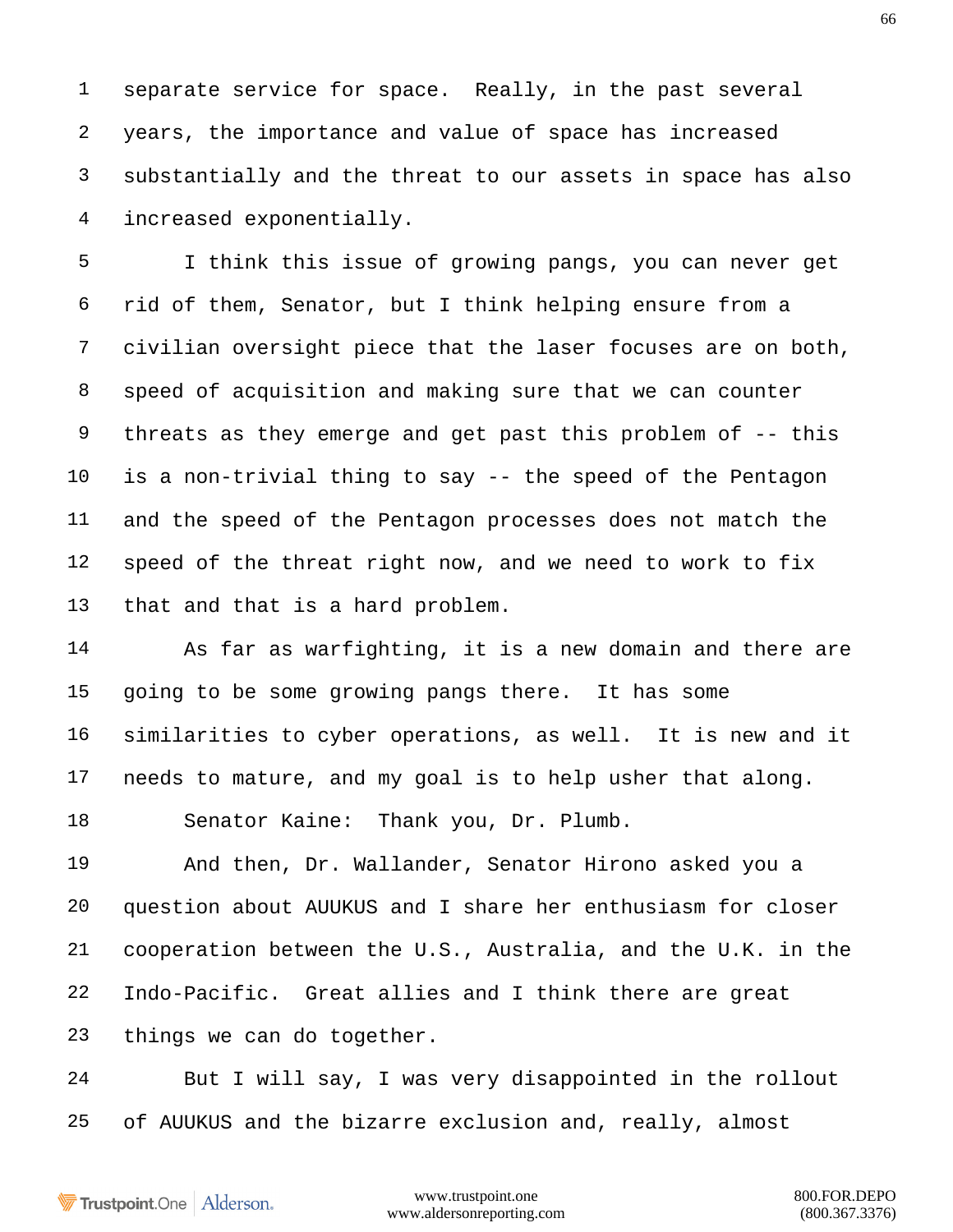humiliation of the French, who are a great security partner in the United States and are also a significant Indo-Pacific nation with a lot of equities in the Indo-Pacific.

 And you are not yet confirmed and not yet, sort of, in the family on this, but I will say, I have made efforts to get to the bottom of why AUUKUS was done in such a way that alienated an ally and why couldn't it have been conceived in such a way that would have included an ally and, thereby, made it more effective. And I have yet to get a good answer from the administration about the breakdown that led to, in my view, taking a great achievement and sort of souring it right out of the gate.

 So, I hope, should you be confirmed, you will, you know, be mindful of the challenges that are created and look for opportunities to work together, not just with Australia and the U.K., but to include France in efforts in the Indo- Pacific, because I think they have a lot of equity there and a lot of value to add.

 Ms. Wallander: Senator, I share your concern and you have my commitment that, if confirmed, I will focus on all of our important allied relationships, especially that of France, because I agree with you about the value of that extraordinary alliance.

Senator Kaine: Thank you very much.

Thank you, Mr. Chairman.

Trustpoint.One Alderson.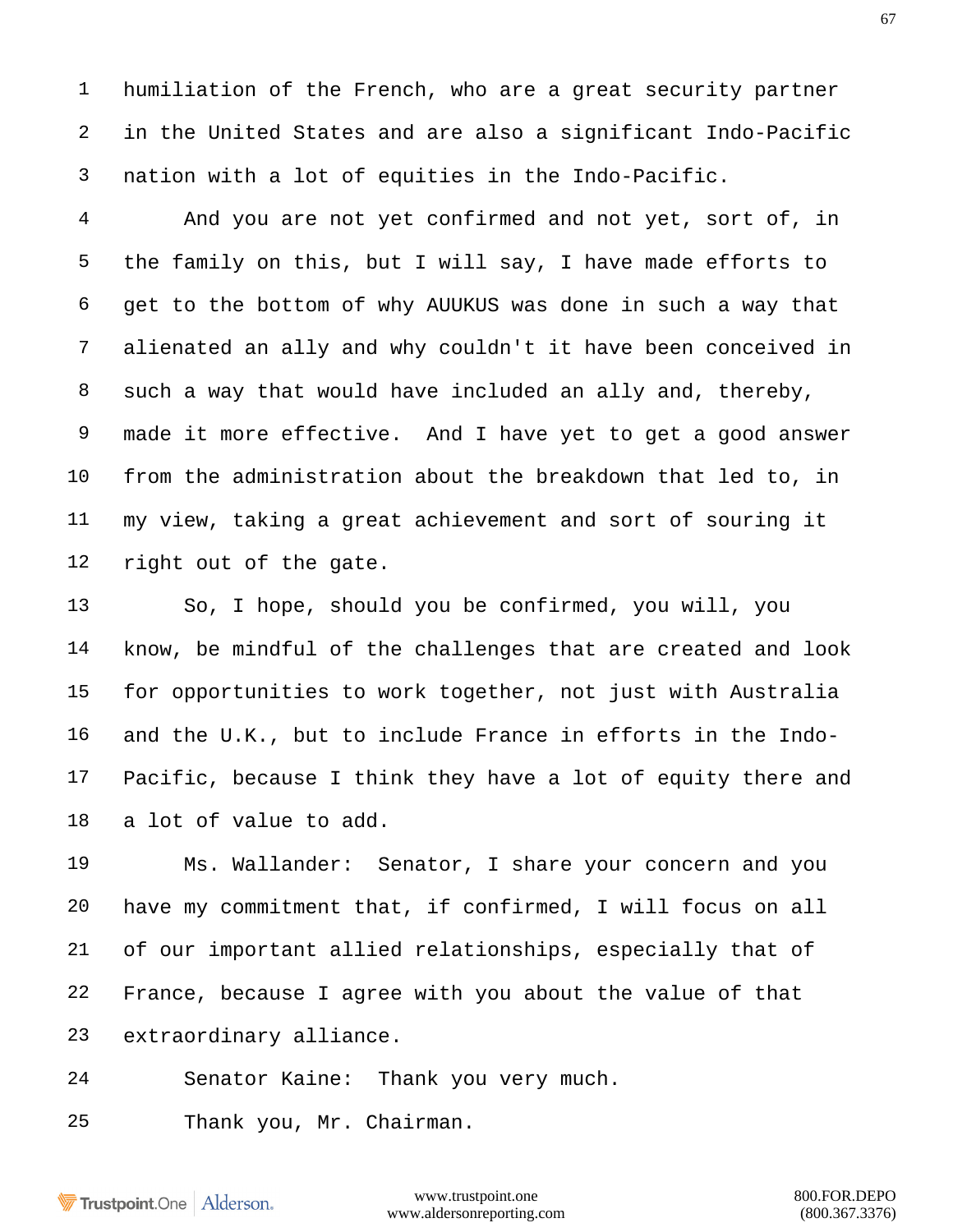Chairman Reed: Thank you, Senator Kaine.

Senator Hawley, please?

Senator Hawley: Thank you very much, Mr. Chairman.

 And thanks to all the nominees for being here. Congratulations on your nominations.

 Dr. Wallander, I enjoyed our conversation yesterday. Thanks for your time.

 And let me start with you and let me start with the situation in Ukraine. You said when we spoke yesterday that you could imagine advocating sending more United States forces to Europe to reinforce NATO's eastern flank. I think you said the same today in the hearing.

 My question is, wouldn't this perpetuate a sense among Europeans that they don't have to invest in their own militaries, but can rely on us in a time of exigency, as this may well soon be, in order to bail them out, for lack of a better word, in their security commitments?

 Ms. Wallander: Senator, thank you for that question. With all of our focus on what the United States would do, sometimes we don't elevate enough what we expect and need our allies to do. And as part of a package of looking at American force posture and possible reinforcements to Europe, it would absolutely have to come totally integrated with European NATO member contributions in order to ensure we have the proper and deterrence capabilities.

Trustpoint.One Alderson.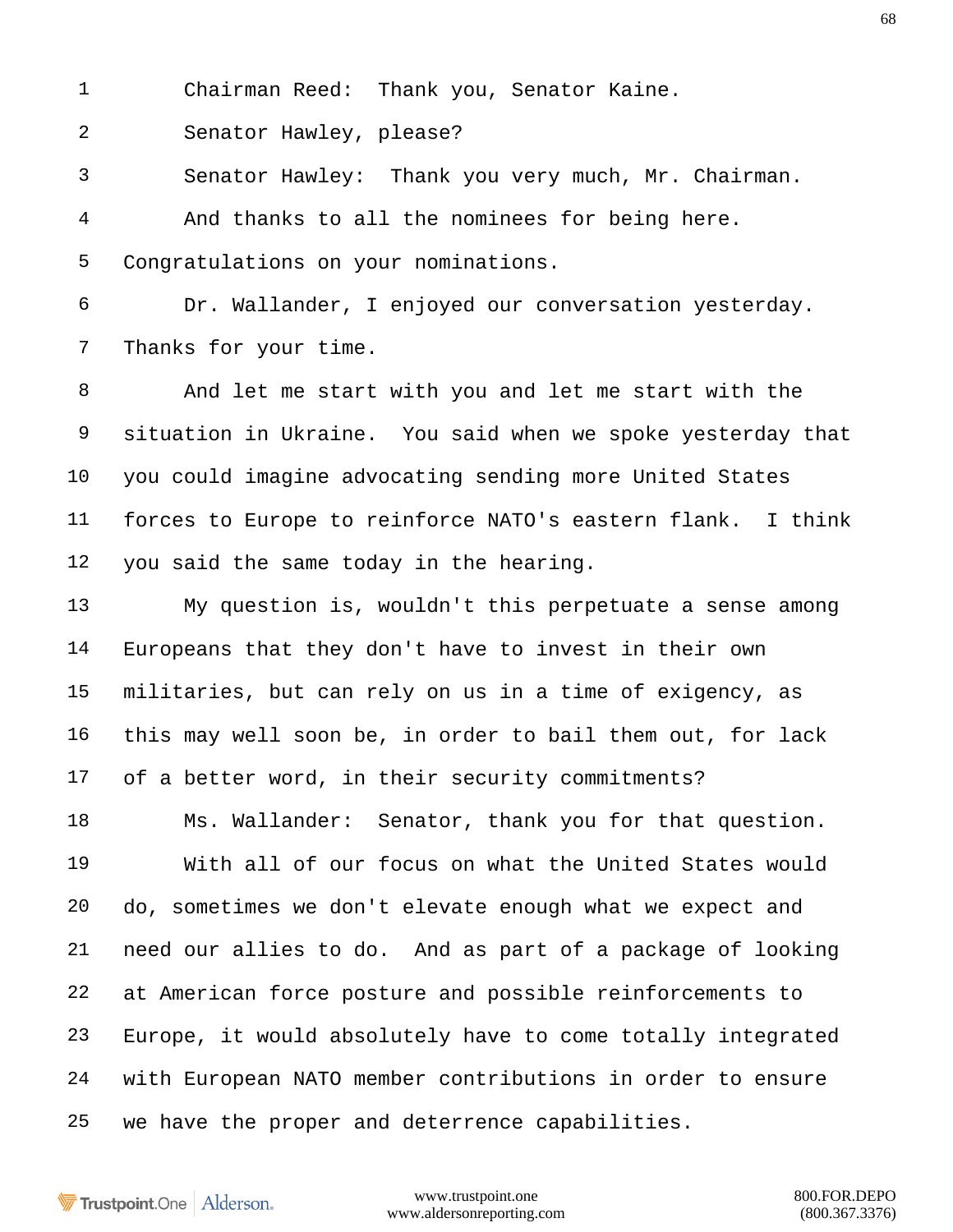Senator Hawley: You can tell, I am sure, from what we talked about yesterday and from my questions this morning that I am skeptical of sending additional United States troops to Europe for these reasons, but I appreciate your answer.

 Let me ask you about NATO a little bit more broadly. Given the challenges that we are facing globally, and most notably, China's efforts to dominate Asia, do you think that this is the time when it is prudent or advisable for the U.S. to allow Ukraine to join NATO?

 Ms. Wallander: Senator, I share your larger concern about the Chinese challenge and agree with you that we can't lose focus on that. And any NSTA decisions we have to make about European security has to be mindful to that.

 I fully support NATO's open-door policy. NATO is stronger if it is the alliance of strong, democratic countries with capabilities and the democratic governance; that is the hallmark of NATO.

 And if confirmed, I would support NATO's future membership, Ukraine's future membership in NATO if it meets the conditions and I would look forward to working with Ukrainian partners in order to make sure they meet those standards.

 Senator Hawley: Let me ask you about the NATO allies and their spending commitments. We talked about this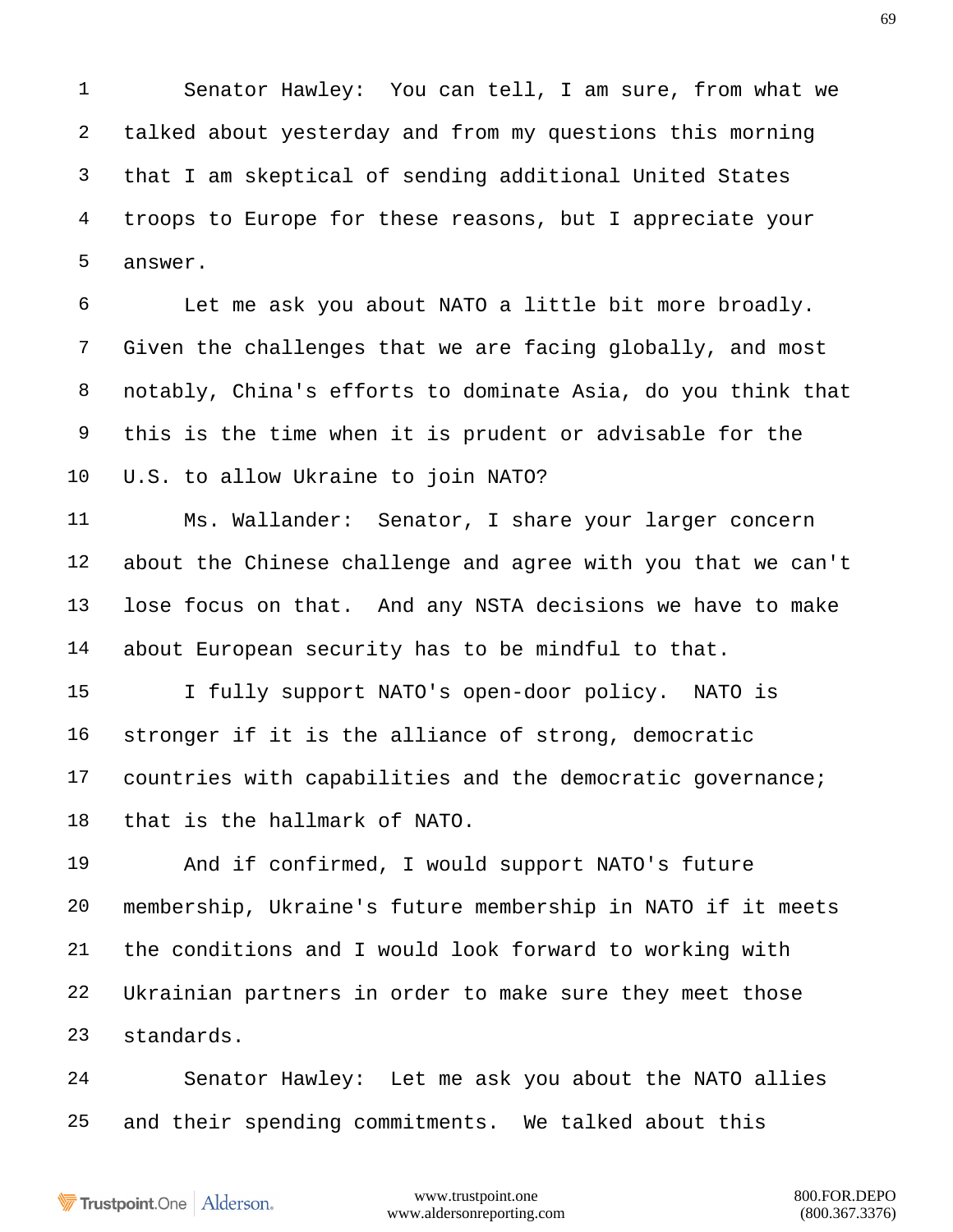yesterday on the phone.

 A U.S. Ambassador to NATO, Julie Smith, sent me a letter prior to her confirmation in which she agreed that our NATO allies should spend more, I emphasize "more" than 2 percent of GDP on defense. The current Vice Chairman of the Joint Chiefs, Admiral Grady, did the same. He agreed, for the record, in response to my questions, that our NATO allies need to spend more than 2 percent on defense.

 When you and I spoke yesterday, we talked about this. I asked you this question and you said that in your opinion, that our allies should be spending more than 2 percent on defense. I would just like to get you on the record on that, if I could.

 In your view, can you confirm for us that you think, in your opinion, it is time for our NATO allies to move beyond the Wales Pledge and commit to increase defense spending above 2 percent.

Ms. Wallander: Yes, Senator, I do.

Senator Hawley: Thank you for that.

 Let me ask you about the situation with burden-sharing, again, back with in Europe. As I mentioned just a second ago, I think one of the reasons our European allies, especially Germany, have been slow to increase their spending is that they think the United States will bail them out in difficult situations.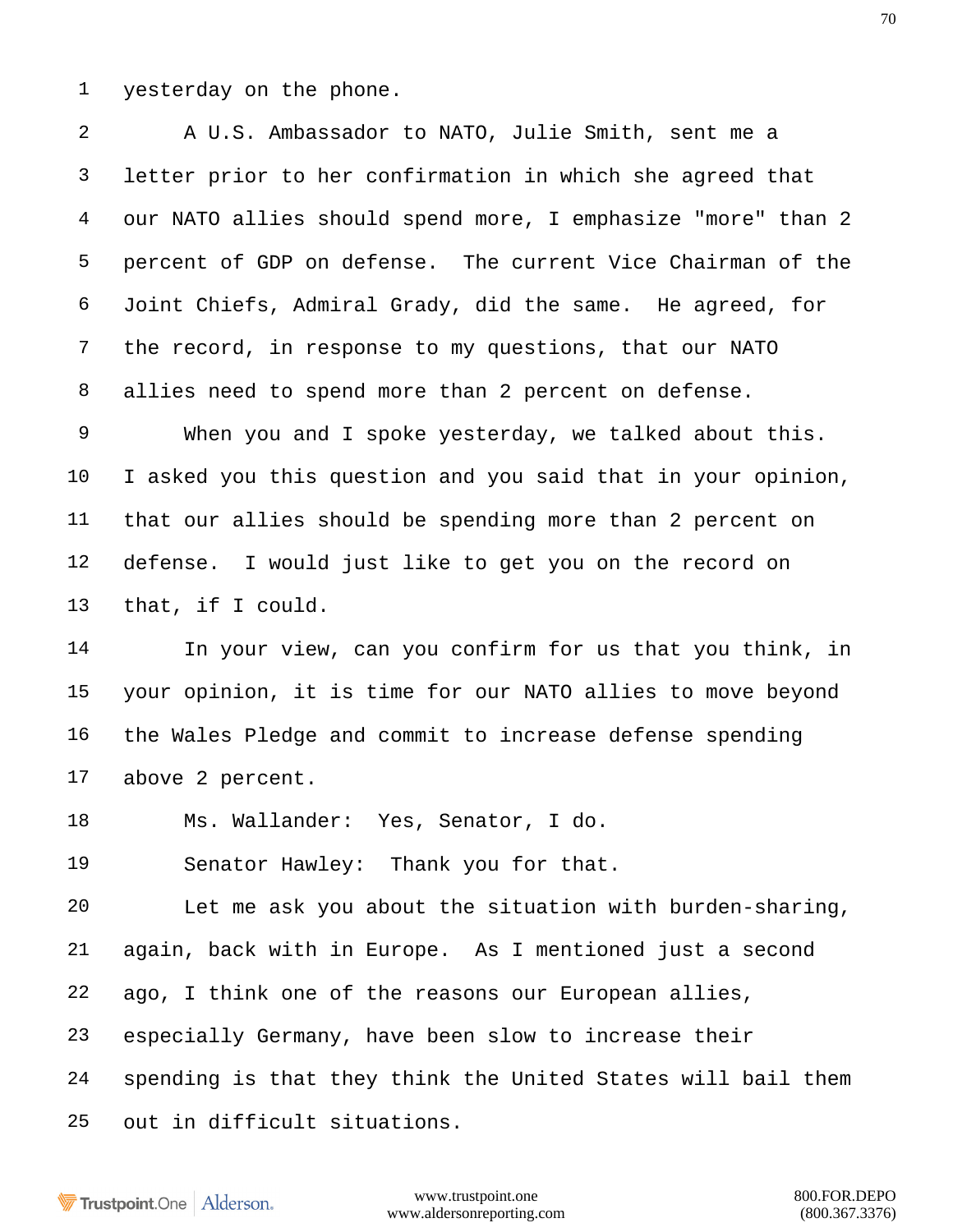Would you agree that our European allies are more likely to increase their spending if the United States reduces its overall force levels in the European theater?

 Ms. Wallander: Senator, I believe that our European allies do key their contributions to an assessment of American contributions. I think it is an interesting idea that a reduction in American contributions would lead to an increase in European contributions. I would want to ask the intelligence community for past, sort of, evidence about the rise and fall of contributions to give you a better answer.

 My instinct is that persuasion and high expectations and clear requirements are the motivator for European contributions in common defense in NATO.

 Senator Hawley: Just as thinking about it as a matter of incentives, Dr. Wallander, do you think that we should at least consider putting on the table, reducing our overall force posture in Europe so that our allies feel incentivized to defend themselves?

 And you and I talked about this on the phone, I mean, where I am coming from on this is, that we can't, the United States of America simply can't do it all at the same time.

 We are facing a very acute challenge in the Indo- Pacific theater from China. We can't maintain, in my own view, we can't do what we need to do in that theater and maintain our current posture in Europe. We are going to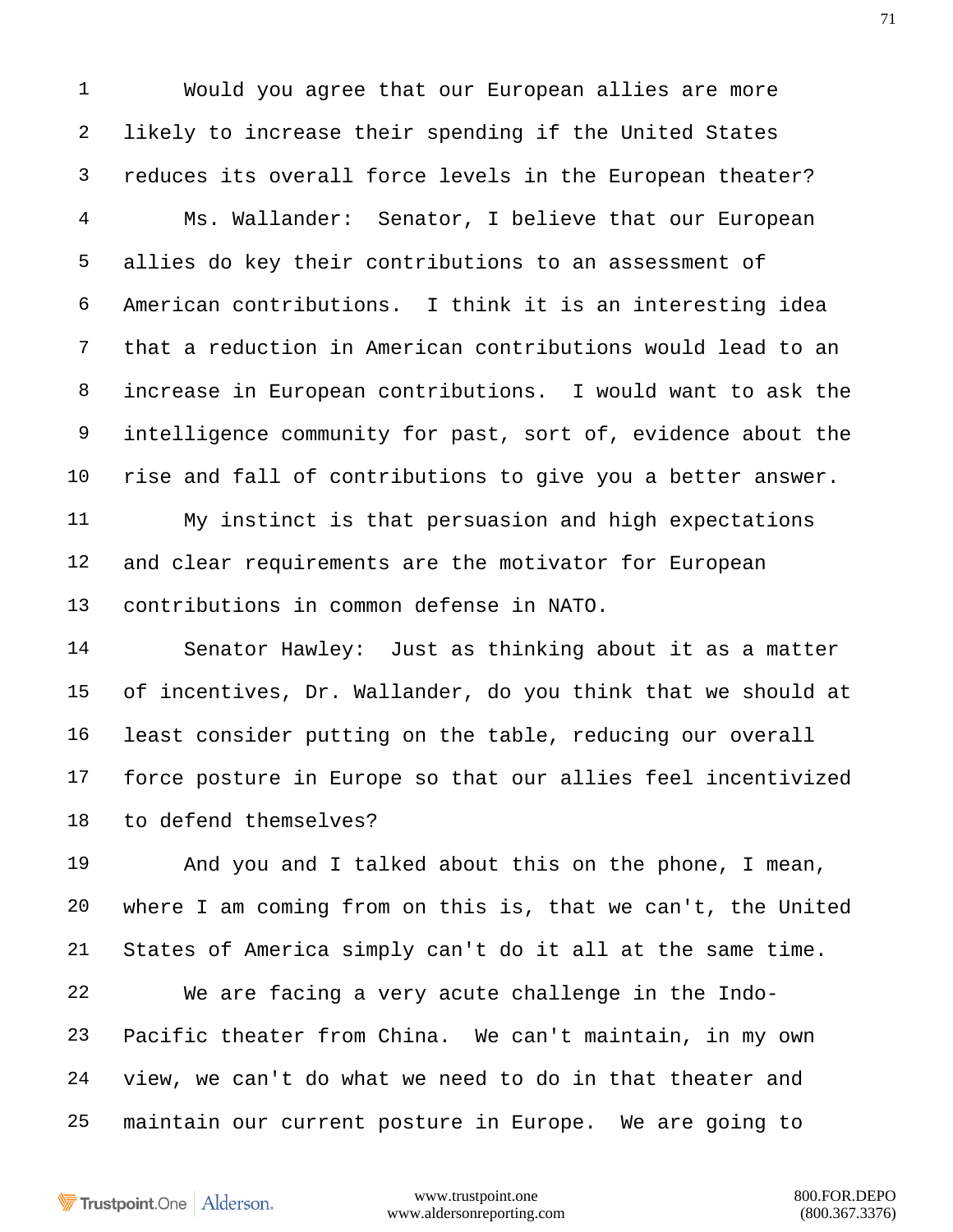have to make some hard choices somewhere, and they are hard choices, unless we are going to spend \$2 trillion a year on defense, which we are not going to do and we shouldn't do.

 So, with that backdrop, I mean, what is your view on putting on the table with our European allies and say, listen, we may need to consider an overall force-posture reduction in Europe in order to meet our pressing security commitments elsewhere, I mean, what do you think about that? Ms. Wallander: Senator, I believe that as they face

 the heightened threat from Russia, this would not be the moment to put a reduction in American commitment to NATO on the table.

 But what I would favor, if confirmed, is looking at how the United States can provide some of its advantages in enablers, in weapons system, in security cooperation with allies to ensure that we are properly resourcing the requirements in the Indo-Pacific, as you rightly point to, and yet sustaining defense and deterrence against Russia. Senator Hawley: Thank you very much.

 I will have some questions for the record for the rest of you. Thanks again.

Thank you, Dr. Wallander.

Thank you, Mr. Chairman.

- Chairman Reed: Thank you, Senator Hawley.
- Let me now recognize, via Webex, Senator King.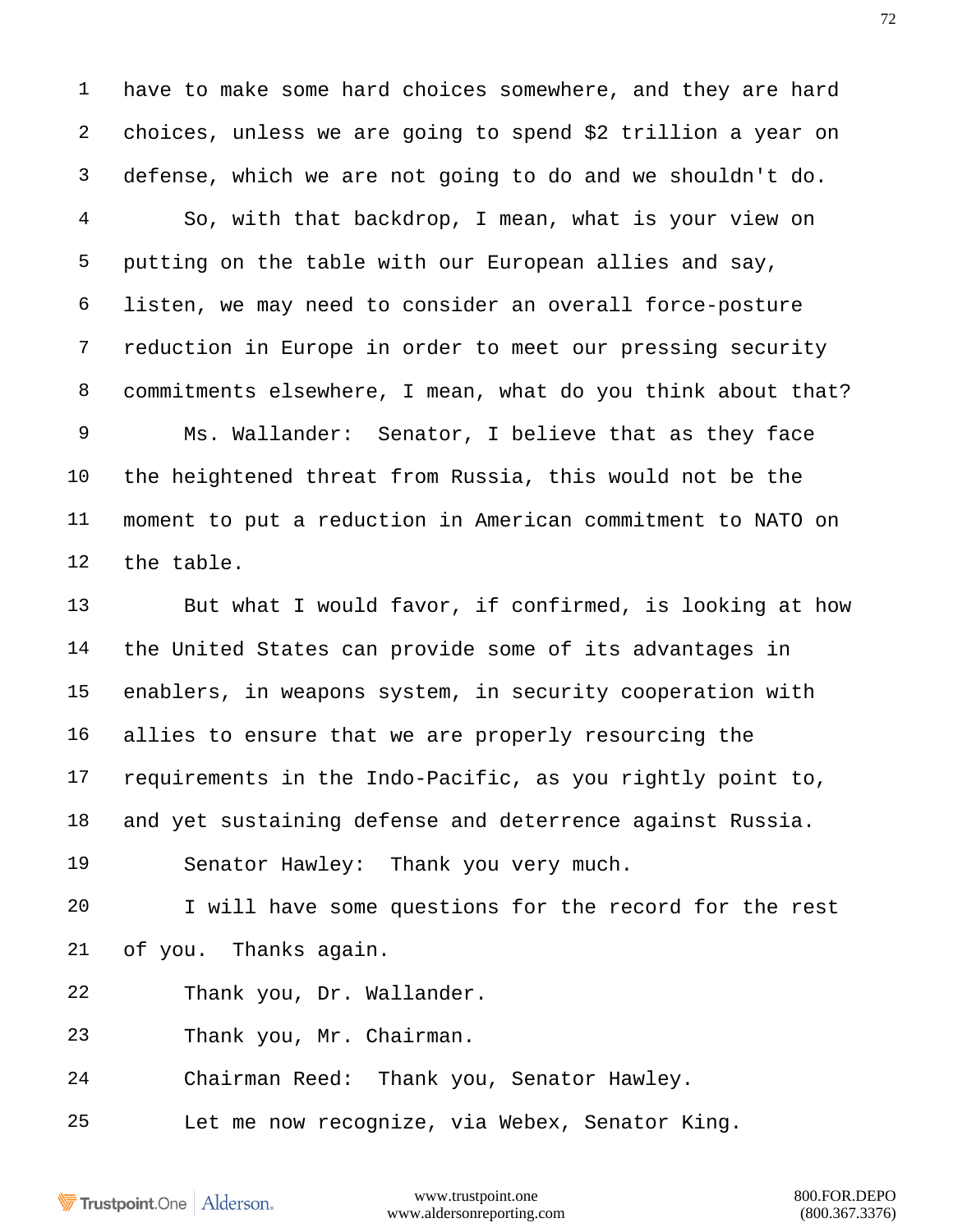Senator King: Thank you, Mr. Chairman.

 Dr. Wallander, you heard earlier in this hearing, Dr. Plumb testified that he thought that the adoption of a no- first-use policy in the current Nuclear Posture Review would not be in the national security interest of the United States.

Do you agree with that conclusion?

Ms. Wallander: Yes, I do, Senator.

 Senator King: Second question. How would the allies react to the adoption of a no-first-use policy,

 particularly, Japan, and some of the Asia-Pacific allies? Ms. Wallander: Senator, thank you for the important

 question. That is a fundamental reason why I do not support a no-first-use declaratory policy because I believe it would create concerns about the credibility of American defense commitments to our allies, in addition to possibly undermining the credibility in the eyes of our adversaries.

 Senator King: And it could provoke some of those countries to develop their own nuclear weapons, which is going in exactly the opposite direction that we want in terms of nonproliferation; isn't that correct?

 Ms. Wallander: Senator, yes, I agree; that is another reason.

 Senator King: Second question on Ukraine. It seems to me that everybody is trying to guess what is in Vladimir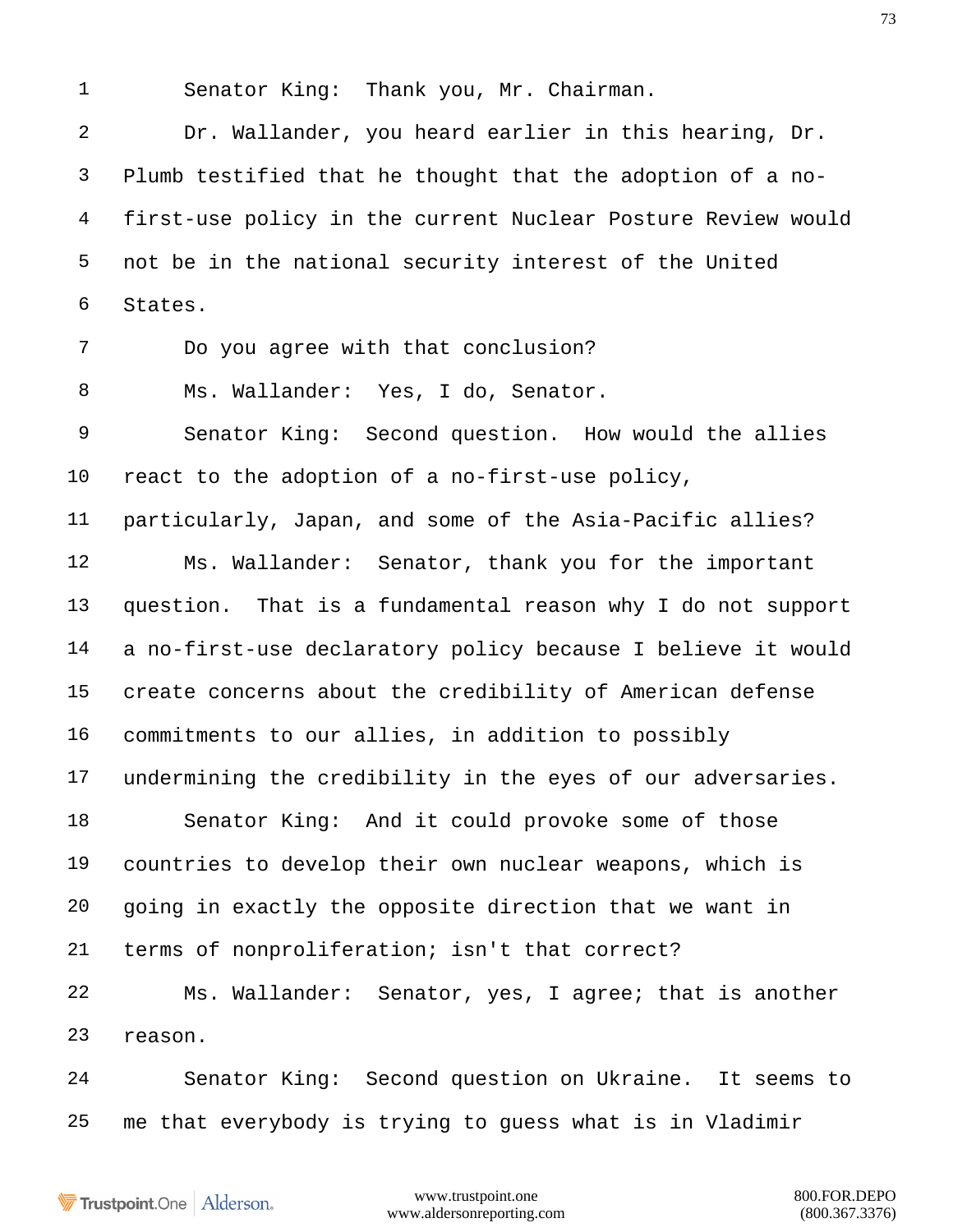Putin's mind, but by making these very public high-level demands about membership in NATO and all the other things, he is setting up these negotiations to fail and leaving himself very little option, other than, either a humiliating retreat or invasion.

 What do you make of this unusual negotiating strategy, where you make demands that you know aren't going to be met, and this is just a pretext for an invasion?

 Ms. Wallander: Senator, I share your analytical assessment of the possible courses of action and the reasons for the demands that Russia has made publicly, and it concerns me greatly for Ukraine's security and, indeed, for European and Euro-Atlantic security.

 Senator King: Let me turn to Ms. Dalton for a question. Ms. Dalton, this question is under attack and two people a day in my home state of Maine are dying. The attack is transnational drug shipments coming into this country that are literally killing Americans at a record rate over the last couple of years. It is an absolute tragedy.

 Every year we have testimony [Audio malfunction.] We know of shipments coming by sea to North America from Latin America, but because of limitations on our capacity to react, we can only interdict 25 percent of the shipments we know about. And it strikes me that this is one these things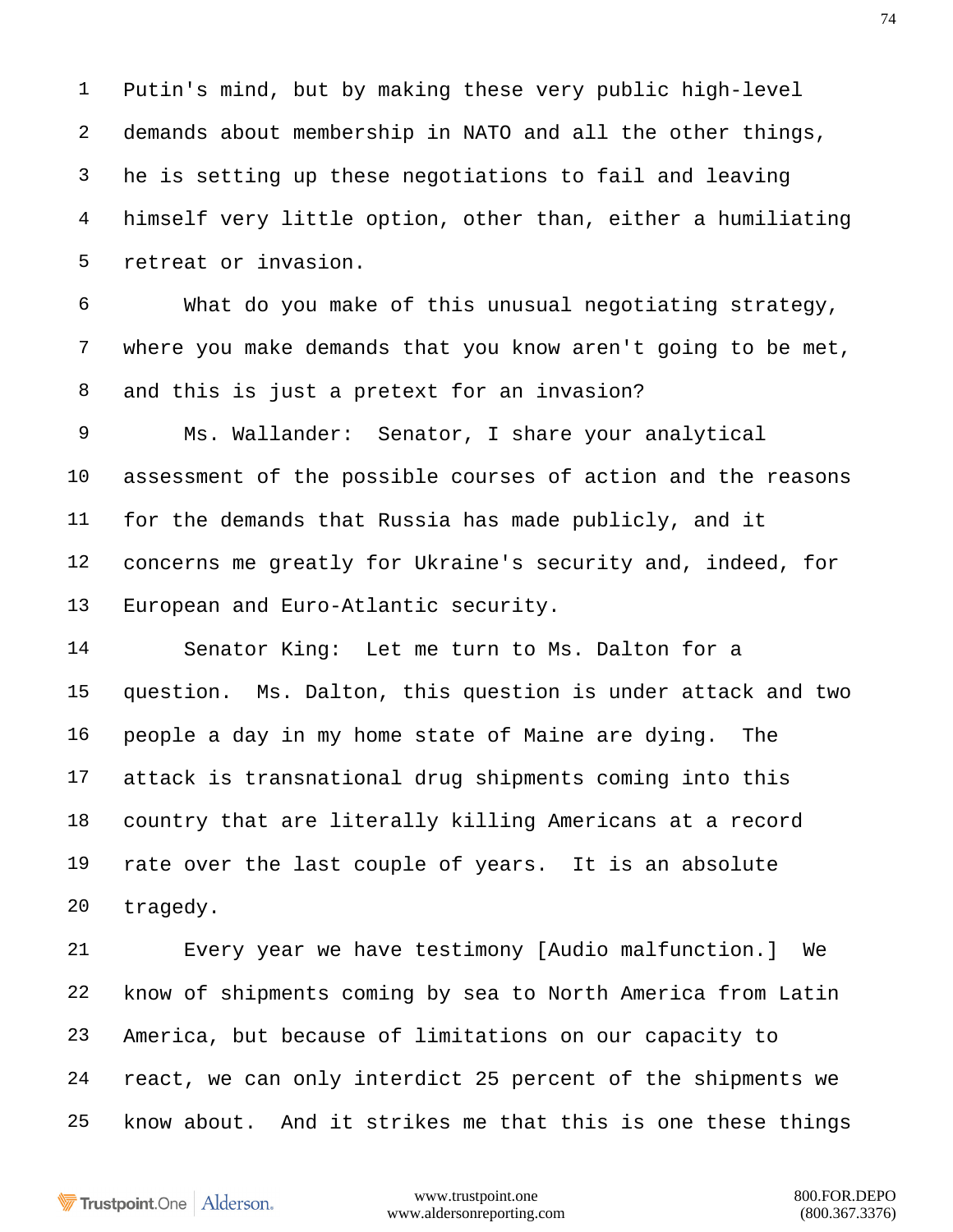where it is falling in the cracks between the Coast Guard and the Navy.

 Would you commit to me to really take a serious look at the allocation of resources so that we can do something about this, what I consider an outrageous failure of the United States Government, to interdict shipments of drugs into this country that we know about?

 Ms. Dalton: Senator, thank you for highlighting this challenge. And it is why I think it was really important that President Biden's Interim National Security Strategic Guidance highlighted the threat of transnational criminal organizations both, to U.S. national security interests, as well as to allies and partners in our greater hemispheric region, which is why, if confirmed, I would look forward to working closely with the Department of Homeland Security, Department of Justice, and other interagency counterparts to address this challenge.

18 I do believe that it is primarily a law enforcement function to address this challenge, but I do believe that there is an important role for the Department of Defense to play in support of those operations.

 Senator King: Well, if these were invaders headed for our borders to kill people, we wouldn't view it as a law enforcement function; we would view it as an invasion, as an attack. And people are dying as a result of this.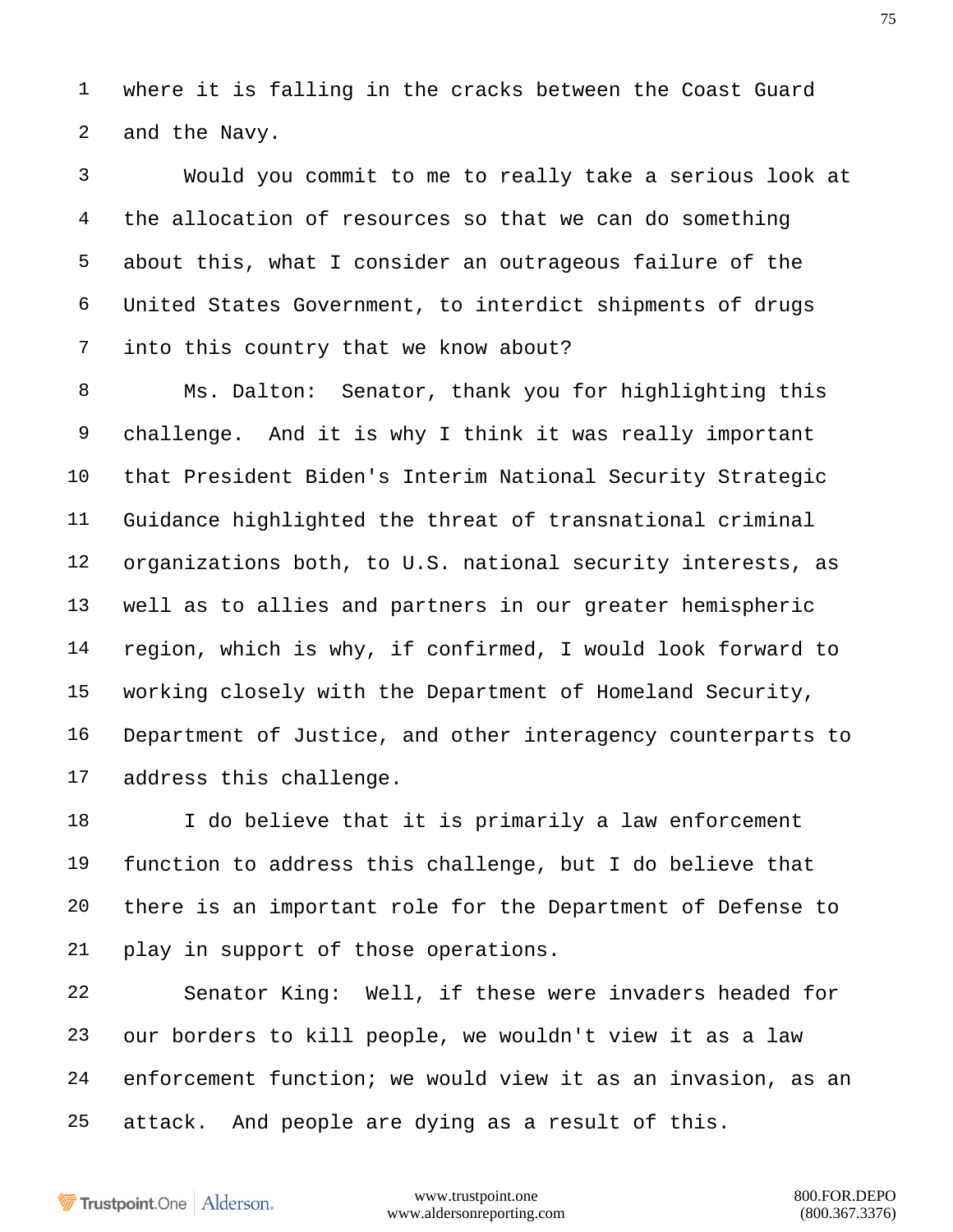So, I hope you rethink -- you mentioned law enforcement. Somewhere, we have got to find the ships to stop these shipments. And to say it is law enforcement and, you know, the Coast Guard doesn't have enough ships, that is not a satisfactory answer. As long as I keep having this testimony that we are only able to interdict 25 percent of the shipments that we know about, I am not going to be satisfied, and I hope you will rethink your answer and there will be an interagency discussion about an adequate response to this.

 Dr. Plumb, just in a few seconds left, I am very worried that we are behind the curve on hypersonics. We are way behind the curve on hypersonics.

 Do you agree that this should be an urgent matter both, in terms of the development of an offensive deterrent capacity, but also a defensive capacity, because I don't think any of our Missile Defense systems can cope with a 7,000-mile-an-hour maneuverable missile.

 Mr. Plumb: Senator, thanks for that question. I agree, we are challenged by hypersonics defensively and from an offensive standpoint, at least from public reporting, it certainly appears that we are behind and need to focus on this challenge.

 Senator King: Well, I hope this is a "hair on fire" challenge about guarding our space.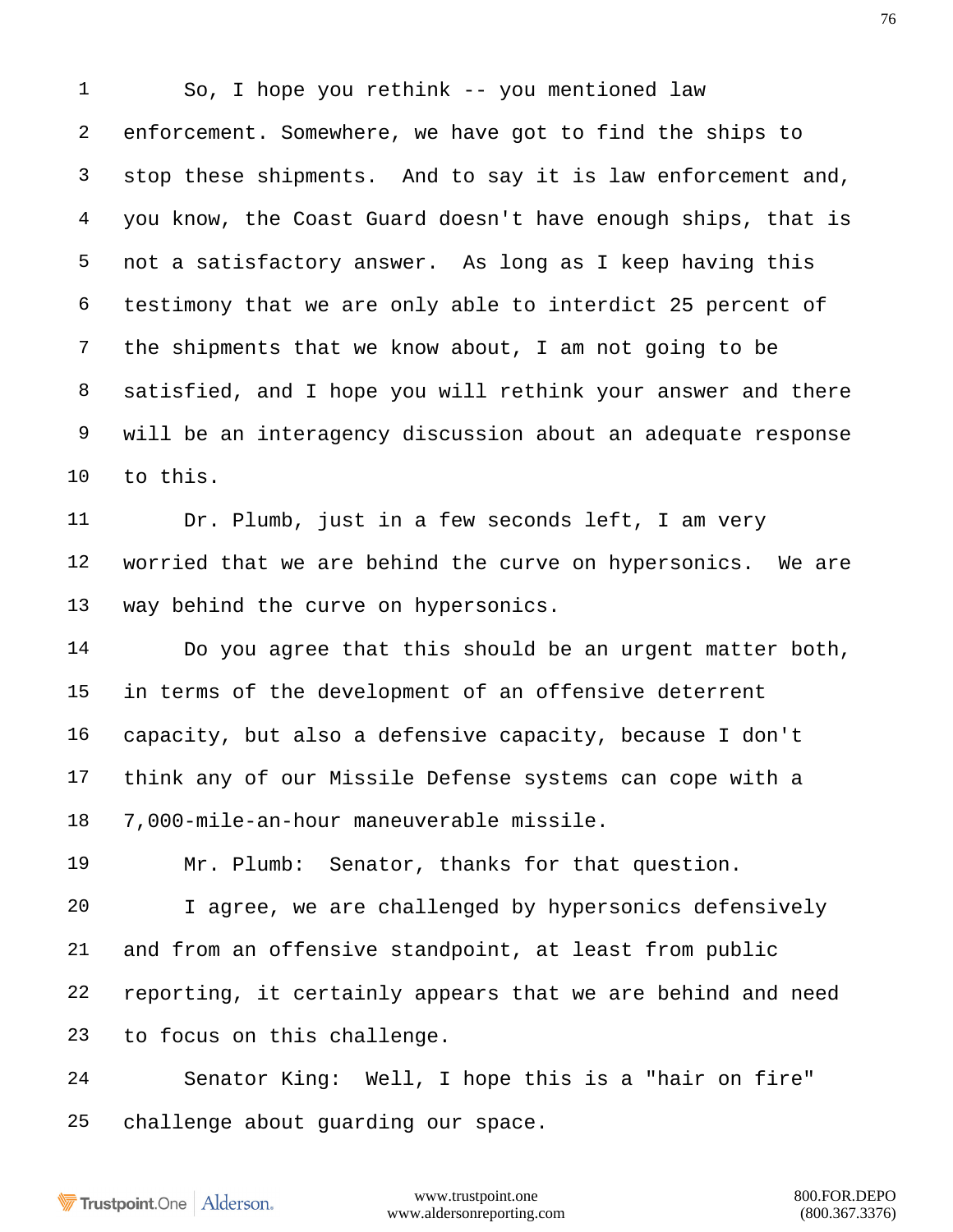Dr. Plumb, I really appreciate your answer.

Thank you very much, Mr. Chairman.

Chairman Reed: Thank you, Senator King.

 Now, let me recognize, via Webex, Senator Manchin, please.

 Senator Manchin: Thank you, Mr. Chairman; I appreciate it very much.

 Dr. Wallander, do you foresee any positive or negative impacts to our relations with the new German Government in the event of sanctions imposed on companies involved with the planning and construction of the Nord Stream 2 Pipeline? Ms. Wallander: Senator, thank you for the question.

 My understanding of the composition of the new German Government is that there is a renewed skepticism of Russia and its role in Europe and of, in particular, Russia's use of energy as a coercive tool against Europe and Russia's other neighbors.

 And if confirmed, I intend to fully explore the possibility, the opportunity for a closer alignment of U.S. assessment of Russia's use of energy and, in particular, as a tool of coercion for our national security policy.

 Senator Manchin: Do you believe or have any knowledge that the German, the new German Government would honor its pledge to halt the Nord Stream 2 certification in event of a Russian invasion of Ukraine?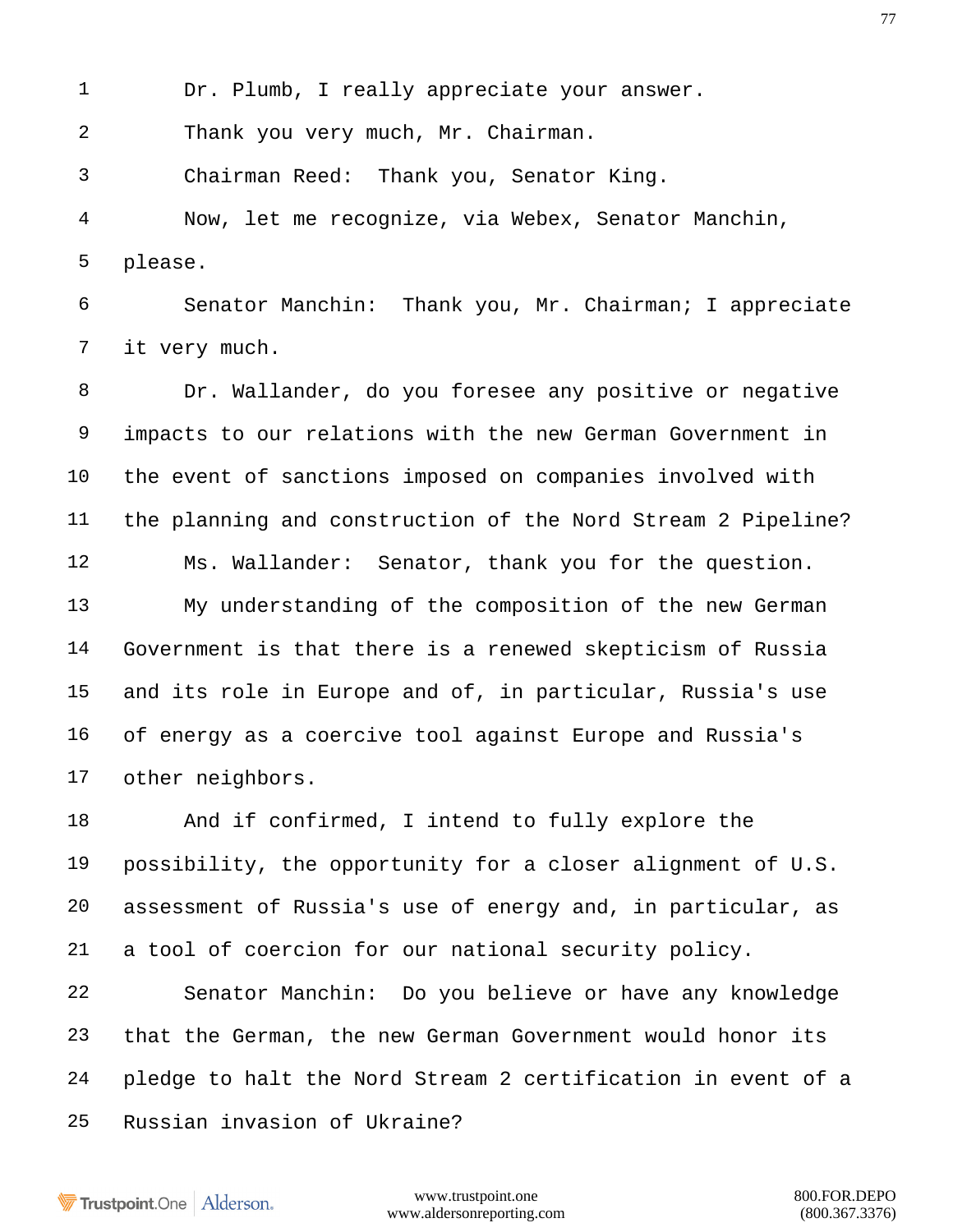Ms. Wallander: Senator, I think we should take the German Government at its word and hold it to its commitments.

 And if confirmed, that would be, I believe, one of my supporting roles in a whole-of-Government, diplomatic approach to our allies in coping with this crisis that Russia has created.

Senator Manchin: Thank you.

 Dr. Plumb, since the institution of the Space Force, I have been concerned that we are going to leave our Space National Guard forces behind as we are standing up this new force and West Virginia has a very active National Guard that we are very proud of.

 Are you supportive of a Space National Guard? Mr. Plumb: Senator, thanks for that we.

 I, myself, have been in the Reserves for 20 years and I am both, proud of and fully aware of the capabilities that Reserve and Guard functions can bring. I know that the Guard issue is before the Congress. My own personal view is there is value in Guard and Reserve support for the Space Policy.

 Senator Manchin: How do you believe, sir that we could keep that, the continuing to expand capabilities in space and also keep equity between the active and the Reserve component resources, and we are not seeing much movement on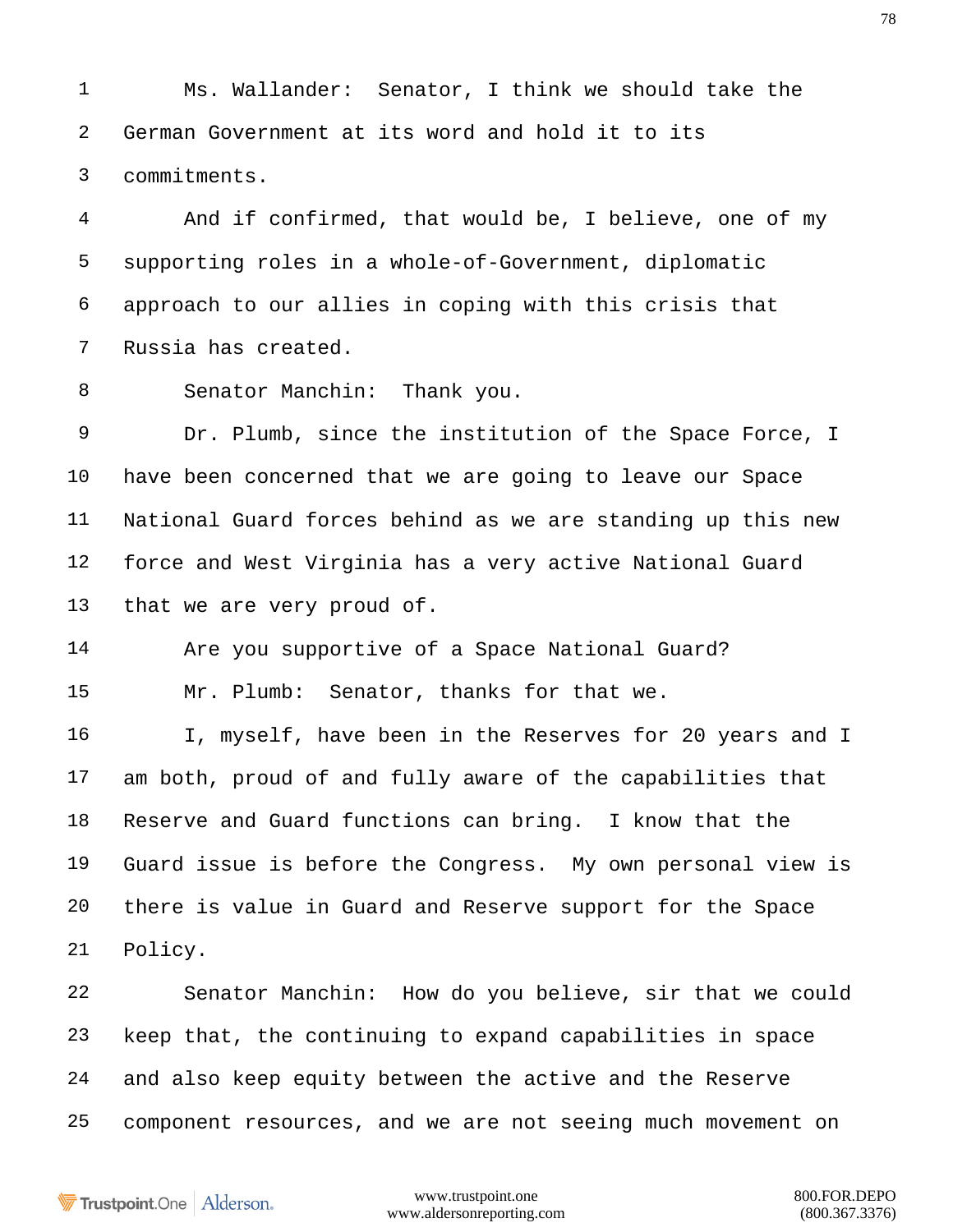that, and that is what we are concerned about.

 Mr. Plumb: Senator, I would need to, if confirmed, I would like to look into this issue.

 I do have friends that are in the Air National Guard that do Space Force missions, so I do know that those units exist. As far as the resource and balance, I would be happy to work with the Committee and you to look into that for you.

 Senator Manchin: Dr. Wallander, back to you, again. I have long had concerns, I oppose the JCPOA, known as the Iran Deal. And I opposed that because I thought that any country that we are submitting back in should earn the rewards, other than, basically, and making them demonstrate their goodwill before we give it to them on the front end. So, my question would be, do you believe that, generally, we should relax sanctions on Iran in the future before they demonstrate if we are back in negotiations

again?

 Ms. Wallander: Senator, I am not fully briefed on the details of the negotiations, but to answer your question, I believe that the importance of those kinds of negotiations and agreements or if the parties meet the letter, strictly speaking, of the agreement, so I would not be in favor of relief on sanctions without full compliance of the terms of the agreement.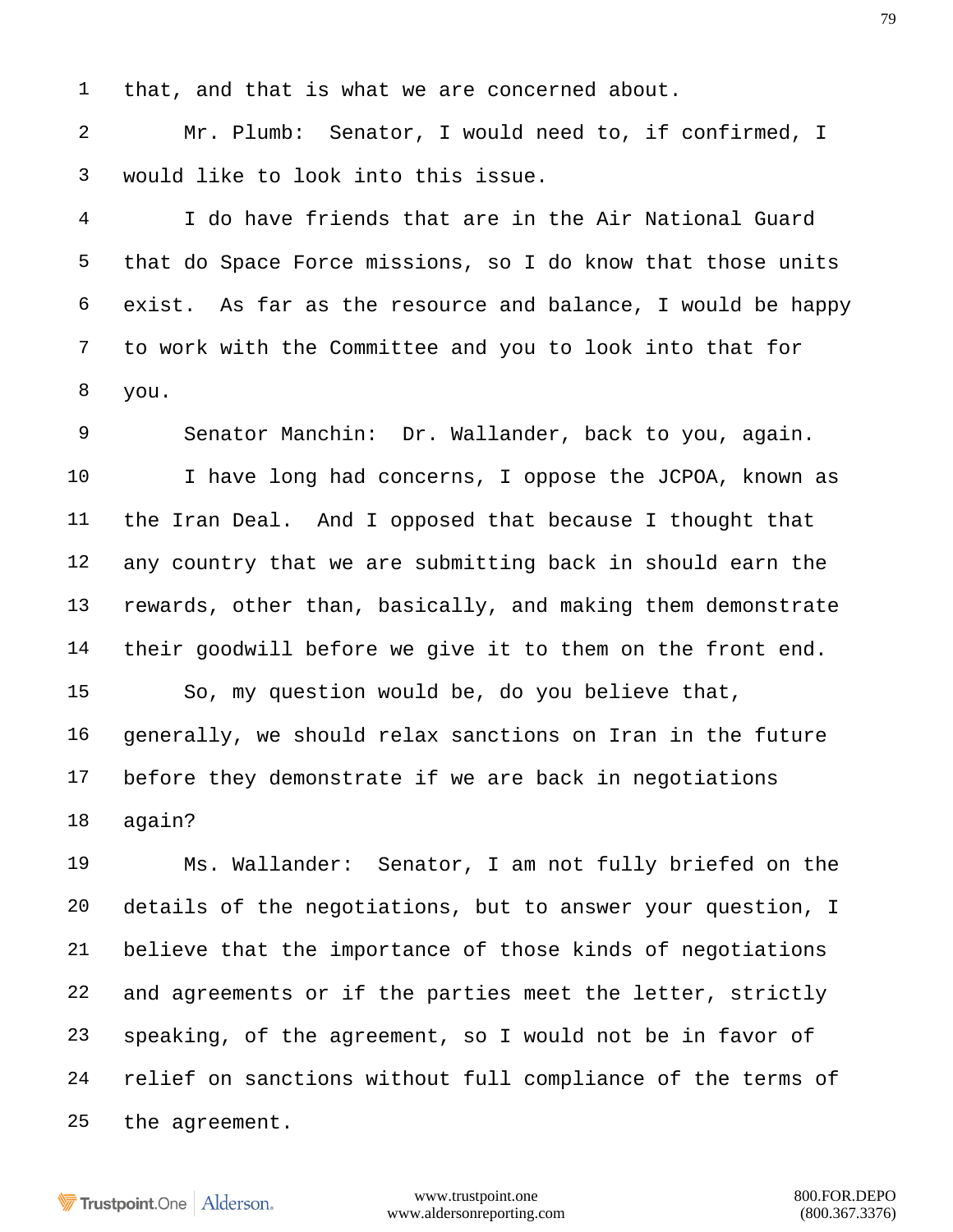Senator Manchin: Okay. And Dr. Plumb, I think you might have talked about this earlier, but the Russians and Chinese have a need in demonstrating their capability of their anti-satellite weapons. And given our military reliance upon satellites for navigation, communication, this capability can severely weaken, I believe, very, very much so, our military's ability to respond effectively in the opening hours of a conflict.

 So, how prepared do you assess that we are to protect against these threats so that we won't be immobile? Mr. Plumb: Thanks, Senator.

 The anti-satellite, kinetic, debris-cloud-causing tests both, to China and Russia, are deeply disturbing and a concern to me. I don't have the advantage of the classified briefings on our ability to fight through a threat today.

 What I will commit to you is that, if confirmed, I will work to make sure that our architecture is more resilient so that this type of attack is less attractive to an adversary.

 Senator Manchin: Do you have any opinions on, basically, what the Department of Defense could do to defend against China, if they demonstrate their anti-satellite capabilities?

 Mr. Plumb: Senator, there are a number of possibilities; obviously, one possibility that I fully agree with, Deputy Secretary of Defense Hicks said at the first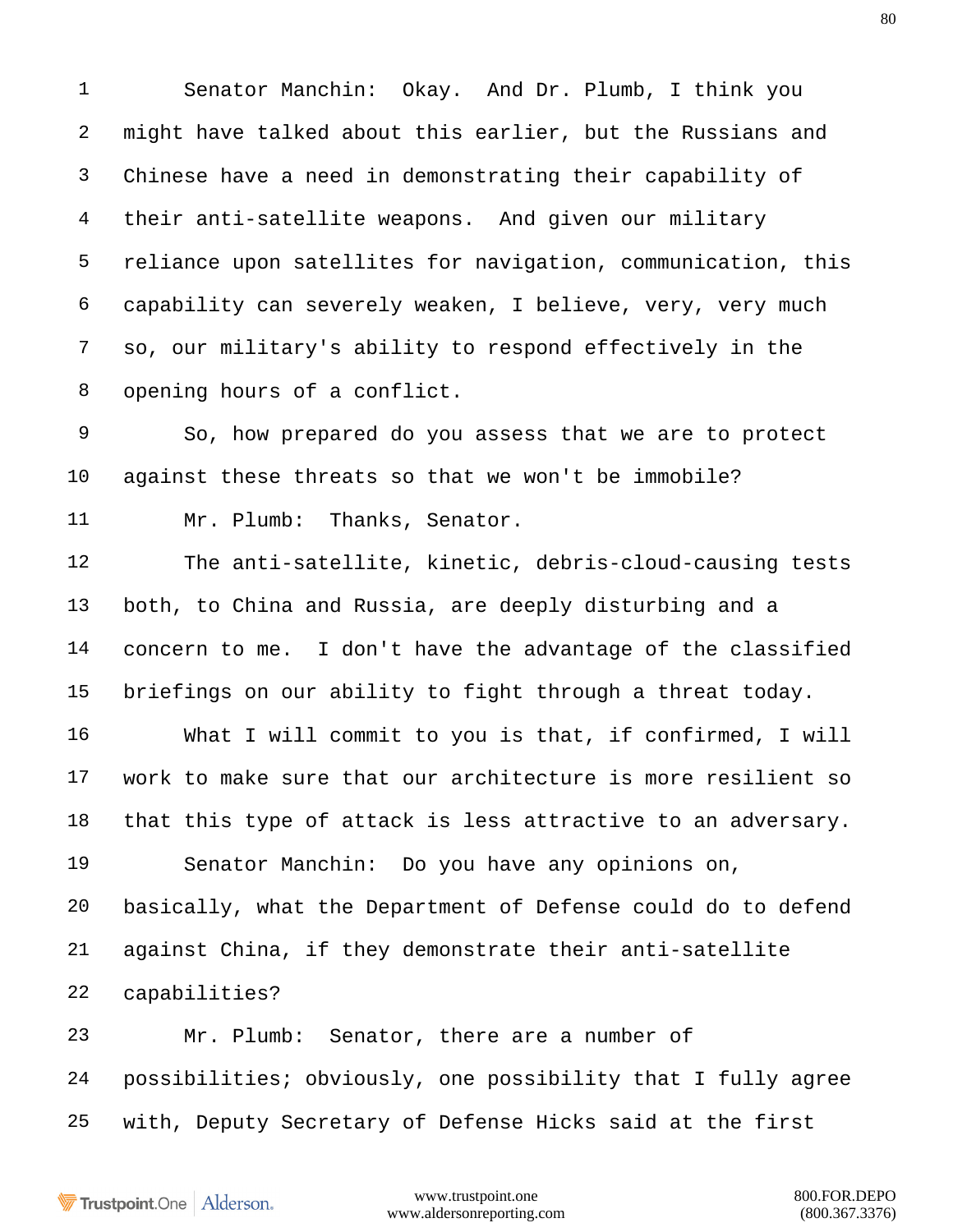National Space Council meeting for the Biden administration, that the Department of Defense is in favor of banning kinetic, anti-satellite tests by all nations, so I think that would help.

 I also think that making sure that we have constellations that are resilient so that we are not entirely dependent on one particular asset, would also be helpful. And I imagine there are any number of other operations at classified levels that I would be happy to discuss with you, if confirmed.

Senator Manchin: Thank you.

Thank you, Mr. Chairman. I appreciate it.

 And thanks to all of you, I appreciate your service to our country.

 Chairman Reed: Thank you very much, Senator Manchin. Now, let me recognize, via Webex, Senator Peters. Senator Peters: Well, thank you, Mr. Chairman. It is good to be here at the Committee, and congratulations to each of the folks that are here testifying.

 Dr. Wallander, you are assuming this position in the midst of an incredibly tense situation in Eastern Europe and I would kind of like to get your sense on how you believe our European allies will respond to any kinetic actions by Russia. You know, certainly, Europe is in the midst of a cold winter and reliance on Russian Energy Resources make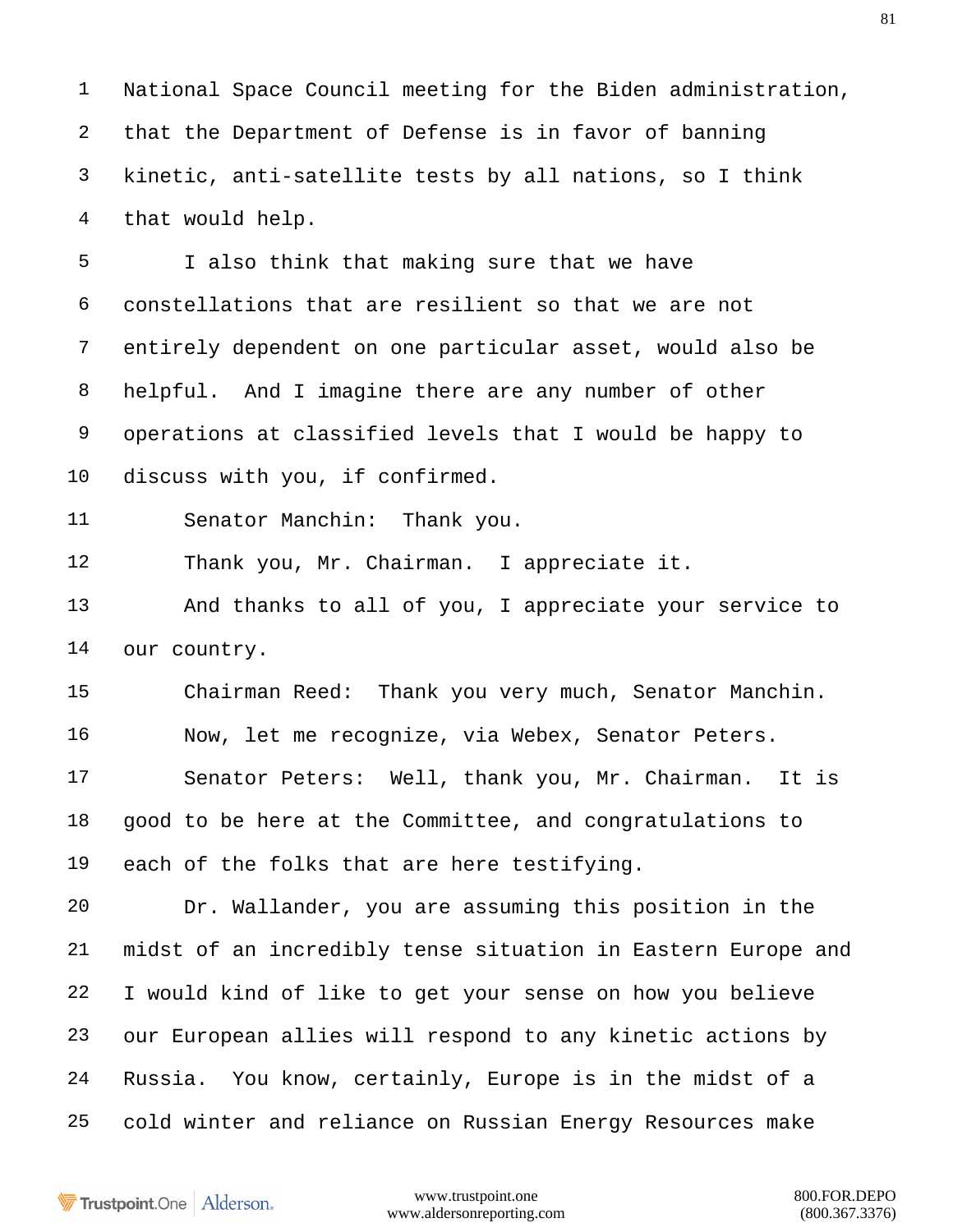some European nations vulnerable to Putin's aggression.

 So, my question for you is, what role will access to Russian energy play in determinations by key European allies, such as Germany, France, and Italy, and others on whether or not to directly or vigorously defend Ukrainian sovereignty?

 Ms. Wallander: Senator, thank you for that question. I think it is a very important one and it points to the vulnerability created by depending on Russian energy supplies, because Russia has proven itself to be very willing to use cutoffs of supplies or cutbacks in supplies, which it is currently doing, in order to send coercive messages.

 That said, I have great confidence that our European allies are confronting the scope and seriousness of Russian aspirations, aggressive aspirations against Ukraine and Ukraine and European and, therefore, global security.

 And, if confirmed, I will press hard with them to face the reality that dependence on Russian energy is a vulnerability that needs to be mitigated so that all NATO members are able to stand up effectively for our common defense and deterrence.

Senator Peters: Very good.

 Ms. Dalton, over the last few years, I have had the opportunity to learn more about how the Department of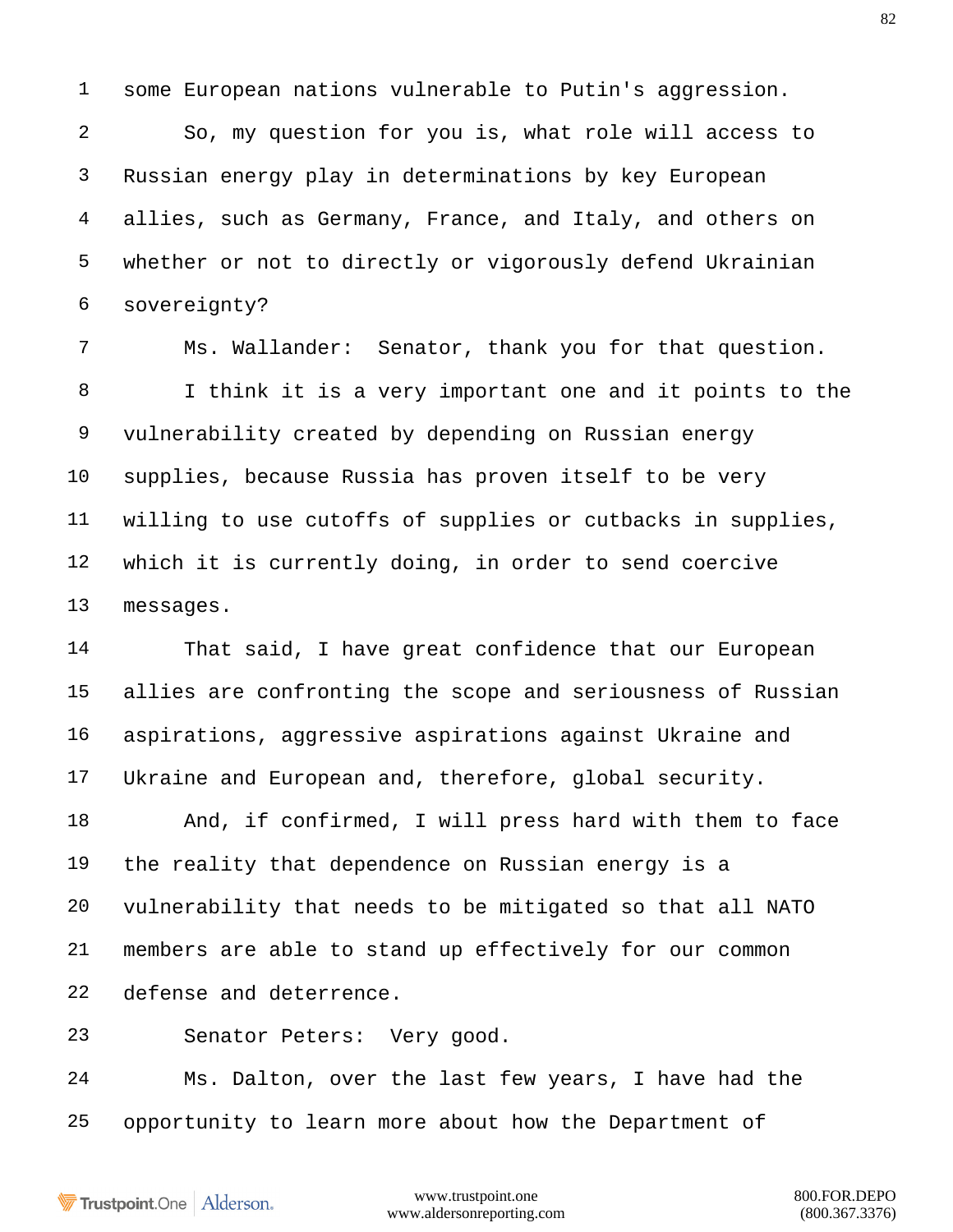Defense plans to performing counter, unmanned aircraft system operations, including a visit that I had to the Proving Ground in Yuma, Arizona, to witness some demonstrations of new technology that is coming onboard.

 This is an area of great concern to me, as Chairman of Homeland Security Committee, and working with the Department of Homeland Security and other assets, such as the Border Patrol, the Coast Guard, and other parts of Homeland Security that is facing this threat, and would need to work, in my mind, in a cooperative way with the Department of Defense to fully utilize such technologies and protect us here at home.

 My question to you is, how can the Department of Defense best position itself to assist the federal partners, such as the Department of Homeland Security, to combat this very real UAS threat?

 Ms. Dalton: Senator, thank you for your leadership on this important issue. I do believe that it is a growing challenge, here in the homelands.

 And if confirmed, I do believe that there is an opportunity for some best practices and information-sharing, because the Department is, frankly, facing some of these similar challenges abroad from counter UAS threats from both, state and non-state actors. So, I think it is an important opportunity to share lessons and best practices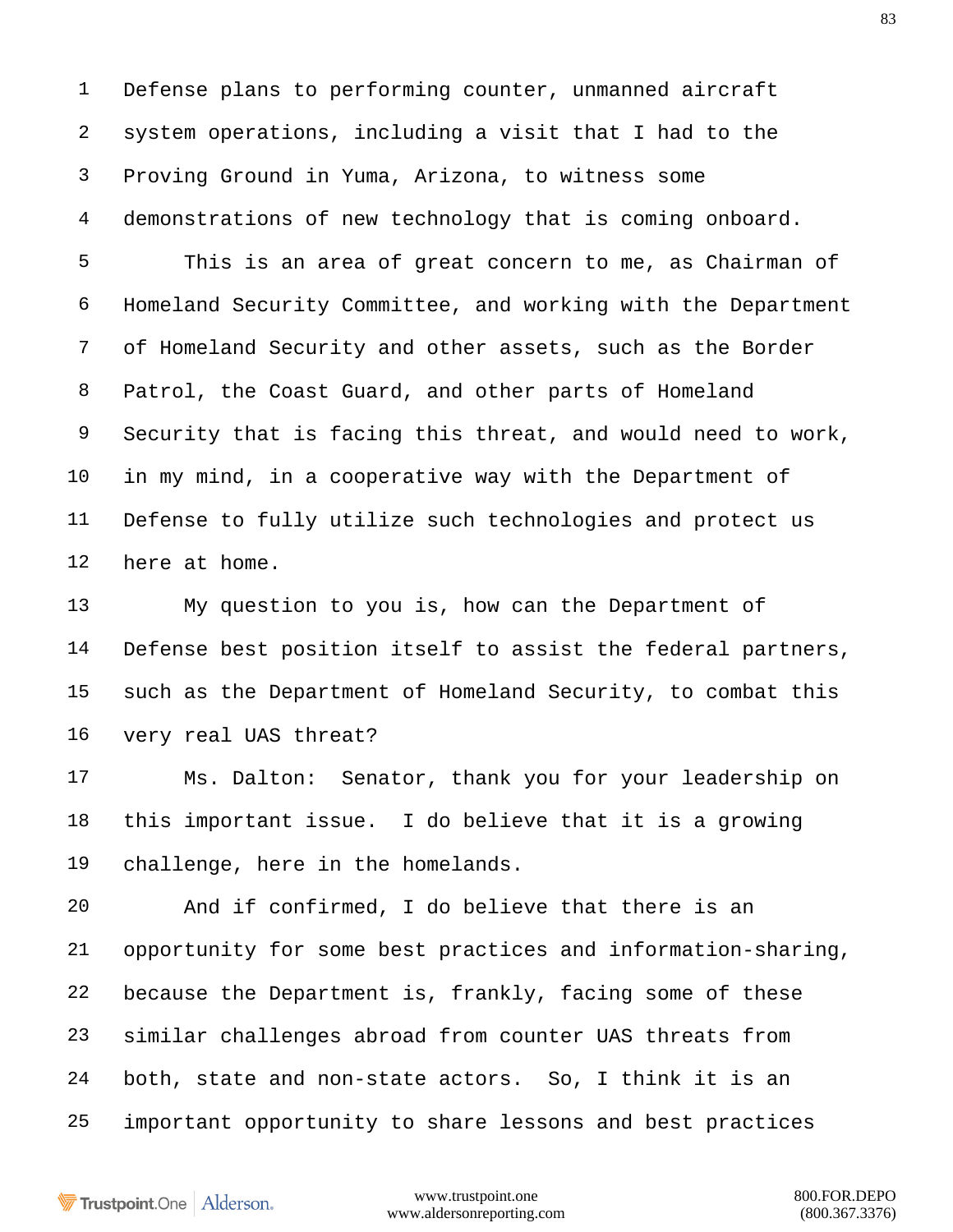and tool sets; obviously, a different context here at home, but I would look forward to working on that together.

Senator Peters: Thank you.

 And Dr. Plumb, last year, a study commissioned by the U.S. Space Force, the Defense Innovation Unit, and the Air Force Research Laboratory found that the U.S. is, and I am going to quote them, is, quote, woefully inadequate to compete for global market share because China has cornered and dominated the global space market, end of quote.

 Now, that report goes on to say and, quote, again, the United States must develop new market enhancing tools to increase U.S. commercial space activities, grow viable U.S. space companies, and finance their growth, end of quote.

 The Department of Defense would obviously play a vital role in developing these tools. And my question for you is, if confirmed, what tools would you advise the Secretary of Defense to create to promote a much more dynamic, domestic space marketplace?

 Mr. Plumb: Thank you, Senator, for that question. I think that the growth of the commercial sector for space in the United States is actually a driving economic engine for the U.S. and the Department of Defense should be part of ensuring that that continues. I do think the Department has a problem when it comes to recognizing and then adopting into their programs, innovative new technology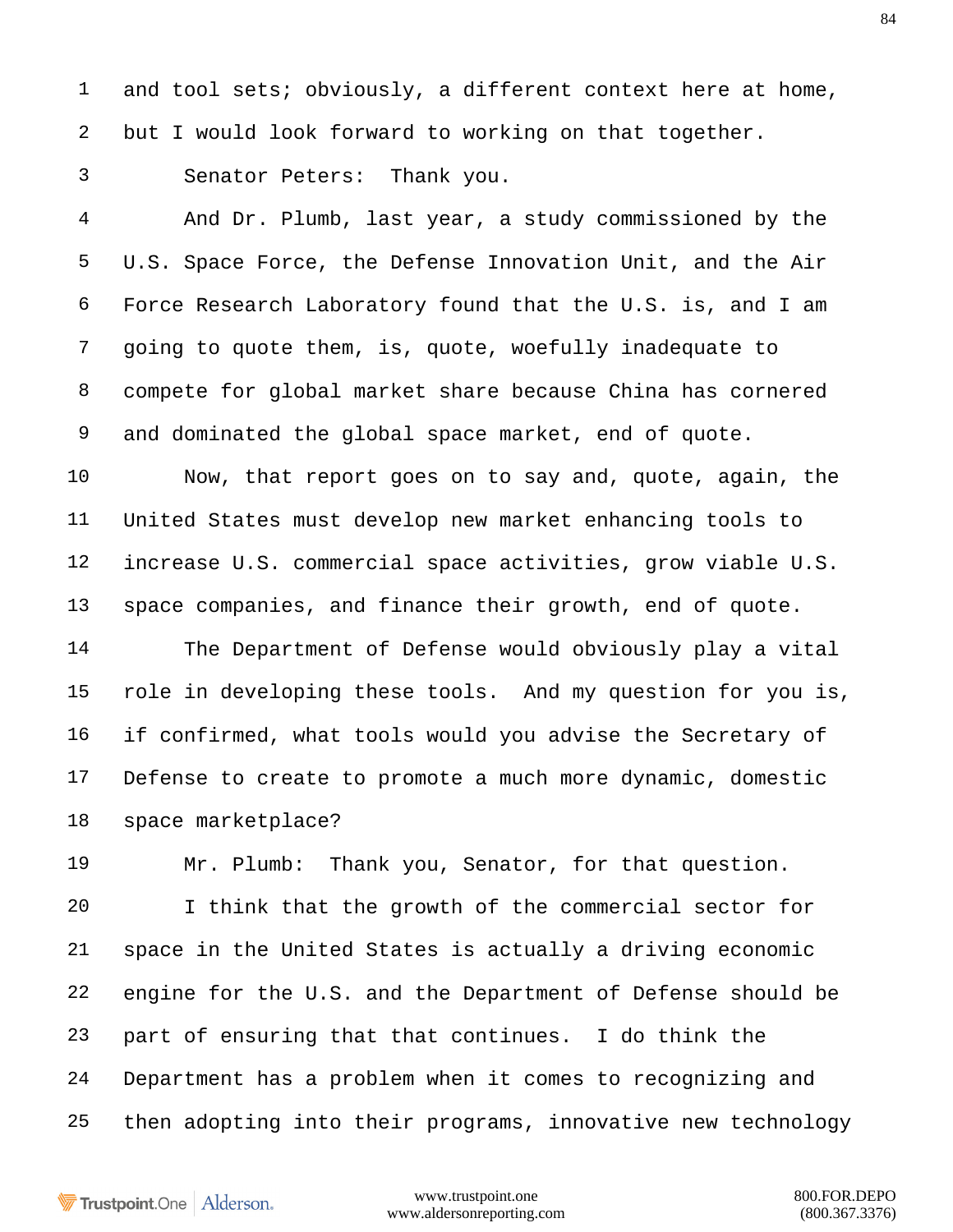from small businesses, in particular. I am aware of a few efforts underway inside the Space Force to fix that and I look forward to the opportunity to try to enhance that and bring it along, if confirmed.

 Senator Peters: Well, we would hope then we would look forward to working with you on that very important mission.

Thank you, Mr. Chairman.

8 Chairman Reed: Thank you, Senator Peters.

Senator Tillis, please?

Senator Tillis: Thank you, Mr. Chairman.

 Congratulations to all of you on your nominations. And I hope, time provided, I get to ask you all questions, but I have to start where we left off yesterday.

14 Dr. Wallander, thank you so much for your time. I thought it was a very productive discussion. I intend to support all of your nominations, unless you mess up here, but I don't think that is going to happen.

 Dr. Wallander, I want to go back to Russia and the discussion that we had yesterday. With their current posture and their focus on Ukraine. I am particularly interested with the negotiations, which, to me, seem that they have drawn up an untenable position for us to move towards. But there is some discussion right now that maybe we should think about our activities, maybe our operations' tempo, in terms of work we are doing with some of our NATO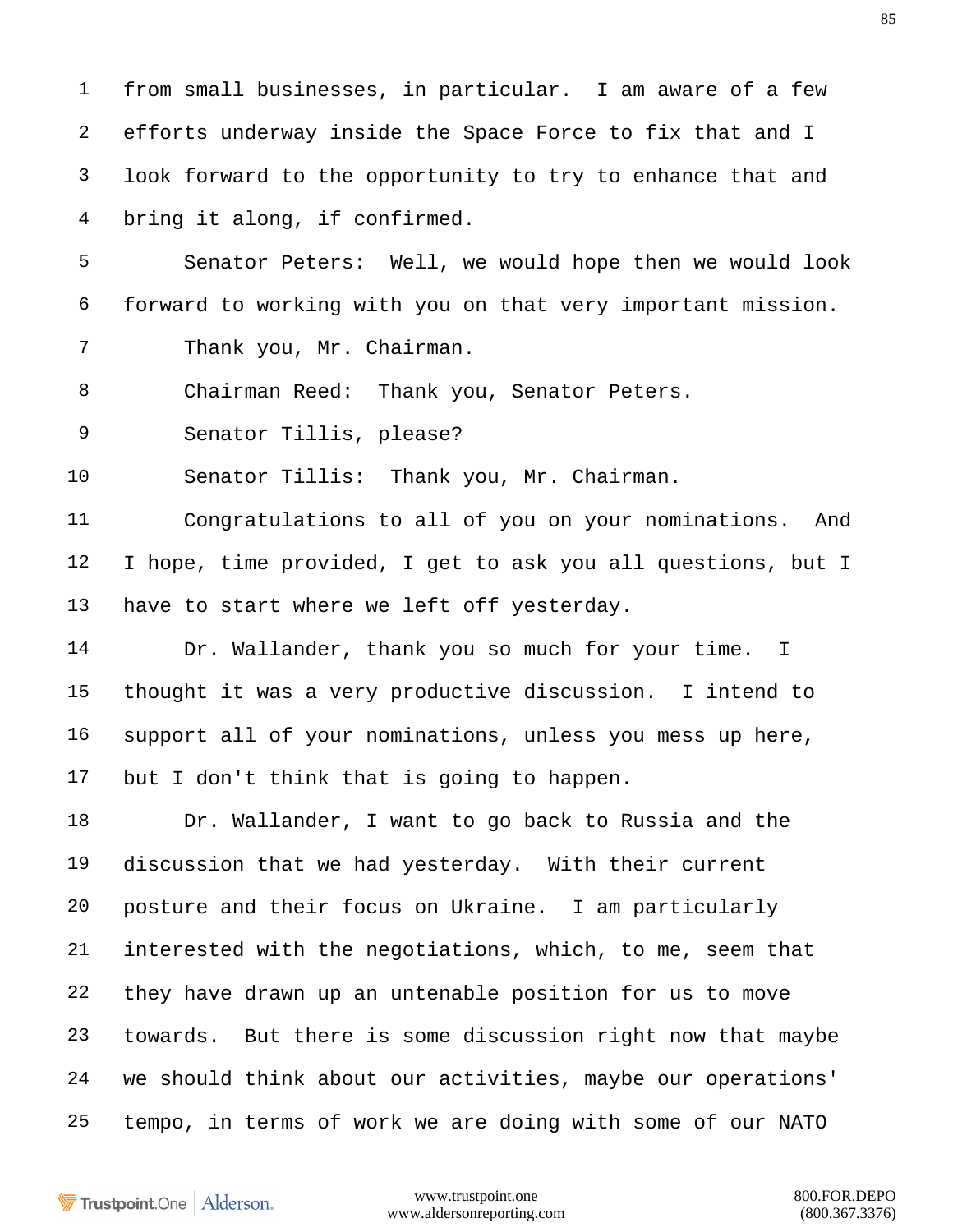partners and allies in that area.

 Do you think that that is productive to say that we would actually, potentially reduce the current levels of activity or why should that be on the table as a discussion for negotiation?

 Ms. Wallander: Senator, I share your concern about the messaging surrounding that reporting. I would highlight that were Russia to cease its dangerous, destabilizing, and problematic activities and exercises that, you know, right now we are looking at the headlines, but this is a constant problem of Russian activities in the Black Sea, the Baltic region, and now the focus on Ukraine's borders. That would be a desirable end state. If a negotiation were focused on Russia coming back into compliance with its already existing commitments under the conventional forces in Europe agreement, that could be a positive for European security and Ukraine.

 But I share your concern that starting from now, kind of seeds what Russia, the dangerous activities that Russia has already been engaged with, and I wouldn't support starting from that base.

 Senator Tillis: We also talked a little bit about Nord Stream. We are going to have a vote later on sanctions. We have a couple of proposals here. One is that sanctions would be imposed once, if Russia invades Ukraine. The other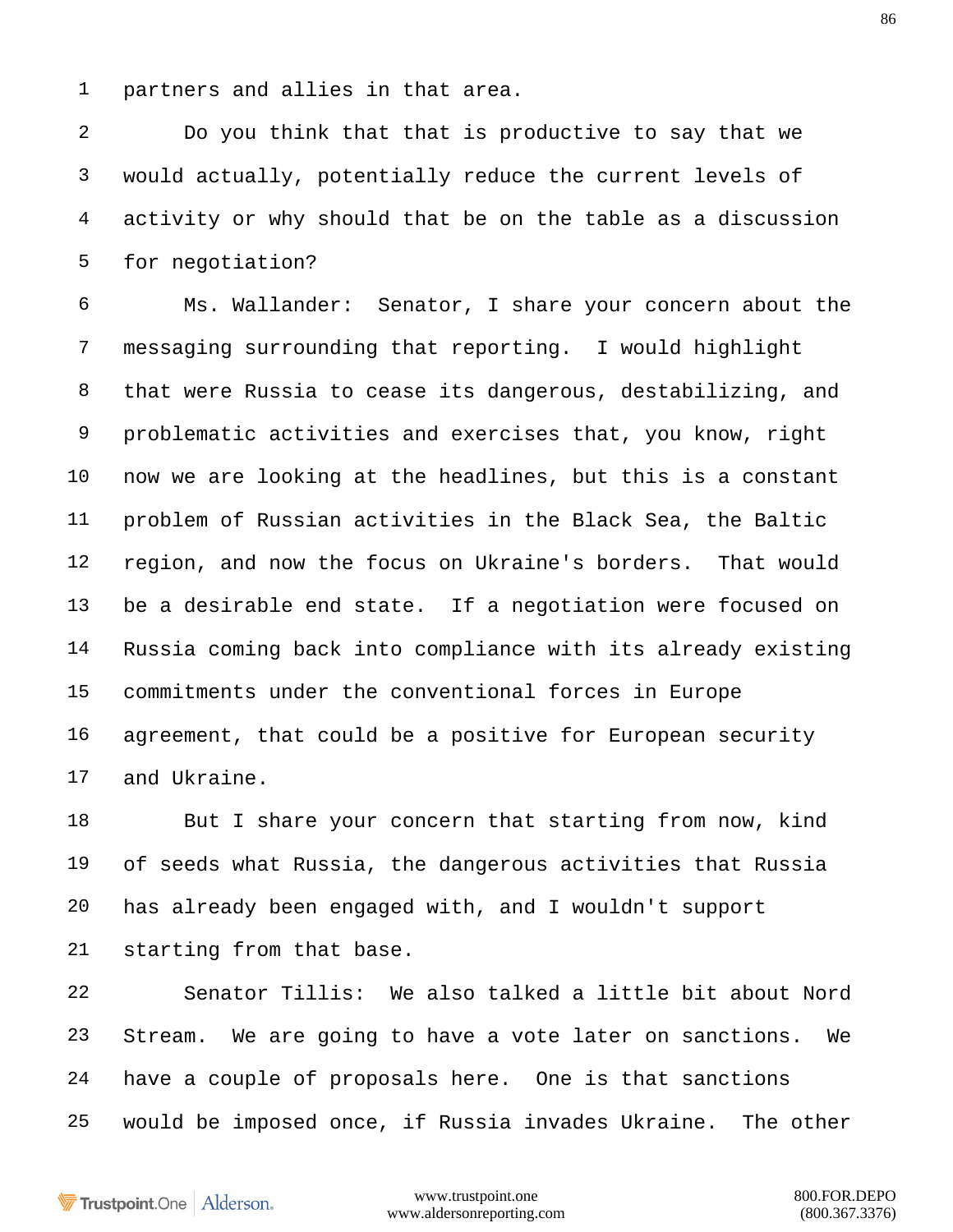one is to go ahead and put them in place now. What are the merits of either of those two proposals or concerns that you would have where them? Ms. Wallander: Senator, I first want to make clear that I fully support the availability of really serious sanctions in a toolkit for dealing with Russia -- Senator Tillis: Do you think they work? Ms. Wallander: -- in the course of abilities. Senator Tillis: There are some people here who think that they don't work. So, I mean, go ahead and continue with your answer with that  $-$  Ms. Wallander: So, it is a complicated question: what do they work to achieve? And they don't, always. I think skepticism is well- merited and behave to be modest in our understanding. And that is why I would emphasize sanctions as part of a toolkit. Sanctions, also, can be used to reduce Russian capabilities to be able to coerce and deploy coercive and aggressive threats against neighbors and allies. So, I am not fully read into the various proposals in which the sequencing of them, but as a matter of policy, I support the judiciousness of sanctions both, for ongoing erosion of Russian capabilities and leverage, and as a deterrent, an element of an effective deterrent.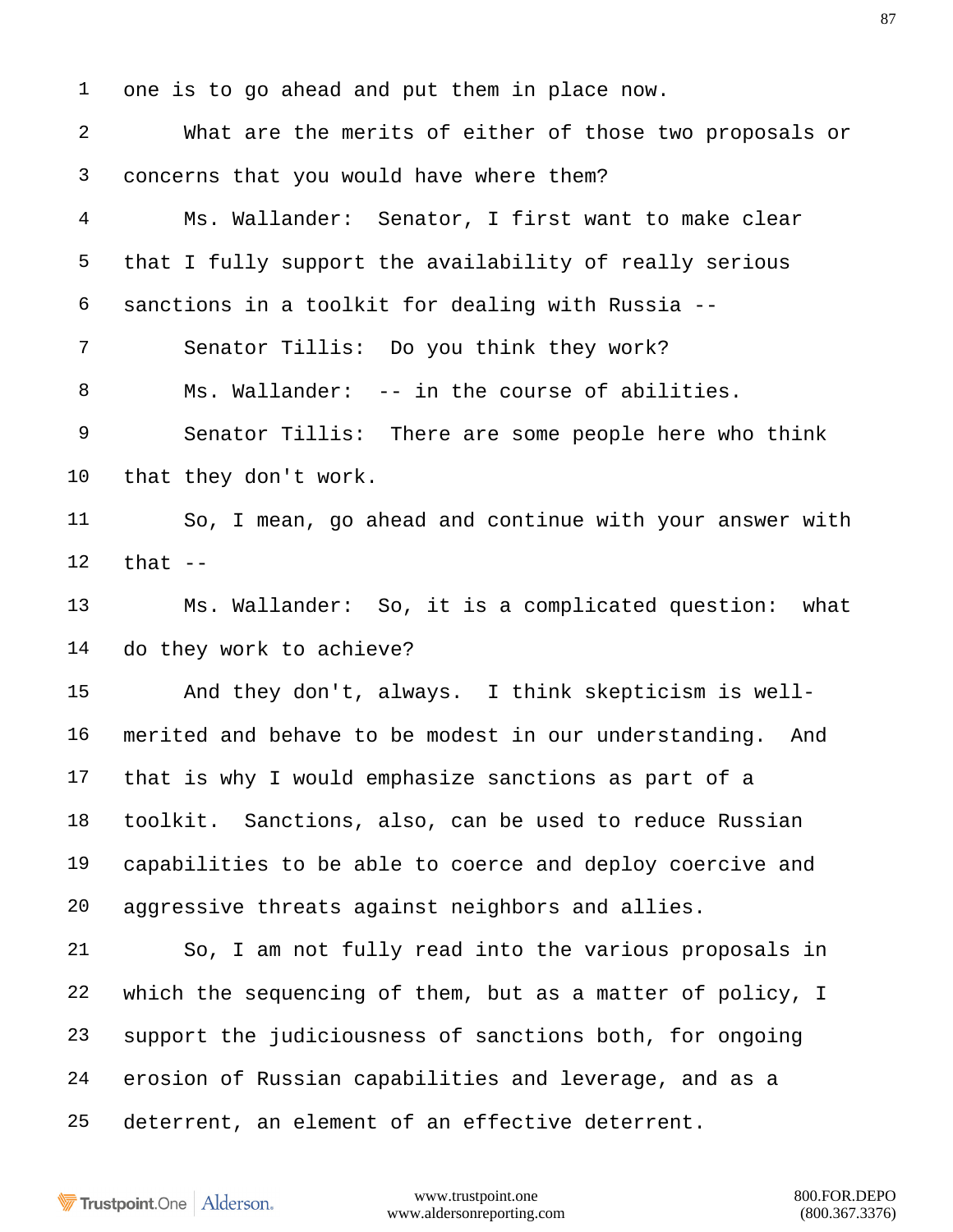Senator Tillis: And I am not sure if you can answer this, but just based on public reports from experts, do you believe that if Ukraine decided to, or if Russia decided to invade Ukraine, that their objectives would be swift and decisive?

 Ms. Wallander: Senator, I have a long career of studying the Soviet and then the Russian military and it is my assessment that the Ukrainians would fight admirably and well and be quite effective in imposing enormous costs on Russian military forces. But the signals we are hearing from the Kremlin suggest exactly what you point to, which is a potential for a decisive and swift military strike, and it is very concerning.

Senator Tillis: Thank you.

 Dr. Plumb, I am going to submit some questions for the record, but in my capacity as Ranking Member on Personnel Subcommittee, I look forward to working on things that we can do to fill the gap.

 You are going to have a, we have a resource problem in terms of being able to compete with the private sector on the best and brightest for cyberthreats. So, I look forward to working with everyone in DOD that is focused on the issue.

 And, Ms. Dalton, I am just going to submit a couple of questions for the record on, particularly, China and Latin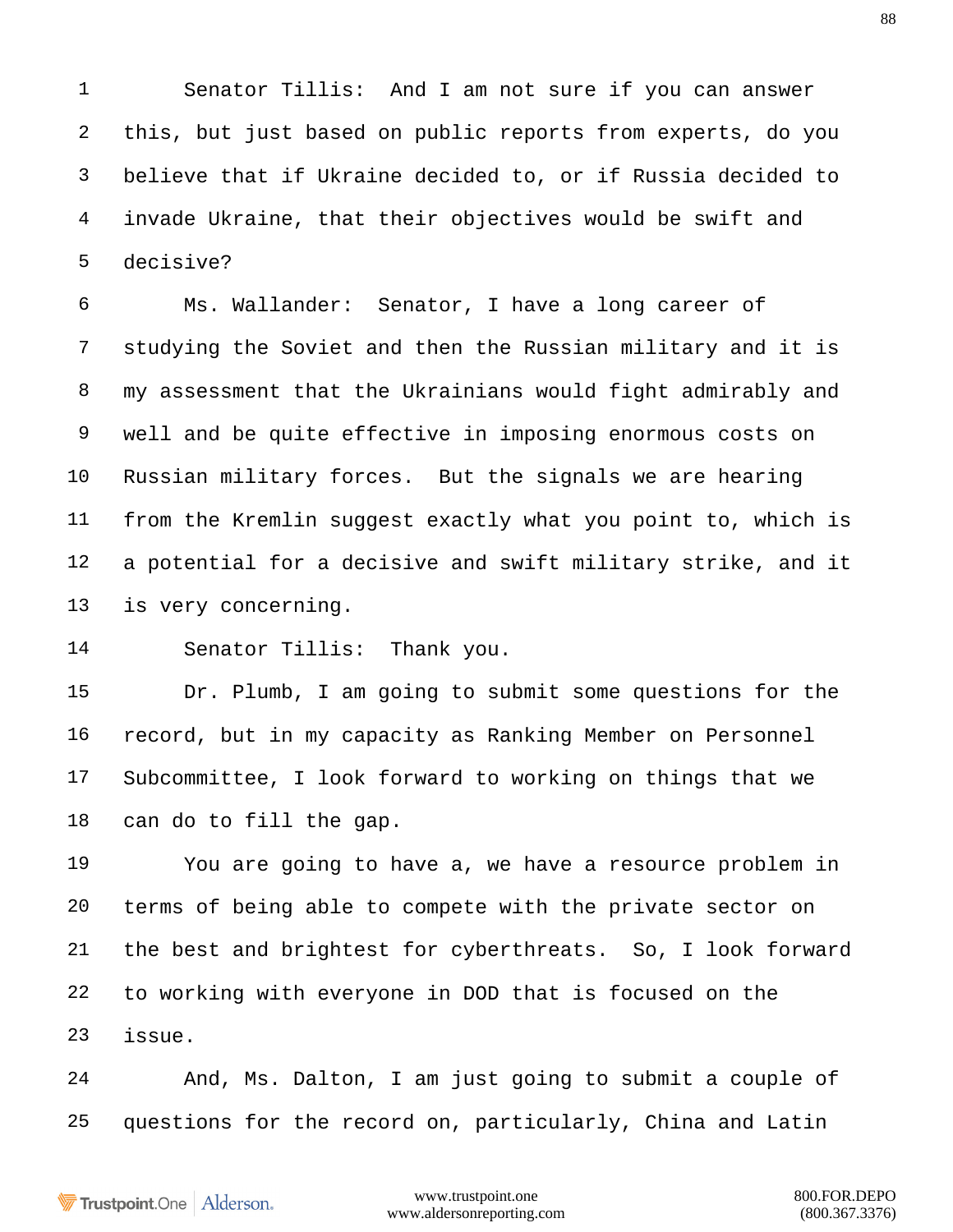America. I just got off of a conference call with a business here that is trying to focus on rare earth mineral extractions and a number of other things. There is a disturbing trend in South America and Latin America with Chinese investment threatening, actually even making what were already fragile supply chains more fragile, but I will submit those for the record.

 I look forward to supporting all of your nominations. Thank you, Mr. Chair.

Chairman Reed: Thank you, Senator Tillis.

Let me recognize Senator Rosen, please.

Senator Rosen: There we go. Thank you.

 Thank you, Chairman Reed. Thank you for holding this important hearing.

15 And I want to thank the nominees for being here today, your willingness to serve.

 So, we will just get right into it about cybersecurity, of course, our utmost, top of everybody's mind, and I would like to focus particularly on NATO and cybersecurity, an issue I raised with Admiral graded during his confirmation hearing, and one that came up consistently when I had a chance to visit NATO headquarters on a congressional delegation in November.

 So, Dr. Wallander, as you know, cybersecurity is part of NATO's core task of collective defense. Given rising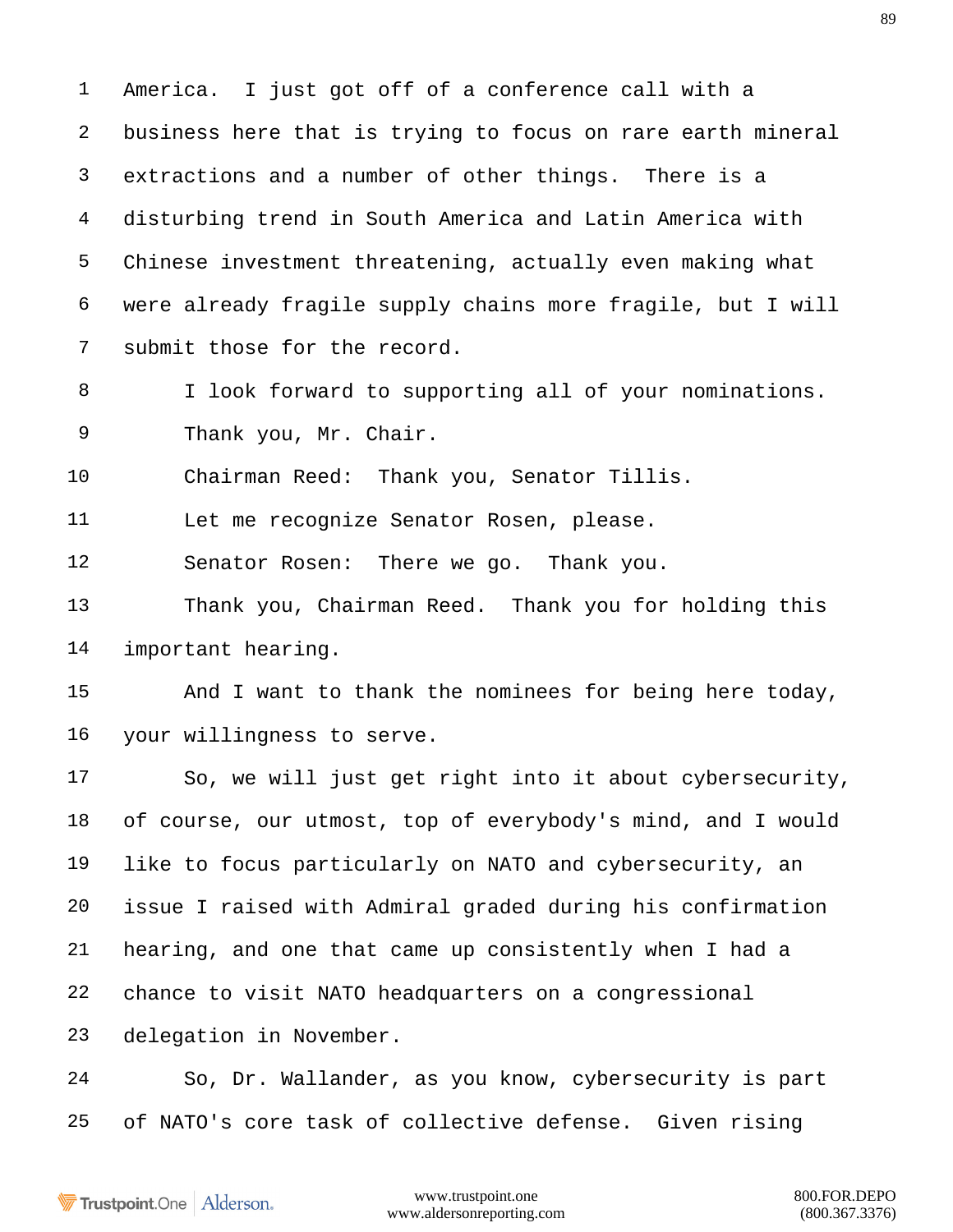threats of cyberattacks, of course, we know from Russia and China, NATO's efforts to protect allied networks and enhance resilience across the alliance through information-sharing and joint exercises, of course, has become more critical than ever.

 So, again, Dr. Wallander, if confirmed, how would the Department of Defense collaborate with our NATO allies to prevent, mitigate, and recover from cyberattacks targeting our critical infrastructure, our energy grids, our water grids, our pipelines?

 We know that we have seen cyberattacks in the past. What would you be doing to collaborate with NATO, please? Ms. Wallander: Senator, thank you for your question highlighting this important aspect of NATO common defense and the challenge to NATO security.

 Many of our NATO allies were in the forefront and recognizing Russia's use of a cyber domain for assault, and so the partnership with those allies has proven very helpful in the last couple of years as Russia has upped its activities in this domain.

 If confirmed, I would work with Dr. Plumb's office, if confirmed, to make sure that we have both, the functional and regional expertise to effectively engage with NATO allies in order to make sure that we coordinate, not just government resources, but one of the challenges that you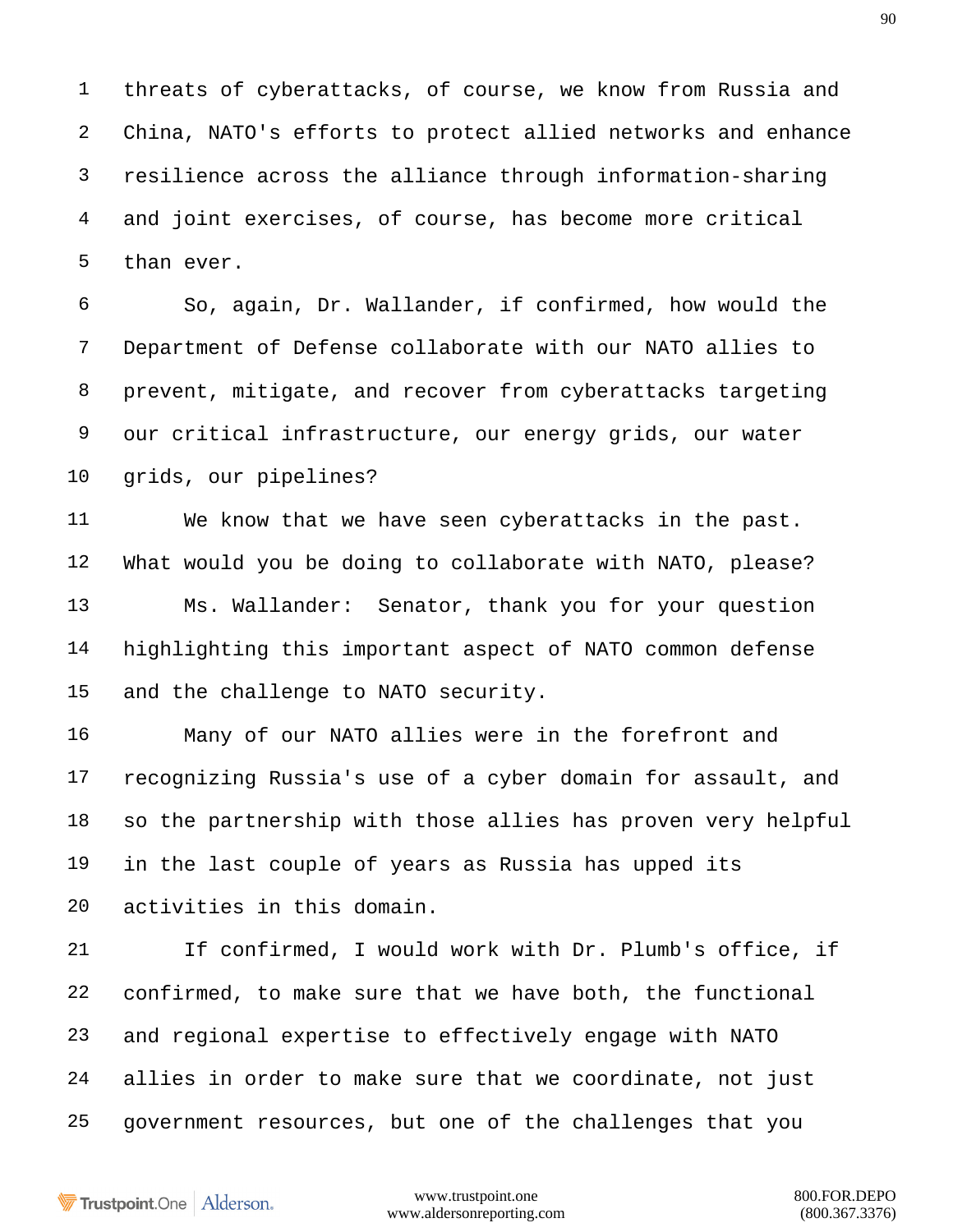know is that much of the cyber infrastructure is private, is commercial.

 And Europe faces that challenge, just as the United States does, so I think our best common practices are not just from the Defense Department, but also it would require a whole-of-government approach and coordination with the Department of Homeland Security.

 Senator Rosen: Yeah, I couldn't agree more. I sit on the Homeland Security Committee. We just had a hearing just recently with CISSA talking about how we would, how they are planning to try to take care of some of these issues. So, I hope you continue to work with them.

 But I would like to move on, Dr. Wallander, to issues about Iranian aggression, because they are still out there. And I have noted in previous hearings, Iranian-backed militias, while they are increasingly targeting U.S. installations and servicemembers in both, Iraq and Syria, via rocket and drone attacks.

 Iran, we don't have to, I can't say this enough, it is the world's leading state sponsor of terrorism. It continues to be a threat to the United States and allied interests, via its ballistic missile program and support for Hezbollah and other terrorist proxies.

 So, can you discuss the threat of Iranian-backed militias in the Middle East, the threat they pose to our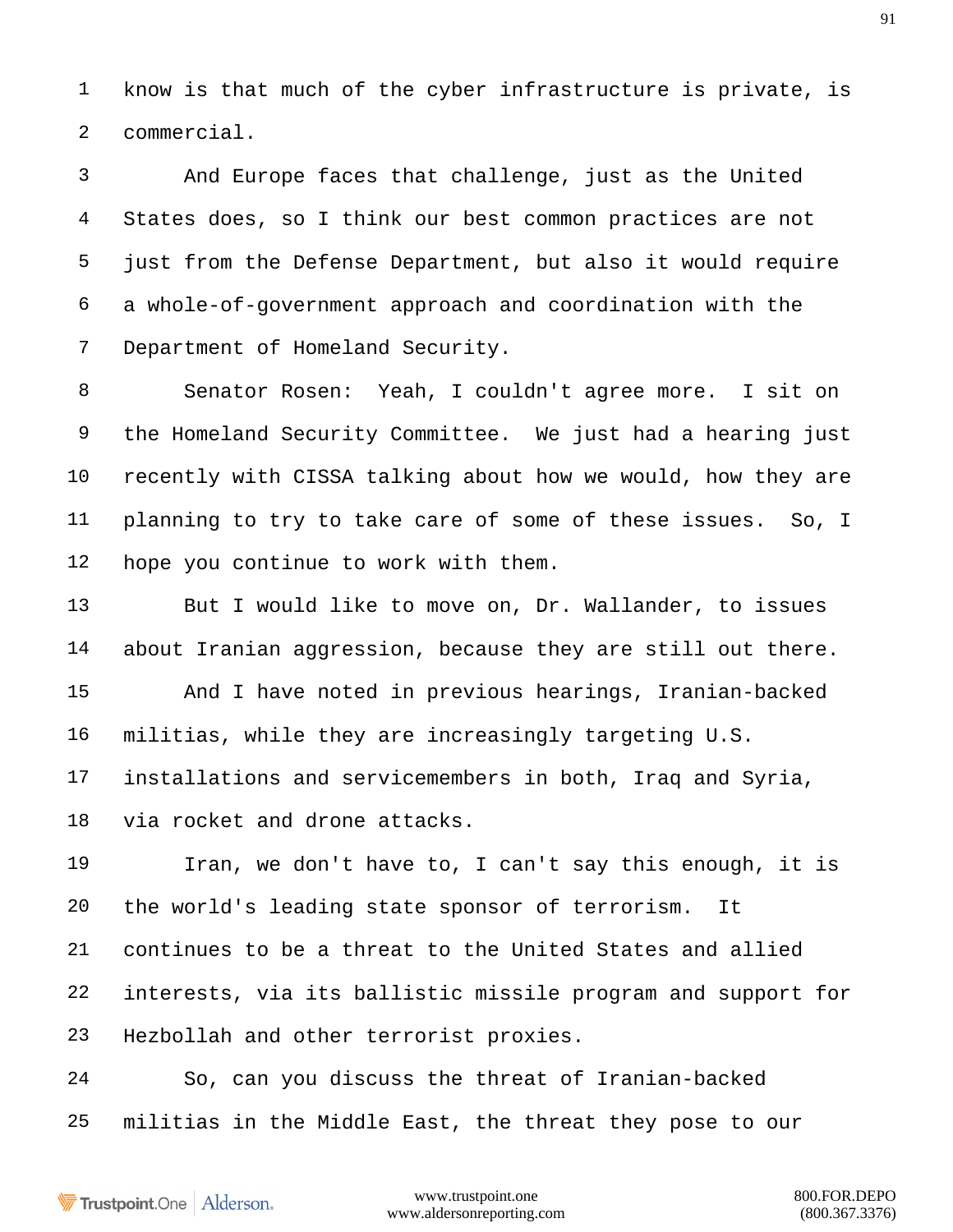U.S. troops and allies, and if confirmed, how would you use your existing DOD authorities to target these malign groups and proactively protect our personnel?

 Ms. Wallander: Senator, I very much share your concern, and a lot of our focus in public tends to be on Iran's nuclear weapons program and that is, you know, concerning, but we can't lose sight of the fact that Iran is actively supporting groups that strike at American personnel installations and capabilities in the region and undermine our ability to responsibly implement counterterrorism missions in the region.

 If confirmed, I will focus on the partner relations in the region to work with them, to make sure that we are doing everything necessary to counter Iran's activities, and to undermine them, but also to do an evaluation within DOD to make sure that we are properly resourced and postured. And I would cooperate with some of the other offices, in particular, those involving Special Operations, the functional offices, and the Department of Defense.

Senator Rosen: Thank you.

 I would like to move on to you, Ms. Dalton, about the DOD cyber strategy. I understand, if confirmed, you will serve as the Chief Civilian Supervisor to the Secretary of Defense on cybersecurity.

And so, given the large number of federal agencies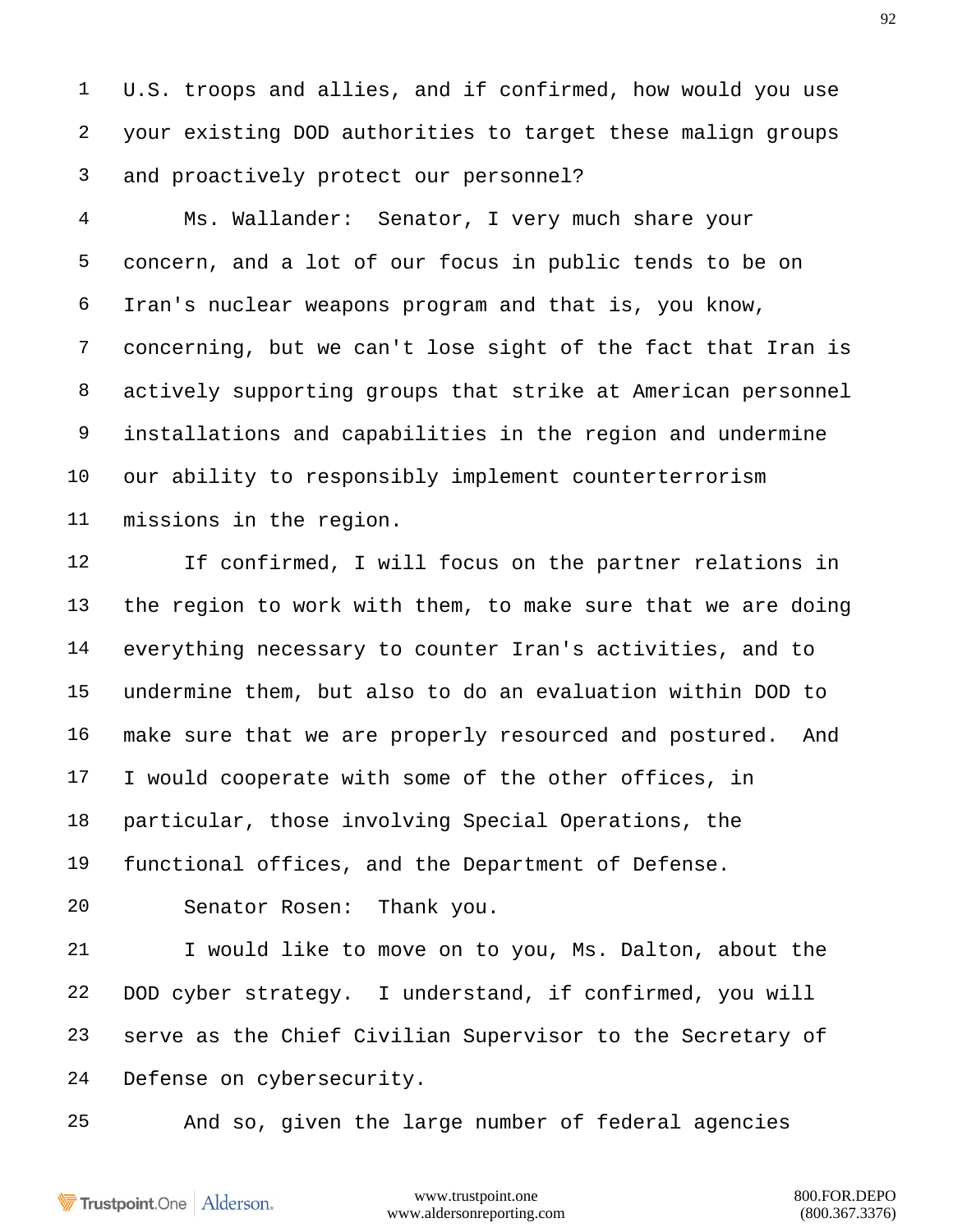responsible for protecting the homeland from cyberthreats, what would you define is the Department of Defense's appropriate role in addressing our nation's cybersecurity, and, separately, if confirmed, how would you strengthen that interagency collaboration to ensure coordinated approach is going forward?

 Ms. Dalton: Senator, thank you for highlighting the critical challenge of cybersecurity and the Department's role. The Department is the sector risk and management agency for the Defense Industrial Base.

 And so, if confirmed, I would look forward to stewarding those authorities, those responsibilities in close coordination with the Department of Homeland Security, the intelligence community, U.S. Cyber Command, and other components to protect our critical infrastructure.

 Our relationships with the private sector, critical supply chains, all of these are, unfortunately, experiencing threats and so ensuring we have the requisite protections and resilience going forward will be a priority of mine.

Senator Rosen: Thank you.

Thank you, Mr. Chair.

Chairman Reed: Thank you, Senator Rosen.

Senator Kelly, please?

Senator Kelly: Thank you, Mr. Chairman.

And thank you, everybody, for participating here today.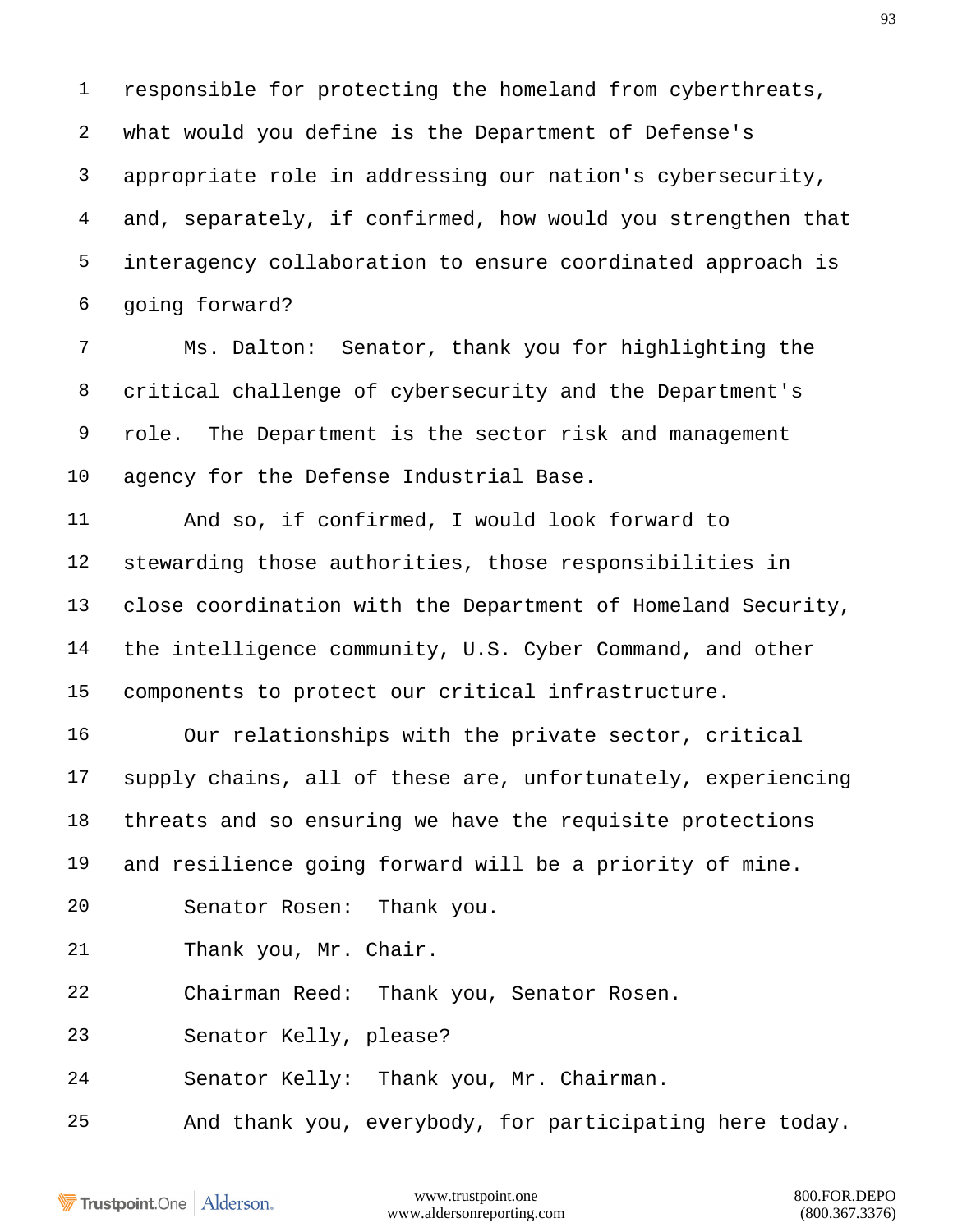Dr. Plumb, I want to talk to you a little bit more about the anti-satellite missile tests that have been conducted by the Chinese and the Russians. The test in 2007, you were asked about it earlier. That kinetic kill vehicle put a debris field from about a hundred miles, you know, probably all the way up to a couple thousand miles. On one of my space shuttle flights, I had to maneuver out of the way of some of that debris and that was well over a decade ago. And just this past November, the space station had to move out of the way of that debris field. And this is going to become a continuing, you know, problem; thousands, I think, 2,000 pieces of debris. The Russians launched a test themselves, but I want to focus a little bit on the Chinese capability. So, DOD had a report that detailed China's emerging counter-space capabilities, including satellite jammers, directed-energy weapons, and these ground-based anti-satellite missiles, like we saw in 2007 with the test. So, what is your current assessment of China's emerging counter-space capabilities, and, if confirmed, how is your office going to address this emerging threat? Mr. Plumb: Thank you for that question, Senator.

 And I will just say, I think you are spot-on; the Chinese threat to our space assets is growing and it is troubling, and it is in many different vectors. And I think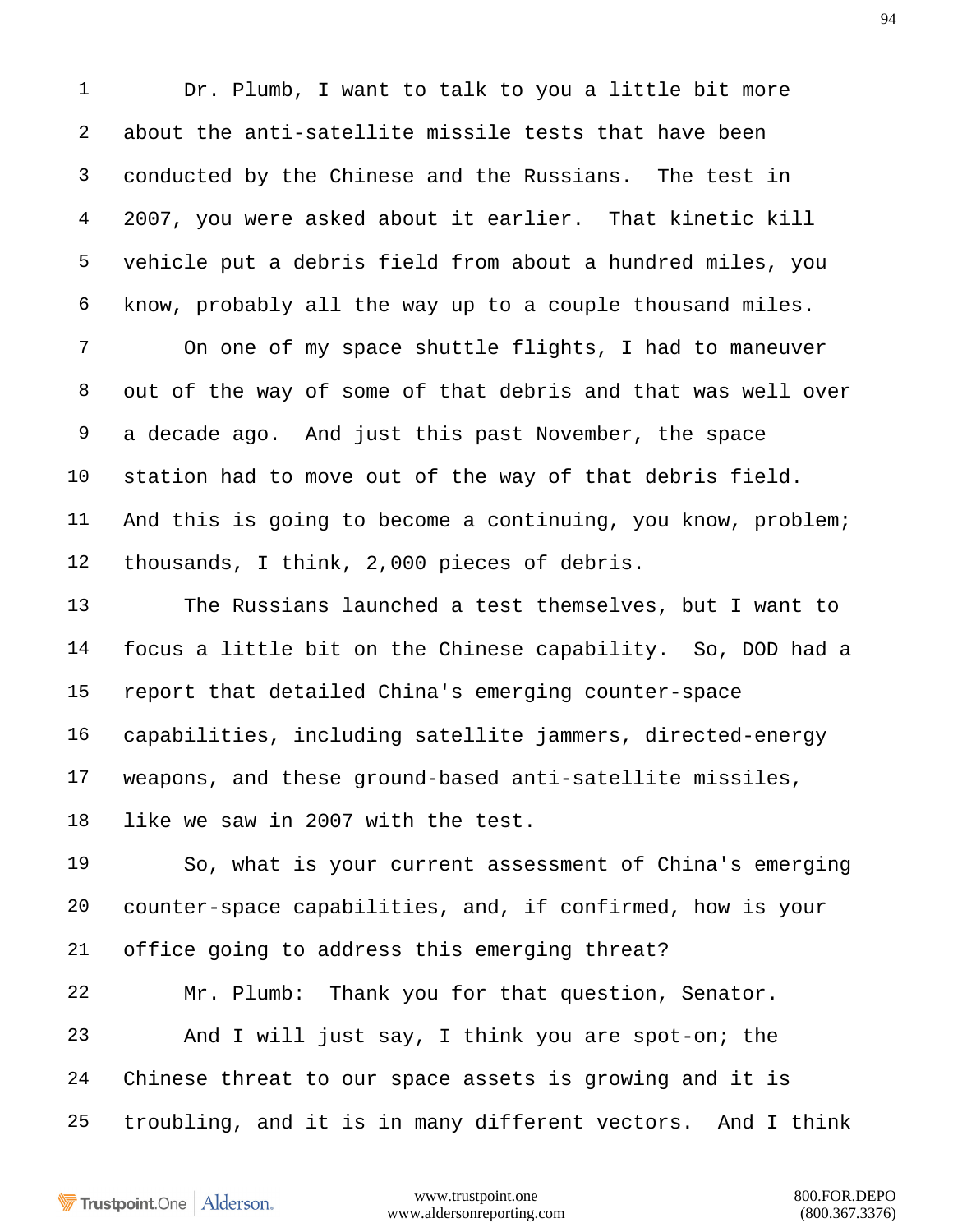being able to counter that, there is no one solution.

 I think one of the advantages of integrating the different policy offices that are functional under this ASD- ship, if confirmed, would be the ability to more tightly interweave cyber operations and counter-space operations, for example.

 I would say the Chinese threat is possibly, in order to successfully prevail in a campaign in a warfare campaign, we need to have a resilient architecture that can handle some of those attacks, because some of those attacks are sure to come. I think calling out kinetic, destructive tests, in particular, because those impose a long-term, enduring problem to all spacefaring nations, including astronauts, would be helpful, as well.

15 And I think that there are, in the spectrum of warfare, we need to be ready for kinetic attacks against these assets, as well. We can't, it is a cross-domain problem, I guess, is what I am trying to say. If we just think about space versus space, it doesn't deal with the ground problem in a way that is sufficient in my opinion.

 Senator Kelly: Yeah, it is, in any conflict with a near-peer adversary, it is clearly the high ground. And we know the importance of being able to maintain the high ground and this is a place that we need to be present and capable and continue to innovate.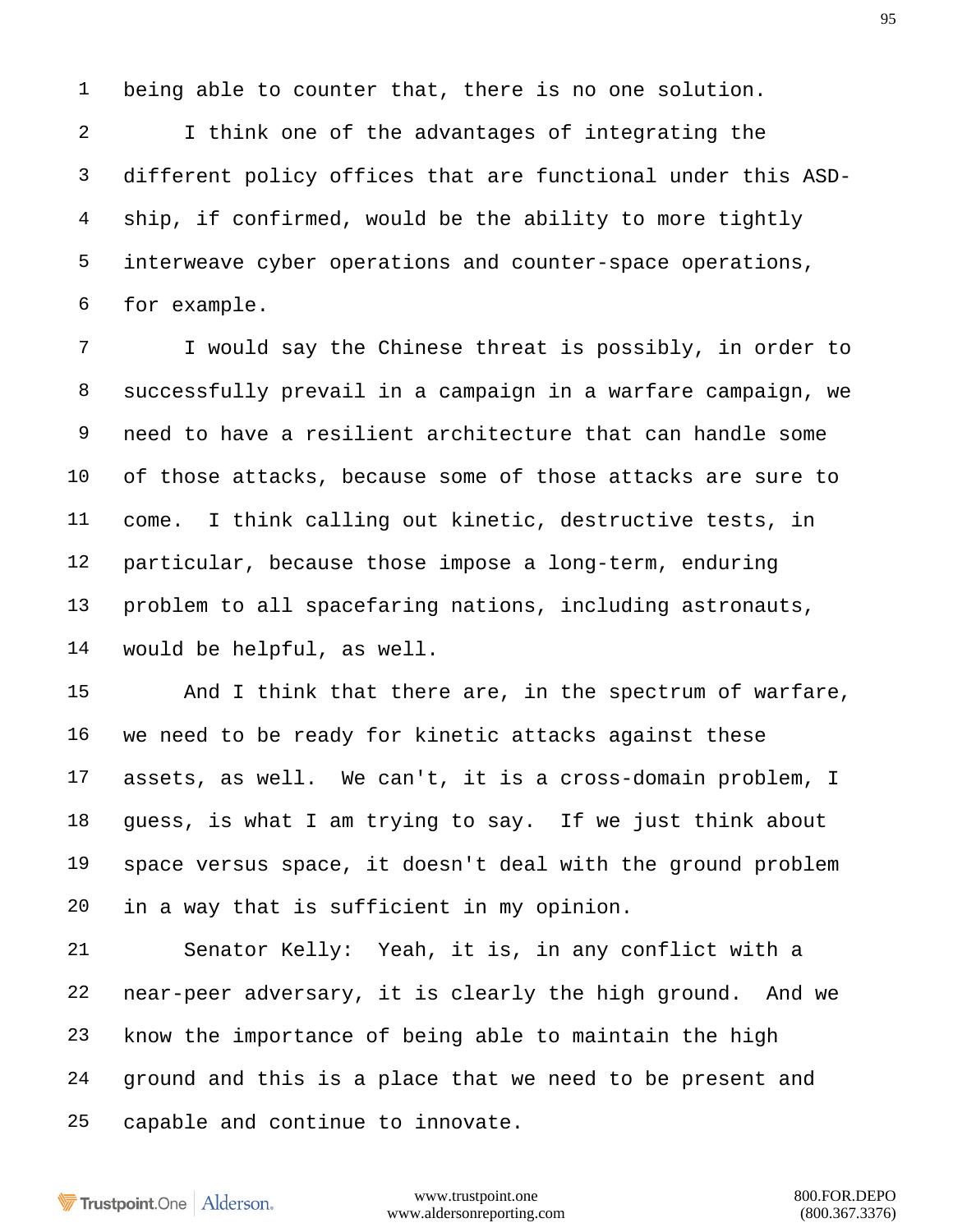So, thank you, I look forward to working with you after your confirmation.

 I want to just transition on a totally different subject to Ms. Dalton for a second. As you may know, being from Arizona, I represent over 370 miles of U.S.-Mexico border and, in fact, I think I am the only member of this Committee that is in a Southwest Border state. I have repeatedly called on the administration to better resource DHS and the National Guard's border mission to address the crisis at the border, and it is a crisis.

 We currently have over 2,400 National Guard troops deployed to the U.S.-Mexico border by the Department of Defense and another 1,300 by governors, including the Arizona governor. But this isn't enough; clearly, it is not.

 I mean, I have spent time at the border. I continue to hear from law enforcement, especially sheriffs, but also mayors in border communities, and my constituents on this issue. And the challenges should not fall on local communities; it is a crisis and it is hard for them to manage.

 The National Guard play a critical security role here, well, in a lot of ways, right: responding to national disasters, helping communities tackle COVID, supporting security at our border. It is imperative that we give them